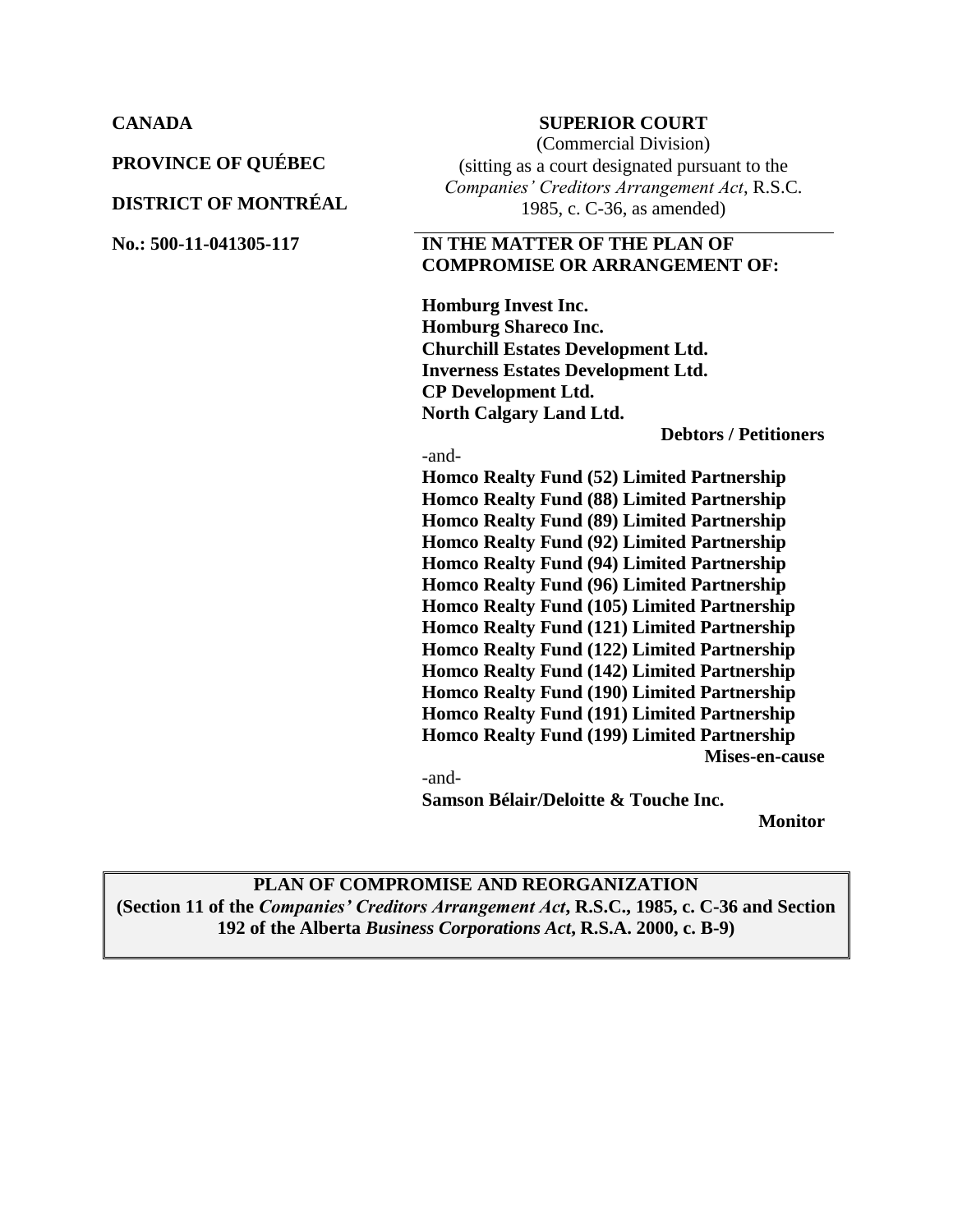## **TABLE OF CONTENTS**

## Page

| <b>ARTICLE 1</b> |                                                        |  |
|------------------|--------------------------------------------------------|--|
|                  |                                                        |  |
| 1.1              |                                                        |  |
| 1.2              |                                                        |  |
| 1.3              |                                                        |  |
| 1.4              |                                                        |  |
| 1.5              |                                                        |  |
| 1.6              |                                                        |  |
| 1.7              |                                                        |  |
| 1.8              |                                                        |  |
| 1.9              |                                                        |  |
| <b>ARTICLE 2</b> |                                                        |  |
|                  |                                                        |  |
| 2.1              |                                                        |  |
| 2.2              |                                                        |  |
| 2.3              |                                                        |  |
| 2.4              |                                                        |  |
| 2.5              |                                                        |  |
| <b>ARTICLE 3</b> |                                                        |  |
|                  | CLASSIFICATION OF CREDITORS, VOTING CLAIMS AND RELATED |  |
|                  | <b>MATTERS.</b>                                        |  |
| 3.1              |                                                        |  |
| 3.2              |                                                        |  |
| 3.3              |                                                        |  |
| 3.4              |                                                        |  |
| 3.5              |                                                        |  |
| 3.6              |                                                        |  |
| 3.7              |                                                        |  |
| 3.8              |                                                        |  |
| 3.9              |                                                        |  |
| <b>ARTICLE 4</b> |                                                        |  |
|                  |                                                        |  |
| 4.1              |                                                        |  |
| 4.2              |                                                        |  |
| 4.3              |                                                        |  |
| 4.4              |                                                        |  |
| 4.5              |                                                        |  |
| <b>ARTICLE 5</b> |                                                        |  |
|                  |                                                        |  |
| 5.1              |                                                        |  |
|                  |                                                        |  |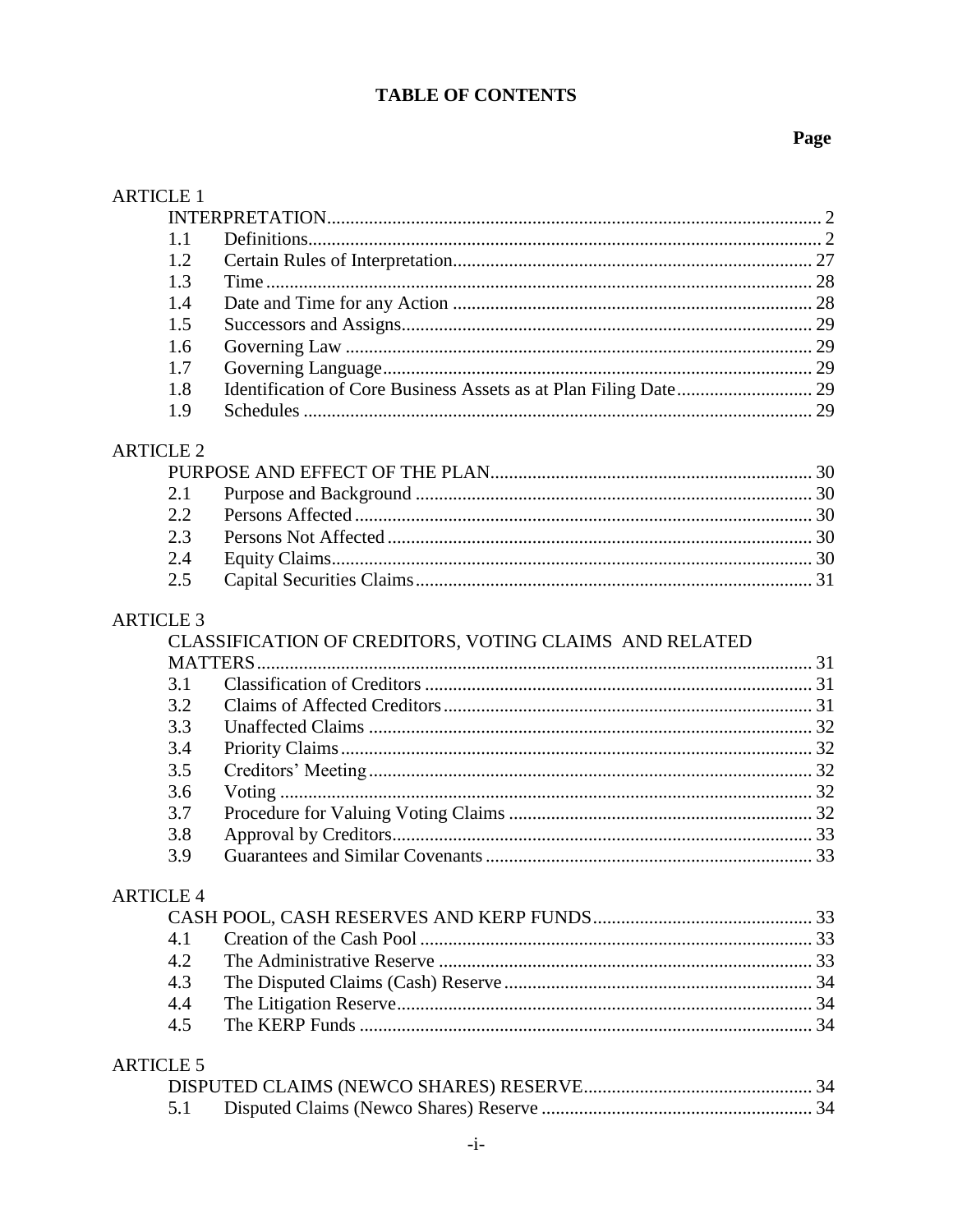# **TABLE OF CONTENTS**

## (continued)

## **Page**

| 5.2              |                                                                          |  |
|------------------|--------------------------------------------------------------------------|--|
| <b>ARTICLE 6</b> |                                                                          |  |
|                  |                                                                          |  |
| 6.1              |                                                                          |  |
| 6.2              |                                                                          |  |
| 6.3              |                                                                          |  |
| 6.4              |                                                                          |  |
|                  |                                                                          |  |
| 6.5              |                                                                          |  |
| 6.6              |                                                                          |  |
| <b>ARTICLE 7</b> |                                                                          |  |
|                  |                                                                          |  |
| 7.1              |                                                                          |  |
| 7.2              |                                                                          |  |
| 7.3              |                                                                          |  |
| 7.4              |                                                                          |  |
| <b>ARTICLE 8</b> |                                                                          |  |
|                  |                                                                          |  |
| 8.1              |                                                                          |  |
| 8.2              |                                                                          |  |
| 8.3              |                                                                          |  |
| 8.4              | Distribution Mechanics - Asset Realization Cash Pool and Non-Core        |  |
|                  |                                                                          |  |
|                  |                                                                          |  |
| 8.5              |                                                                          |  |
| 8.6              |                                                                          |  |
| 8.7              |                                                                          |  |
| 8.8              |                                                                          |  |
| 8.9              |                                                                          |  |
| 8.10             | Assignment of Claims for Voting and Distribution Purposes – Prior to the |  |
|                  |                                                                          |  |
| 8.11             | Assignment of Claims for Distribution Purposes After the Creditors'      |  |
|                  |                                                                          |  |
| 8.12             | Assignment of Claims for Distribution Purposes After the Creditors'      |  |
|                  |                                                                          |  |
| 8.13             |                                                                          |  |
| <b>ARTICLE 9</b> |                                                                          |  |
|                  | PROCEDURE FOR DISTRIBUTIONS REGARDING DISPUTED CLAIMS                    |  |
|                  |                                                                          |  |
| 9.1              |                                                                          |  |
| 9.2              | Distributions After Disputed Claims Resolved - Interim Distribution      |  |
|                  |                                                                          |  |
|                  |                                                                          |  |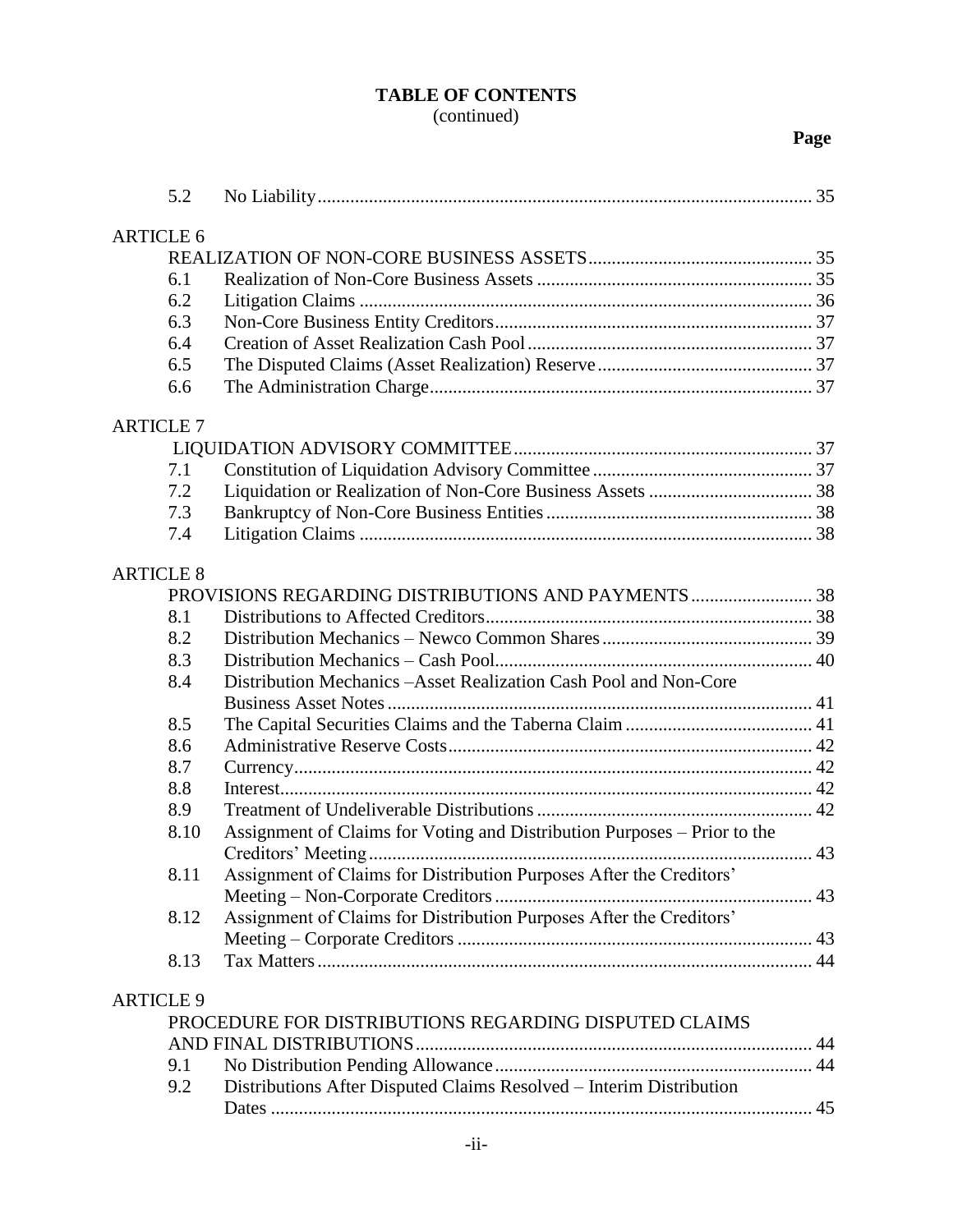## **TABLE OF CONTENTS**

## (continued)

|                   | 9.3   | Distributions After Disputed Claims Resolved – Final Distribution Date  45 |  |
|-------------------|-------|----------------------------------------------------------------------------|--|
| <b>ARTICLE 10</b> |       |                                                                            |  |
|                   |       |                                                                            |  |
|                   | 10.1  |                                                                            |  |
|                   | 10.2  |                                                                            |  |
|                   | 10.3  |                                                                            |  |
|                   | 10.4  |                                                                            |  |
| <b>ARTICLE 11</b> |       |                                                                            |  |
|                   |       |                                                                            |  |
|                   | 11.1  |                                                                            |  |
| <b>ARTICLE 12</b> |       |                                                                            |  |
|                   |       | COURT SANCTION, CONDITIONS PRECEDENT AND IMPLEMENTATION 58                 |  |
|                   | 12.1  |                                                                            |  |
| <b>ARTICLE 13</b> |       |                                                                            |  |
|                   |       |                                                                            |  |
|                   | 13.1  |                                                                            |  |
|                   | 13.2  |                                                                            |  |
|                   | 13.3  |                                                                            |  |
|                   | 13.4  |                                                                            |  |
|                   | 13.5  |                                                                            |  |
|                   | 13.6  |                                                                            |  |
|                   | 13.7  |                                                                            |  |
|                   | 13.8  |                                                                            |  |
|                   | 13.9  |                                                                            |  |
|                   | 13.10 |                                                                            |  |
|                   | 13.11 |                                                                            |  |
|                   | 13.12 |                                                                            |  |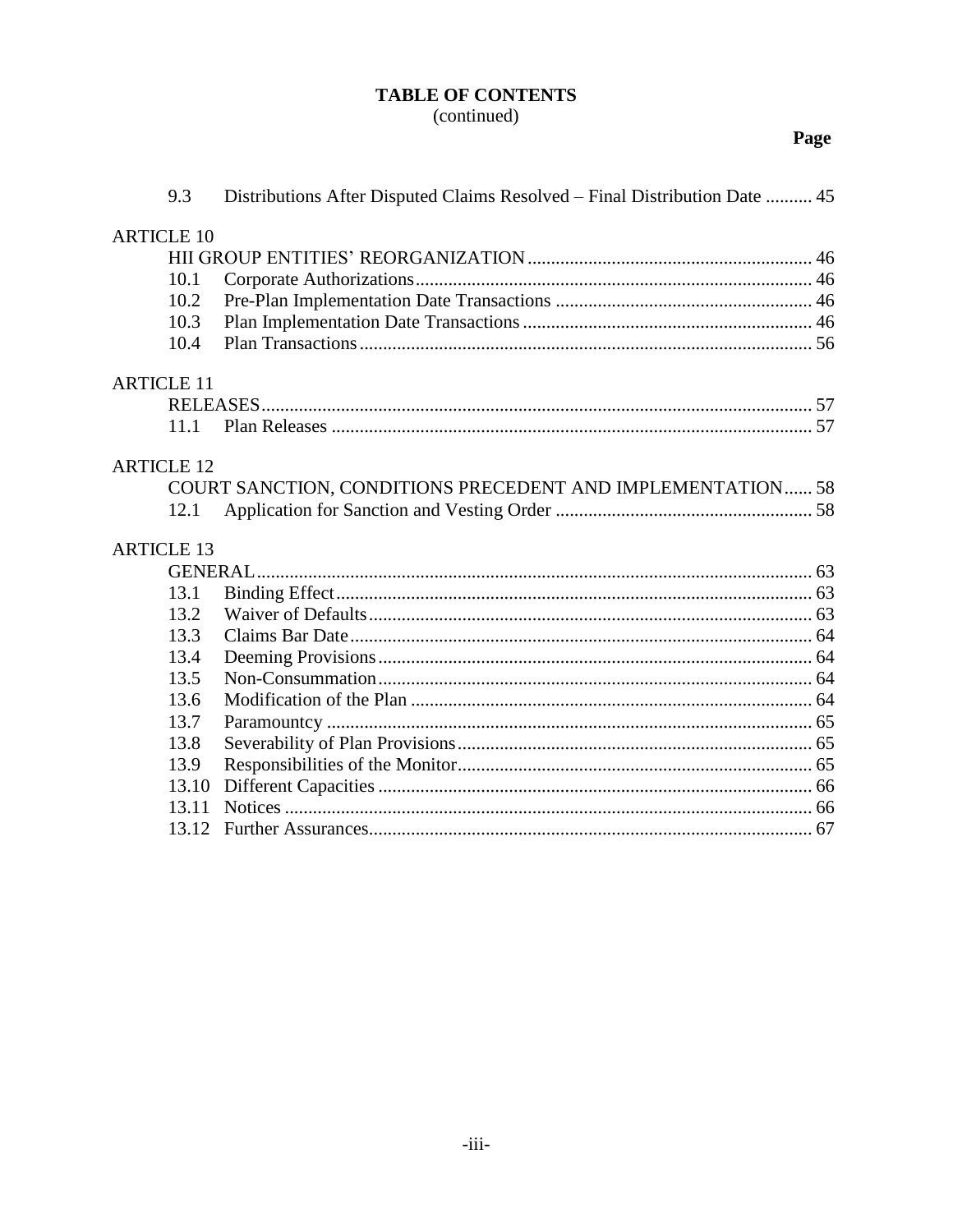#### **PLAN OF COMPROMISE AND REORGANIZATION**

#### **WHEREAS:**

- A. Homburg Invest Inc, Homburg Shareco Inc., Churchill Estates Development Ltd., Inverness Estates Development Ltd., CP Development Ltd. and North Calgary Land Ltd. (collectively, the "**Petitioners**") are insolvent;
- B. The Petitioners, excluding North Calgary Land Ltd., filed and obtained protection under the *Companies' Creditors Arrangement Act*, R.S.C. 1985, c. C-36, as amended (the "**CCAA**");
- C. The Petitioners, excluding North Calgary Land Ltd., obtained an Order of the Superior Court of Quebec (Commercial Division) (the "**Court**") under the CCAA on September 9, 2011, as amended pursuant to further orders of the Court (and as same may be further amended, restated or varied from time to time, the "**Initial Order**");
- D. The Initial Order declared that, although not a Petitioner, each of *mis-en-cause* Homco Realty Fund (52) Limited Partnership, Homco Realty Fund (88) Limited Partnership, Homco Realty Fund (89) Limited Partnership, Homco Realty Fund (92) Limited Partnership, Homco Realty Fund (94) Limited Partnership, Homco Realty Fund (105) Limited Partnership, Homco Realty Fund (121) Limited Partnership, Homco Realty Fund (122) Limited Partnership, Homco Realty Fund (142) Limited Partnership and Homco Realty Fund (199) Limited Partnership shall enjoy the protections and authorizations provided by the Initial Order (such partnerships collectively referred to in the Initial Order as the "**Applicant Partnerships**");
- E. By Order dated May 31, 2012, the Initial Order was amended to add North Calgary Land Ltd. as a Petitioner (hereinafter included as a "Petitioner") and *mis-en-cause* Homco Realty Fund (96) Limited Partnership as an Applicant Partnership thereunder (hereinafter included as an "Applicant Partnership");
- F. By Order of the Court made on December 14, 2012, *mis-en-cause* Homco Realty Fund (190) Limited Partnership and Homco Realty Fund (191) Limited Partnership were each added as additional Applicant Partnerships (hereinafter included as "Applicant Partnerships");
- G. Pursuant to the Initial Order the Petitioners and the Applicant Partnerships have the authority to file with the Court and to submit to their creditors one or more plans of compromise or arrangement under the CCAA, which plan will provide, among other things, certain recoveries to stakeholders; and
- H. Homburg Invest Inc. and Homburg Shareco Inc. hereby propose and present this joint Plan of Compromise and Reorganization under and pursuant to the CCAA and the Alberta *Business Corporations Act.*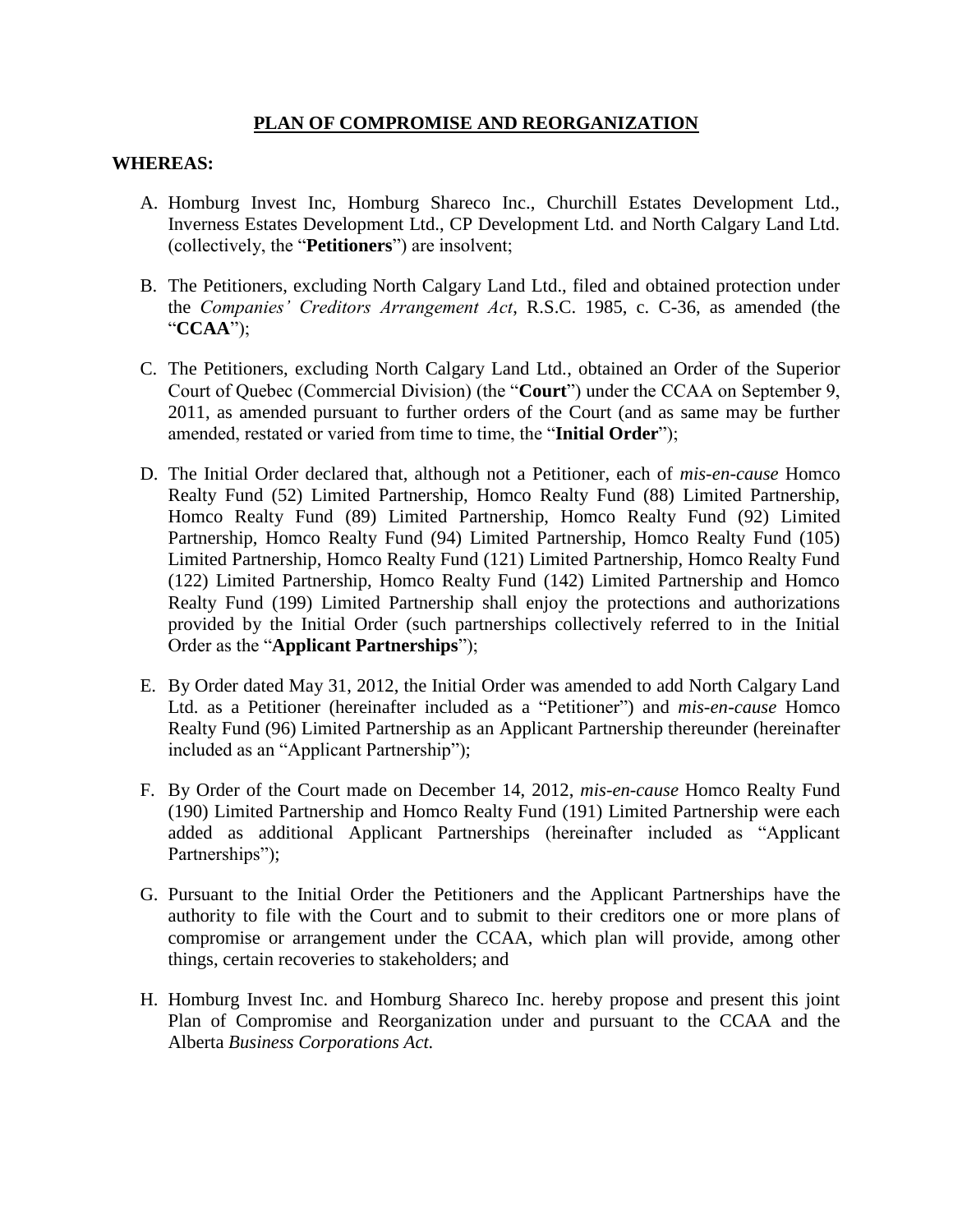#### **ARTICLE 1 INTERPRETATION**

#### **1.1 Definitions**

In the Plan, unless otherwise stated or unless the subject matter or context otherwise requires:

**"ABCA"** means the Alberta *Business Corporations Act*, R.S.A. 2000, c. B-9, as amended;

**"Administration Charge"** means the charge created by paragraph 42 of the Initial Order in favour of the Monitor (including in its capacity as a Trustee in Bankruptcy), the Monitor's legal counsel, the Petitioners' legal counsel and other advisors over the Charged Property, and having the priority provided in paragraphs 43 and 44 of the Initial Order, and as confirmed, amended and continued for the benefit of the Monitor and its legal counsel and other advisors pursuant to the Sanction and Vesting Order;

**"Administrative Reserve"** means a Cash reserve approved by the Court pursuant to the Sanction and Vesting Order, in an amount to be agreed by the Monitor and HII prior to the Plan Implementation Date, to be deposited by the Monitor into the Administrative Reserve Account for the purpose of paying the Administrative Reserve Costs, which Administrative Reserve shall be subject to the Reserve Adjustment;

**"Administrative Reserve Account"** means a segregated trust account established by the Monitor to hold the Administrative Reserve;

**"Administrative Reserve Costs"** means amounts outstanding on the Plan Implementation Date (or to the extent provided below, arising thereafter), including in respect of Excluded Claims, Employee Priority Claims and the Government Priority Claims, together with (i) Newco's costs, including legal fees and disbursements, relating to the issuance of the Newco Common Shares; (ii) the Monitor's fees and disbursements (including of its legal counsel and other advisors) in connection with the performance of its duties under the Plan and in the CCAA Proceedings (both before and after the Plan Implementation Date); (iii) Bankruptcy Trustee Fees; (iv) the Bond 5 Secured Claim Cash Payment; (v) Post-Filing Trade Payables; (vi) the HSBC Secured Claim; (vii) the reasonable fees and disbursements of the members of the Liquidation Advisory Committee, in an amount to be agreed upon by such members and the Monitor; (viii) the reasonable winding-up costs and expenses of Stichting Homburg Bonds, such amounts not to exceed CDN\$35,000; (ix) the Cash Management Lender Claim; and (x) any other reasonable amounts in respect of any other contingency as the Monitor may determine in its sole discretion;

**"Affected Claim"** means any Claim against HII, Shareco, Homco 190 LP, Homco 191 LP and Homco 199 LP and for greater certainty includes any Intercompany Claim (but excluding the Homco 190 Loan, the Homco 191 Loan and the Homco 199 Loan), but excludes the Unaffected Claims and the Equity Claims;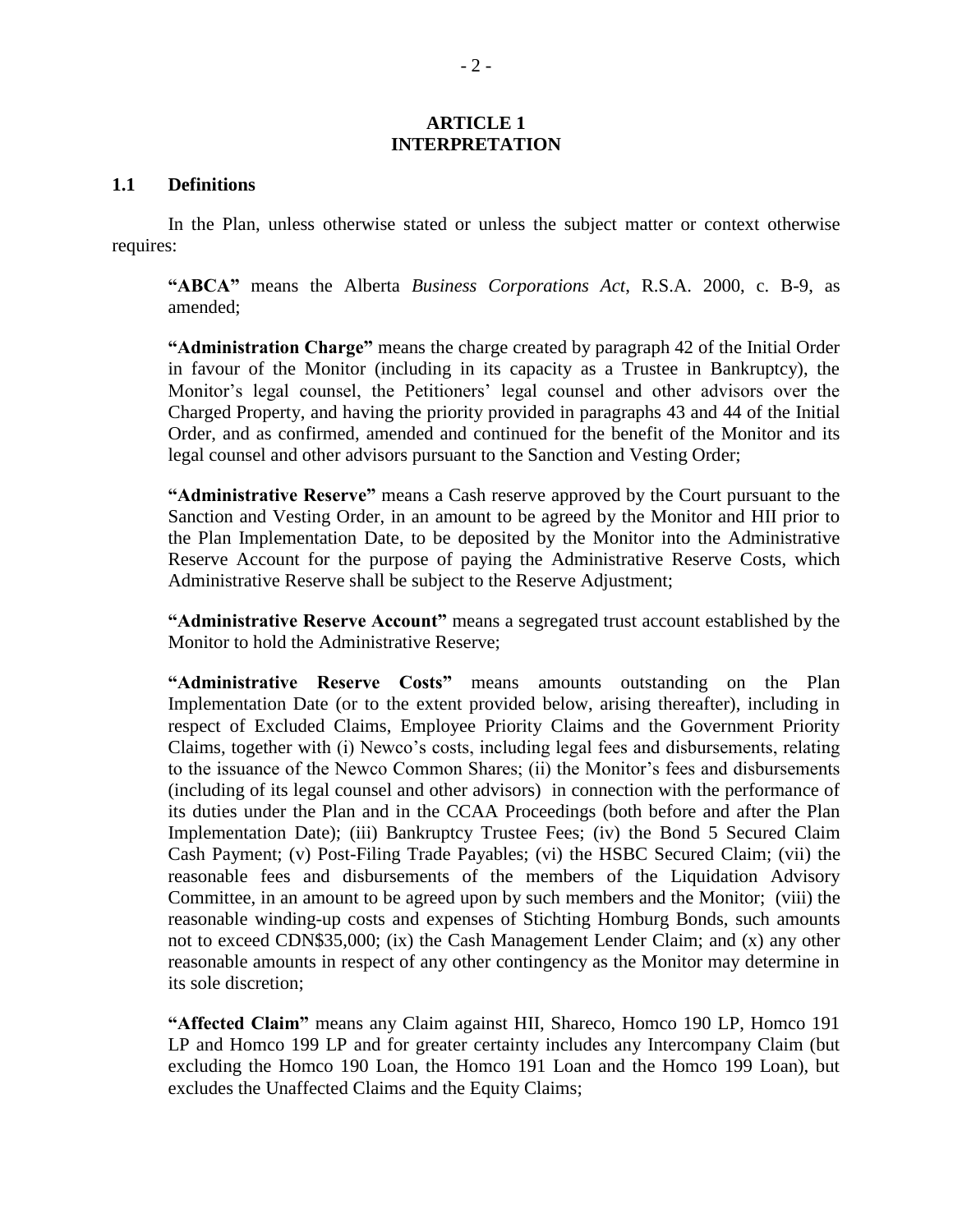**"Affected Creditor"** means a Corporate Creditor, Non-Corporate Creditor or Convenience Class Creditor holding an Affected Claim;

**"AFM"** means the Netherlands Authority for the Financial Markets (Autoriteit Financiële Markten);

**"Amalgamating Canco"** means Castello, an Alberta corporation, Holland Garden, an Alberta corporation, Homburg Invest USA, a Nova Scotia company to be continued as an Alberta corporation, Homburg US, a Nova Scotia company to be continued as an Alberta corporation and Swiss Bondco, a Nova Scotia company to be continued as an Alberta corporation, with such additions or deletions to the foregoing group as HII may determine up to the Plan Implementation Date from time to time in consultation with the Monitor, each of which is not an Insolvent Person;

**"Amalgamating Canco Creditor"** means any Person having an Amalgamating Canco Creditor Claim, which shall be Unaffected Creditor;

**"Amalgamating Canco Creditor Claim"** means any Claim against an Amalgamating Canco, which shall be an Unaffected Claim;

**"Applicable Law"** means, in respect of any Person, property, transaction, event or other matter, any law, statute, regulation, code, ordinance, principle of common law or equity, municipal by-law, treaty or Order, domestic or foreign, applicable to that Person, property, transaction, event or other matter and all applicable requirements, requests, official directives, rules, consents, approvals, authorizations, guidelines, and policies, in each case, having the force of law, of any Governmental Authority having or purporting to have authority over that Person, property, transaction, event or other matter and regarded by such Governmental Authority as requiring compliance;

**"Applicant Partnerships"** means Homco (52) LP, Homco (88) LP, Homco (89) LP, Homco (92) LP, Homco (94) LP, Homco (96) LP, Homco (105) LP, Homco (121) LP, Homco (122) LP, Homco (142) LP, Homco (190) LP, Homco (191) LP, and Homco (199) LP;

**"Articles of Reorganization"** means the Articles of Reorganization to be filed by HII pursuant to Section 192 of the ABCA substantially in the form set out in Schedule "A" to the Plan;

**"Asset Realization Cash Pool"** means the pool of Cash created by the Monitor from Non-Core Business Asset Net Proceeds, net of the Disputed Claims (Asset Realization) Reserve, which pool of Cash shall be contributed by the Monitor to the Cash Pool Account;

**"Asset Realization Costs"** means, collectively, Liquidation Costs and the Non-Core Business Entity Creditor Claims (excluding Non-Core Bankrupt Business Entity Creditor Claims);

**"Assumption Agreement"** means the agreement between Newco and HII pursuant to which Newco becomes co-obligor with HII for the amount equal to the Newco Assumed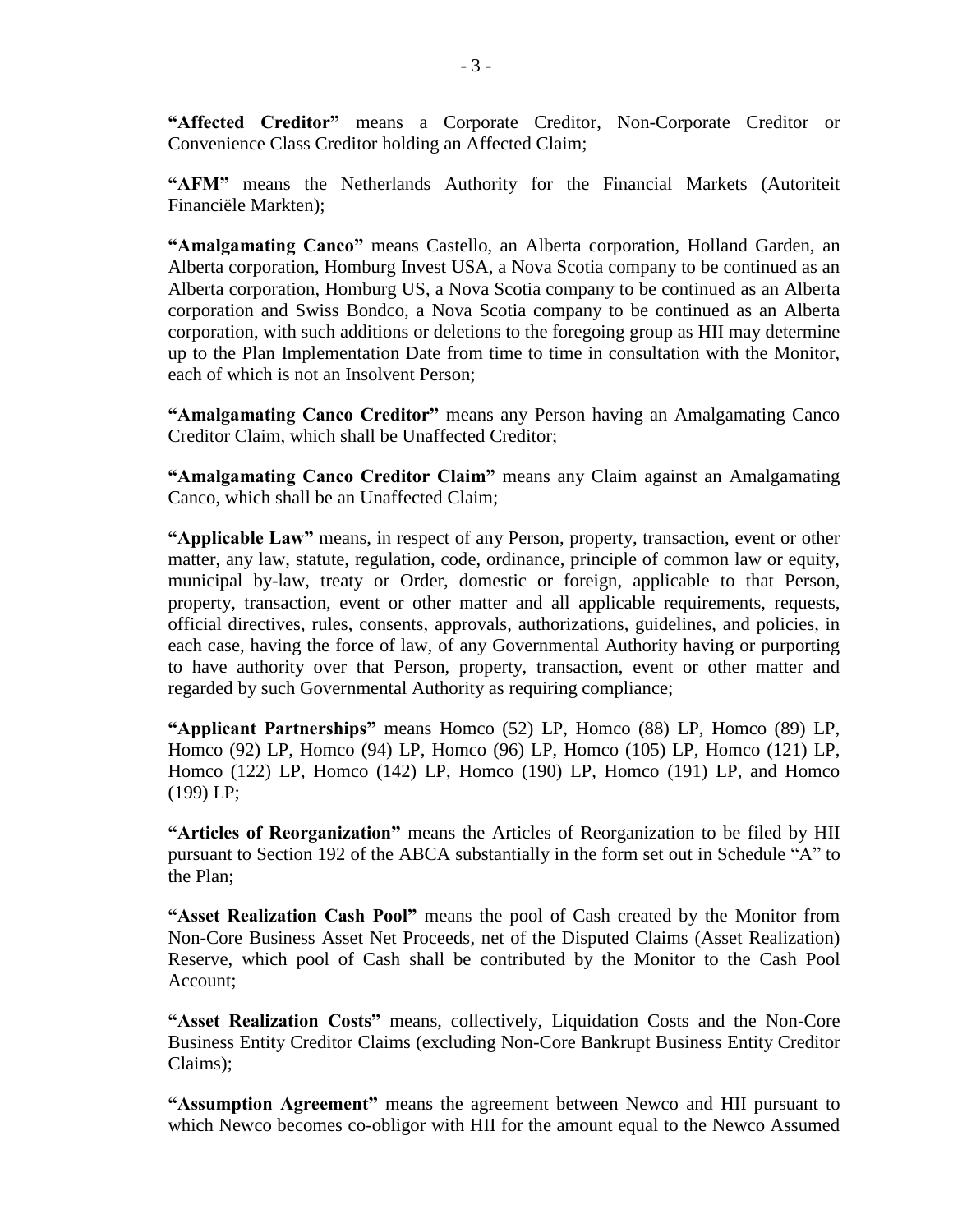Portion of Proven Claims and the Newco Assumed Portion of Disputed Claims, which amount shall be deemed to be equal to the Final Adjusted Newco Note Amount;

**"Bankruptcy Claim"** means any proof of claim filed or to be filed in a bankruptcy estate of a Non-Core Business Entity by HII in respect of an Intercompany Claim and any distributions or dividends arising therefrom;

**"Bankruptcy Trustee Fees"** means the fees and disbursements (including legal fees and disbursements) of Deloitte acting as Trustee in Bankruptcy of any Non-Core Business Entity incorporated or formed under Canadian federal or provincial law;

**"BIA"** means the *Bankruptcy and Insolvency Act*, R.S.C. 1985, c. B-3, as amended;

**"Bond 5 Claim"** means, collectively, the Bond 5 Secured Claim and Bond 5 Unsecured Claim;

**"Bond 5 Claim Holders"** means, collectively, the holders of notes issued under the Bond 5 Indenture;

**"Bond 5 Indenture"** means the Third Supplemental Indenture to the Principal Mortgage Bond Trust Indenture dated as of December 31, 2004, between Shareco and Stichting Homburg Bonds, as supplemented or amended by, *inter alia*, the Special Supplemental Indenture to the Third Supplement dated as of August, 2005, between Shareco and Stichting Homburg Bonds, and the Special Supplemental Indenture between Shareco and Stichting Homburg Bonds dated November 5, 2012;

**"Bond 5 Secured Claim"** means the secured portion of the Claim of the Bond 5 Claim Holders as provided under the Bond 5 Secured Claim Settlement Agreement, which shall be an Unaffected Claim;

**"Bond 5 Secured Claim Cash Payment"** means the sum of EUR2,250,000 to be distributed on a pro rata basis to each Bond 5 Claim Holder by the Monitor pursuant to the Bond 5 Secured Claim Settlement Agreement;

**"Bond 5 Secured Claim Settlement Agreement"** means the terms of settlement among Shareco and Stichting Homburg Bonds, as more particularly set out in the Special Supplemental Indenture to the Bond 5 Indenture made on November 5, 2012, pursuant to which, on Plan Implementation Date, the Bond 5 Claim Holders shall receive as consideration for releasing the Bond 5 Secured Claim, the following: (i) the Bond 5 Secured Claim Cash Payment and (ii) the Newco Bond 5 Guarantee;

**"Bond 5 Unsecured Claim"** means the Proven Claim of the Bond 5 Claim Holders net of the Bond 5 Secured Claim Cash Payment;

**"Business"** means the direct and indirect operations and activities of HII carried on in Canada, the United States and Europe;

**"Business Day"** means a day on which banks are open for business in the City of Montreal, Province of Quebec, but does not include a Saturday, Sunday or a statutory holiday in the Province of Quebec;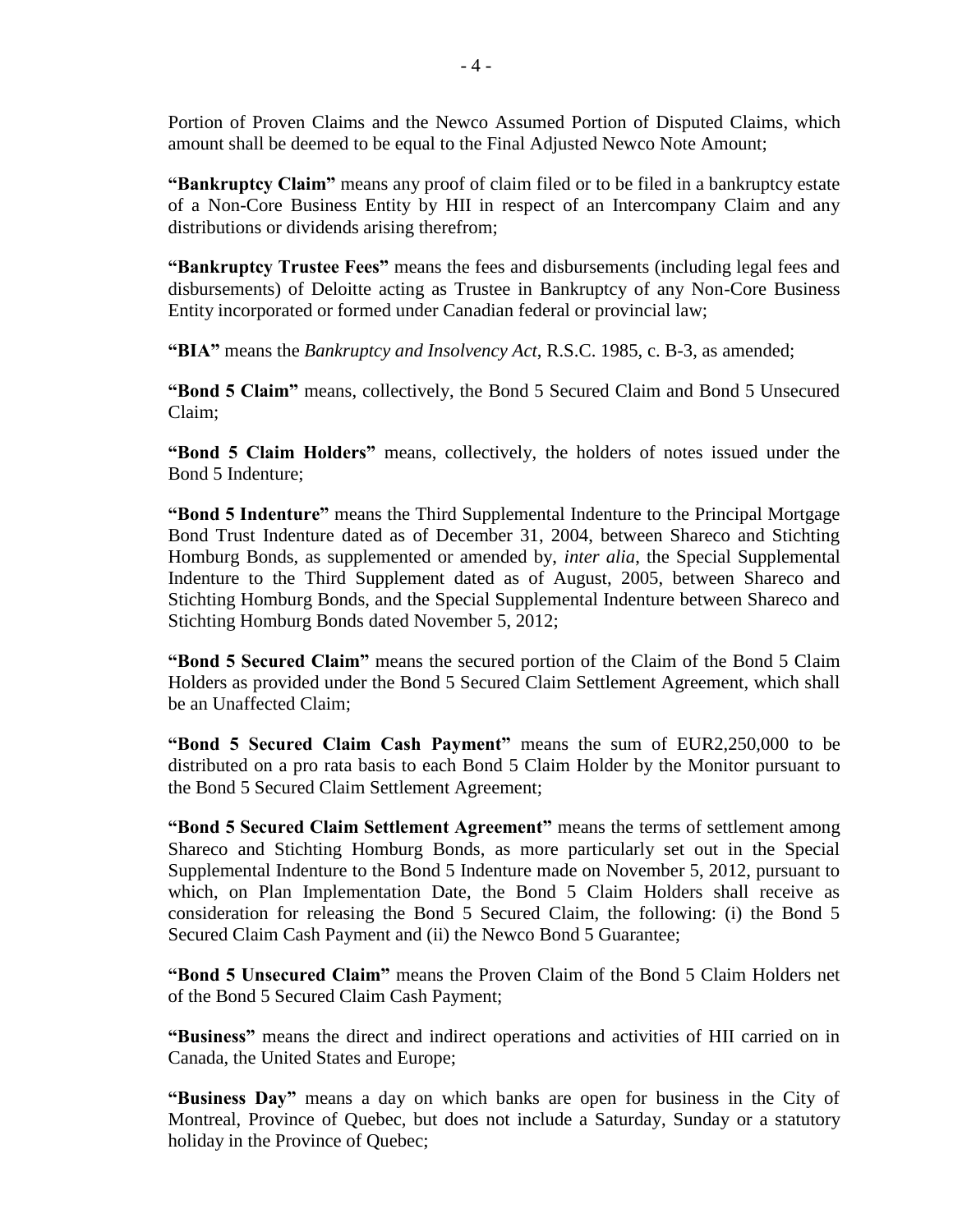**"BV"** means a Homburg Group Member that is a private limited liability company (besloten vennootschap met beperkte aansprakelijkheid) incorporated under the laws of the Netherlands;

**"BV Preferred Shareholder"** means any body corporate or limited partnership holding preferred shares of a BV other than Valbonne 5 BV;

**"Canco"** means a Subsidiary of HII incorporated under Canadian federal or provincial law;

**"Capital Securities Claim"** means any Claim of a debenture holder or Stichting Homburg Capital Securities arising under or in connection with the debentures issued under the Capital Securities Trust Indenture;

**"Capital Securities Trust Indenture"** means the subordinated Trust Indenture dated as of February 29, 2009 between HII and Stichting Homburg Capital Securities as trustee;

**"Cash"** means cash, certificates of deposits, bank deposits, commercial paper, treasury bills and other cash equivalents;

**"Cash Elected Amount"** means, in respect of an Affected Creditor for which a valid Convenience Class Claim Election has been made or deemed to have been made pursuant to and in accordance with the Plan, the Canadian dollar amount that is equal to 35 per cent of such Affected Creditor's Convenience Class Claim that is a Proven Claim;

**"Cash Management Lender Claim"** means any Claim of HSBC arising under or pursuant to any agreement or other arrangements relating to the provision of cash management services to any of the HII Group Members (including ordinary course spot foreign exchange transactions), but for greater certainty shall exclude the HSBC Secured Claim;

**"Cash Pool"** means the amount of Cash delivered by HII and Shareco to the Monitor on the Plan Implementation Date, net of the Cash Reserves, to be held in the Cash Pool Account and distributed by the Monitor in accordance with the Plan and the Sanction and Vesting Order;

**"Cash Pool Account"** means a segregated interest-bearing trust account established by the Monitor to hold the Cash Pool and the Asset Realization Cash Pool;

**"Cash Reserves"** means the Administrative Reserve, the Disputed Claims (Cash) Reserve, the Litigation Reserve, and the Disputed Claims (Asset Realization) Reserve;

**"Castello"** means Castello Development Ltd., a corporation incorporated under the ABCA;

**"CCAA"** means the *Companies' Creditors Arrangement Act*, R.S.C. 1985, c. C-36, as amended;

**"CCAA Charges"** means the Administration Charge and the Directors' Charge;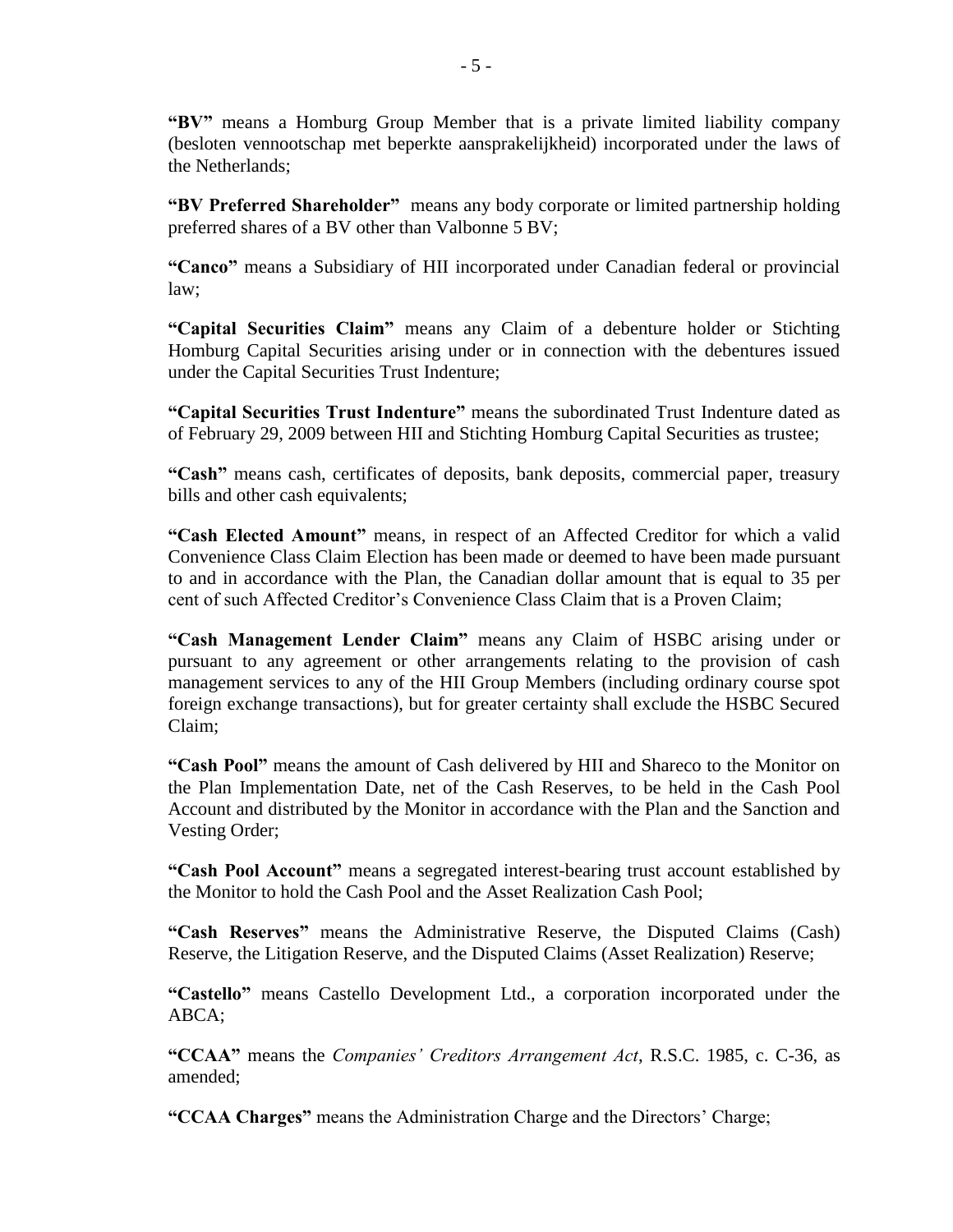**"CCAA Proceedings"** means the proceedings under the CCAA in respect of the HII Group Entities commenced pursuant to the Initial Order;

**"Charged Property"** means the present and future assets, rights, undertakings and properties of every nature and kind whatsoever and wherever situated, including all proceeds thereof, of the Petitioners;

**"Churchill"** means Churchill Estates Development Ltd., a corporation incorporated under the ABCA and a Petitioner;

**"Claim"** means any right or claim of any Person, whether or not asserted, in connection with any Indebtedness, liability or obligation of any kind whatsoever, whether reduced to judgment, liquidated, unliquidated, fixed, contingent, matured, unmatured, disputed, undisputed, legal, equitable, secured, unsecured, perfected, unperfected, present, future, known, unknown, by Guarantee, by surety, by warranty or otherwise, and whether or not such right is executory or anticipatory in nature, including without limitation, any claim arising from or caused by the termination, disclaimer, resiliation, assignment or repudiation of any contract, lease or other agreement, whether written or oral, the commission of a tort (intentional or unintentional), any breach of duty (including without limitation, any legal, statutory, equitable or fiduciary duty), any right of ownership of or title to property, employment, contract, a trust or deemed trust, howsoever created or any right or ability of any Person to advance a claim for contribution or indemnity or otherwise with respect to any grievance, matter, action, cause or chose in action, whether existing at present or commenced in the future, based in whole or in part on facts which existed on the Filing Date (including a Claim which relates to any time period prior to the Filing Date), together with any other claims of any kind that, if unsecured, would constitute a debt provable in bankruptcy within the meaning of the BIA, and for greater certainty, a "Claim" shall include any Equity Claim, Intercompany Claim, Restructuring Claim and Subsequent Restructuring Claim, the Corporate Bond Claims, the Capital Securities Claims, the Mortgage Bond Claims, the Bond 5 Claim, the Taberna Claim, the Shareco Creditor Claims, any Core Business Creditor Claim and any Non-Core Business Entity Creditor Claim;

**"Claims Bar Date"** has the meaning ascribed to it in the Claims Process Order;

**"Claims Process Order"** means the Order of the Court made April 30, 2012 approving and implementing the claims process in respect of the HII Group Entities as further amended, restated or varied from time to time;

**"Conditions Precedent"** means the conditions precedent to Plan implementation set out in Section 12.3 of the Plan;

**"Convenience Class Claim"** means one or more Affected Claims of an Affected Creditor that were less than or equal to Cdn\$10,000 in the aggregate as at the Claims Bar Date in respect of which the relevant Affected Creditor has made or been deemed to have made a Convenience Class Claim Election, pursuant to and in accordance with the Plan;

**"Convenience Class Claim Declaration"** means an election form, substantially in the form attached to the Meeting Order, pursuant to which an Affected Creditor with one or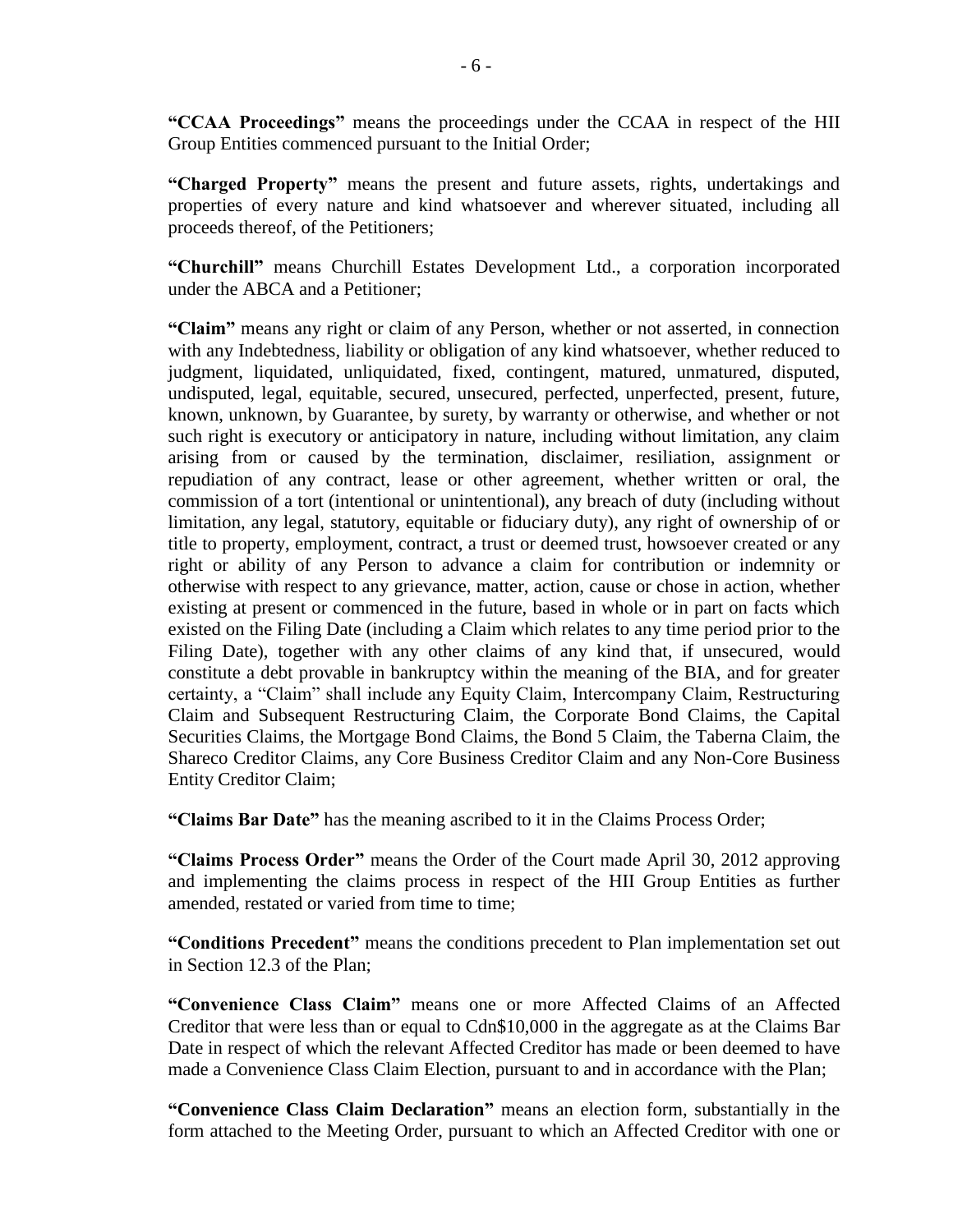more Affected Claims that were less than or equal to Cdn\$10,000 in the aggregate as at the Claims Bar Date may (i) make a Convenience Class Claim Election or (ii) elect to be treated as an Affected Creditor (other than a Convenience Class Creditor) under the Plan, and thereby be entitled to vote their Voting Claims at the Creditors' Meeting in respect of the Plan and to receive the rights and distributions provided for under and pursuant to the Plan;

**"Convenience Class Claim Election"** means an election or deemed election pursuant to which an Affected Creditor with one or more Affected Claims that were less than or equal to Cdn\$10,000 in the aggregate as at the Claims Bar Date has elected or been deemed to elect to receive only the Cash Elected Amount and is thereby deemed to vote in favour of the Plan in respect of such Affected Claims and to receive no other entitlements under the Plan;

**"Convenience Class Creditor"** means a Person having a Convenience Class Claim;

**"Core Business Assets"** means the Core Homco Assets and the shares of Homburg Baltic held by HII;

**"Core Business Creditor Claim"** means any Core Homco Creditor Claim, Core BV Creditor Claim, Core GmbH Creditor Claim and Homburg Baltic Creditor Claim, which for greater certainty shall not include any Claim of such Creditor against HII or Shareco;

**"Core Business Creditors"** means collectively the Core Homco Creditors, the Core BV Creditors, the Core GmbH Creditors and the Homburg Baltic Creditors;

**"Core Business Entity"** means any Core BV, Core Homco GP, Core GmbH and Core Homco;

**"Core BV"** means Valbonne 2 BV, Coët BV, Homco 86 BV, Homco 87 BV, and Valbonne 5 BV, with such additions or deletions to the foregoing group as HII may determine up to the Plan Implementation Date from time to time in consultation with the Monitor:

**"Core BV Creditor"** means a Person having a Core BV Creditor Claim, which shall be an Unaffected Creditor;

**"Core BV Creditor Claim"** means any Claim against a Core BV which shall be an Unaffected Claim;

**"Core GmbH"** means a GmbH that HII may determine up to the Plan Implementation Date from time to time in consultation with the Monitor is a Core Business Entity;

**"Core GmbH Creditor"** means a Person having a Core GmbH Creditor Claim, which shall be an Unaffected Creditor;

**"Core GmbH Creditor Claim"** means any Claim against Core GmbH, which shall be an Unaffected Claim;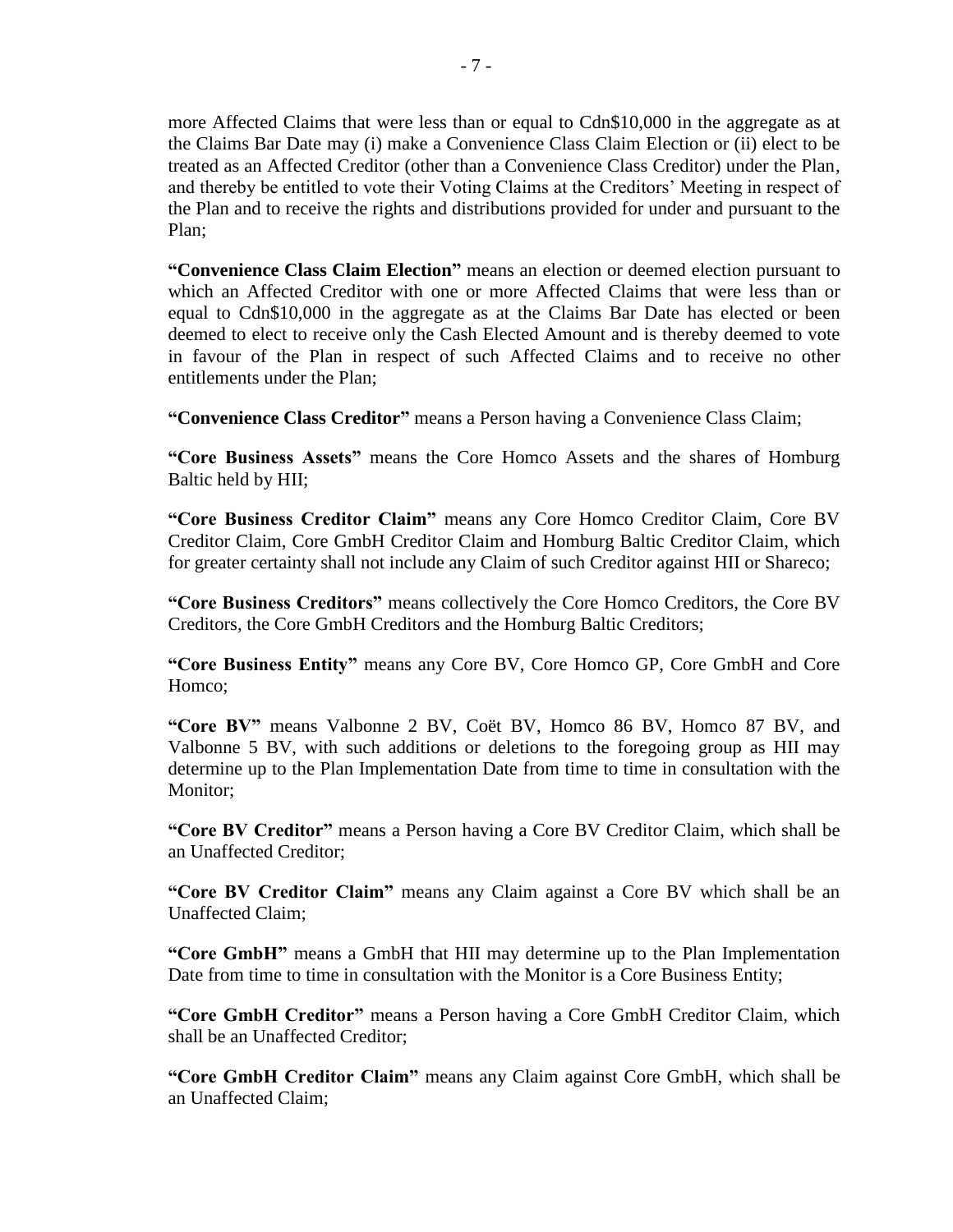**"Core Homco"** means Homco 69 LP, Homco 70 LP, Homco 86 LP, Homco 87 LP, and Homco 110 LP, with such additions or deletions to the foregoing group as HII may determine up to the Plan Implementation Date from time to time in consultation with the Monitor;

**"Core Homco Assets"** means the Property of a Core Homco, including shares of Core BVs and Core GmbHs;

**"Core Homco Creditor"** means a Person having a Core Homco Creditor Claim, which shall be an Unaffected Creditor;

**"Core Homco Creditor Claim"** means any Claim against a Core Homco (but for greater certainty excludes the Bond 5 Claim), which shall be an Unaffected Claim;

**"Core Homco GP"** means the corporate general partner of a Core Homco;

**"Core Homco Liabilities"** means all secured and unsecured obligations and liabilities of a Core Homco as at the Plan Implementation Date but excluding the amounts owing to the Bond 5 Claim Holders;

**"Corporate Bond Claim"** means any Claim of a debenture holder or Stichting Homburg Bonds arising under or in connection with the debentures issued under Corporate Bond Trust Indenture;

**"Corporate Bond Proven Claim"** means a Corporate Bond Claim that is a Proven Claim;

**"Corporate Bond Trust Indenture"** means collectively, a Trust Indenture dated as of May 31, 2006, between HII and Stichting Homburg Bonds, a Supplemental Indenture dated as of October 31, 2006, between HII and Stichting Homburg Bonds, a Second Supplemental Indenture dated as of December 21, 2006 between HII and Stichting Homburg Bonds, a Third Supplemental Indenture dated as of February 15, 2007 between HII and Stichting Homburg Bonds, and a Fourth Supplemental Indenture dated as of January 15, 2008 between HII and Stichting Homburg Bonds;

**"Corporate Creditor"** means a Person having a Corporate Creditor Claim, other than a Convenience Class Creditor;

**"Corporate Creditor Claim"** means the Bond 5 Unsecured Claim, the Corporate Bond Claims, the Mortgage Bond Trust Indenture Unsecured Claim, the Taberna Claim, the Capital Securities Claims, and such other Claim that HII and Shareco in consultation with the Monitor shall determine from time to time should be categorized as a Corporate Creditor Claim up to and including the Plan Implementation Date;

**"Corporate Creditor Disputed Claim"** means the face value of a Disputed Claim of a Corporate Creditor;

**"Corporate Creditor Proven Claim"** means a Proven Claim of a Corporate Creditor;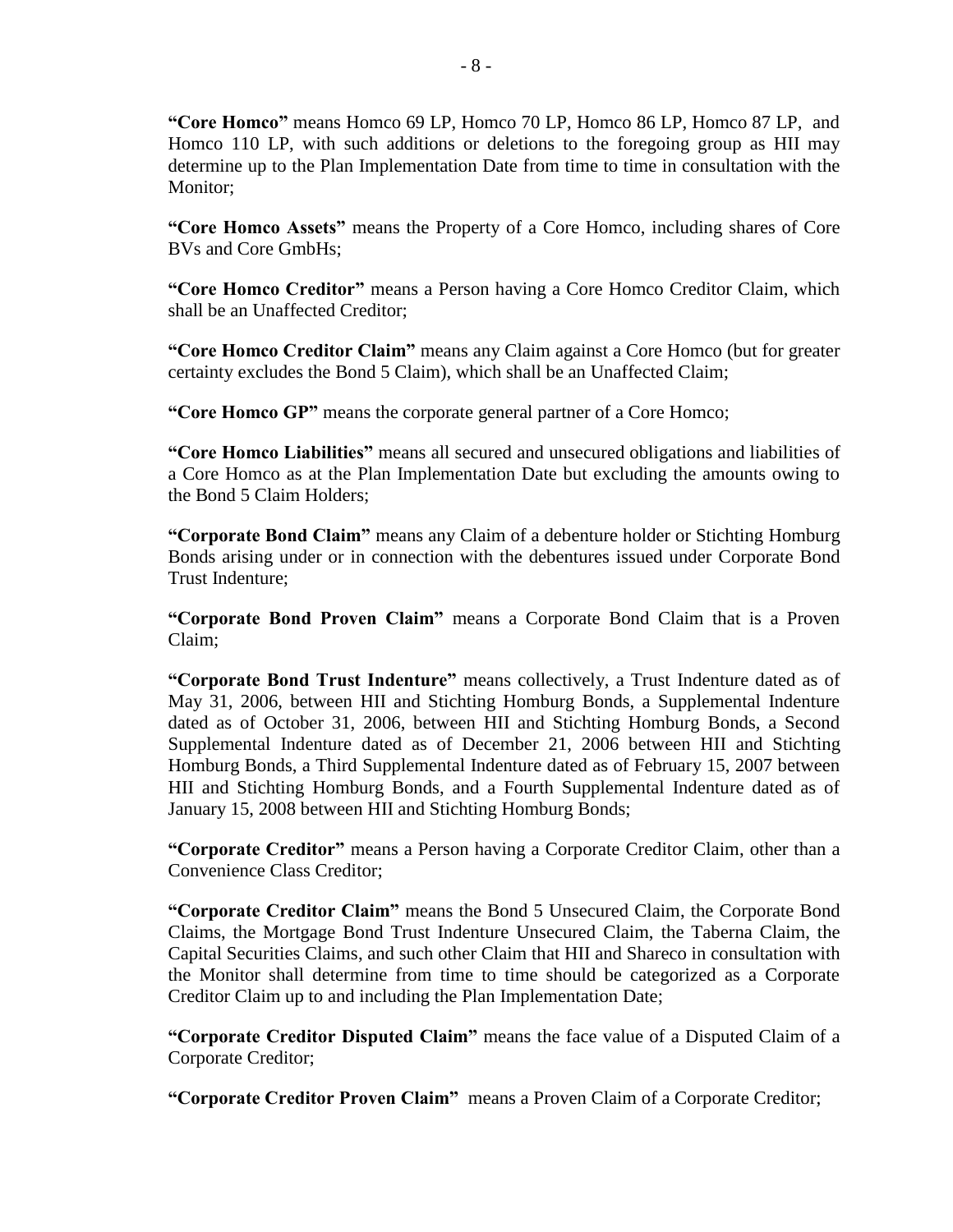**"Corporate Indenture Trustees"** means, collectively, Stichting Homburg Capital Securities, Stichting Homburg Bonds and Wells Fargo in their respective capacities as trustees under the Corporate Indentures;

**"Corporate Indentures"** means, collectively, the Mortgage Bond Trust Indenture, the Corporate Bond Trust Indenture, the Taberna Indentures and the Capital Securities Trust Indenture;

**"Court"** means the Quebec Superior Court (Commercial Division) or any appellate court seized with jurisdiction in the CCAA Proceedings, as the case may be;

**"CP Development"** means CP Development Ltd., a corporation incorporated under the ABCA and a Petitioner;

**"Creditor"** means any Person asserting an Affected Claim or an Unaffected Claim and may, where the context requires, include the assignee of such Claim or a personal representative, agent, mandatary, trustee, interim receiver, receiver, receiver and manager, liquidator or other Person acting on behalf of such Person;

**"Creditor Cause of Action"** means any and all claims, actions, causes of action, demands, suits, rights, entitlements, litigation, arbitration, proceeding, hearing or complaint, whether known or unknown, reduced to judgment or not reduced to judgment, liquidated or unliquidated, contingent or non-contingent, matured or unmatured, disputed or undisputed, secured or unsecured, assertable directly or derivatively, in law, equity or otherwise, based in whole or in part on any act or omission or other event occurring at any time, whether before, on or after the Filing Date which may be asserted by or on behalf of the Creditors or any representative thereof (including Stichting Homburg Bonds); provided however that in no event shall a Creditor Cause of Action include a Claim being released by the Plan;

**"Creditors' Meeting"** means the meeting or meetings of Affected Creditors to be called and held pursuant to the Meeting Order for the purpose of considering and voting upon the Plan, and includes any adjournment of such meeting or meetings;

**"Deloitte"** means Samson Bélair/Deloitte & Touche Inc.;

**"Director"** means any former, present or future director or officer (or any individual serving in a similar capacity) of a body corporate (or similar entity) and any Person deemed to be a director or officer of a body corporate under subsection 11.03(3) of the CCAA;

**"Directors' Charge"** means the charge granted pursuant to paragraph 26 of the Initial Order in favour of the Directors as such term is therein defined, in the Charged Property to the extent of the aggregate amount of Cdn\$2,000,000 as security for the indemnity provided in paragraph 25 of the Initial Order, having the priority set out in paragraphs 43 and 44 of such Order;

**"Disputed Claim"** means that portion of an Affected Claim of an Affected Creditor in respect of which a Proof of Claim has been filed in accordance with the Claims Process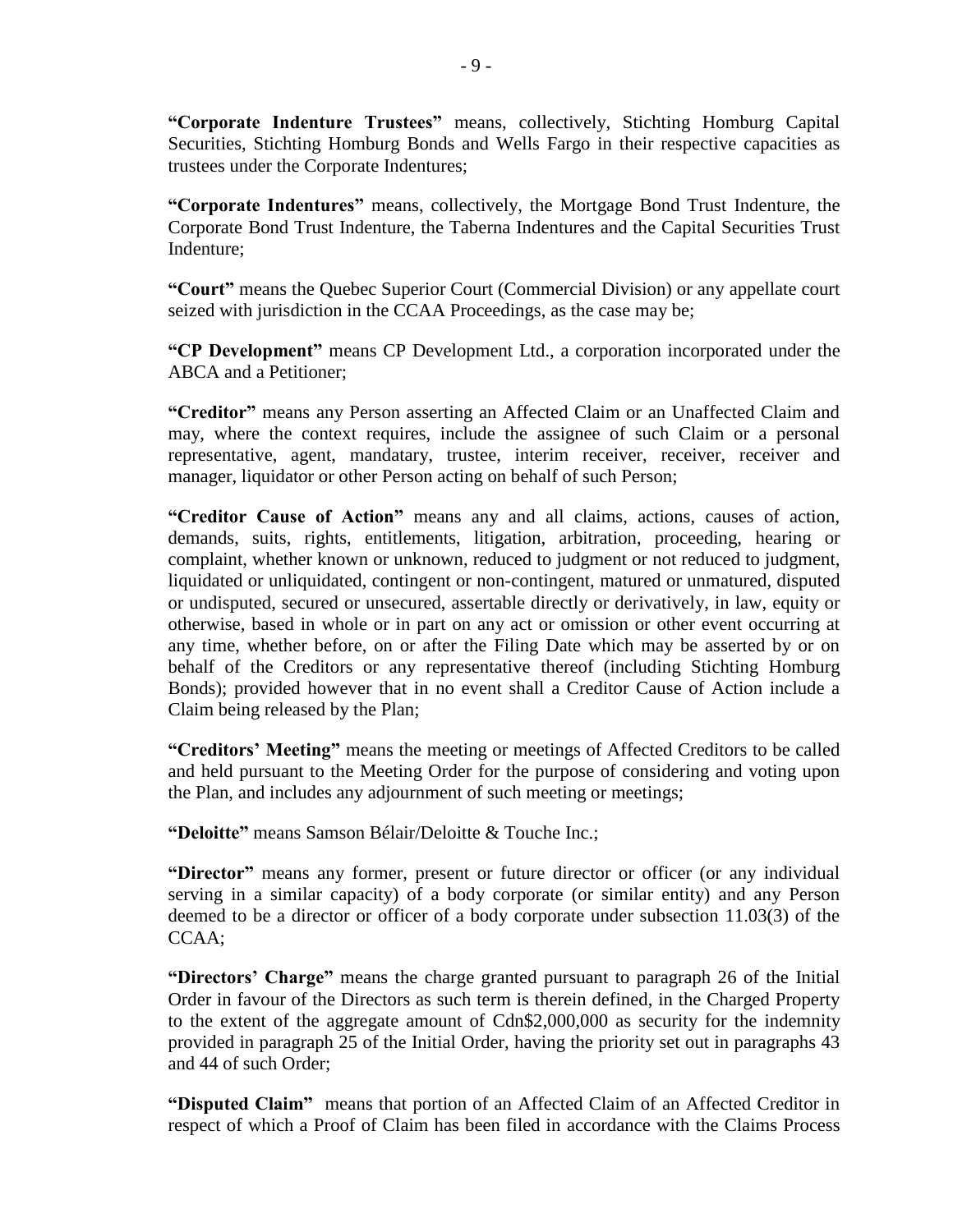Order, and which is the subject of negotiation with the Monitor or adjudication before the Court, and that at any particular time, has not been finally determined to be a Proven Claim in whole or in part, or is subject to a revision or disallowance that is contested in accordance with the Claims Process Order, the Meeting Order, or other Order made in the CCAA Proceedings and as such is not a Proven Claim in whole or in part;

**"Disputed Claims (Asset Realization) Reserve"** means the Cash reserve to be established by the Monitor from and after the Plan Implementation Date from the Non-Core Business Asset Net Proceeds, in an amount equal to the aggregate of each Pro Rata Share of any remaining Affected Creditor (other than a Convenience Class Creditor) holding a Disputed Claim, to be held by the Monitor in the Disputed Claims Reserve Account pending resolution of the Disputed Claims for distribution in accordance with the Plan, which Disputed Claims (Asset Realization) Reserve shall be subject to the Reserve Adjustment;

**"Disputed Claims (Cash) Reserve"** means the Cash reserve to be established at Plan Implementation Date by the Monitor in an amount equal to the aggregate of each Pro Rata Share of any remaining Affected Creditor holding a Disputed Claim and as approved by the Court under the Sanction and Vesting Order, which Cash reserve shall be held by the Monitor into the Disputed Claims Reserve Account for distribution in accordance with the Plan, which Disputed Claims (Cash) Reserve shall be subject to the Reserve Adjustment;

**"Disputed Claims Reserve Account"** means a segregated interest bearing trust account established by the Monitor to hold the Disputed Claims (Asset Realization) Reserve and the Disputed Claims (Cash) Reserve;

**"Disputed Claims (Newco Shares) Reserve"** means the reserve of Newco Common Shares held by the Monitor established pursuant to Section 5.1 of the Plan on the Plan Implementation Date, consisting of that number of Newco Common Shares in an amount equal to the aggregate of the Pro Rata Share of each Affected Creditor (other than a Convenience Class Creditor) holding a Disputed Claim, for distribution in accordance with the Plan;

**"Distribution Date"** means the date or dates from time to time set in accordance with the provisions of the Plan at the sole and absolute discretion of the Monitor to effect distributions in respect of the Proven Claims, including the Final Distribution Date but excluding the Initial Distribution Date;

**"Distribution Materials Record Date"** means a date to be determined by HII and the Monitor which date shall be posted on the Website and shall be not less than twenty-one (21) days prior to the Plan Implementation Date;

**"DNB"** means the Netherlands Central Bank (*De Nederlandsche Bank*);

**"DRS Account"** means the account of an Affected Creditor (other than a Convenience Class Creditor) (or the Monitor or its designate in the name of HII in respect of the Disputed Claims (Newco Shares) Reserve) administered by the Trading Platform or (as the case may be) a bank or broker, who qualifies directly or indirectly as an admitted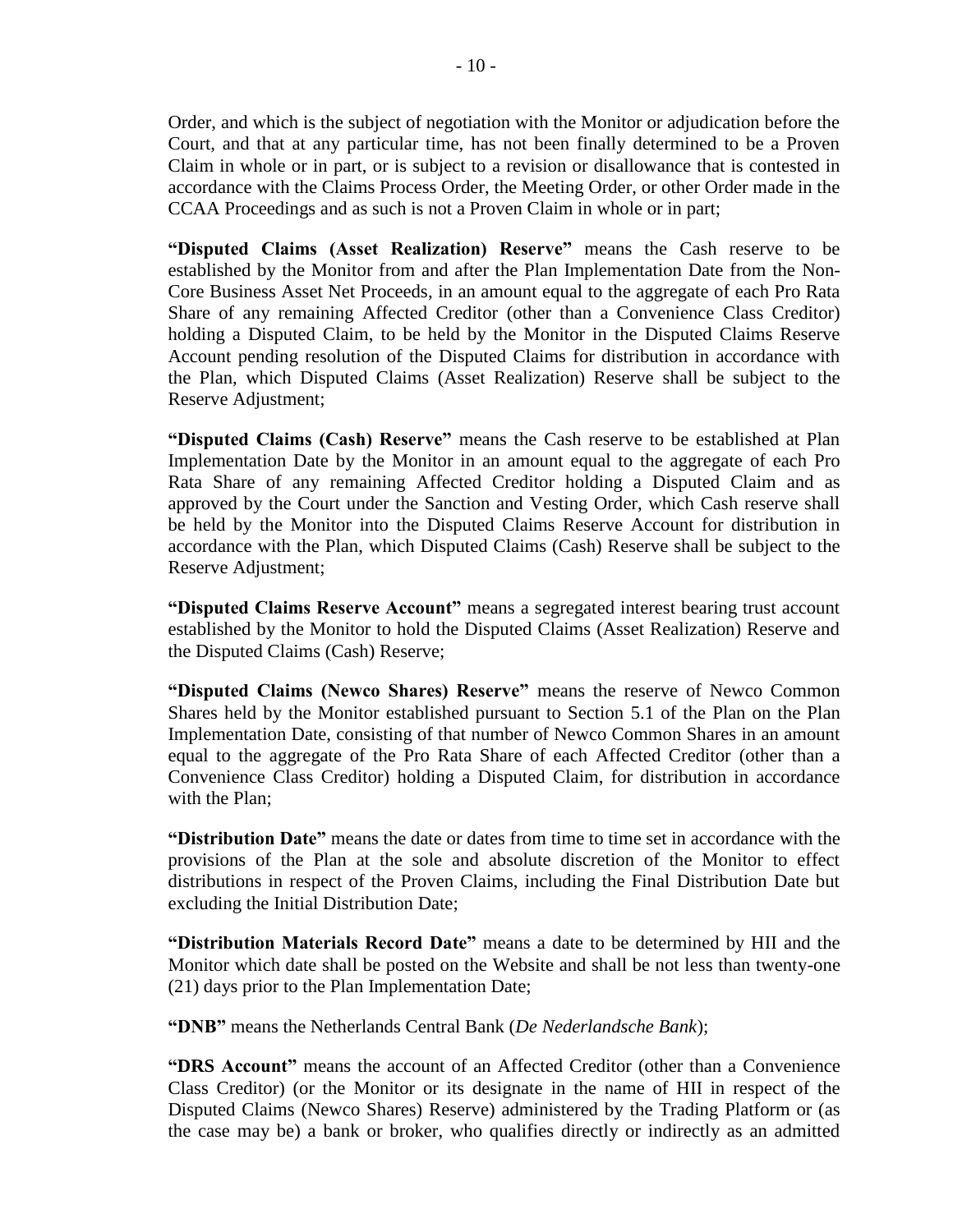institution to the book entry system maintained by or connected to the Trading Platform in which such Affected Creditor is entitled to receive Newco Common Shares pursuant to and in accordance with the Plan in book-entry form;

**"DRS Transaction Advice"** means a statement delivered by Newco or its agent, as applicable, (the cost of which shall be treated as an Administrative Reserve Cost) on the Initial Distribution Date and each subsequent Distribution Date, as applicable, to or as directed by an Affected Creditor (other than a Convenience Class Creditor) or the Monitor or its designate indicating the number of Newco Common Shares registered or to be registered in the name of such Affected Creditor or the Monitor or its designate, as applicable, as directed by such Affected Creditor, or the Monitor or its designate, as applicable, in book-entry form in a DRS Account;

**"Effective Time"** means 12:01 a.m. on the Plan Implementation Date or such other time on such date as HII and the Monitor shall determine or as otherwise ordered by the Court;

**"Employee Priority Claim"** means of the following Claims of Employees and former or inactive employees of HII and Shareco:

- (a) Claims equal to the amounts that such Employees and former or inactive employees would have been qualified to receive under paragraph 136(1)(d) of the BIA if HII and Shareco had become bankrupt on the Filing Date; and
- (b) Claims for wages, salaries, commissions or compensation for services rendered by them after the Filing Date and on or before the Plan Implementation Date together with, in the case of travelling salespersons, disbursements properly incurred by them in and about the Business during the same period;

**"Employees"** means any and all (i) employees who are actively at work (including fulltime, part-time or temporary employees) of any of the HII Group Entities, and (ii) employees of the HII Group Entities who are on approved leaves of absence (including maternity leave, parental leave, short-term disability leave, workers' compensation and other statutory leaves);

**"Encumbrance"** means any charge, mortgage, lien, pledge, claim, restriction, security interest, security agreement, hypothecation, assignment, deposit arrangement, hypothec, lease, rights of others including without limitation Transfer Restrictions, deed of trust, trust or deemed trust, lien, financing statement, preferential arrangement of any kind or nature whatsoever, including any title retention agreement, or any other arrangement or condition which in substance secures payment or performance of any obligations, action, claim, demand or equity of any nature whatsoever, execution, levy, charge or other financial or monetary claim, whether or not they have attached or been perfected, registered or filed and whether secured, unsecured or otherwise, or other encumbrance, whether created or arising by agreement, statute or otherwise at law, attaching to property, interests or rights and shall be construed in the widest possible terms and principles known under the law applicable to such property, interests or rights and whether or not they constitute specific or floating charges as those terms are understood under Applicable Laws, including, without limiting the generality of the foregoing: (i) the CCAA Charges and (ii) the Plan Charges;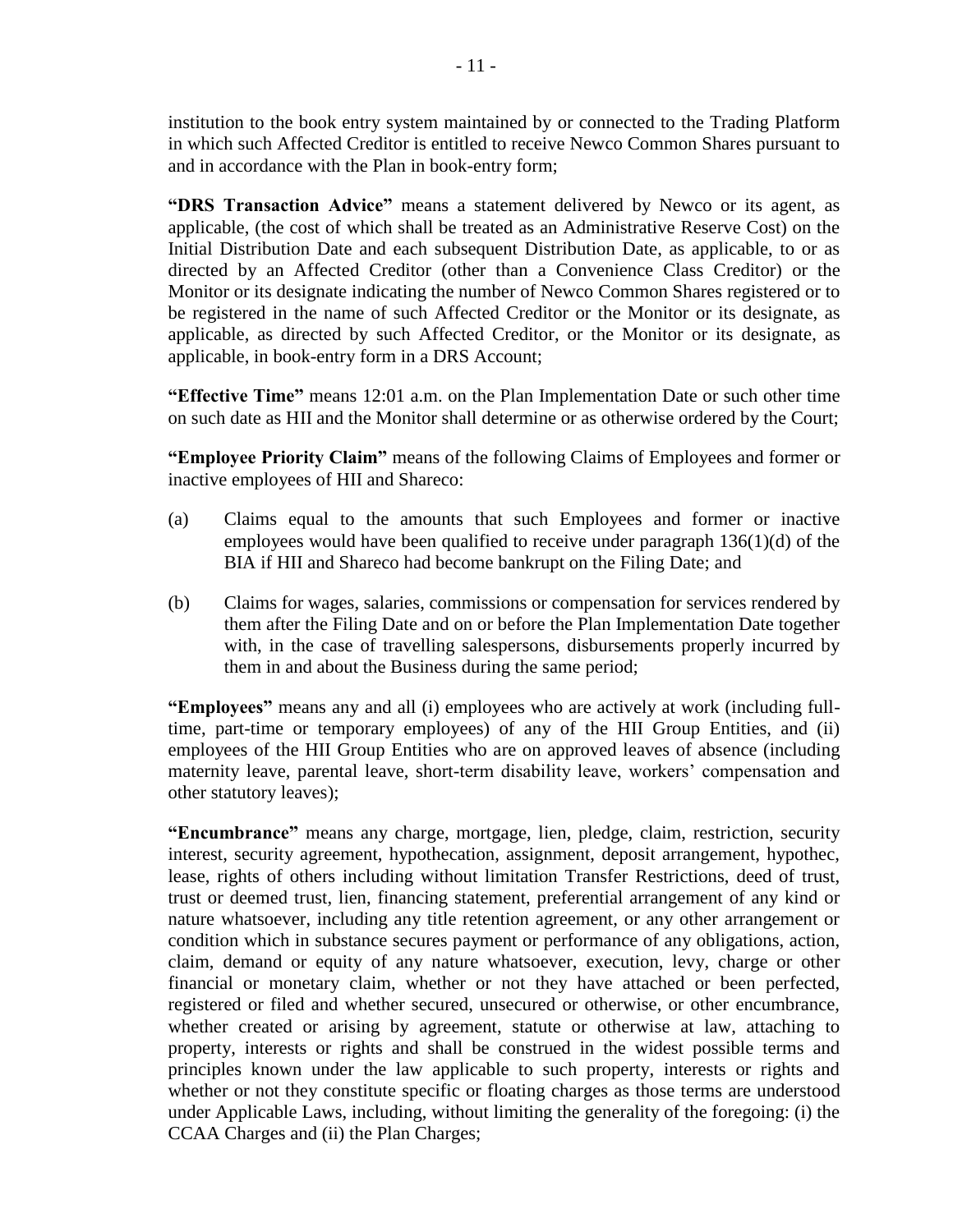**"Excluded Claim"** means (i) any Claim secured by the CCAA Charges (ii) the KERP Claims; (iii) Claims in respect of Administrative Reserve Costs (iv) any Claim which cannot be compromised under the terms of the CCAA; and (v) any other Claim ordered by the Court to be treated as an Excluded Claim;

**"Filing Date"** means September 9, 2011;

**"Final Adjusted Newco Note Amount"** means the amount, equal to the final value of the Core Business Assets, less the Newco Bond 5 Guarantee Value, finally determined to be owing from Newco to HII under the Newco Note, which amount shall not be less than Cdn\$125,000,000 or greater than Cdn\$275,000,000;

**"Final Distribution Date"** means such date after all of the Non-Core Business Assets have been realized and all of the Disputed Claims finally resolved, that the Monitor shall determine in its sole and absolute discretion or the Court shall otherwise order;

**"Final Order"** means a final Order of the Court, the implementation, operation or effect of which shall not have been stayed, varied, vacated or subject to pending appeal and as to which Order any appeal periods relating thereto shall have expired;

**"Funding Order"** means the Order of the Court made January 15, 2012, in the CCAA Proceedings;

**"GmbH"** means any Homburg Group Member that is a private limited liability company (Geselllschaft mit beschränkter Haftung) incorporated under the laws of Germany;

**"Governmental Authority"** means any domestic or foreign government, including any federal, provincial, state, territorial or municipal government, and any government department, body, ministry, agency, tribunal, commission, board, court, bureau or other authority exercising or purporting to exercise executive, legislative, judicial, regulatory or administrative functions of, or pertaining to, government including without limitation any Taxing Authority, the AFM and DNB;

**"Government Priority Claims"** means all Claims of Governmental Authorities in respect of amounts that are outstanding and that are of a kind that could be subject to a demand on or before the Final Distribution Date under:

- (a) subsections  $224(1.2)$  and  $224(1.3)$  of the ITA;
- (b) any provision of the *Canada Pension Plan* or the *Employment Insurance Act* (Canada) that refers to subsection 224(1.2) of the ITA and provides for the collection of a contribution, as defined in the *Canada Pension Plan*, or employee's premium or employer's premium as defined in the *Employment Insurance Act* (Canada), or a premium under Part VII.1 of that Act, and of any related interest, penalties or other amounts; or
- (c) any provision of provincial legislation that has a similar purpose to subsection  $224(1.2)$  of the ITA, or that refers to that subsection, to the extent that it provides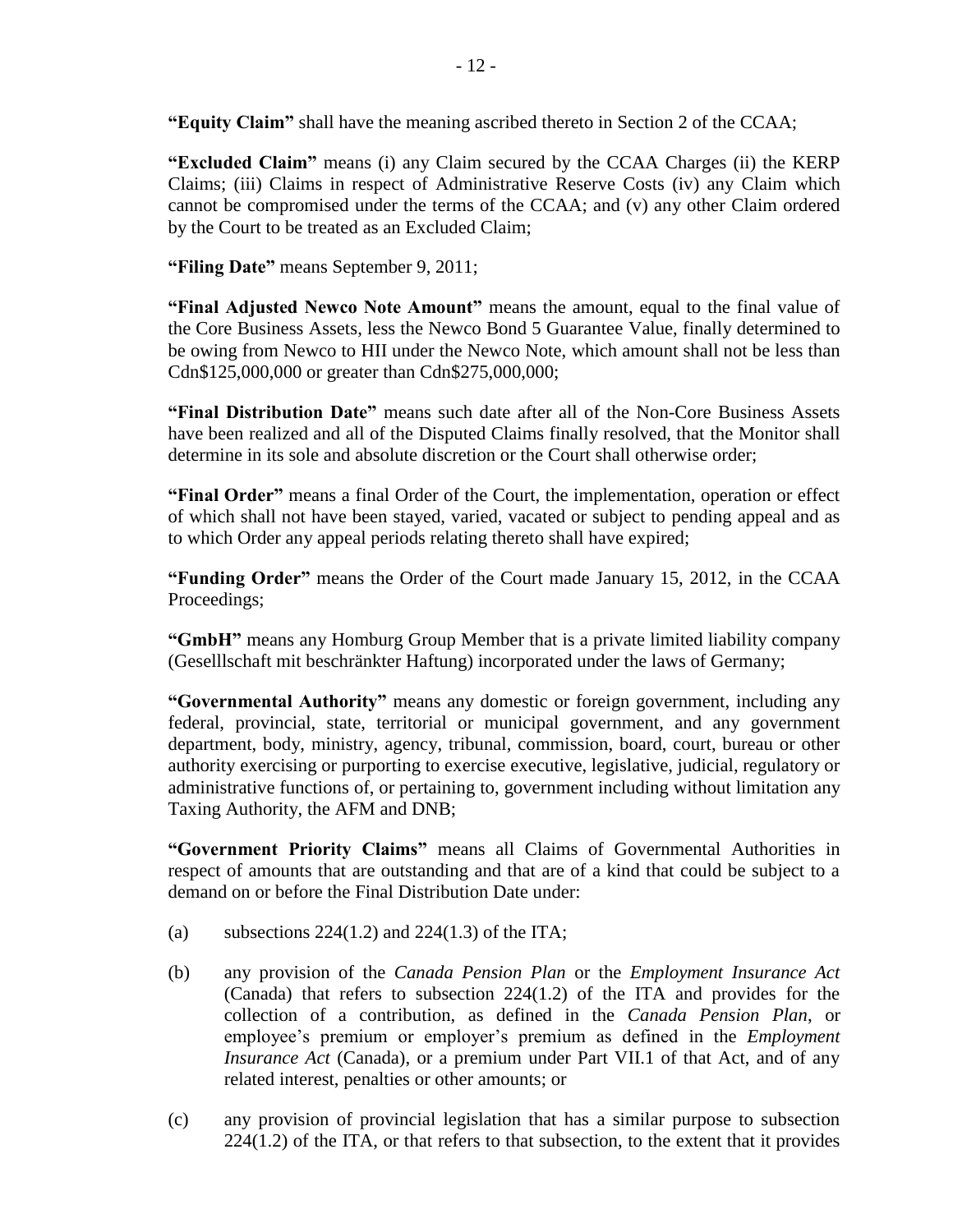for the collection of a sum, and of any related interest, penalties or other amounts, where the sum:

- (i) has been withheld or deducted by a person from a payment to another person and is in respect of a tax similar in nature to the income tax imposed on individuals under the ITA; or
- (ii) is of the same nature as a contribution under the *Canada Pension Plan* if the province is a "province providing a comprehensive pension plan" as defined in subsection 3(1) of the *Canada Pension Plan* and the provincial legislation establishes a "provincial pension plan" as defined in that subsection;

**"Guarantee"** of a Person means any Liability of that Person under any guarantee, agreement, endorsement (other than for collection or deposit in the ordinary course of business of that Person), discount with recourse or other obligation to pay, purchase, repurchase or otherwise be or become liable or obligated upon or in respect of any Indebtedness of any other Person to indemnify or hold harmless any Person from or against any losses, liabilities or damages, in circumstances intended to enable the Person to incur or pay any Indebtedness or to comply with any agreement relating thereto or otherwise to assure or protect Creditors against loss in respect of the Indebtedness;

**"Hearing"** means the Court hearing of HII's and Shareco's motion for the Sanction and Vesting Order;

**"HII"** means Homburg Invest Inc., a corporation incorporated under the ABCA;

**"HII Assets"** means all Property of HII;

**"HII Baltic Subco"** means a company incorporated under the NSCA, all of the shares of which are held by HII;

**"HII Class A Preferred Shares"** means the authorized but not issued Class A preferred shares of HII;

**"HII Class A Shares"** means the issued and outstanding Class A subordinate voting shares of HII;

**"HII Class B Preferred Shares"** means the authorized but not issued Class B preferred shares of HII;

**"HII Class B Shares"** means the issued and outstanding Class B multiple voting shares of HII;

**"HII Co-obligation Note"** means the demand, adjustable, non-interest bearing promissory note issued by HII to Newco, the principal amount of which shall be deemed to be equal to the Final Adjusted Newco Note Amount, and such HII Co-obligation Note shall be secured by the Newco Co-obligation Charge;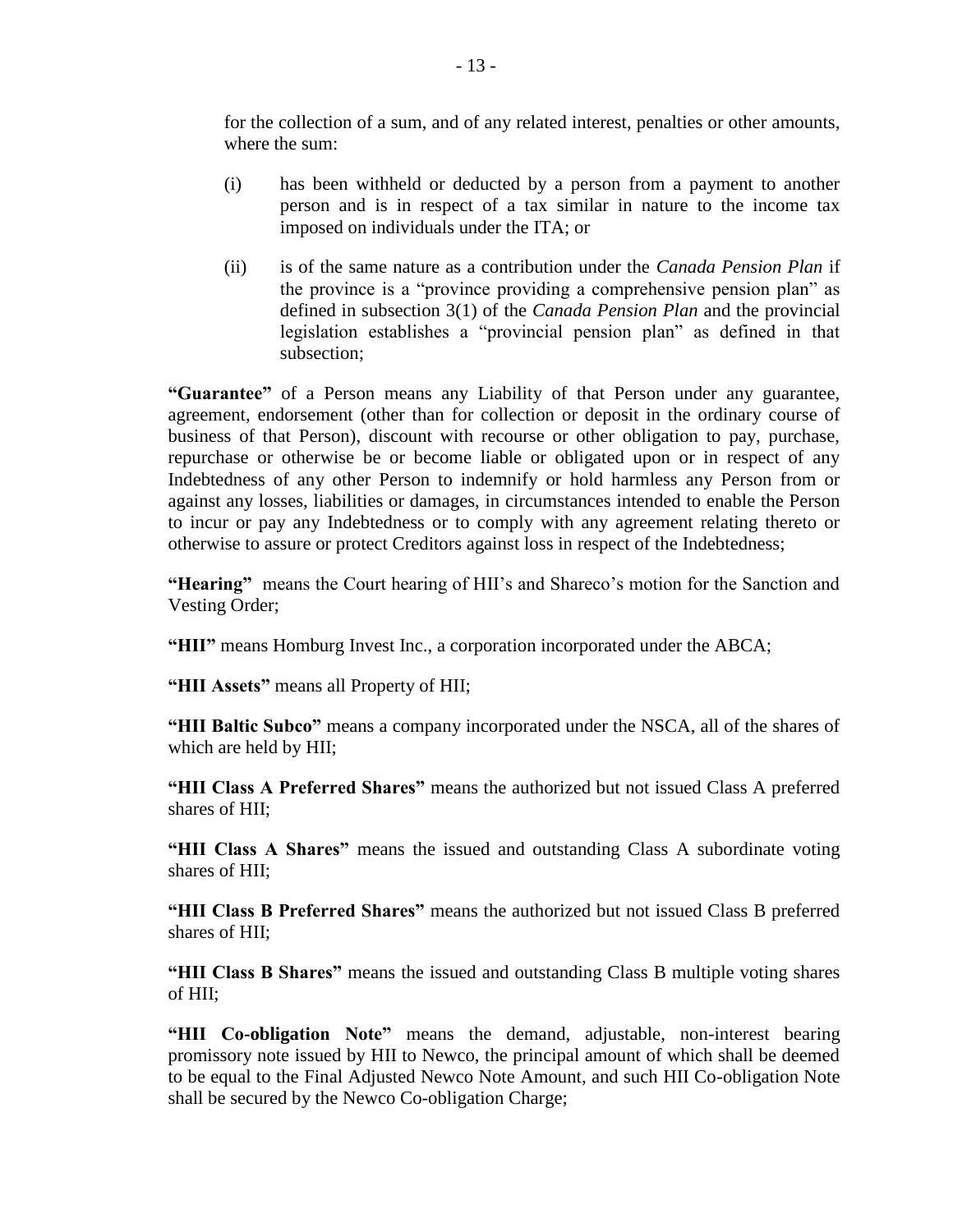**"HII's Existing Authorized Capital"** means, collectively, the HII Class A Preferred Shares, the HII Class A Shares, the HII Class B Preferred Shares, and the HII Class B Shares;

**"HII Group"** means the Petitioners and the Applicant Partnerships;

**"HII Group Entity"** means any member of the HII Group;

**"HII New Common Shares"** means the new class of common shares of HII to be authorized and issued to Newco pursuant to Section  $10.3(g)(ii)$  of the Plan;

**"Holland Garden"** means Holland Garden Development Ltd., a corporation incorporated under the ABCA;

**"Homburg Baltic"** means Homburg Baltic LP Inc., a corporation incorporated under the NSCA;

**"Homburg Baltic Creditor"** means a Person having a Homburg Baltic Creditor Claim, which shall be an Unaffected Creditor;

**"Homburg Baltic Creditor Claim"** means any Claim against Homburg Baltic, which shall be an Unaffected Claim;

**"Homburg Baltic Intercompany Loan"** means the receivable obligations owing from Homburg Baltic to HII as at the Filing Date;

**"Homburg Baltic Limited Partnership Creditor"** means a secured or unsecured Creditor of any of the Homburg Baltic Limited Partnerships, which shall be an Unaffected Creditor;

**"Homburg Baltic Limited Partnerships"** means the following limited partnerships formed under the laws of the Baltic States: Kub Homburg LT Baltijos Investicijos, Kub Homburg LT Baltijos Investicijos 2, Homburg LV Investments KS, Homburg Baltic (ES) Investments UU, and Homburg Baltic (ES) AST Investments UU;

**"Homburg Group Member"** means any body corporate or limited partnership directly or indirectly owned by HII wherever incorporated or formed;

**"Homburg Invest USA"** means Homburg Invest (USA) Limited, a company incorporated under the NSCA and to be continued as an Alberta corporation;

**"Homburg US"** means Homburg (US) Incorporated, a company incorporated under the NSCA to be continued as an Alberta corporation;

**"Homco"** means a Homburg Group Member limited partnership formed under the NSLPA and more particularly set out on Schedule "D" to the Plan;

**"Homco 190 Loan"** means the intercompany loan from Homco 190 LP to Homco 199 LP as evidenced by the Homco 190 Loan Promissory Note;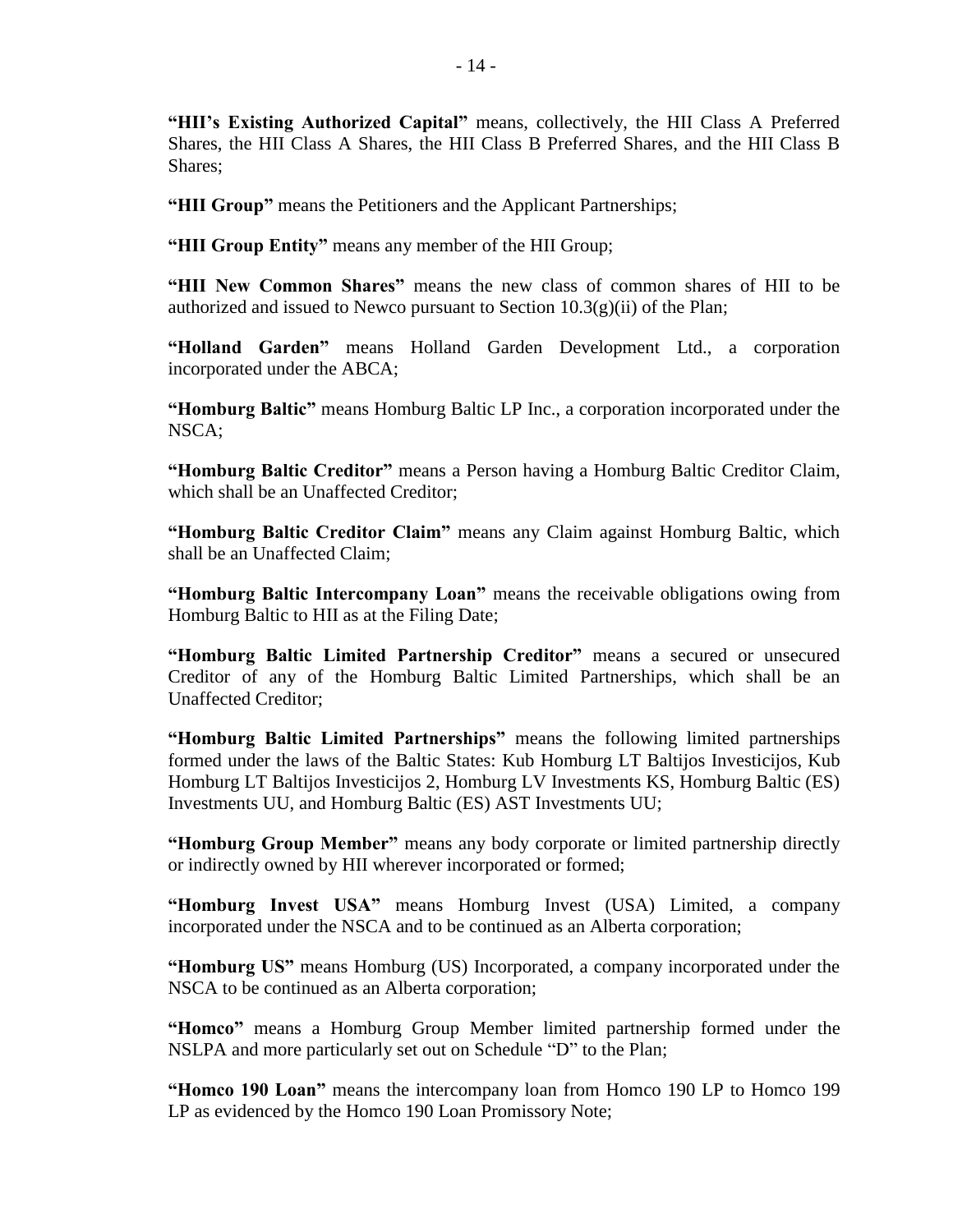**"Homco 190 Loan Promissory Note"** means the promissory note dated May 25, 2010, delivered by Homco 199 LP to Homco 190 LP;

**"Homco 190 LP"** means Homco Realty Fund (190) Limited Partnership, a limited partnership formed under the NSLPA;

**"Homco 191 Loan"** means the intercompany loan from Homco 191 LP to Homco 199 LP as evidenced by the Homco 191 Loan Promissory Note;

**"Homco 191 Loan Promissory Note"** means the promissory note dated May 25, 2010, delivered by Homco 199 LP to Homco 191 LP;

**"Homco 191 LP"** means Homco Realty Fund (191) Limited Partnership, a limited partnership formed under the NSLPA;

**"Homco 199 Cash Amount"** means the amount of Cash held by Homco 199 LP on the Plan Implementation Date;

**"Homco 199 Loan"** means all amounts loaned by Homco 199 LP to HII and outstanding as at the Plan Implementation Date;

**"Homco 199 LP"** means Homco Realty Fund (199) Limited Partnership, a limited partnership formed under the NSLPA;

**"Homco GP"** means the corporate general partner of a Homco;

**"HSBC"** means HSBC Bank Canada;

**"HSBC Secured Claim"** means the claim of HSBC against HII secured by HII's personal and movable property pursuant to a general security agreement dated July 5, 2001 and a hypothec on movable property dated December 16, 2010, to the extent of the amount of such security, subject to such security being valid and enforceable;

**"Incorporation Foundation"** means Stichting Oprichting Phenix Properties, a Dutch foundation (Stichting) incorporated solely for the purposes of incorporating Newco and acting as initial shareholder of Newco in accordance with the Pre-Plan Implementation Date Transactions;

"**Indebtedness**" of a Person means, without duplication:

- (a) all debts and liabilities of that Person for borrowed money;
- (b) all debts and liabilities of that Person representing the deferred acquisition cost of property and services; and
- (c) all Guarantees given by that Person;

**"Information Circular"** means the information circular prepared by HII and any schedules or appendices thereto, as may be amended, restated or varied from time to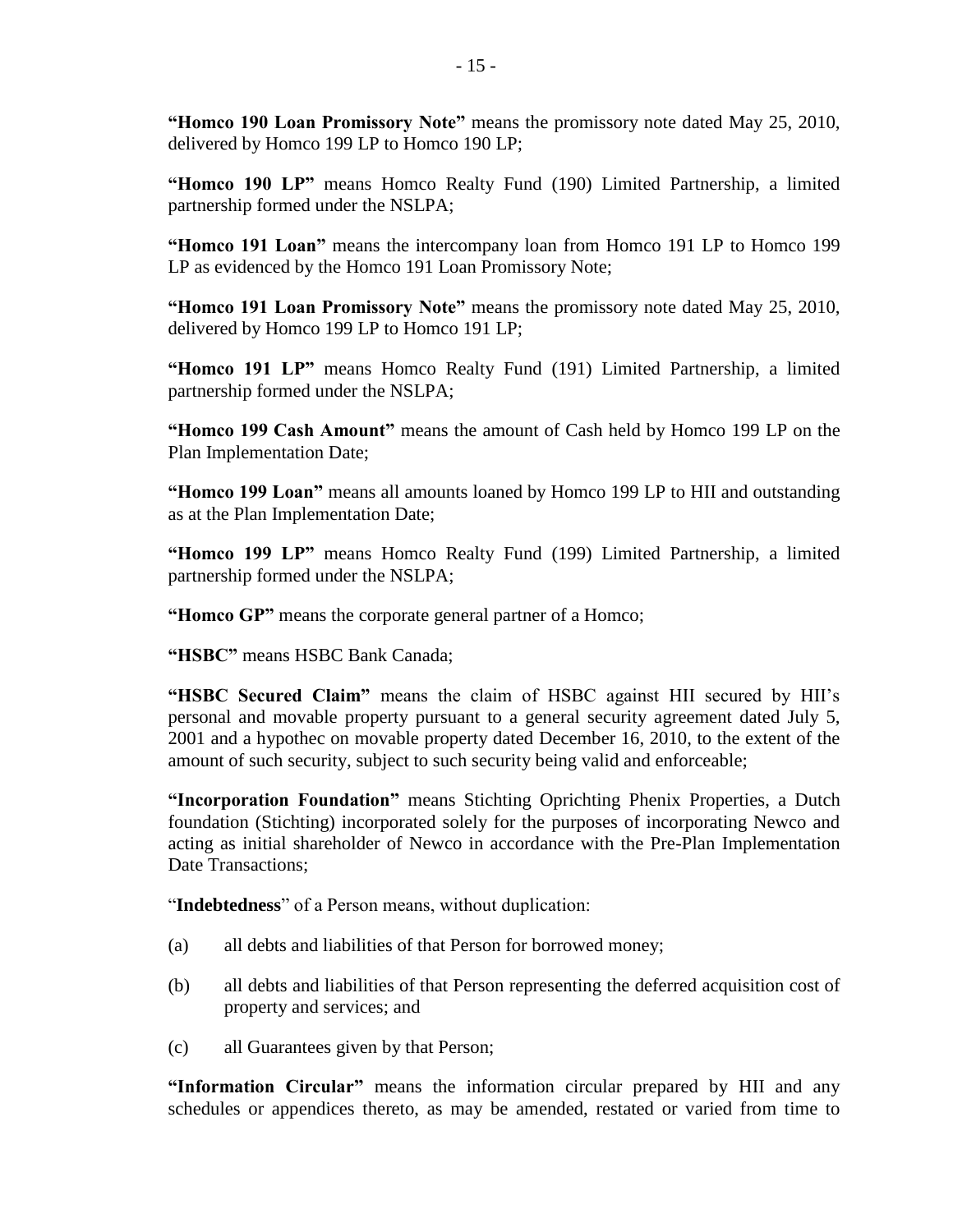time, together with any other documents required by the Court in connection with the calling and holding of the Creditors' Meeting to consider and approve the Plan;

**"Initial Distribution Date"** means a date on or after the Plan Implementation Date as the Monitor shall have determined in its sole discretion, or such other date as specified in the Sanction and Vesting Order;

**"Initial Order"** means the Order of the Court under the CCAA obtained by the Petitioners on September 9, 2011 and as same may be amended, restated or varied from time to time;

**"Insolvent Person"** means a Person the aggregate of whose property is not, at a fair valuation, sufficient, or, if disposed of at a fairly conducted sale under legal process, would not be sufficient, to enable payment of all its obligations, due and accruing due, or who is unable to meet its obligations generally as they become due;

**"Intercompany Claims"** means any Claim of any Homburg Group Member against any other Homburg Group Member, whether or not recorded in the usual and ordinary course in the books and records of the applicable Person;

**"Inverness"** means Inverness Estates Development Ltd., a corporation incorporated under the ABCA and a Petitioner;

"ITA" means the *Income Tax Act* (Canada), R.S.C. 1985, c. 1 ( $5<sup>th</sup>$  Supp.), as amended and any regulations thereunder;

**"KERP Claim"** means a claim of any Person under the KERPS;

**"KERP Fund"** means the monies held by the Monitor to pay the KERP Claims;

**"KERPS"** means the Key Employee Retention Plans approved by paragraph 32 of the Initial Order as amended and extended from time to time;

**"Letter of Instruction"** means a form to be completed by Affected Creditors (other than Convenience Class Creditors) that is to be delivered by such Affected Creditors to the Monitor in accordance with the Plan, which form shall set out (i) the registration details for the issuance of the Newco Common Shares to such Affected Creditors; (ii) the address to which such Affected Creditors' DRS Transaction Advice and other notices are to be mailed, and (if applicable) to which cash distributions in cheque form are to be delivered; and (iii) the IBAN number and other details for the account of such Affected Creditors to which cash distributions in wire transfer form are to be delivered;

**"Liabilities"** of a Person means all Indebtedness, obligations and other liabilities of that Person whether absolute, accrued, contingent, fixed or otherwise, or whether due or to become due;

**"Limited Partnership Agreement"** means an agreement between HII, as sole limited partner, and the relevant general partner or general partners of a Homco;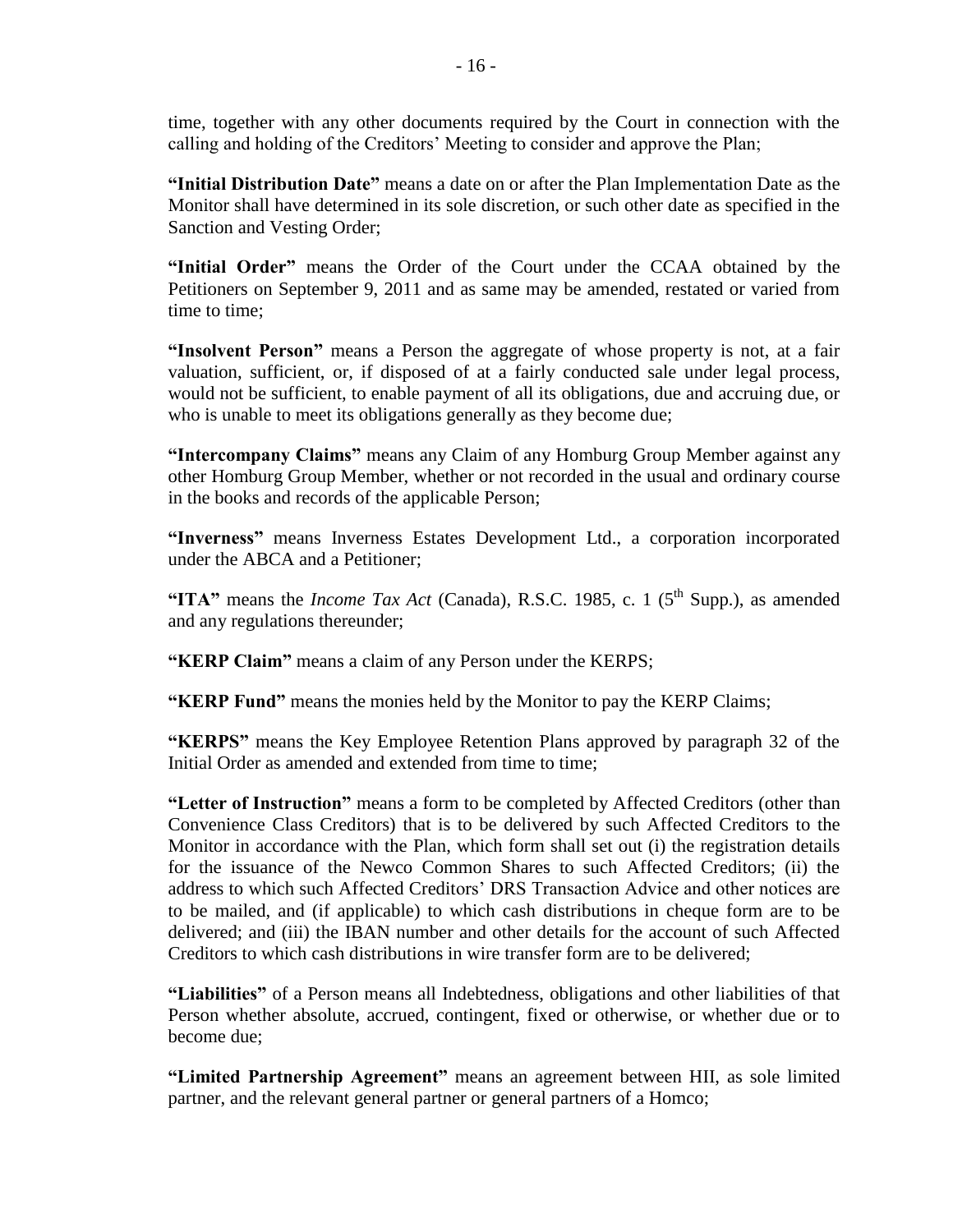**"Liquidation Advisory Committee"** means the committee to be created under the Sanction and Vesting Order, comprised of three individual members, two of whom shall be nominated by Stichting Homburg Bonds and the third to be nominated by HII, with the powers, entitlements and duties set out therein and in the Plan;

**"Liquidation Charge"** means a prior ranking Charge created pursuant to the Sanction and Vesting Order against the Non-Core Business Assets in favour of the Monitor as security for the Liquidation Costs;

**"Liquidation Costs"** means the costs of liquidation or realization of the Non-Core Business Assets, including professional fees and disbursements;

**"Litigation Claim"** means any and all claims, actions, causes of action, demands, suits, rights, entitlements, litigation, arbitration, proceeding, hearing or complaint, whether known or unknown, reduced to judgment or not reduced to judgment, liquidated or unliquidated, contingent or non-contingent, matured or unmatured, disputed or undisputed, secured or unsecured, assertable directly or derivatively, in law, equity or otherwise, based in whole or in part on any act or omission or other event occurring at any time, whether before, on or after the Filing Date which may be asserted by or on behalf of (i) HII, Shareco, Homco 190 LP, Homco 191 LP and Homco 199 LP against any and all third parties; or (ii) the Monitor, pursuant to Section 36.1 of the CCAA, or Sections 95 to 101 of the BIA; provided however that in no event shall a Litigation Claim be a Claim being released by the Plan;

**"Litigation Proceeds"** any proceeds or settlement or judgment arising from the Litigation Claims, net of any Litigation Reserve Costs;

**"Litigation Reserve"** means a Cash reserve in the amount of Five Hundred Thousand (\$500,000) dollars, approved by the Court in the Sanction and Vesting Order, which reserve shall be established and deposited by the Monitor into the Litigation Reserve Account for the purpose of paying the Litigation Reserve Costs;

**"Litigation Reserve Account"** means a segregated interest bearing trust account established by the Monitor to hold the Litigation Reserve;

**"Litigation Reserve Costs"** means professional fees, disbursements, judicial or extrajudicial costs or solicitor client costs of the Monitor (including of its legal counsel and other advisors) relating to the investigation and assessment of Creditor Causes of Action or Litigation Claims and the litigation or settlement of Litigation Claims;

**"Meeting Order"** means the Order, substantially in the form set out in Schedule "C" to the Plan, to be made by the Court under the CCAA that, among other things, sets the date for the Creditors' Meeting, as same may be amended, restated or varied from time to time;

**"Monitor"** means Deloitte in its capacity as Court-appointed Monitor pursuant to the Initial Order;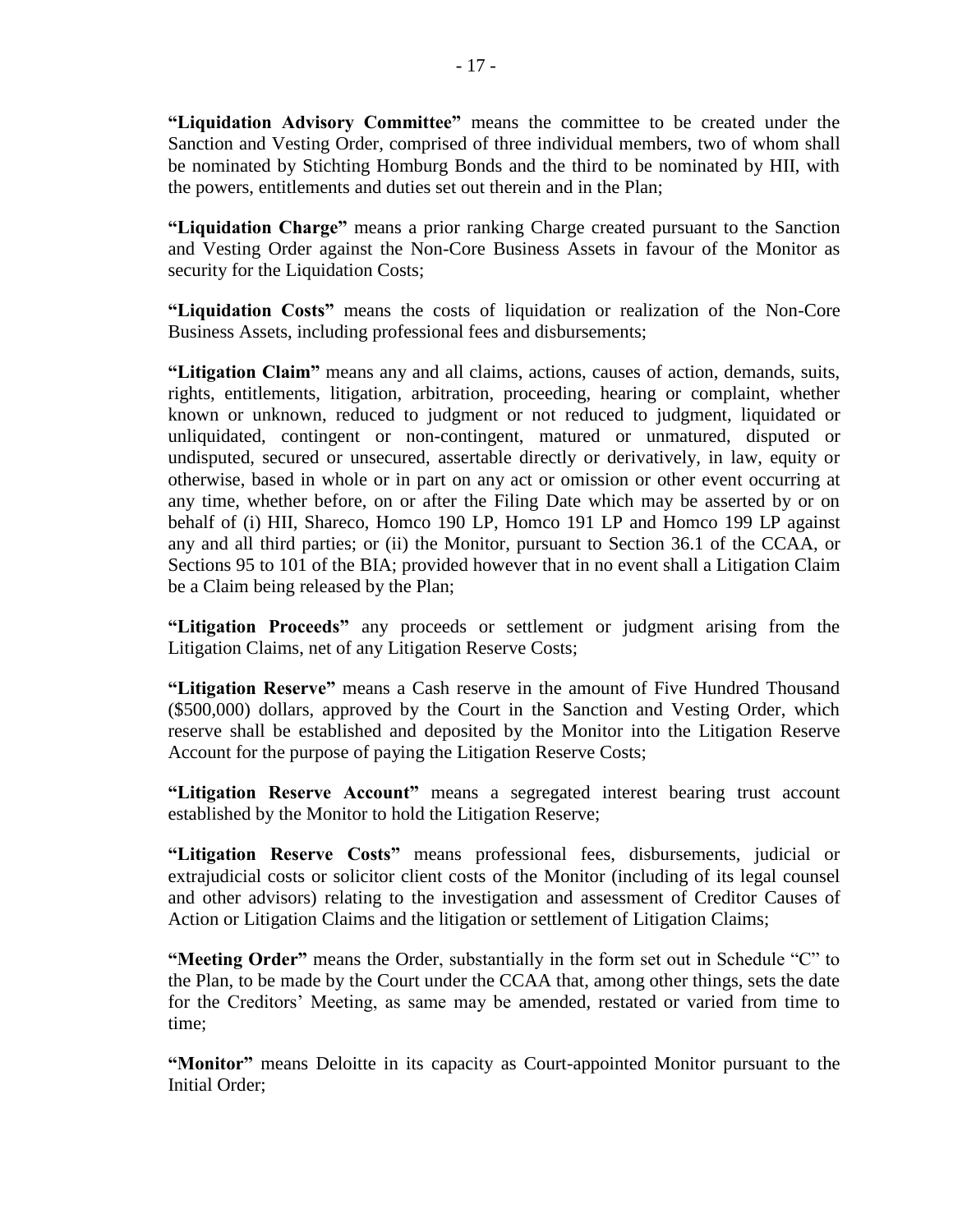**"Monitor's Plan Completion Certificate"** means the certificate substantially in the form attached as Schedule "D" to the Sanction and Vesting Order;

**"Monitor's Plan Implementation Date Certificate"** means a certificate substantially in the form appended as Schedule "A" to the Sanction and Vesting Order declaring that all of the conditions precedent to implementation of the Plan have been satisfied or waived and that all right, title and interest in and to the Core Business Assets have vested absolutely in Newco, free and clear of all Encumbrances, other than Core Business Creditor Claims, in accordance with the Sanction and Vesting Order;

**"Mortgage Bond Claim"** means any Claim of a debenture holder or Stichting Homburg Bonds arising under or in connection with the debentures issued under the Mortgage Bond Trust Indenture;

**"Mortgage Bond Proven Claim"** means a Mortgage Bond Claim that is a Proven Claim;

**"Mortgage Bond Trust Indenture"** means, collectively, a Trust Indenture dated as of December 15, 2002, between Shareco and Stichting Homburg Bonds, a Second Supplemental Indenture dated as of November 30, 2004, between Shareco and Stichting Homburg Bonds, a Third Supplemental Indenture dated as of December 31, 2004, between Shareco and Stichting Homburg Bonds, a Fourth Supplemental Indenture dated as of July 4, 2005, between Shareco and Stichting Homburg Bonds, a Fifth Supplemental Indenture dated as of July 1, 2005, between Shareco and Stichting Homburg Bonds, a Special Supplemental Indenture to the Second Supplement dated as of November 5, 2012, between Shareco and Stichting Homburg Bonds, a Special Supplemental Indenture to the Third Supplement dated as of November 5, 2012, between Shareco and Stichting Homburg Bonds, and a Special Supplemental Indenture to the Fifth Supplement dated as of November 5, 2012, between Shareco and Stichting Homburg Bonds, all of which are governed by the laws of the Province of Nova Scotia, the obligations under which are secured by the Mortgage Bond Trust Indenture Security;

**"Mortgage Bond Trust Indenture Security"** means the security, if any, granted by HII and/or Shareco, to the holders of notes issued under different series of the Mortgage Bond Trust Indenture, determined by the Monitor or the Court to be valid and opposable;

**"Mortgage Bond Trust Indenture Unsecured Claim"** means the aggregate amount outstanding as at the Filing Date in respect of each series of bonds issued under the Mortgage Bond Trust Indenture (including interest only accrued to the Filing Date) after realization of the Mortgage Bond Trust Indenture Security, as applicable, but excluding the Bond 5 Unsecured Claim;

**"Named Director"** means the following present and former directors and officers of the HII Group Entities: Jan Schöningh, James F. Miles, Walter Fitzgerald, Hartmut Fromm, Philip O'Brien, Edward Ovsenny, Jan Hielke Lamsma, Jan-Willem Wattel, Stephen Rosenhek, Jelle Martens, Peter van Jaarsveld and Rico Tel;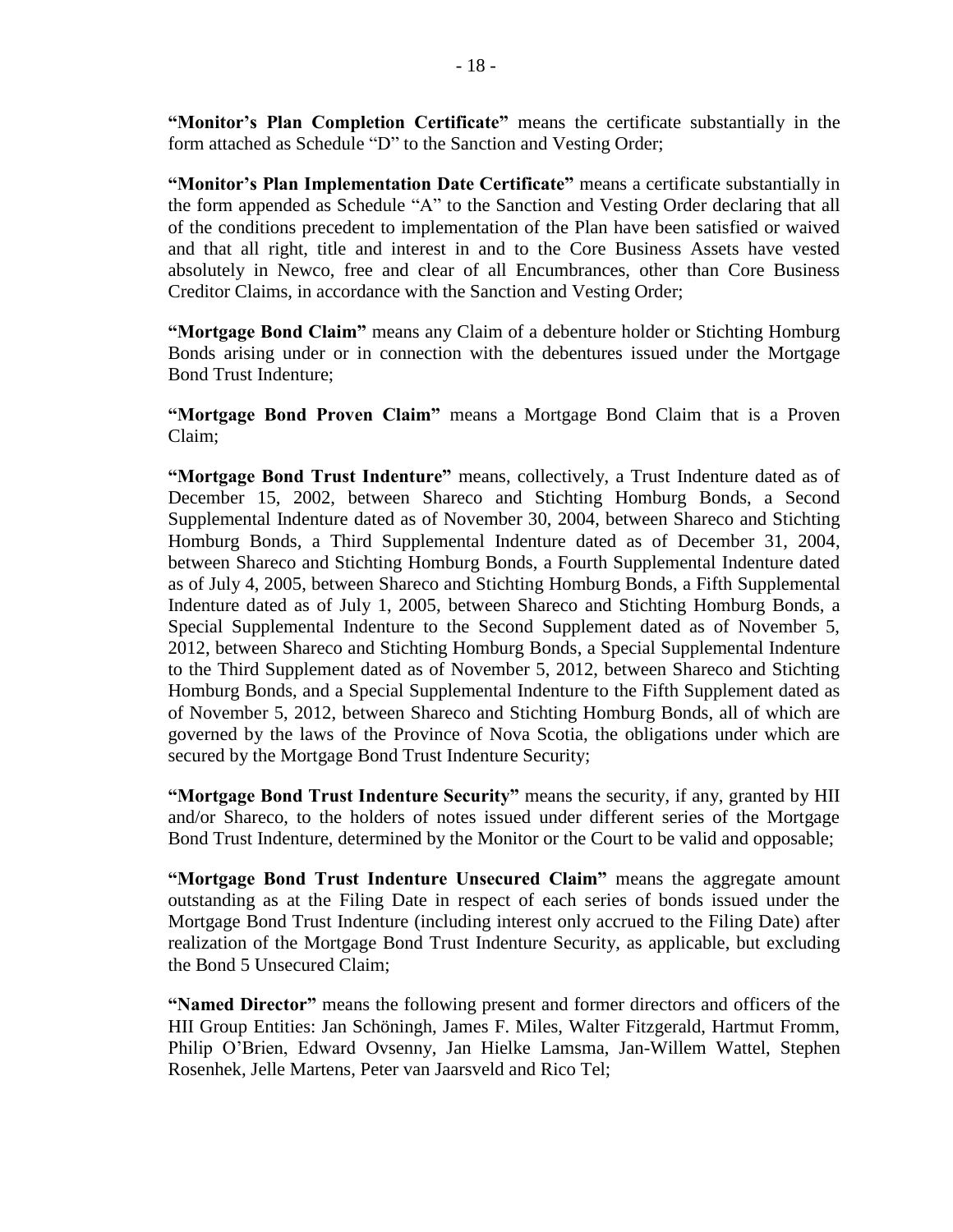**"Newco"** means a new public liability company (*naamloze vennootschap*) to be incorporated under the laws of the Netherlands in the Pre-Plan Implementation Date Transactions for purposes of the Plan, including its subsidiaries if the context so requires;

**"Newco Assumed Portion of Corporate Creditor Disputed Claims"** means that portion of all Corporate Creditor Disputed Claims in respect of which Newco becomes a co-obligor with HII, the amount of which shall be deemed to be that percentage of the Final Adjusted Newco Note Amount equal to the aggregate of each Corporate Creditor's pro rata share of the Newco Assumed Portion of Disputed Claims and the Newco Assumed Portion of Proven Claims;

**"Newco Assumed Portion of Corporate Creditor Proven Claims"** means that portion of all Corporate Creditor Proven Claims in respect of which Newco becomes a co-obligor with HII, the amount of which shall be deemed to be that percentage of the Final Adjusted Newco Note Amount equal to the aggregate of each Corporate Creditor's pro rata share of the Newco Assumed Portion of Proven Claims and the Newco Assumed Portion of Disputed Claims;

**"Newco Assumed Portion of Disputed Claims"** means an amount equal to the Newco Assumed Portion of Non-Corporate Creditor Disputed Claims and the Newco Assumed Portion of Corporate Creditor Disputed Claims, which amount shall be subsequently adjusted to equal the finally determined value, if any, of such Creditors' Proven Claims;

**"Newco Assumed Portion of Non-Corporate Creditor Disputed Claims"** means that portion of all Non-Corporate Creditor Disputed Claims in respect of which Newco becomes a co-obligor with HII, the amount of which shall be deemed to be that percentage of the Final Adjusted Newco Note Amount equal to the aggregate of each Non-Corporate Creditor's pro rata share of the Newco Assumed Portion of Disputed Claims and the Newco Assumed Portion of Proven Claims;

**"Newco Assumed Portion of Non-Corporate Creditor Proven Claims"** means that portion of all Non-Corporate Creditor Proven Claims in respect of which Newco becomes a co-obligor with HII, the amount of which shall be deemed to be that percentage of the Final Adjusted Newco Note Amount equal to the aggregate of each Non-Corporate Creditor's pro rata share of the Newco Assumed Portion of Proven Claims and the Newco Assumed Portion of Disputed Claims;

**"Newco Assumed Portion of Proven Claims"** means an amount equal to the Newco Assumed Portion of Non-Corporate Creditor Proven Claims and the Newco Assumed Portion of Corporate Creditor Proven Claims;

"**Newco Bond 5 Guarantee**" means the unsecured guarantee given by HII to Stichting Homburg Bonds for the benefit of the Bond 5 Claim Holders guaranteeing that the Bond 5 Claim Holders shall receive under the Plan or otherwise, distributions of Cash (including the Bond 5 Secured Claim Cash Payment) and Newco Common Shares with an aggregate minimum value equal to 50 per cent of the Bond 5 Claim;

**"Newco Bond 5 Guarantee Value"** means the fair market value of the Newco Bond 5 Guarantee on the Plan Implementation Date;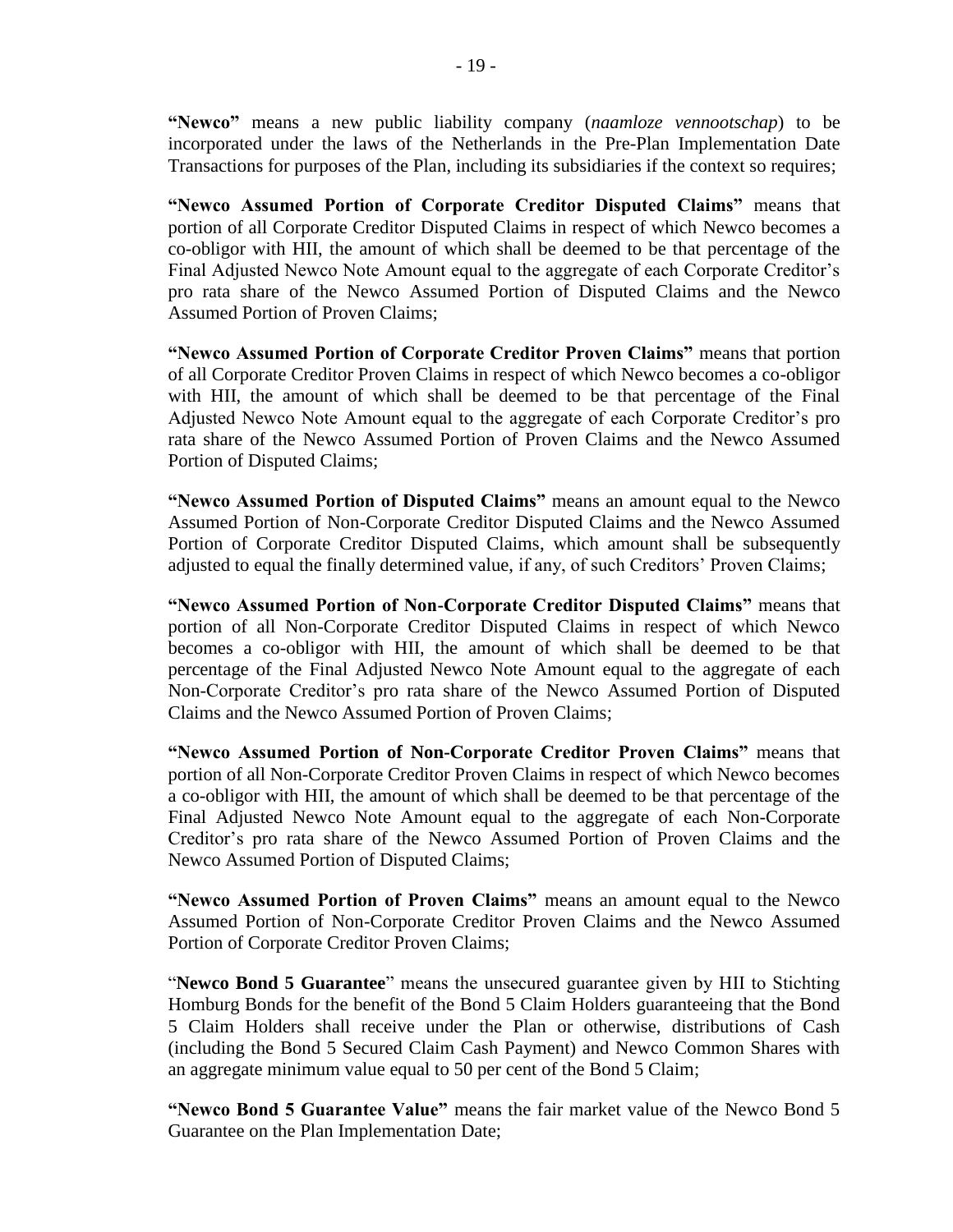**"Newco Common Shares"** means the common shares issued by Newco pursuant to the Plan;

**"Newco Co-obligation Charge"** means a priority charge against HII's shares of the Core BVs and of Homburg Baltic and any proceeds arising therefrom, which charge shall secure the obligations of HII to Newco under the HII Co-obligation Note;

"**Newco Incorporation Loan**" means the non-interest-bearing loan in the amount of EUR225,000 lent by HII from its Cash to the Incorporation Foundation for the purposes of incorporating Newco on the Plan Implementation Date pursuant to the Plan Transactions under the Plan;

"**Newco Incorporation Loan Note**" means the promissory note delivered by the Incorporation Foundation to HII to evidence the Newco Incorporation Loan;

**"Newco Note"** means the demand adjustable non-interest bearing unsecured promissory note to be issued by Newco in favour of HII as partial consideration for the transfer of Core Business Assets by HII to Newco, the principal amount of which shall be deemed to be equal to the Final Adjusted Newco Note Amount;

**"Newco Prospectus"** means a prospectus filed by or on behalf of Newco as required (whether by Applicable Law or by the relevant regulations of the Trading Platform) for the purposes of listing the Newco Common Shares on the Trading Platform;

**"Newco Un-Assumed Portion of Corporate Creditor Proven Claims"** means that portion of all Corporate Creditor Proven Claims less the Newco Assumed Portion of Corporate Creditor Proven Claims;

**"Newco Un-Assumed Portion of Non-Corporate Creditor Proven Claims"** means that portion of all Non-Corporate Creditor Proven Claims less the Newco Assumed Portion of Non-Corporate Creditor Proven Claims;

**"Newco Un-Assumed Portion of Proven Claims"** means the Newco Un-Assumed Portion of Non-Corporate Creditor Proven Claims and the Newco Un-Assumed Portion of Corporate Creditor Proven Claims;

**"Non-Core Bankrupt Business Entity Creditor Claim"** means a Non-Core Business Entity Creditor Claim against a Non-Core Business Entity that has been assigned or petitioned into bankruptcy;

**"Non-Core Business Asset Gross Proceeds"** means the proceeds realized from the liquidation or realization of Non-Core Business Assets;

"**Non-Core Business Asset Net Proceeds**" means the Non-Core Business Asset Gross Proceeds, net of the Asset Realization Costs;

**"Non-Core Business Asset Notes"** means, collectively, Note A (Non-Corporate Creditor) and Note B (Corporate Creditor);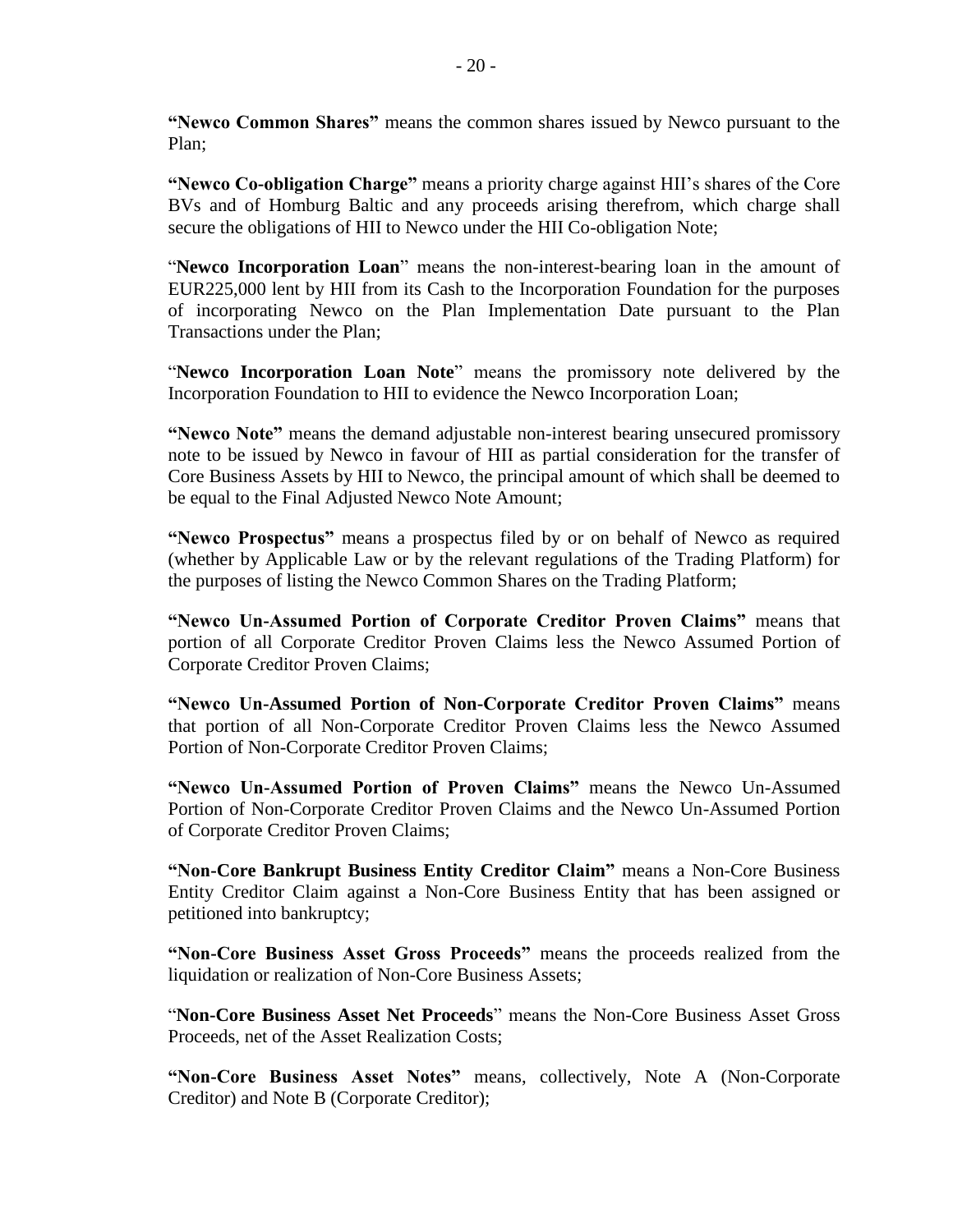**"Non-Core Business Assets"** means the HII Assets that are not Core Business Assets, including Bankruptcy Claims and Litigation Proceeds;

**"Non-Core Business Entity"** includes (i) any Cancos, other than any Amalgamating Canco and Homburg Baltic, and (ii) any Homco other than a Core Homco;

**"Non-Core Business Entity Creditor"** means a Person having a Non-Core Business Entity Creditor Claim, which shall be an Unaffected Creditor;

**"Non-Core Business Entity Creditor Claim"** means any Claim against a Non-Core Business Entity (which for greater certainty shall not include any Claim of a Non-Core Business Entity Creditor against HII or Shareco), which shall be an Unaffected Claim;

**"Non-Corporate Creditor"** means a Person having a Non-Corporate Creditor Claim, other than a Convenience Class Creditor;

**"Non-Corporate Creditor Claim"** means any unsecured Claim against HII and Shareco that is not a Corporate Creditor Claim;

**"Non-Corporate Creditor Disputed Claim"** means the face value of a Disputed Claim of a Non-Corporate Creditor;

**"Non-Corporate Creditor Proven Claim"** means a Proven Claim of a Non-Corporate Creditor;

**"North Calgary"** means North Calgary Land Ltd., a corporation incorporated under the ABCA and a Petitioner;

**"Note A (Non-Corporate Creditor)"** means the certificate of indebtedness being a global non-interest bearing variable note issued by HII and held by the Monitor on behalf of each holder of a Non-Corporate Creditor Proven Claim having a principal amount equal to the Non-Corporate Creditor's Pro Rata Share of the Asset Realization Cash Pool, which note shall be secured by the Notes Charge;

**"Note B (Corporate Creditor)"** means the certificate of indebtedness being a global non-interest bearing variable note issued by HII and held by the Monitor on behalf of each holder of a Corporate Creditor Proven Claim having a principal amount equal to the Corporate Creditor's Pro Rata Share of the Asset Realization Cash Pool, which note shall be secured by the Notes Charge;

**"Notes Charge"** means a charge ordered by the Court in the Sanction and Vesting Order over the Non-Core Business Assets in favour of the beneficiaries of the Non-Core Business Asset Notes;

**"Notice of Final Distribution"** means a notice to Affected Creditors to be published at least 30 days in advance of the Final Distribution Date in La Presse (French version), the Globe and Mail, the Calgary Herald and the Halifax Chronicle Herald (English version) and De Volkskrant, de Telegraaf and the NRC (all published in the Netherlands) (Dutch version) notifying Affected Creditors of the Final Distribution Date, substantially in the form of Schedule "C" to the Sanction and Vesting Order;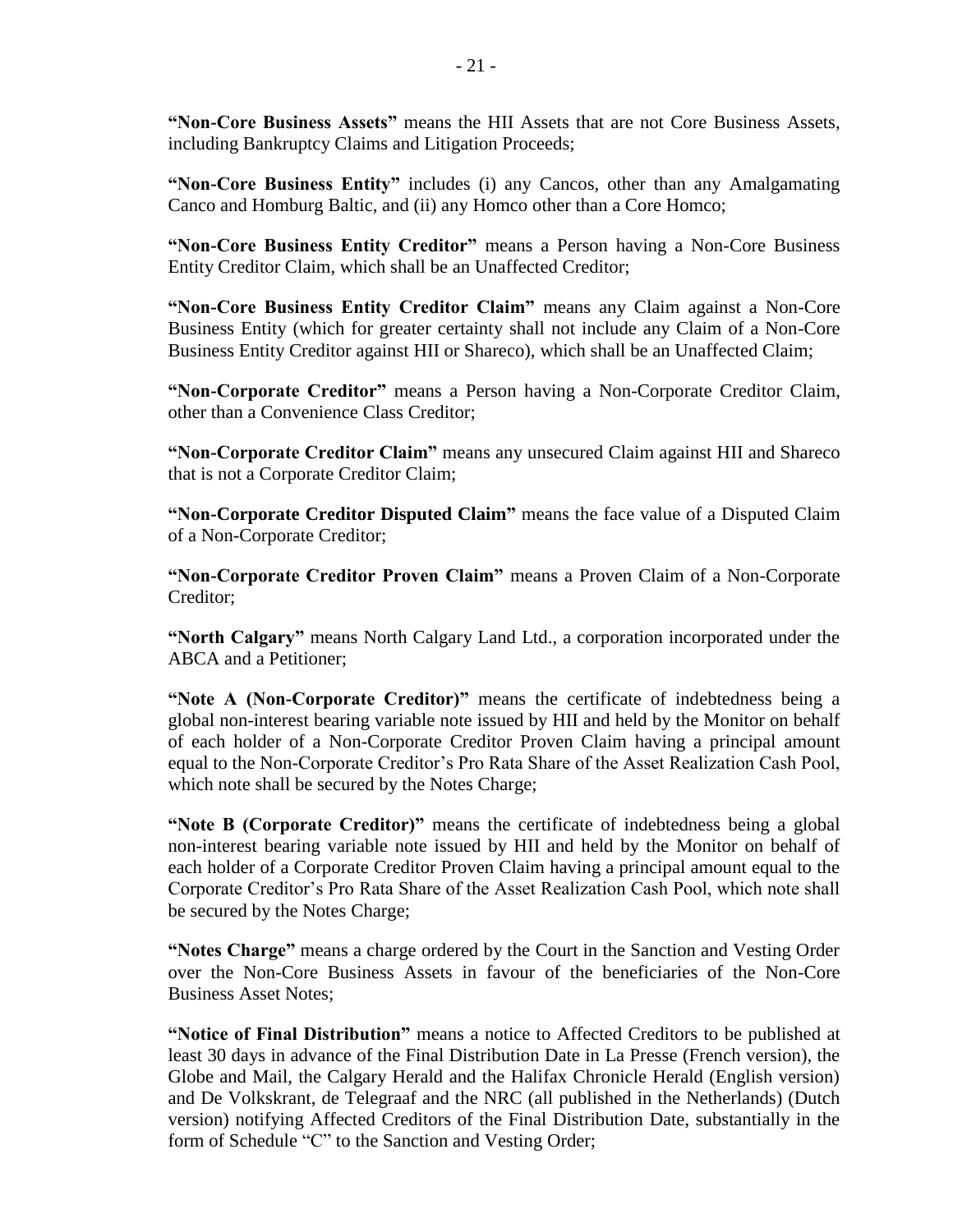**"NSCA"** means the Nova Scotia *Companies Act*, R.S., c. 81, as amended;

**"NSLPA"** means Nova Scotia *Limited Partnerships Act*, R.S., c. 259, as amended;

**"Order"** means any order of the Court, or any order, directive, judgment, decree, injunction, decision, ruling, award or writ of any Governmental Authority;

**"Person"** is to be broadly interpreted and includes an individual, a partnership, a corporation, a trust, a joint venture, any Governmental Authority, any trade union, any employee association or any incorporated or unincorporated entity or association of any nature and the executors, administrators, or other representatives of an individual in such capacity;

**"Petitioners"** means HII, Shareco, Churchill, Inverness, CP Development, North Calgary, and each of them being a **"Petitioner"**;

**"Plan"** means the joint Plan of Compromise and Reorganization filed by HII and Shareco under the CCAA and the ABCA, as such Plan may be amended, varied or supplemented from time to time by HII and Shareco as approved by the Monitor, all in accordance with the terms hereof;

**"Plan Charges"** means the Administration Charge, the Notes Charge and the Liquidation Charge as continued and amended by and created by the Sanction and Vesting Order and which are intended to survive the Plan Implementation Date, but shall not include the Newco Co-obligation Charge;

**"Plan Filing Date"** means the date on which the Plan is filed with the Court;

**"Plan Implementation Date"** means the Business Day on which all of the conditions precedent to the implementation of the Plan have been fulfilled or, to the extent permitted pursuant to the terms and conditions of the Plan, waived, as evidenced by the Monitor's Plan Implementation Date Certificate to be filed with the Court;

**"Plan Sanction Date"** means the date that the Sanction and Vesting Order is made by the Court;

**"Plan Transactions"** means the transactions and steps considered necessary or desirable to give effect to the transactions contemplated in the Plan, including those set out in Article 10 hereof, which steps and transactions may include one or more incorporations, mergers, amalgamations, consolidations, arrangements, continuations, restructurings, conversions, liquidations, winding ups, dissolutions, transfers, reorganizations, repayments, redemptions, exchanges, cancellations, discharges or other transactions;

"**Plan Transactions Notice**" means one or more notices setting out and detailing substantially all of the Plan Transactions to be posted on the Website on or before the Plan Transactions Notice Filing Date with notice of such posting in each instance forthwith provided to the Service List (as such notice may thereafter be modified, amended, varied or supplemented in accordance with the Plan) provided that a final Plan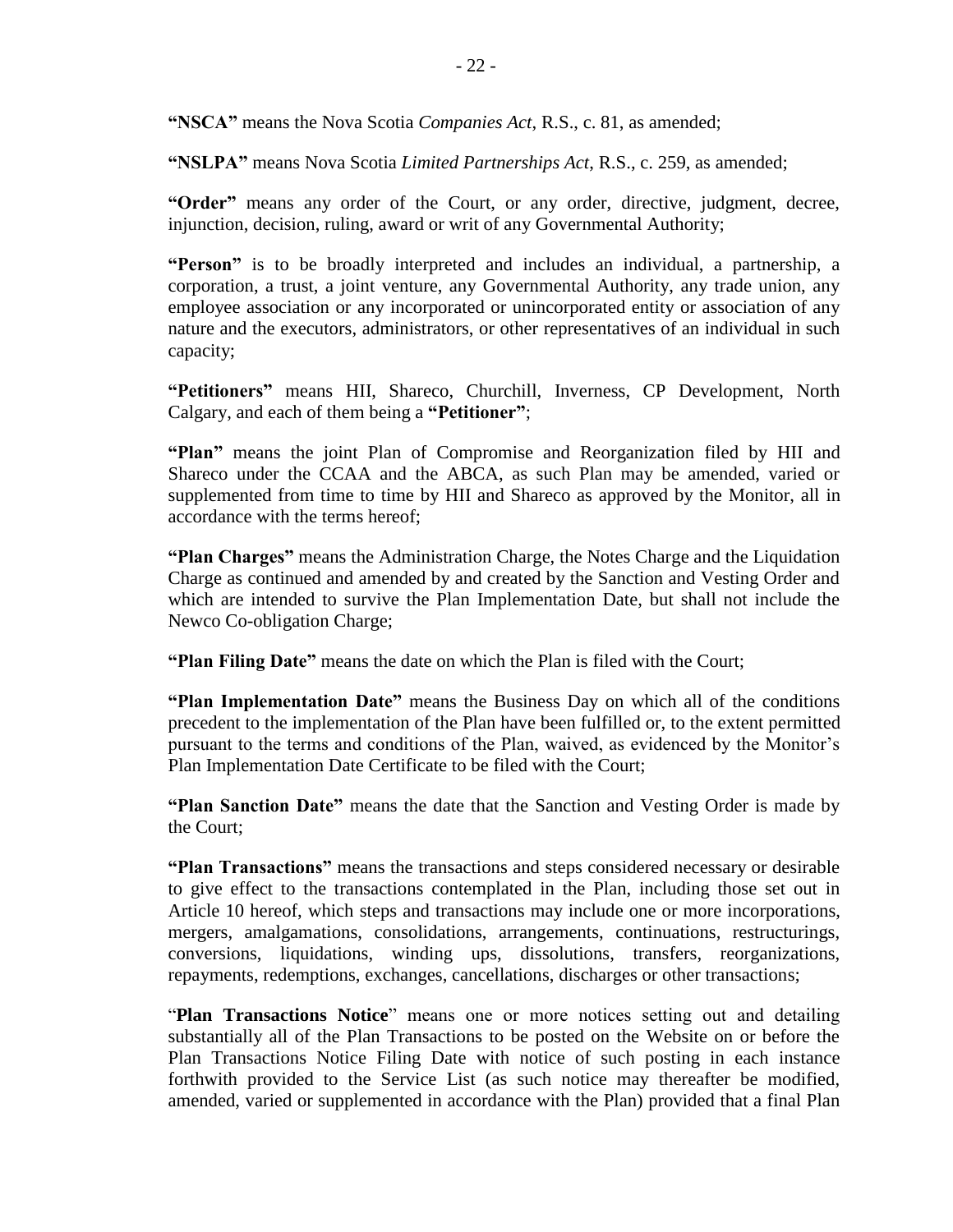Transactions Notice will be posted on the Website no later than on the Plan Implementation Date with notice of such posting forthwith provided to the Service List;

"**Plan Transactions Notice Filing Date**" means the date which shall be at least 10 days prior to the date set forth in the Meeting Order as the deadline for the return of proxies to the Monitor in connection with the Creditors' Meeting, which date shall be confirmed by a notice posted on the Website and forthwith provided to the Service List;

**"Post-Filing Trade Payables"** means post-Filing Date payables that were incurred by the HII Group Entities (i) after the Filing Date and before the Plan Implementation Date, (ii) in the ordinary course of business, and (iii) in compliance with the Initial Order and other Orders issued in connection with the CCAA Proceedings;

**"Pre-Plan Implementation Date Transactions"** means those transactions to be effected prior to the Plan Implementation Date, including, without limitation, the transactions that are more particularly described in Schedule "B";

**"Proof of Claim"** means the form to be completed and filed by a Creditor, pursuant to the Claims Process Order, by the applicable Claims Bar Date setting forth its applicable Claim;

**"Property"** means all present and future assets, shares, units, rights, undertakings, and properties of any Person, whether Real Property or personal property, moveable or immovable, tangible or intangible, of any nature and kind whatsoever and wherever situated, and whether held directly or indirectly, and which for greater certainty shall include Real Property Interests, and including all proceeds thereof;

**"Pro Rata Share"** means on the Initial Distribution Date and any subsequent Distribution Date, as applicable:

- (a) with respect to the Newco Common Shares, the Cash Pool and the Asset Realization Cash Pool, that number of Newco Common Shares or amount of cash from the Cash Pool or Asset Realization Cash Pool, respectively, that is equal to (i) the amount of the Affected Creditor's Proven Claim (or where appropriate, the face value of the Affected Creditor's Disputed Claim), divided by (ii) the sum of: (A) the aggregate amount of all Proven Claims held by Affected Creditors (other than Convenience Class Creditors); and (B) the aggregate amount of all Disputed Claims held by Affected Creditors (other than Convenience Class Creditors); and
- (b) with respect to the Stichting Advances, that portion of the Stichting Advances that is equal to: (i) the amount of the Corporate Bond Proven Claim or the Mortgage Bond Proven Claim, divided by (ii) the aggregate of all amounts constituting Proven Claims of Affected Creditors (other than Convenience Class Creditors);

**"Proven Claim"** means a Claim of an Affected Creditor finally determined for voting and distribution purposes in accordance with the Claims Process Order and the Meeting Order;

**"Real Property"** means lands, tenements and hereditaments excluding leases;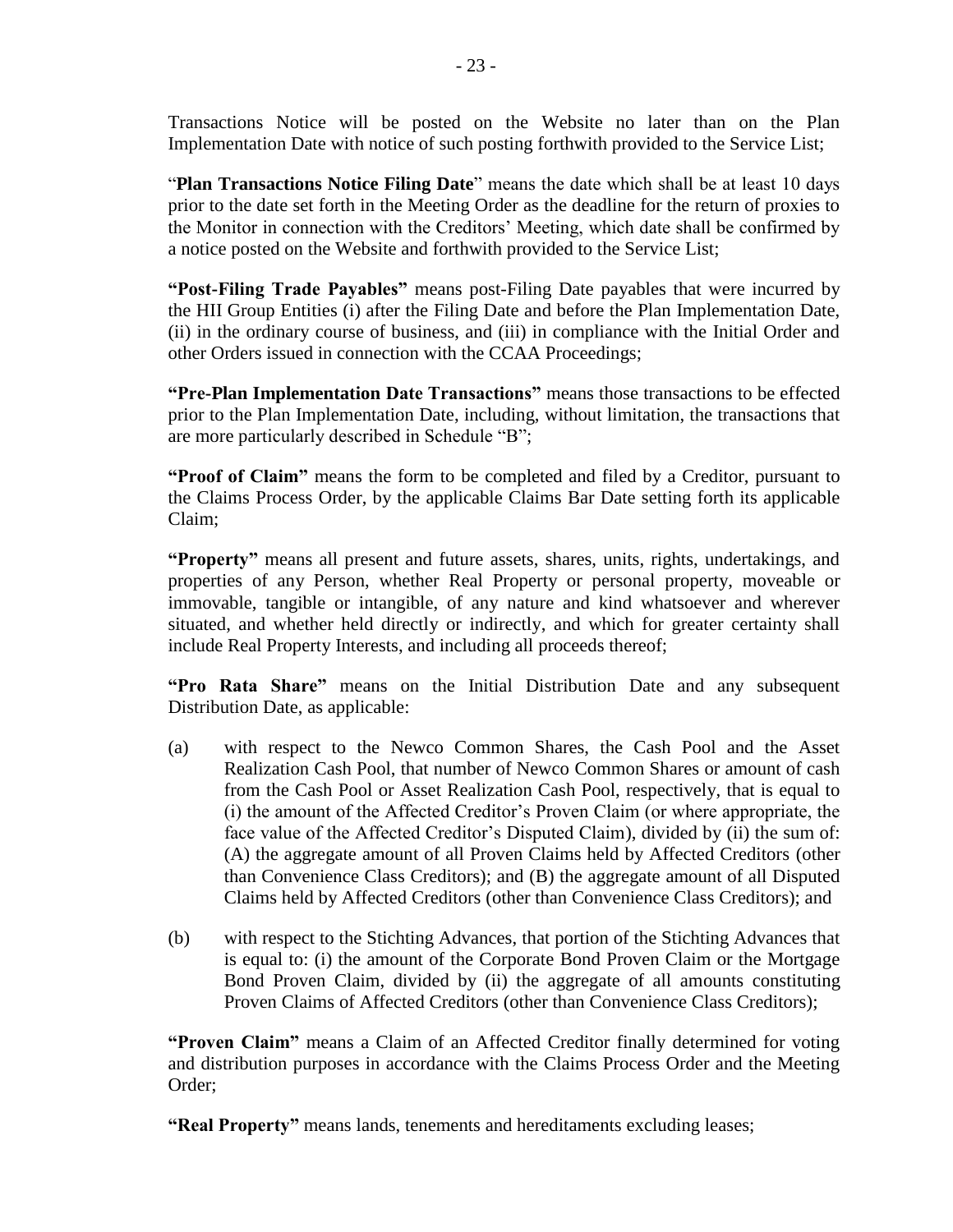**"Real Property Interests"** means any direct or indirect legal, beneficial or equitable interest in Real Property wherever situate;

**"Record Date"** has the meaning ascribed thereto in the Meeting Order;

**"Released Party"** means a Person who is released pursuant to Section 11.1 of the Plan, including for greater certainty an HII Released Party (as defined therein) and a non-HII Released Party (as defined therein);

**"Reorganization Transaction"** means the sequential steps to be effected on the Plan Implementation Date as set out in Section 10.3 of the Plan;

**"Required Majority"** means a majority in number of Affected Creditors who represent at least two-thirds in value of the Voting Claims of such Affected Creditors who actually vote on the Resolution (in person or by proxy) at the Creditors' Meeting or were deemed to vote on the Resolution;

**"Reserve Adjustment"** means an increase in one or more Cash Reserves, as applicable, in such amount(s) as the Monitor may determine to be necessary or desirable, in its sole and unfettered discretion, which increase shall be funded from the Cash Pool Account on or after the Plan Implementation Date and allocated by the Monitor to the applicable Cash Reserve;

**"Reserves"** means collectively the Cash Reserves and the Disputed Claims (Newco Share) Reserve as authorized by the Sanction and Vesting Order;

**"Resolution"** means the resolution approving the Plan presented to the Affected Creditors for consideration at the Creditors' Meeting;

**"Restructuring Claim"** means any Claim arising as a result of or in connection with the disclaimer, resiliation, repudiation, termination or restructuring by any HII Group Entity of any contract, lease or other agreement or obligation, including any employment agreement, after the Filing Date but on or before April 30, 2012; provided that "Restructuring Claim" shall not include an Excluded Claim or Subsequent Restructuring Claim;

**"RETT"** means "real estate transfer taxes" and includes any taxes, duties, fees, premiums, assessments, imposts, levies and other charges of any kind whatsoever imposed by any Governmental Authority, including all interest, penalties, fines, additions to tax or other additional amounts imposed by any Governmental Authority in respect thereof, levied on, or measured by, transfers of land and buildings and other structures, including component parts, as well as other property assimilated to real or immoveable property for these purposes;

**"Sanction and Vesting Order"** means the Order to be granted by the Court as contemplated under the Plan which, *inter alia*, approves and sanctions the Plan and the transactions contemplated thereunder, vests title in and to the Core Business Assets in Newco free and clear of all Encumbrances other than the Core Business Asset Creditor Claims and grants the Plan Charges, which shall be a Final Order;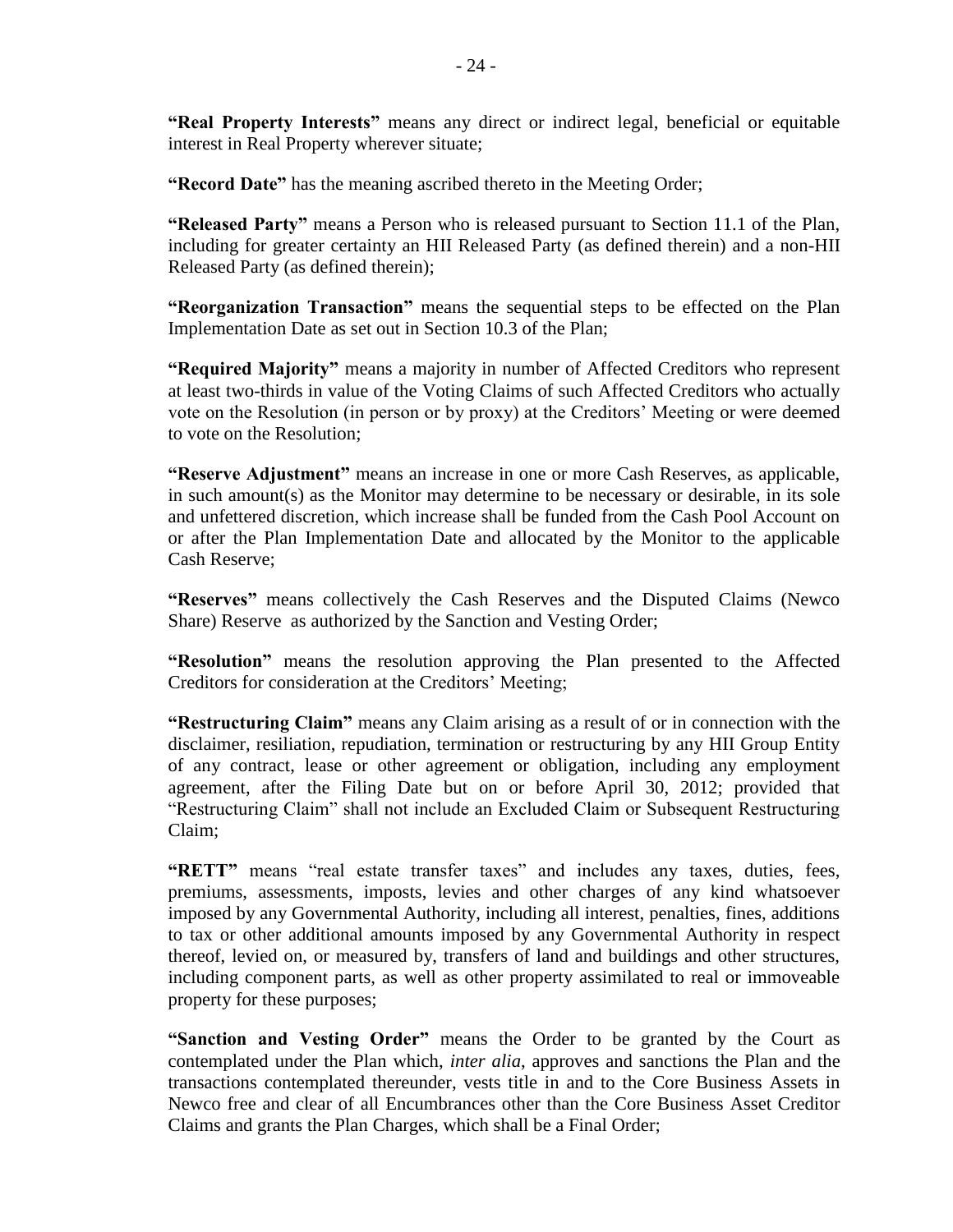**"Service List"** means the service list posted on the Website, as may be amended from time to time;

**"Shareco"** means Homburg Shareco Inc., a corporation incorporated under the NSCA and a Petitioner;

**"Shareco Creditor"** means a Person having a Shareco Creditor Claim;

**"Shareco Creditor Claim"** means any Claim against Shareco, and in the case of Stichting Homburg Bonds, means the Mortgage Bond Trust Indenture Unsecured Claim;

**"Stay of Proceedings"** means the stay of proceedings created by the Initial Order as amended and extended by further Orders of the Court from time to time;

**"Stichting Advances"** means all amounts advanced by the Petitioners to counsel and advisors to the Corporate Indenture Trustees (other than Stichting Homburg Capital Securities) from time to time pursuant to the Funding Order;

**"Stichting Homburg Bonds"** means the trustee under the Corporate Bond Trust Indenture and the Mortgage Bond Trust Indenture (formerly Stichting Homburg Mortgage Bond);

**"Stichting Homburg Capital Securities"** means the trustee under the Capital Securities Trust Indenture;

**"Subsequent Restructuring Claim"** means any Claim arising as a result of or in connection with the disclaimer, resiliation, repudiation, termination or restructuring by any HII Group Entity of any contract, lease or other agreement, including any employment agreement, after April 30, 2012;

**"Subsidiary"** shall have the same meaning as such term is used in the ABCA;

**"Swiss Bondco"** means Swiss Bondco Inc., a company that is incorporated under the NSCA to be continued as an Alberta corporation;

**"Taberna Claim"** means the aggregate Claim as set out in the Proof of Claim filed by Wells Fargo (in respect of the Taberna Indentures) pursuant to the Claims Process Order;

**"Taberna Indentures"** means, collectively: (i) an Indenture dated July 26, 2006 for the issuance of US\$20,000,000 of notes due 2036 between HII and Wells Fargo, (ii) an Indenture dated July 26, 2006 for the issuance of EUR25,000,000 of notes due 2036 between HII and Wells Fargo, (iii) an Exchange Agreement dated February 28, 2011 among HII, Taberna Preferred Funding VIII, Ltd., Taberna Europe CDO I P.L.C and Taberna Europe CDO II P.L.C., (iv) an Amended and Restated Supplemental Indenture dated February 28, 2011 for the issuance of US\$12,000,000 due 2036 between HII and Wells Fargo on behalf of the Taberna VI noteholders; (v) an Indenture dated February 28, 2011 for the issuance of US\$8,000,000 of notes due 2036 between HII and Wells Fargo on behalf of the Taberna VIII noteholders; and (vi) an Indenture dated February 28, 2011 for the issuance of EUR25,000,000 of notes due 2036 between HII and Wells Fargo on behalf of the Taberna Europe I noteholders and the Taberna Europe II noteholders;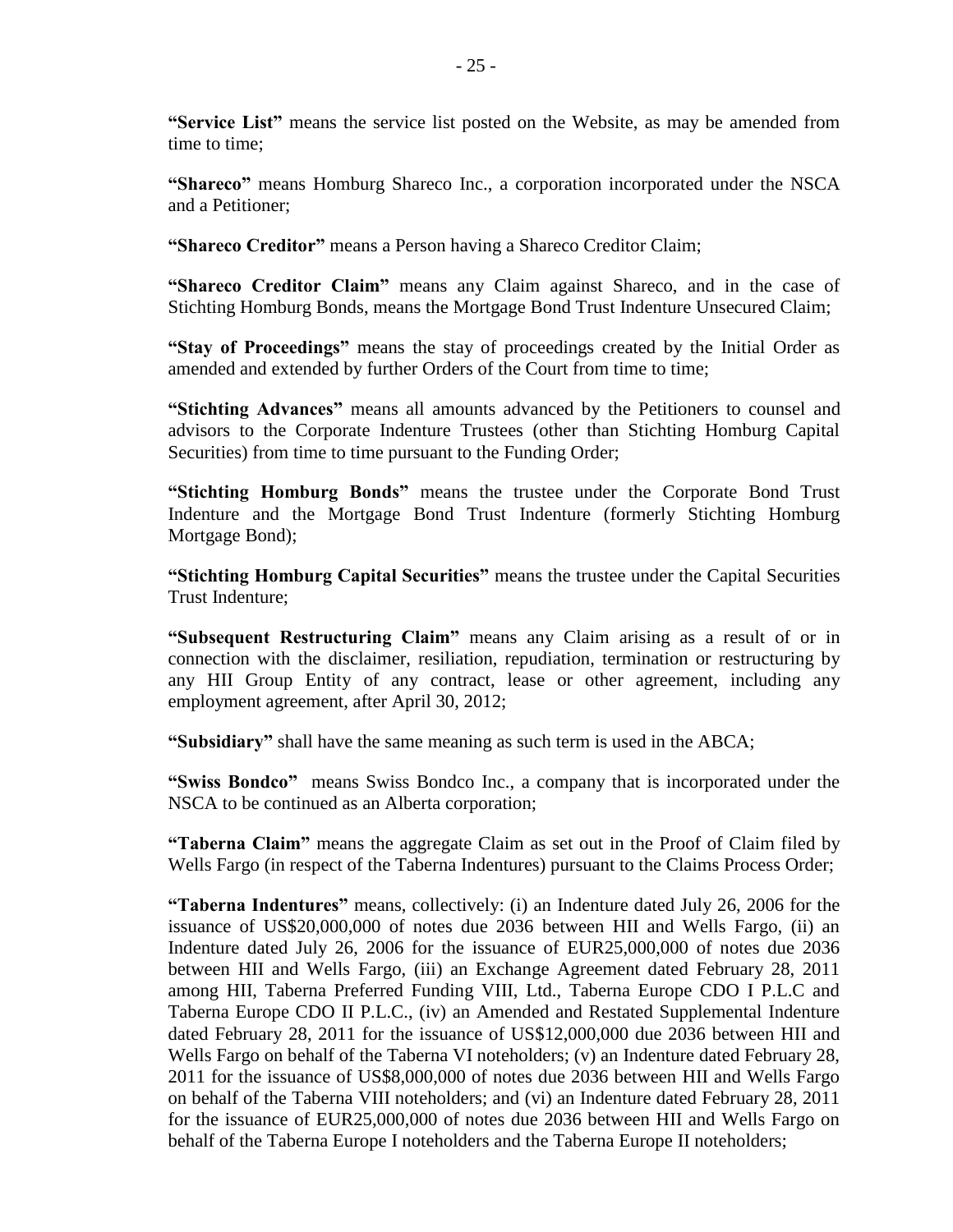**"Taberna Order"** means a Final Order of the Court addressing the distribution entitlement of the holders of the Taberna Claim under the Plan in respect of the Taberna Claim and authorizing and directing HII and the Monitor to rely on such Order in connection with the Plan;

**"Tax"** means any and all taxes including all income, sales, use, goods and services, harmonized sales, value added, capital gains, RETT, alternative, net worth, transfer, profits, withholding, payroll, employer health, excise, franchise, real property, and personal property taxes and other taxes, customs, duties, fees, levies, imposts and other assessments or similar charges in the nature of a tax including Canada Pension Plan and provincial pension plan contributions, employment insurance and unemployment insurance payments and workers' compensation premiums, together with any instalments with respect thereto, and any interest, penalties, fines, fees, other charges and additions with respect thereto;

**"Tax Claims"** means claims of any Taxing Authorities against HII and Shareco arising from and after the Plan Implementation Date;

**"Tax Obligation"** means any amount of Tax owing by a Person to a Taxing Authority including RETT;

**"Tax Statutes"** shall have the meaning ascribed thereto in Subsection 12.2(s) of the Plan;

**"Taxing Authorities"** means anyone of Her Majesty the Queen, Her Majesty the Queen in right of Canada, Her Majesty the Queen in right of any province or territory of Canada, the Canada Revenue Agency, any similar revenue or taxing authority of Canada and each and every province or territory of Canada and any political subdivision thereof and any Canadian or non-Canadian government, regulatory authority, government department, agency, commission, bureau, minister, court, tribunal or body or regulation making entity exercising taxing authority or power, and **"Taxing Authority"** means any one of the Taxing Authorities, as well as any corresponding taxing authorities of a foreign jurisdiction including Valsts Ieņēmumu Dienests (Latvia), Maksu- ja Tolliamet (Estonia), Valstybinė mokesčių inspekcija prie Lietuvos Respublikos finansų ministerijos (Lithuania), the Belastingdienst (Holland) and the Finanzamt (Germany);

"**Trading Platform**" such unilateral, multilateral, regulated or unregulated trading platform as may agreed by HII, the Monitor and Stichting Homburg Bonds;

**"Transfer Restrictions"** means any and all restrictions on the transfer of shares, limited partnership or other units or interests in Real Property including rights of first refusal, rights of first offer, shotgun rights, purchase options, change of control consent rights, puts or forced sales provisions or similar rights of shareholders or lenders in respect of such interests;

**"Trustee in Bankruptcy"** means any trustee in bankruptcy, interim receiver, receiver, receiver and manager, custodian, sequestrator, administrator, monitor or liquidator or any other Person with similar powers that is appointed in respect of any member of the HII Group Entities or of any Property;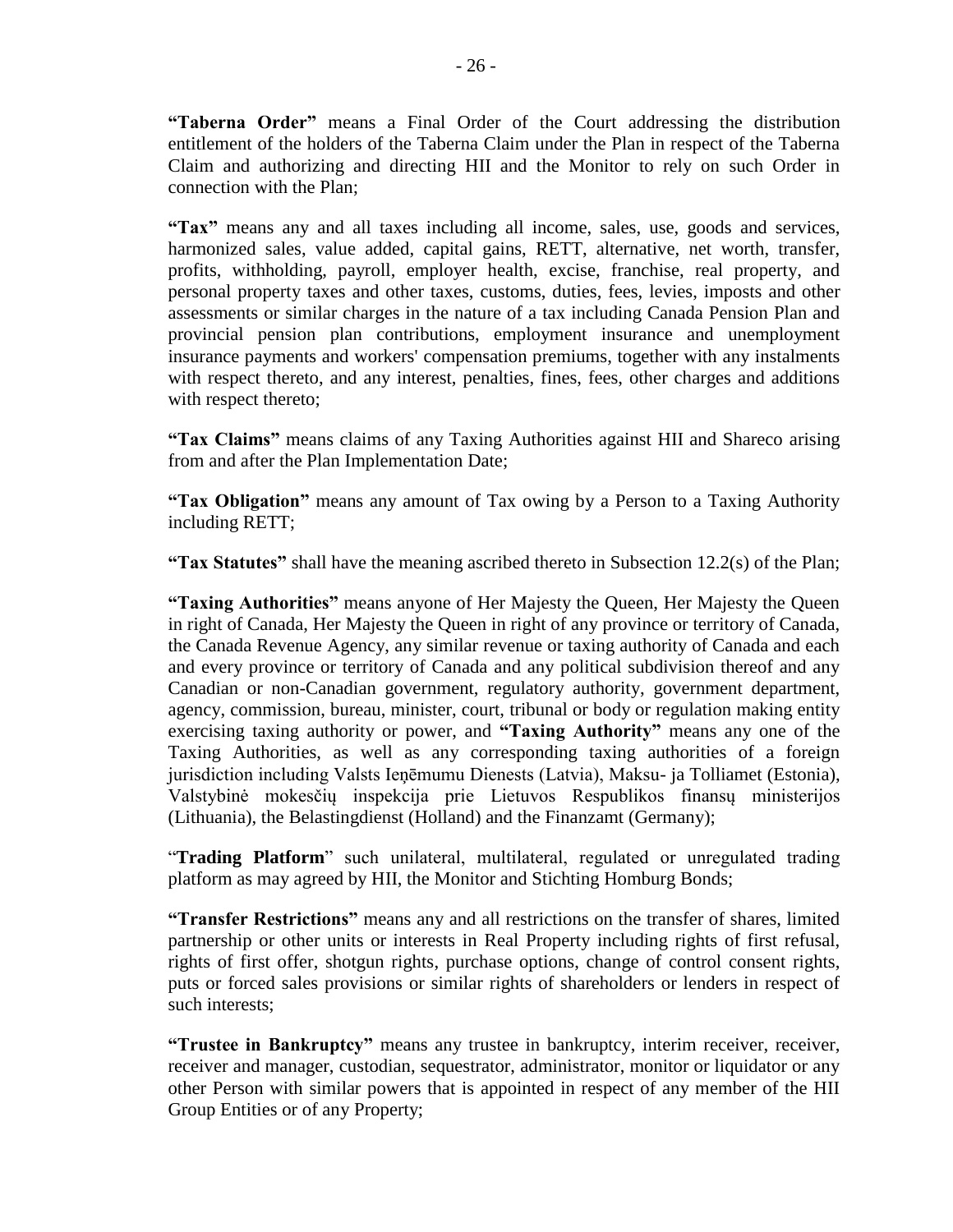**"Unaffected Claims"** means the Excluded Claims, the Employee Priority Claims, the Government Priority Claims, the Cash Management Lender Claims, the Bond 5 Secured Claim, the HSBC Secured Claim, the Amalgamating Canco Creditor Claims, the Core Business Creditor Claims, the Non-Core Business Entity Creditor Claims, the Homburg Baltic Limited Partnership Creditor Claims, the Homco 190 Loan, the Homco 191 Loan, the Homco 199 Loan, and the Administrative Reserve Costs;

**"Unaffected Creditors"** means a Creditor who has an Unaffected Claim, but only in respect of and to the extent of such Unaffected Claim;

**"Un-assumed Portion of Corporate Creditor Proven Claim"** means that portion of each Corporate Creditor's Proven Claim in respect of which Newco does not become a co-obligor with HII;

**"Un-assumed Portion of Non-Corporate Creditor Proven Claim"** means that portion of each Non-Corporate Creditor's Proven Claim in respect of which Newco does not become a co-obligor with HII;

**"Un-assumed Portion of Proven Claims"** means the aggregate of the Un-assumed Portion of Non-Corporate Creditor Proven Claims and the Un-assumed Portion of Corporate Creditor Proven Claims;

**"Unsecured Creditors' Class"** means the sole class of Affected Creditors entitled to vote on the Plan at the Creditors' Meeting;

**"Voting Claim"** means the amount of the Affected Claim of an Affected Creditor as finally determined for voting purposes in accordance with paragraph 30 of the Claims Process Order and the Meeting Order entitling such Affected Creditor to vote at the Creditors' Meeting in accordance with the provisions of the Meeting Order, the Plan and the CCAA, and includes, for greater certainty, a Proven Claim;

**"Website"** means http://www.deloitte.com/ca/homburg-invest;

**"Wells Fargo"** means Wells Fargo Bank, N.A. the trustee under the Taberna Indentures;

**"Withholding Obligation"** has the meaning ascribed thereto in Section 8.13(c).

#### **1.2 Certain Rules of Interpretation**

For the purposes of the Plan:

- (a) any reference in the Plan to a contract, instrument, release, indenture, or other agreement or document being in a particular form or on particular terms and conditions means that such document shall be substantially in such form or substantially on such terms and conditions;
- (b) any reference in the Plan to an Order or an existing document or exhibit filed or to be filed means such Order, document or exhibit as it may have been or may be amended, modified, or supplemented;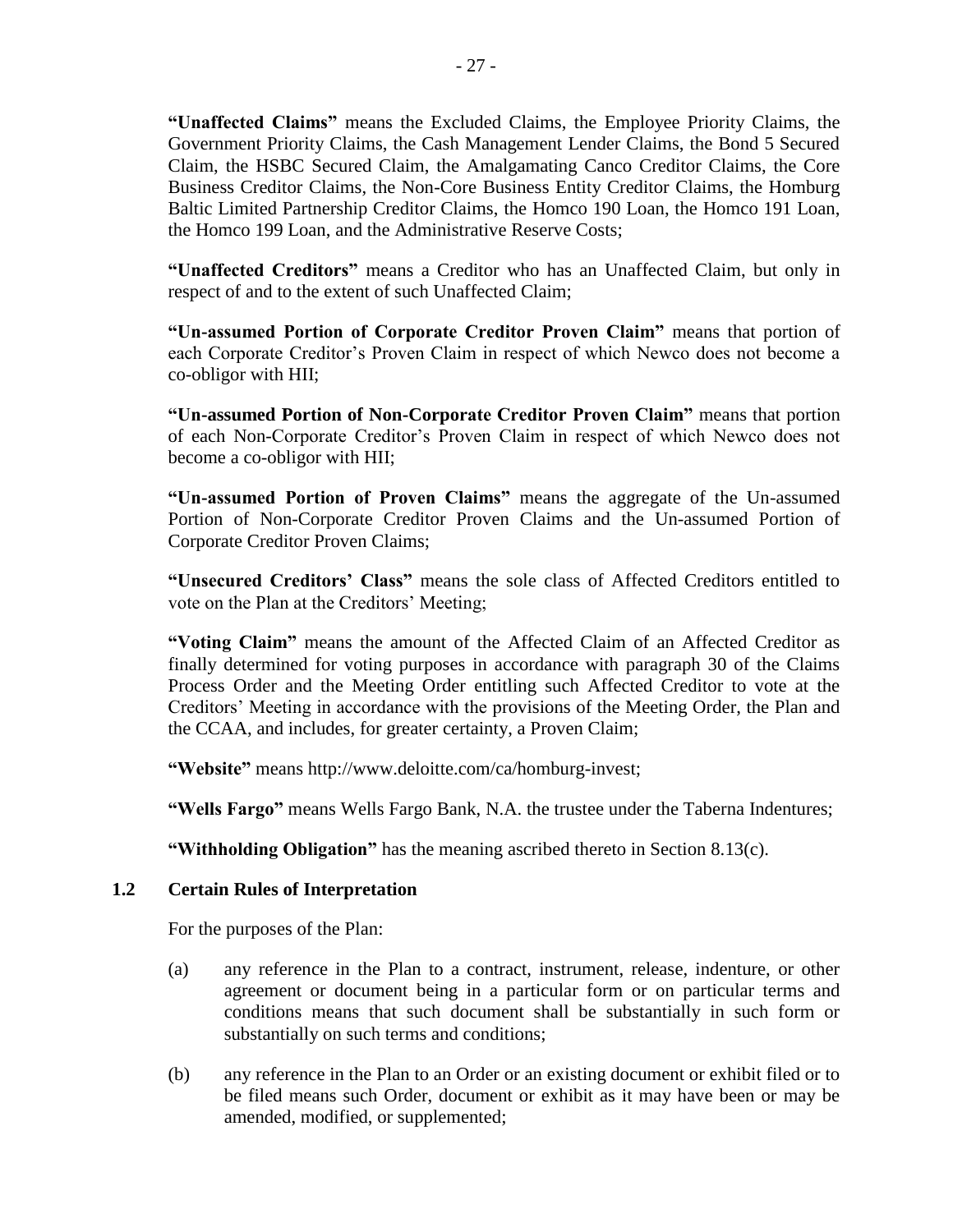- (c) unless otherwise specified, all references to (i) currency and to "\$" or "Cdn\$" are to Canadian dollars; and (ii) "EUR" are to Euros, except as otherwise indicated;
- (d) the division of the Plan into "Articles" and "Sections" and the insertion of a Table of Contents are for convenience of reference only and do not affect the construction or interpretation of the Plan, nor are the descriptive headings of "Articles" and "Sections" or otherwise intended as complete or accurate descriptions of the content thereof;
- (e) references in the Plan to "Articles", "Sections", "Subsections" and "Schedules" are references to Articles, Sections, Subsections and Schedules of or to the Plan;
- (f) the use of words in the singular or plural, or with a particular gender, including a definition, shall not limit the scope or exclude the application of any provision of the Plan or a Schedule hereto to such Person (or Persons) or circumstances as the context otherwise permits;
- (g) the words "includes" and "including" and similar terms of inclusion shall not, unless expressly modified by the words "only" or "solely", be construed as terms of limitation, but rather shall mean "includes but is not limited to" and "including but not limited to", so that references to included matters shall be regarded as illustrative without being either characterizing or exhaustive;
- (h) unless otherwise provided, any reference to a statute or other enactment of parliament or a legislature includes all regulations made thereunder, all amendments to or re-enactments of such statute or regulations in force from time to time, and, if applicable, any statute or regulation that supplements or supersedes such statute or regulation;
- (i) the terms "the Plan", "hereof", "herein", "hereto", "hereunder" and similar expressions shall be deemed to refer generally to the Plan and not to any particular "article", "section" or other portion of the Plan and include any documents supplemental hereto; and
- (j) the word "or" is not exclusive.

#### **1.3 Time**

For purposes of the Plan, unless otherwise specified, all references to time herein and in any document issued pursuant hereto mean prevailing local time in Montreal, Quebec, Canada, unless otherwise stipulated.

#### **1.4 Date and Time for any Action**

For purposes of the Plan:

(a) In the event that any date on which any action is required to be taken under the Plan by any Person is not a Business Day, that action shall be required to be taken on the next succeeding day which is a Business Day, and any reference to an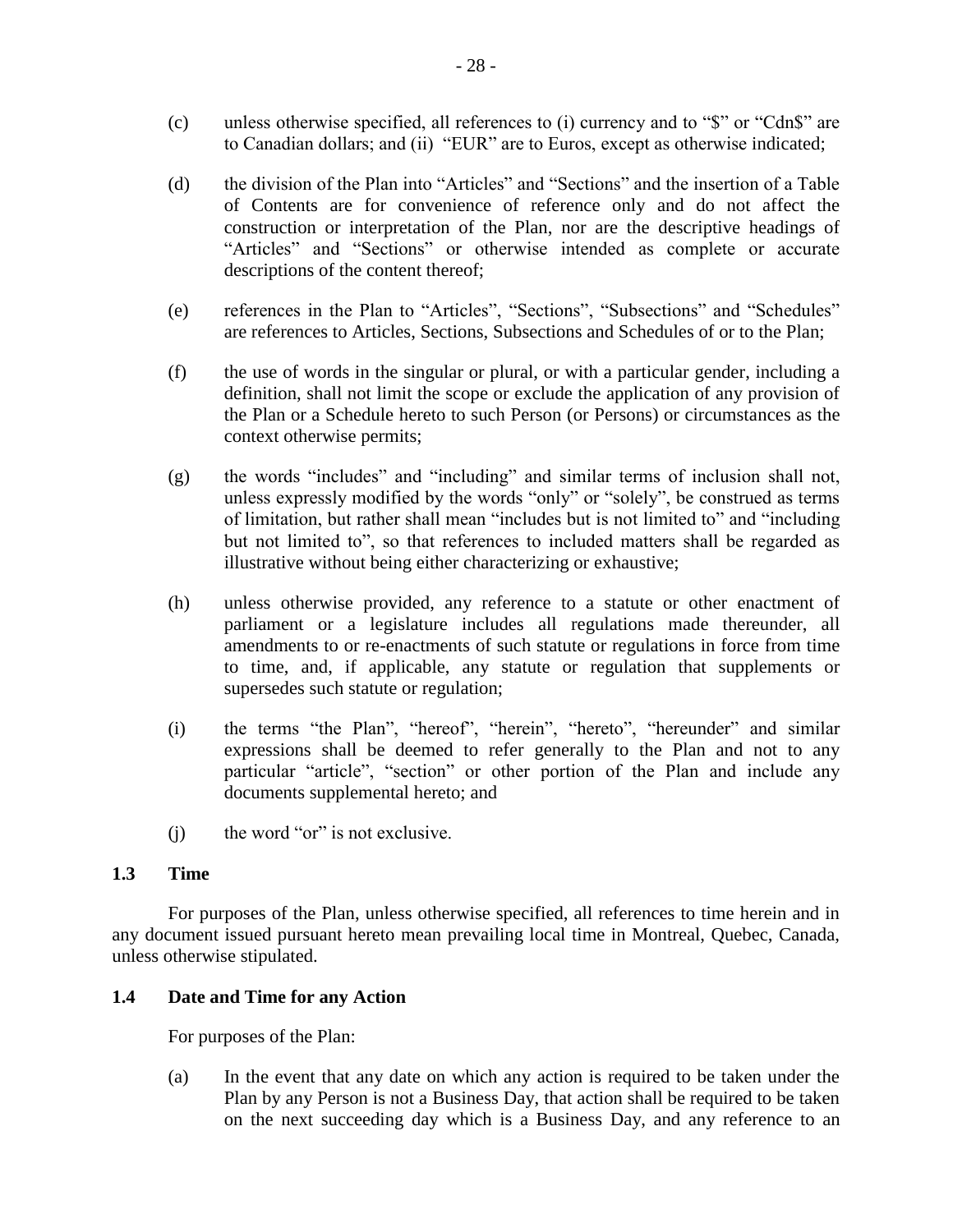event occurring on a Business Day shall mean prior to 5:00 p.m. on such Business Day; and

(b) Unless otherwise specified, time periods within or following which any payment is to be made or act is to be done shall be calculated by excluding the day on which the period commences and including the day on which the period ends and by extending the period to the next succeeding Business Day if the last day of the period is not a Business Day.

#### **1.5 Successors and Assigns**

The Plan shall be binding upon and shall enure to the benefit of the heirs, administrators, executors, legal personal representatives, liquidators, receivers and trustees in bankruptcy, successors and assigns of any Person or party named or referred to in the Plan.

#### **1.6 Governing Law**

The Plan shall be governed by and construed in accordance with the laws of the Province of Quebec and the federal laws of Canada applicable therein. All questions as to the interpretation of or application of the Plan and all proceedings taken in connection with the Plan and its provisions shall be subject to the exclusive jurisdiction of the Court.

#### **1.7 Governing Language**

In the event of any conflict, inconsistency, ambiguity or difference between the English version of the Plan and any translations thereof, the English version shall govern and be paramount, and the applicable provision in the translation thereof shall be deemed to be amended to the extent necessary to eliminate any such conflict, inconsistency, ambiguity or difference.

#### **1.8 Identification of Core Business Assets as at Plan Filing Date**

Schedule "E" identifies the Core Business Assets as at the Plan Filing Date.

#### **1.9 Schedules**

The following are the Schedules to the Plan, which are incorporated by reference into the Plan and form a part of it:

| Schedule "A" | Articles of Reorganization                      |
|--------------|-------------------------------------------------|
| Schedule "B" | Pre-Plan Implementation Date Transactions       |
| Schedule "C" | Meeting Order                                   |
| Schedule "D" | <b>Homcos</b>                                   |
| Schedule "E" | Core Business Assets as at the Plan Filing Date |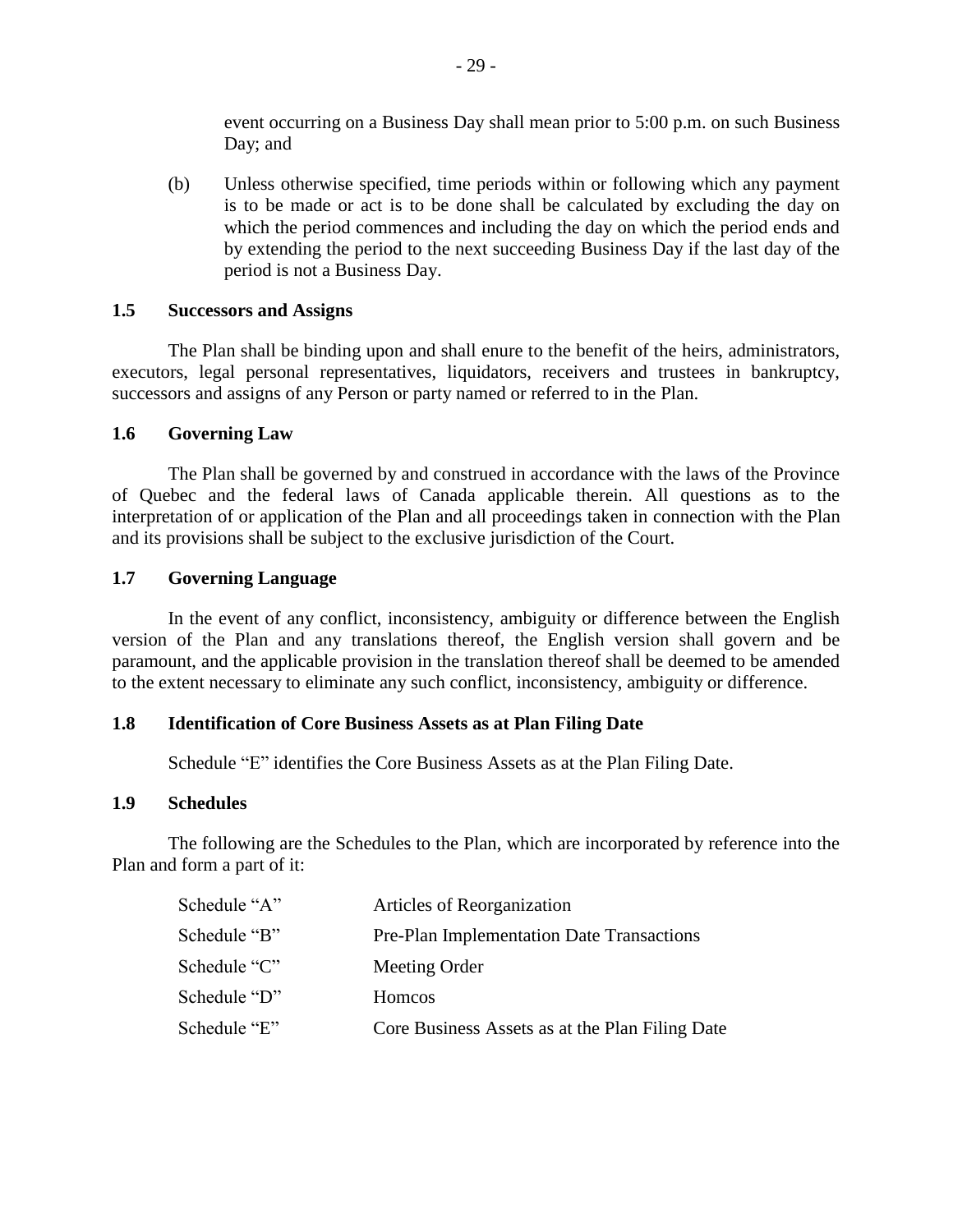#### **ARTICLE 2 PURPOSE AND EFFECT OF THE PLAN**

#### **2.1 Purpose and Background**

- (a) The purpose of the Plan is to:
	- (i) effect a compromise, settlement and payment of all Affected Claims as finally determined for voting and distribution purposes pursuant to the Claims Process Order, the Meeting Order and the Plan;
	- (ii) streamline the structure and operation of the Business to maintain the Core Business Assets as a core portfolio of profitable properties in Europe and to identify and assess monetization opportunities within a reasonable timeframe; and
	- (iii) facilitate an orderly liquidation of Non-Core Business Assets over a reasonable period of time;

all in the expectation that all Persons with an economic interest in HII's Business will derive a greater benefit from the implementation of the Plan than would result from a bankruptcy of the Business in its entirety.

(b) The circumstances and events leading up to the Plan are described in the Information Circular circulated to Affected Creditors prior to and in connection with the Creditors' Meeting, in accordance with the Meeting Order.

#### **2.2 Persons Affected**

The Plan provides for a coordinated reorganization of the Business and a compromise of the Affected Claims. The Plan will become effective at the Effective Time on the Plan Implementation Date. On the Plan Implementation Date, each Affected Claim will be fully and finally compromised, released, settled and discharged. The Plan shall be binding on and enure to the benefit of HII, the Homburg Group Members, the Affected Creditors, the Released Parties and all other Persons named or referred to in, or subject to, the Plan.

#### **2.3 Persons Not Affected**

For greater certainty, the Plan does not affect the Unaffected Creditors with respect to and to the extent of their Unaffected Claims. Nothing in the Plan shall affect the Homburg Group Members' rights and defences, both legal and equitable, with respect to any Unaffected Claims including, but not limited to, all rights with respect to legal and equitable defences or entitlements to set-offs or recoupments against such Unaffected Claims.

#### **2.4 Equity Claims**

All Persons holding Equity Claims, including the Claims of holders of HII Class A Shares and holders of HII Class B Shares, shall not be entitled to vote at or attend the Creditors' Meeting, and shall not receive a distribution under the Plan or otherwise receive anything in respect of their HII Class A Shares and/or HII Class B Shares. At the Effective Time on the Plan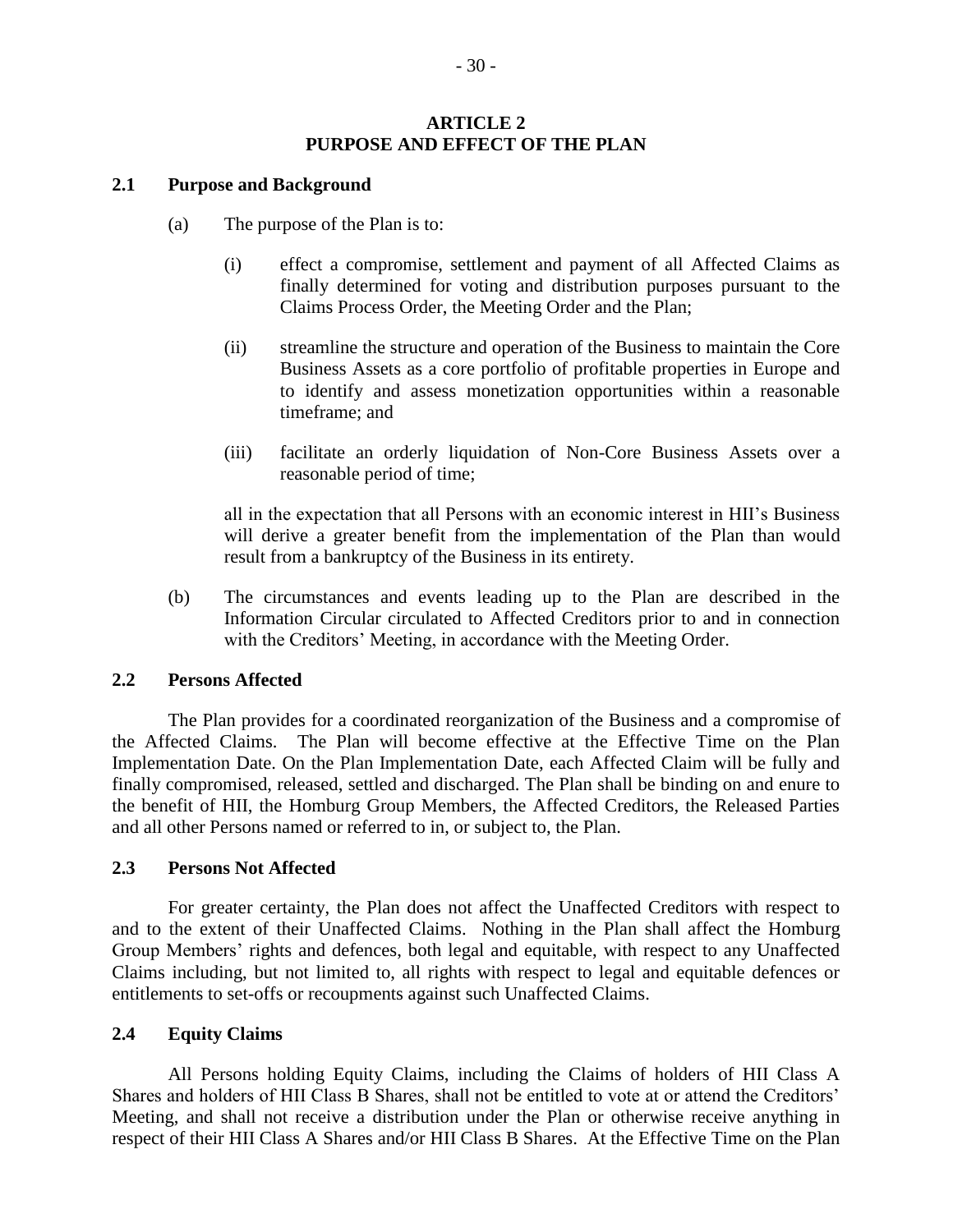Implementation Date, all Equity Claims shall be fully, finally, irrevocably and forever compromised, released, discharged, cancelled and barred and all HII's Existing Authorized Capital shall be deemed to be surrendered for cancellation and shall be deemed to be cancelled without compensation as set forth in the Plan.

#### **2.5 Capital Securities Claim**s

None of Stichting Homburg Capital Securities or the holders of the Capital Securities Claims shall be entitled to vote at or attend the Creditors' Meeting, and shall not receive any distribution under the Plan. At the Effective Time on the Plan Implementation Date, the Capital Securities Claims shall be fully, finally, irrevocably and forever compromised, released, discharged, cancelled and barred.

#### **ARTICLE 3 CLASSIFICATION OF CREDITORS, VOTING CLAIMS AND RELATED MATTERS**

#### **3.1 Classification of Creditors**

For the purposes of considering, voting on and receiving distributions under the Plan, the Affected Creditors shall constitute a single class, the "**Unsecured Creditors' Class**".

#### **3.2 Claims of Affected Creditors**

- (a) Affected Creditors with Affected Claims that were less than or equal to Cdn\$10,000 in the aggregate as at the Claims Bar Date shall file a Convenience Class Claim Declaration with the Monitor on or before the deadline set out in the Meeting Order. If any such Affected Creditor:
	- (i) makes a Convenience Class Claim Election in its Convenience Class Claim Declaration, or does not return a Convenience Class Claim Declaration to the Monitor by the deadline set out in the Meeting Order, such Affected Creditor shall be deemed to vote in favour of the Plan and shall be entitled to receive only the Cash Elected Amount and no other entitlement under the Plan;
	- (ii) does not make a Convenience Class Claim Election in its Convenience Class Claim Declaration, such Affected Creditor shall be entitled to vote their Voting Claims at the Creditors' Meeting in respect of the Plan and shall be entitled to receive the rights and distributions provided for under and pursuant to the Plan;
- (b) Affected Creditors with Affected Claims that were greater than Cdn\$10,000 in the aggregate as at the Claims Bar Date shall:
	- (i) not be entitled to make a Convenience Class Claim Election;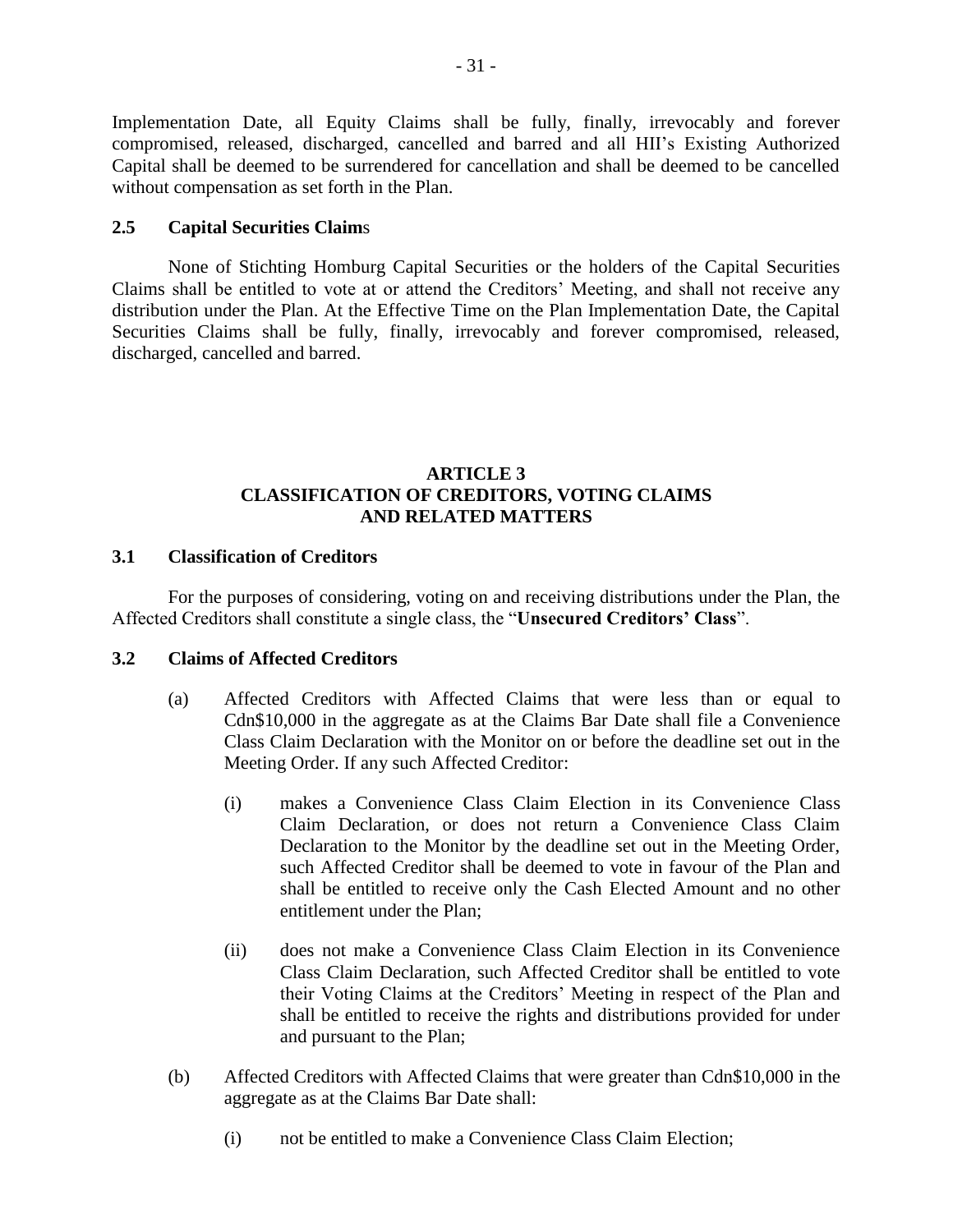- (ii) be entitled to vote their Voting Claims at the Creditors' Meeting in respect of the Plan; and
- (iii) be entitled to receive the rights and distributions provided for under and pursuant to the Plan.

#### **3.3 Unaffected Claims**

Unaffected Claims shall not be compromised under the Plan. No holder of an Unaffected Claim shall:

- (a) be entitled to vote on the Plan or attend at any Creditors' Meeting; or
- (b) be entitled to or receive distributions in respect of such Unaffected Claims, unless specifically provided for under and pursuant to the Plan.

#### **3.4 Priority Claims**

The Employee Priority Claims and the Government Priority Claims, if any, shall be paid on or after the Plan Implementation Date from the Administrative Reserve pursuant to and in accordance with Section 10.3(o) of the Plan, the Sanction and Vesting Order and the CCAA.

#### **3.5 Creditors' Meeting**

The Creditors' Meeting shall be held in accordance with the Plan, the Claims Process Order, the Meeting Order and any further Order of the Court. The only Persons entitled to attend the Creditors' Meeting are representatives of the Homburg Group Members and their respective legal counsel and advisors, the Monitor and its legal counsel, the Corporate Indenture Trustees (other than Stichting Homburg Capital Securities) and their respective legal counsel and advisors, and all other Persons, including the other holders of proxies, entitled to vote at the Creditors' Meeting and their legal counsel and advisors.

#### **3.6 Voting**

Each Affected Creditor in the Unsecured Creditors' Class who is entitled to vote at the Creditors' Meeting, pursuant to and in accordance with the Claims Process Order, the Meeting Order, the Plan and the CCAA, shall be entitled to one vote equal to the dollar value of its Affected Claim determined as a Voting Claim. Corporate Creditors under the Corporate Indentures who have beneficial ownership of a Voting Claim as of the Record Date (other than holders of a Capital Securities Claim) shall be entitled to vote on the Plan at the Creditors' Meeting pursuant to and in accordance with the Meeting Order. Holders of Intercompany Claims shall not be entitled to vote on the Plan.

#### **3.7 Procedure for Valuing Voting Claims**

The procedure for valuing Voting Claims and resolving disputes and entitlements to voting is set forth in the Claims Process Order, the Meeting Order, the Plan and the CCAA. HII and the Monitor shall have the right to seek the assistance of the Court in valuing any Voting Claim in accordance with the Claims Process Order, the Meeting Order and the Plan, if required, and to ascertain the result of any vote on the Plan.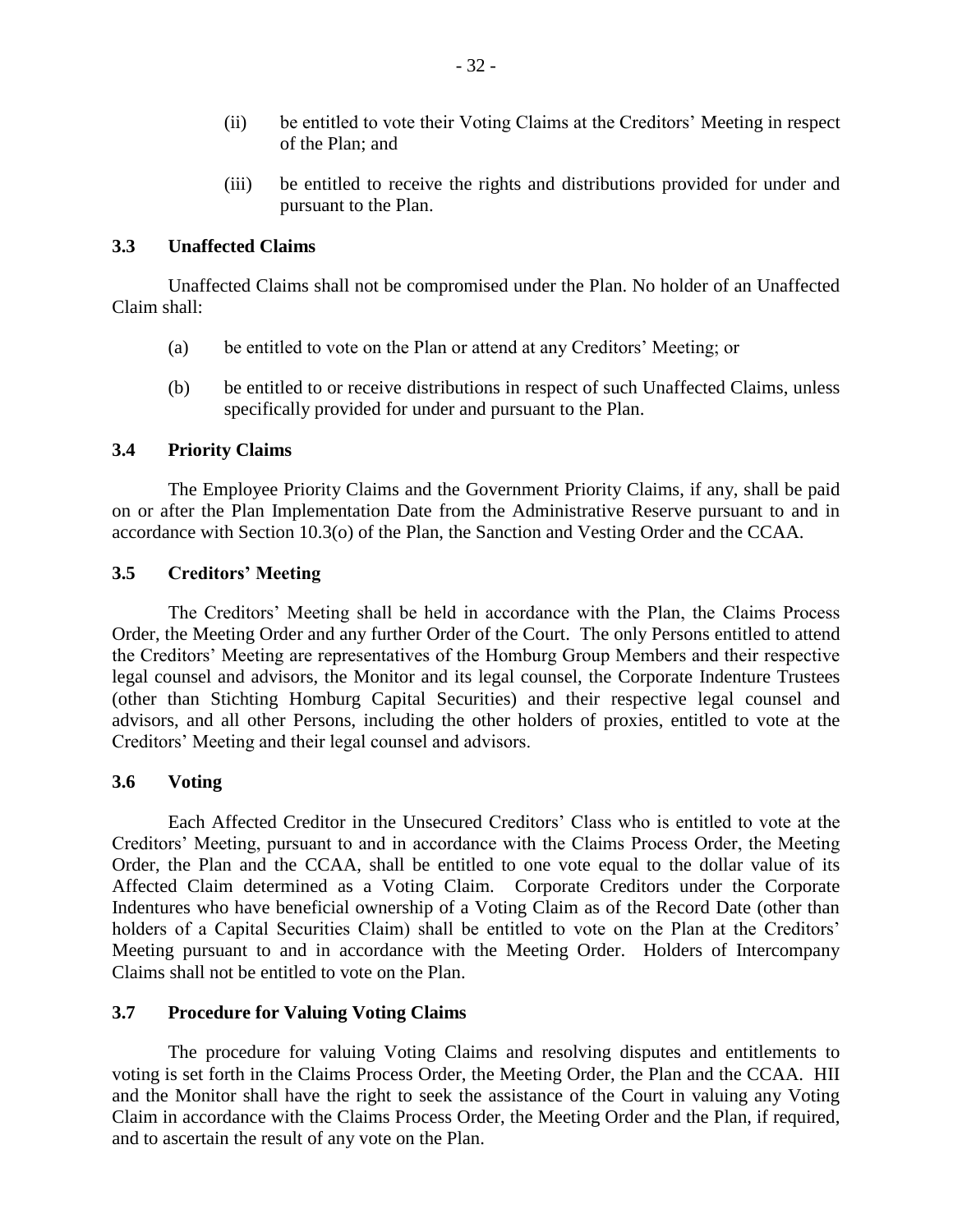## **3.8 Approval by Creditors**

In order to be approved, the Plan must receive the affirmative vote in the Required Majority of the Unsecured Creditors' Class.

## **3.9 Guarantees and Similar Covenants**

No Person who has a Claim under a Guarantee, surety, indemnity or similar covenant in respect of any Claim which is compromised under the Plan (such compromised Claim being the "Principal Claim"), or who has any right to claim over in respect of or to be subrogated to the rights of any Person in respect of a Principal Claim shall:

- (a) be entitled to any greater rights as against HII than the Person holding the Principal Claim;
- (b) be entitled to vote on the Plan to the extent that the Person holding the Principal Claim is voting on the Plan; or
- (c) be entitled to receive any distribution under the Plan to the extent that the Person holding the Principal Claim is receiving a distribution.

# **ARTICLE 4 CASH POOL, CASH RESERVES AND KERP FUNDS**

# **4.1 Creation of the Cash Pool**

On the Plan Implementation Date, HII and Shareco shall deliver to the Monitor by way of wire transfer(s) (in accordance with wire transfer instructions provided by the Monitor at least three (3) Business Days prior to the Plan Implementation Date) the aggregate of all their Cash net of the Cash Reserves pursuant to Section 10.3(l)(ii) of the Plan, which Cash shall be held by the Monitor as the Cash Pool. The Monitor shall hold the Cash Pool in the Cash Pool Account for distribution to Affected Creditors with Proven Claims and Disputed Claims (to the extent such Disputed Claims subsequently become Proven Claims) pursuant to and in accordance with the Plan.

# **4.2 The Administrative Reserve**

(a) On the Plan Implementation Date, HII and Shareco shall deliver to the Monitor by way of wire transfer(s) (in accordance with wire transfer instructions provided by the Monitor at least three (3) Business Days prior to the Plan Implementation Date) the amount of the Administrative Reserve. The Monitor shall hold the Administrative Reserve in the Administrative Reserve Account for the purpose of paying the Administrative Reserve Costs in accordance with the Plan, with any remaining balance to be contributed to the Cash Pool for distribution to the Affected Creditors with Proven Claims and Disputed Claims (to the extent such Disputed Claims subsequently become Proven Claims) pursuant to and in accordance with the Plan.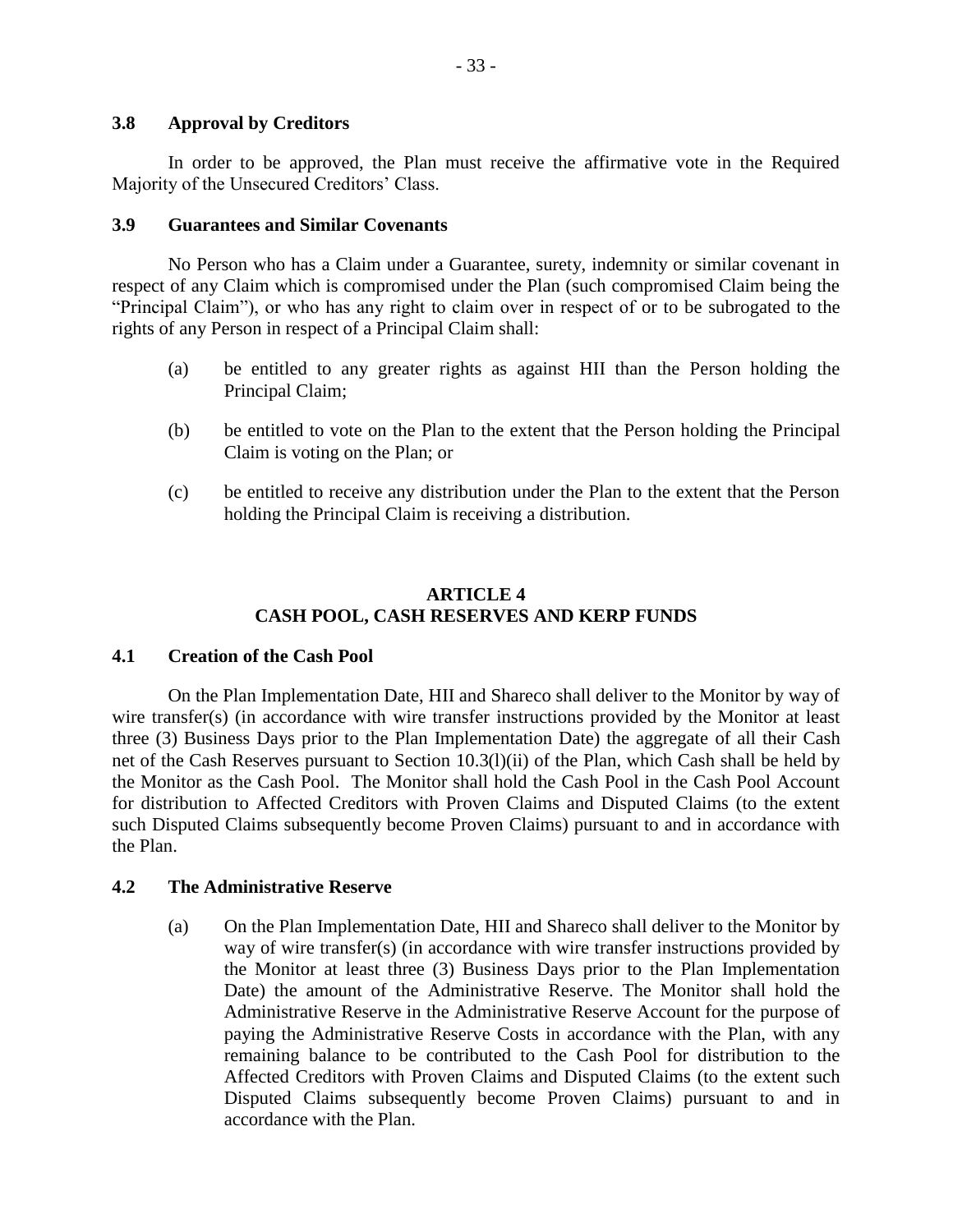(b) The Monitor shall pay the Administrative Reserve Costs from the Administrative Reserve Account as same become due from and after the Plan Implementation Date.

#### **4.3 The Disputed Claims (Cash) Reserve**

On the Plan Implementation Date, HII and Shareco shall deliver to the Monitor by way of wire transfer(s) (in accordance with wire transfer instructions provided by the Monitor at least three (3) Business Days prior to the Plan Implementation Date) the amount of the Disputed Claims (Cash) Reserve. The Monitor shall hold the Disputed Claims (Cash) Reserve in the Disputed Claims Reserve Account for the purpose of paying amounts to Affected Creditors in respect of their Disputed Claims which have become Proven Claims in accordance with the Plan, the Claims Process Order and the Meeting Order, with any remaining balance (once all Disputed Claims have been finally determined) to be contributed by the Monitor to the Cash Pool for distribution to the Affected Creditors with Proven Claims in accordance with the Plan.

#### **4.4 The Litigation Reserve**

On the Plan Implementation Date, HII and Shareco shall deliver to the Monitor by way of wire transfer(s) (in accordance with wire transfer instructions provided by the Monitor at least three (3) Business Days prior to the Plan Implementation Date) the amount of the Litigation Reserve. The Monitor shall hold the Litigation Reserve in the Litigation Reserve Account for the purpose of paying and shall pay the Litigation Reserve Costs, with any remaining balance to be contributed by the Monitor with the approval of the Liquidation Advisory Committee to the Cash Pool for distribution to the Affected Creditors with Proven Claims and Disputed Claims (to the extent that such Disputed Claims subsequently become Proven Claims) in accordance with the Plan.

#### **4.5 The KERP Funds**

On the Plan Implementation Date, the Monitor shall continue to hold the KERP Funds for payment in accordance with the KERPS, and the Monitor shall pay the KERPS to the holders of proven KERP Claims in accordance with their entitlements.

#### **ARTICLE 5 DISPUTED CLAIMS (NEWCO SHARES) RESERVE**

### **5.1 Disputed Claims (Newco Shares) Reserve**

On the Plan Implementation Date, the Disputed Claims (Newco Shares) Reserve shall be established by the Monitor from the Newco Common Shares issued to the Monitor or its designate which Disputed Claims (Newco Shares) Reserve shall be held by the Monitor or its designate on behalf of and for the purposes of distributing such Newco Common Shares to Affected Creditors (other than Convenience Class Creditors) in respect of their Disputed Claims which have become Proven Claims in accordance with the Plan, the Claims Process Order and the Meeting Order, with any remaining Newco Common Shares to be transferred by the Monitor or its designate to Newco for cancellation for no consideration.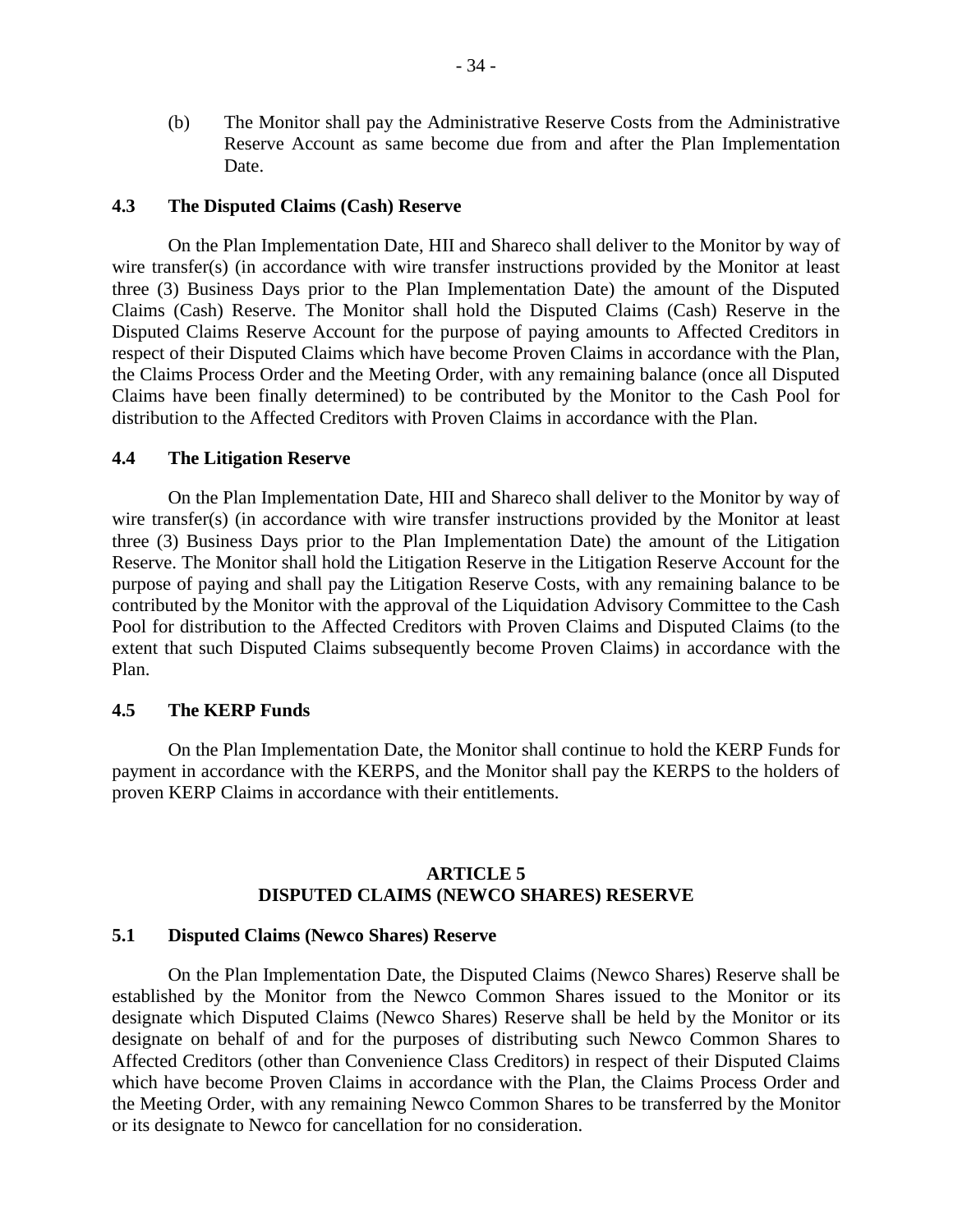## **5.2 No Liability**

The Monitor or its designate shall hold the Newco Common Shares issued to it on the Initial Distribution Date in respect of an Affected Creditor's Disputed Claim pursuant to Section 8.2 of the Plan until the earlier of:

- (a) a transfer of such Newco Common Shares to such Affected Creditor on a Distribution Date in respect of its Proven Claim, in the event such Affected Creditor's Disputed Claim becomes a Proven Claim, in whole or in part, in accordance with Section 9.2(a) of the Plan; or
- (b) the Final Distribution Date, in the event such Affected Creditor's Disputed Claim, in whole or in part, is finally determined to be invalid, in which case the portion of such Newco Common Shares relating to such invalid Disputed Claim shall be donated to Newco for cancellation for no consideration in accordance with Section 9.3 of the Plan.

The Monitor or its designate shall have no authority to transfer Newco Common Shares to any Person other than in accordance with the Plan. The Monitor or its designate shall have no personal liability relating to holding the Newco Common Shares in the Disputed Claims (Newco Shares) Reserve, including without limitation for any loss arising out of fluctuations in the market value of the Newco Common Shares while held in the Disputed Claims (Newco Shares) Reserve, other than its obligation to transfer shares from the Disputed Claims (Newco Shares) Reserve pursuant to and in accordance with the Plan. The Monitor or its designate shall not exercise any voting rights in respect of the Newco Common Shares.

# **ARTICLE 6 REALIZATION OF NON-CORE BUSINESS ASSETS**

#### **6.1 Realization of Non-Core Business Assets**

Pursuant to the Plan and the Sanction and Vesting Order, from and after the Plan Implementation Date, the Monitor:

- (a) shall take control and manage any bank accounts of any of the Non-Core Business Entities;
- (b) shall liquidate or realize any of the Non-Core Business Assets with the prior approval of the Liquidation Advisory Committee;
- (c) shall pay the Asset Realization Costs from the Non-Core Business Asset Gross Proceeds;
- (d) shall contribute any Non-Core Business Asset Net Proceeds to the Asset Realization Cash Pool for payment to Affected Creditors (other than Convenience Class Creditors) with Proven Claims and Disputed Claims (to the extent such Disputed Claims subsequently become Proven Claims) pursuant to and in accordance with the Plan;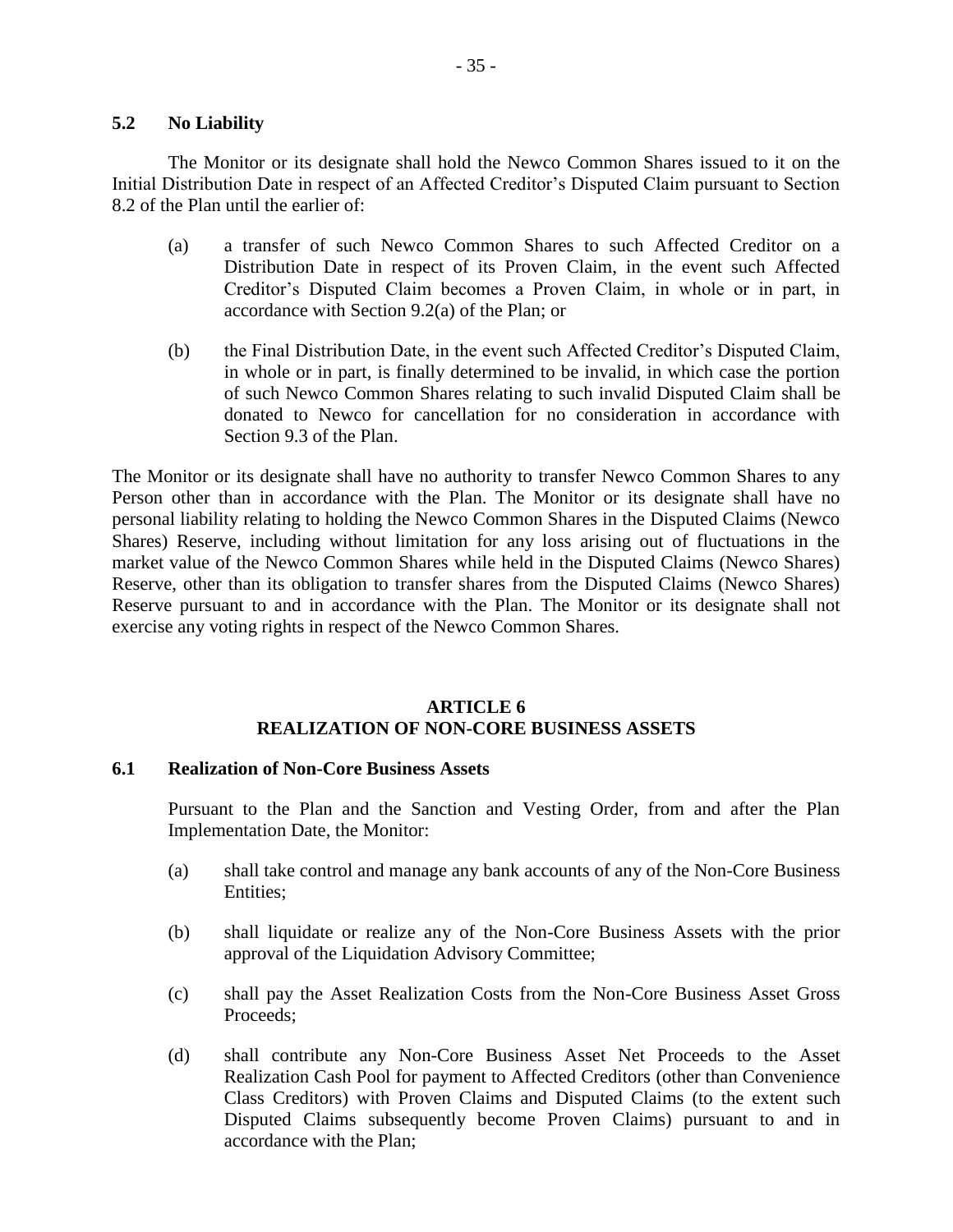- (e) shall determine whether any Non-Core Business Entity is in fact or has become an Insolvent Person and should be assigned into bankruptcy with the prior approval of the Liquidation Advisory Committee;
- (f) may assign or cause to be assigned any Non-Core Business Entity which is not yet in bankruptcy proceedings into bankruptcy and, to the extent that such Non-Core Business Entity is incorporated or formed under Canadian federal or provincial law, the Monitor shall be entitled but not obligated to act as Trustee in Bankruptcy thereof;
- (g) may on behalf of HII or any Homburg Group Member, prepare, file, negotiate and if necessary litigate any Bankruptcy Claim in any bankruptcy estate of a Non-Core Business Entity, whether or not the Monitor is also acting as Trustee in Bankruptcy of such Non-Core Business Entity; and
- (h) shall receive distributions in respect of any Bankruptcy Claim and contribute any such distributions to the Asset Realization Cash Pool for distribution to Affected Creditors (other than Convenience Class Creditors) with Proven Claims and Disputed Claims (to the extent such Disputed Claims subsequently become Proven Claims) pursuant to and in accordance with the Plan.

# **6.2 Litigation Claims**

On the Plan Implementation Date, pursuant to the Sanction and Vesting Order:

- (a) all Litigation Claims shall be administered by the Monitor on behalf and for the benefit of the Affected Creditors;
- (b) the Monitor, upon direction of the Liquidation Advisory Committee, and the exercise of their collective reasonable business judgment, shall in an efficient and responsible manner take all advisable steps to investigate and assess any Litigation Claim or Creditor Cause of Action and the Monitor shall report to the Liquidation Advisory Committee in respect of such Litigation Claim or Creditor Cause of Action, it being understood that the Monitor shall not bear any liability in respect of Litigation Claims and Creditor Causes of Action, whether or not asserted;
- (c) the Monitor shall be authorized but not obligated to prosecute and/or settle any Litigation Claim on prior consultation with and the approval of the Liquidation Advisory Committee;
- (d) any Litigation Proceeds shall be contributed by the Monitor to the Asset Realization Cash Pool and deposited to the Cash Pool Account for distribution to Affected Creditors (other than Convenience Class Creditors) with Proven Claims and Disputed Claims (to the extent such Disputed Claims subsequently become Proven Claims) pursuant to and in accordance with the Plan;
- (e) the Litigation Reserve Costs shall be reimbursed from the Litigation Reserve; and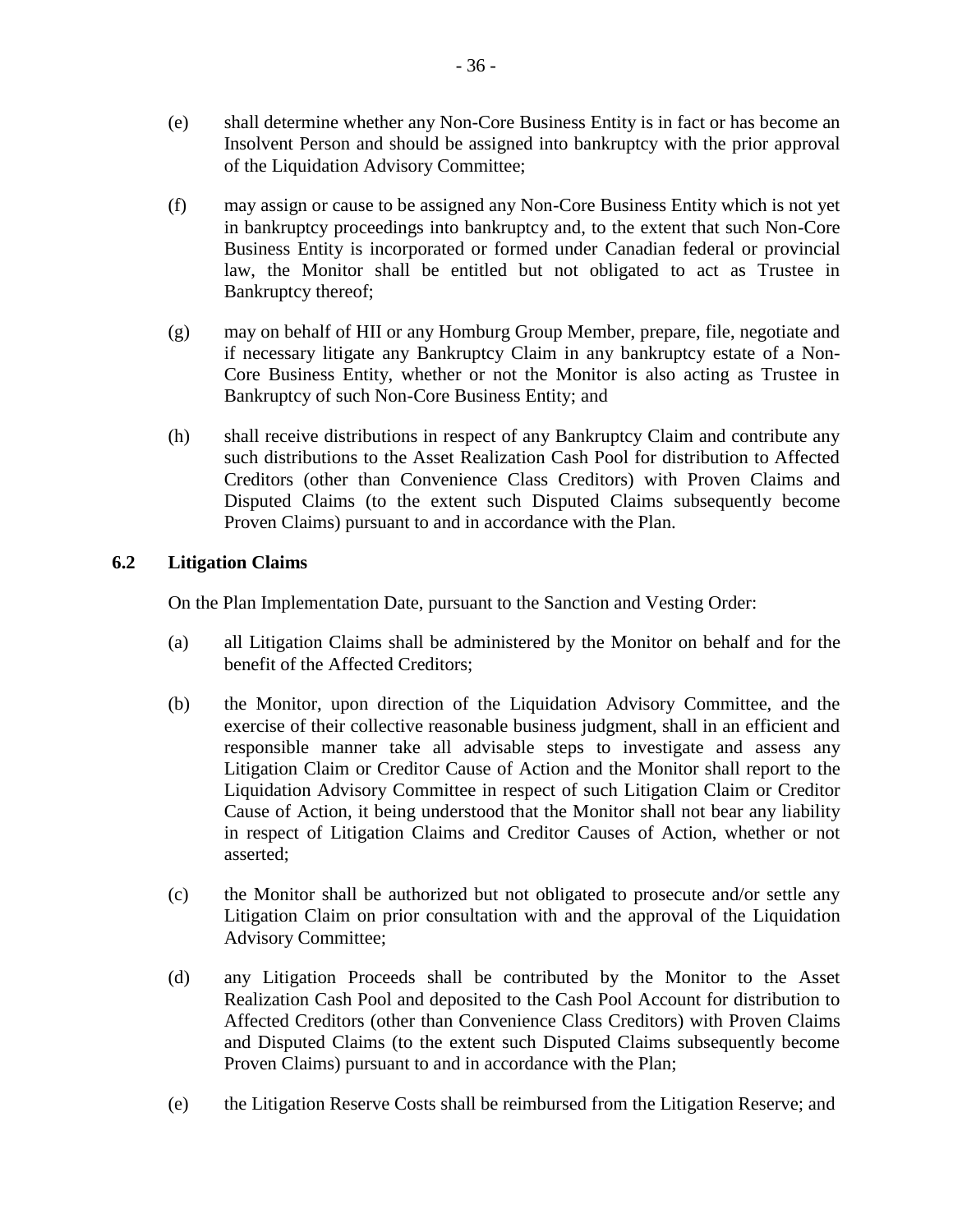(f) prior to the Final Distribution Date, upon determination by the Liquidation Advisory Committee that no Litigation Claims or Creditor Causes of Action remain to be investigated or that no Litigation Claims remain to be prosecuted by the Monitor, any amounts remaining in the Litigation Reserve shall be contributed by the Monitor to the Cash Pool for distribution to Affected Creditors with Proven Claims pursuant to and in accordance with the Plan.

## **6.3 Non-Core Business Entity Creditors**

For greater certainty, Non-Core Business Entity Creditors shall be Unaffected Creditors under the Plan. Any liquidation or realization of Non-Core Business Assets, including for greater certainty of any Real Property Interests, shall be subject to Non-Core Business Entity Creditor Claims, which Non-Core Business Entity Creditor Claims shall be satisfied in full or otherwise provided for by the Monitor to the satisfaction of such Non-Core Business Entity Creditors or in the event of a bankruptcy otherwise dealt with in accordance with Applicable Laws.

#### **6.4 Creation of Asset Realization Cash Pool**

From and after the Plan Implementation Date, the Monitor shall establish the Asset Realization Cash Pool from the Non-Core Business Asset Net Proceeds, which shall be net of the Disputed Claims (Asset Realization) Reserve, and such Asset Realization Cash Pool shall be deposited to the Cash Pool Account.

### **6.5 The Disputed Claims (Asset Realization) Reserve**

After the Plan Implementation Date, as authorized and directed by the Sanction and Vesting Order, the Monitor shall establish the Disputed Claims (Asset Realization) Reserve from the Non-Core Business Asset Net Proceeds. The Disputed Claims (Asset Realization) Reserve shall be held by the Monitor in the Disputed Claims Reserve Account, from which the Monitor shall pay amounts to Affected Creditors (other than Convenience Class Creditors) in respect of their Disputed Claims which have become Proven Claims in accordance with the Plan, the Claims Process Order and the Meeting Order.

#### **6.6 The Administration Charge**

The Administration Charge shall continue secure the Bankruptcy Trustee Fees in connection with the bankruptcy of any Non-Core Business Entity to the extent that there is insufficient value in such bankruptcy estate to satisfy such Bankruptcy Trustee Fees.

# **ARTICLE 7 LIQUIDATION ADVISORY COMMITTEE**

#### **7.1 Constitution of Liquidation Advisory Committee**

The Liquidation Advisory Committee shall be constituted on the Plan Implementation Date pursuant to the Sanction and Vesting Order and the Plan. The Monitor shall meet with the Liquidation Advisory Committee at least quarterly or more frequently as the Liquidation Advisory Committee deems necessary or prudent. The members of the Liquidation Advisory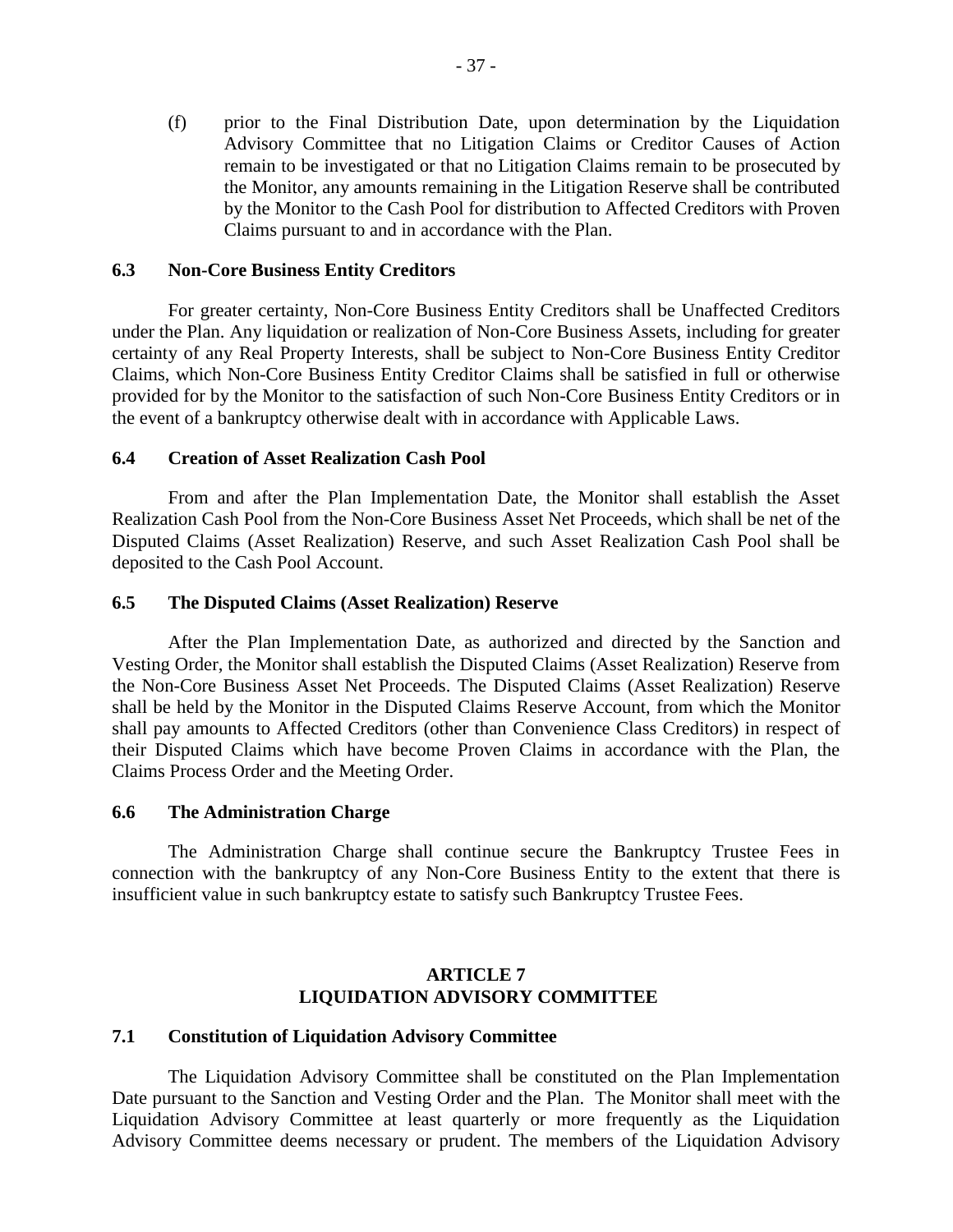Committee shall be entitled to reasonable compensation for their fees and disbursements relating to their service on the Liquidation Advisory Committee in an amount to be agreed upon by such members and the Monitor, which fees and disbursements shall form part of the Administrative Reserve Costs to be funded from the Administrative Reserve Account.

# **7.2 Liquidation or Realization of Non-Core Business Assets**

The Monitor shall consult with the Liquidation Advisory Committee and keep it apprised regarding the liquidation or realization of the Non-Core Business Assets. In particular, the Monitor shall advise the Liquidation Advisory Committee of the terms of any proposed sale of any Non-Core Business Asset and shall require the approval of the Liquidation Advisory Committee to complete such sale. In the event that the approval of the Liquidation Advisory Committee is not forthcoming, the Monitor shall so advise the Court and seek instructions thereon.

# **7.3 Bankruptcy of Non-Core Business Entities**

The Monitor shall apprise the Liquidation Advisory Committee of the assignment into bankruptcy of any Non-Core Business Entity.

# **7.4 Litigation Claims**

Pursuant to Section 6.2 of the Plan, the Monitor shall consult with and require the approval of the Liquidation Advisory Committee with respect to the commencement, prosecution or settlement of any Litigation Claim.

# **ARTICLE 8 PROVISIONS REGARDING DISTRIBUTIONS AND PAYMENTS**

# **8.1 Distributions to Affected Creditors**

The Affected Creditors with Proven Claims shall receive the distributions provided herein in full satisfaction of such Proven Claims, and on the Plan Implementation Date, all Affected Claims will be affected and compromised, settled, released and discharged in accordance with the terms of the Plan, the Sanction Order and Vesting Order and the CCAA. From and after the Plan Implementation Date, the Convenience Class Creditors with Proven Claims shall receive the Cash Elected Amount in respect of their Convenience Class Claims and the remaining Affected Creditors with Proven Claims shall receive their respective Pro Rata Share of the following:

- (a) The Newco Common Shares;
- (b) The Cash Pool; and
- (c) The Asset Realization Cash Pool.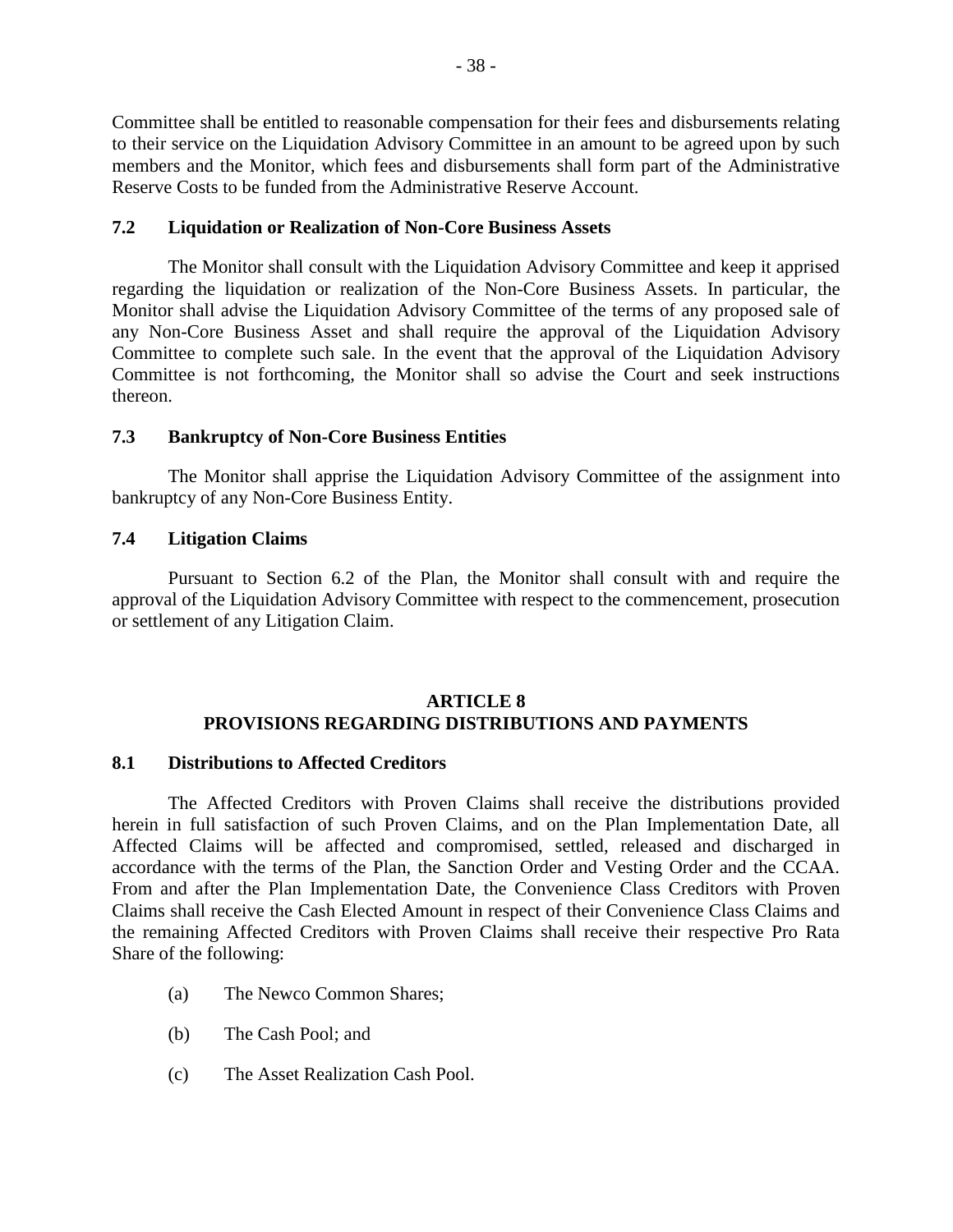## **8.2 Distribution Mechanics – Newco Common Shares**

In order to effect the distribution of Newco Common Shares on the Initial Distribution Date to Affected Creditors (other than Convenience Class Creditors) with Proven Claims and to the Monitor in respect of Disputed Claims, the following steps will be taken from and after the Plan Implementation Date (and where reference is made to the Monitor holding Newco Common Shares, it is holding same on behalf of Affected Creditors (other than Convenience Class Creditors) with Disputed Claims that are finally determined to be Proven Claims):

- (a) On or before the Distribution Materials Record Date, the Monitor shall send a blank Letter of Instruction by prepaid first class mail, courier, email or facsimile to each Affected Creditor (other than a Convenience Class Creditor) who has a Proven Claim (and at the same time to an Affected Creditor (other than a Convenience Class Creditor) with a Disputed Claim in order that the Distribution Materials Record Date take effect) to the address for such Affected Creditor specified in such Affected Creditor's Proof of Claim, or as evidenced by any assignment or transfer in accordance with Sections 8.11 and 8.12 of the Plan; provided however, that in the case of the Corporate Creditors having Corporate Creditor Claims under the Corporate Indentures, the Monitor shall send by email, facsimile, and/or courier a blank Letter of Instruction to each Corporate Indenture Trustee for completion on behalf of such Corporate Creditors;
- (b) Each Affected Creditor (other than a Convenience Class Creditor), including each Corporate Indenture Trustee on behalf of its respective Corporate Creditors, shall deliver to the Monitor a duly completed and executed Letter of Instruction that must be received by the Monitor at least seven (7) days before the Plan Implementation Date or such other date as the Monitor may agree;
- (c) The Monitor shall deliver a direction to Newco or its agent, as applicable, directing Newco or its agent, as applicable, to issue Newco Common Shares to (A) Affected Creditors (other than Convenience Class Creditors) with Proven Claims, or (B) the Monitor or its designate in respect of Affected Creditors (other than Convenience Class Creditors) with Disputed Claims. The direction shall be based on information received by the Monitor in accordance with paragraphs (a) and (b) above and Newco and the Monitor shall be entitled to rely on such information as is without verifying same. The direction to be delivered shall include the following information:
	- (i) registration and delivery details of each Affected Creditor listed therein entitled to receive Newco Common Shares on such Distribution Date; and
	- (ii) the number of Newco Common Shares to be issued by Newco to each Affected Creditor listed therein on such Distribution Date;
- (d) Newco or its agent, as applicable (at the expense of HII) shall cause the Trading Platform or its connected clearing system, to record in its book entry system the total number of Newco Common Shares that are to be issued to all Affected Creditors (other than Convenience Class Creditors) with Proven Claims pursuant to and in accordance with the Plan, and shall send to such Affected Creditor a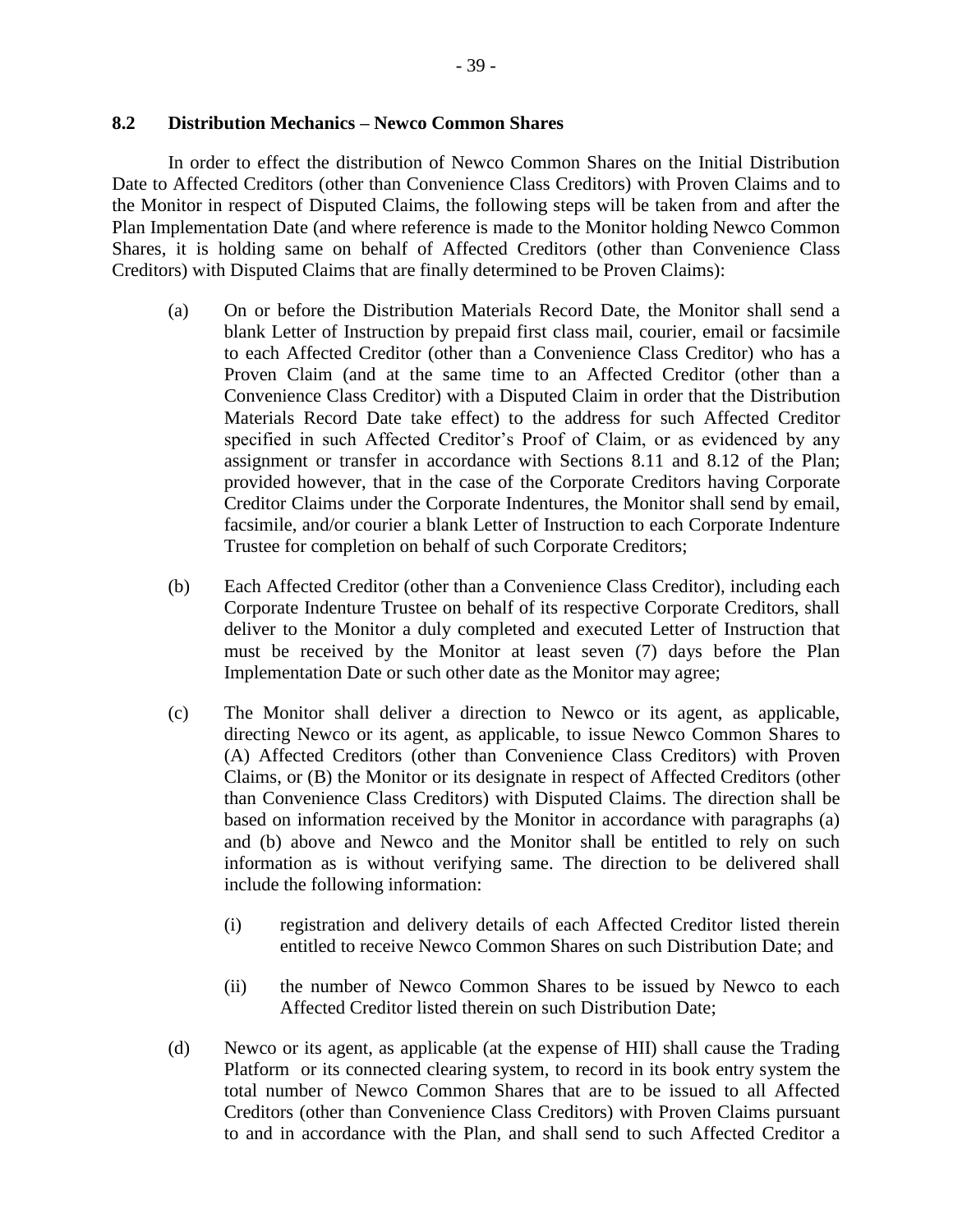DRS Transaction Advice to the address for such Affected Creditor specified in such Affected Creditor's Letter of Instruction;

- (e) Newco, or its agent, as applicable (at the expense of HII), shall cause the Trading Platform or its connected clearing system to record in its book entry system the total number of Newco Common Shares that are to be issued to the Monitor or its designate in respect of the Disputed Claims and to be deposited to the Disputed Claims (Newco Shares) Reserve, and held by the Monitor or its designate for distribution pursuant to and accordance with the Plan, and shall deliver to the Monitor a DRS Transaction Advice;
- (f) If a Homburg Group Member is an Affected Creditor with a Proven Claim and entitled to receive Newco Common Shares on the Initial Distribution Date and such Claim is classified as a Corporate Creditor Claim, Newco shall issue such Newco Common Shares to Incorporation Foundation which shall have given an irrevocable power of attorney to its Dutch notary to immediately thereafter transfer such Newco Common Shares to such Homburg Group Member;
- (g) With respect to the distributions to be made to Affected Creditors (other than Convenience Class Creditors) with Proven Claims pursuant to the Plan, no fractional Newco Common Shares will be issued. Recipients of Newco Common Shares will have their share entitlements adjusted downwards to the nearest whole number of Newco Common Shares to eliminate any such fractions and no compensation will be given for the fractional interest. On the Final Distribution Date, to the extent any Newco Common Shares remain with the Monitor or its designate as a result of the downward adjustments to eliminate fractions made in connection with the issuance of Newco Common Shares on such day, those remaining Newco Common Shares shall be transferred to Newco for no consideration and will subsequently be cancelled; and
- (h) An Affected Creditor (other than a Convenience Class Creditor) with a Proven Claim that does not return a Letter of Instruction to the Monitor shall be deemed to direct the Monitor to cause such Affected Creditor's Newco Common Shares to be recorded (to the extent possible) in the book entry system of the Trading Platform in accordance with the information set out in such Affected Creditor's Proof of Claim and otherwise in Newco's shareholders register.

# **8.3 Distribution Mechanics – Cash Pool**

- (a) From and after the Initial Distribution Date and each subsequent Distribution Date, the Cash Pool shall be distributed by the Monitor, on behalf and for the account of HII and Shareco, as follows:
	- (i) each Convenience Class Creditor with a Proven Claim shall receive a distribution from the Cash Pool in an amount equal to the Cash Elected Amount in accordance with the Convenience Class Claim Declaration filed by or on behalf of such Affected Creditor (or in the absence of a Convenience Class Claim Declaration in accordance with such Affected Creditors' Proof of Claim); and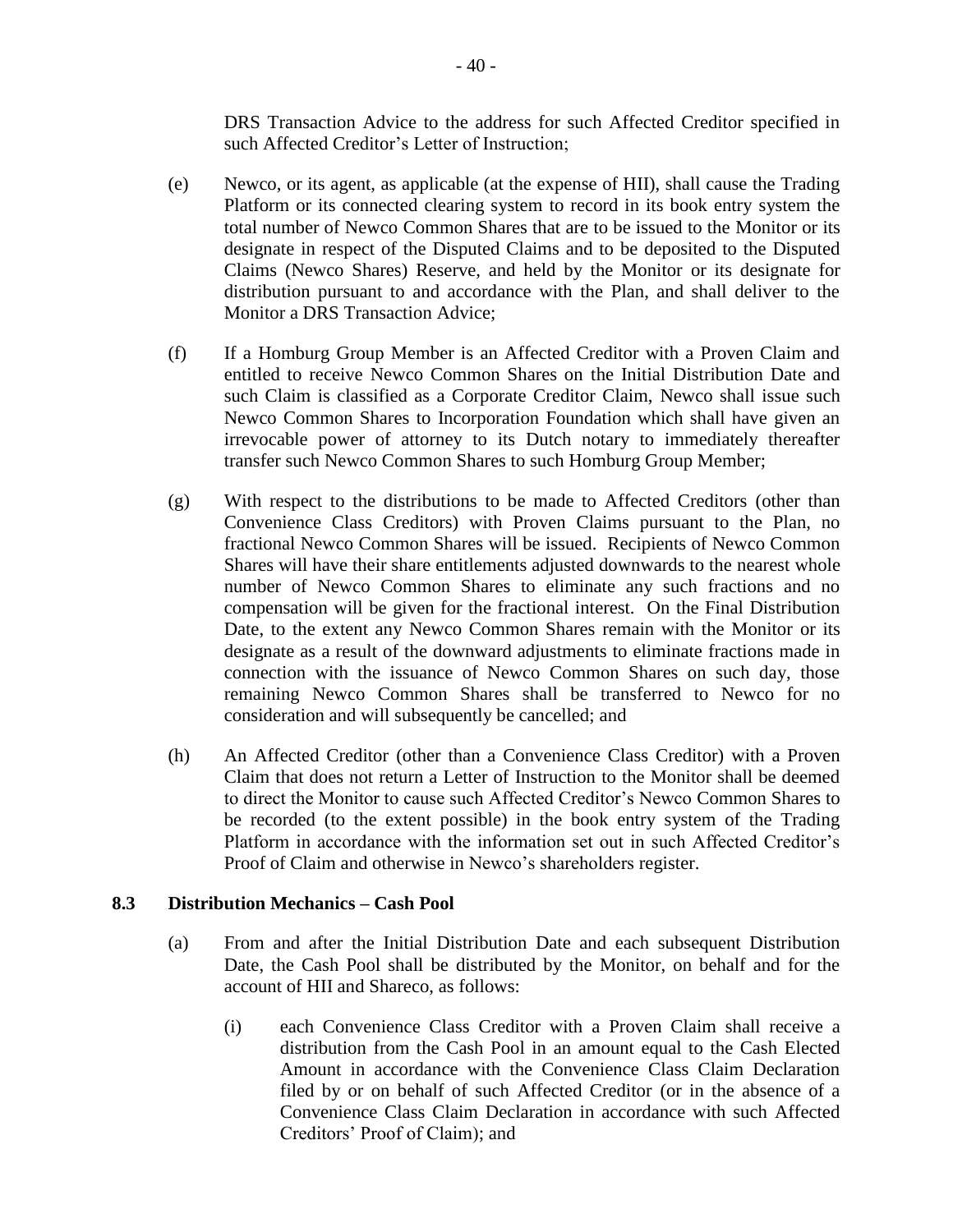- (ii) after the payments in Section 8.3(a)(i) above, each Affected Creditor (other than a Convenience Class Creditor) with a Proven Claim shall receive a distribution from the remaining Cash Pool in an amount equal to its Pro Rata Share of such Cash Pool in accordance with the Letter of Instruction filed by or on behalf of such Affected Creditor (or in the absence of a Letter of Instruction in accordance with such Affected Creditor's Proof of Claim).
- (b) Notwithstanding any other provision in the Plan, each holder of a Proven Claim that is a Corporate Bond Claim or a Mortgage Bond Claim shall receive on the Initial Distribution Date a distribution from the Cash Pool in the amount of its Pro Rata Share of the Cash Pool (after distributions to Convenience Class Creditors with Proven Claims) that is net of an amount equal to each such holder's Pro Rata Share of the Stichting Advances, and the obligation of the Petitioners to pay such Stichting Advances shall be deemed to have been satisfied in full.

# **8.4 Distribution Mechanics –Asset Realization Cash Pool and Non-Core Business Asset Notes**

- (a) The Monitor shall hold the Non-Core Business Asset Notes on behalf of the Affected Creditors (other than Convenience Class Creditors) with Proven Claims until such time as the Asset Realization Cash Pool has been distributed in full by the Monitor.
- (b) The Asset Realization Cash Pool shall be distributed by the Monitor, on behalf of and for the account of HII, on a Distribution Date as follows:
	- (i) Each Affected Creditor (other than a Convenience Class Creditor) with a Proven Claim shall receive a distribution by the Monitor from the Asset Realization Cash Pool in the amount of its Pro Rata Share of such Asset Realization Cash Pool in accordance with the Letter of Instruction filed by or on behalf of such Affected Creditor (or in the absence of a Letter of Instruction in accordance with such Affected Creditor's Proof of Claim); and
	- (ii) Upon each distribution on a Distribution Date, the amounts evidenced under each of the Non-Core Business Asset Notes shall be reduced by the amounts of such distributions to such Affected Creditors.

# **8.5 The Capital Securities Claims and the Taberna Claim**

(a) Notwithstanding any other provision in the Plan, the holders of the Capital Securities Claims shall not be entitled to receive any distribution on account of the Capital Securities Claims under the Plan, but for greater certainty the Capital Securities Claims shall be affected, compromised, settled, released, discharged, cancelled and barred under the Plan.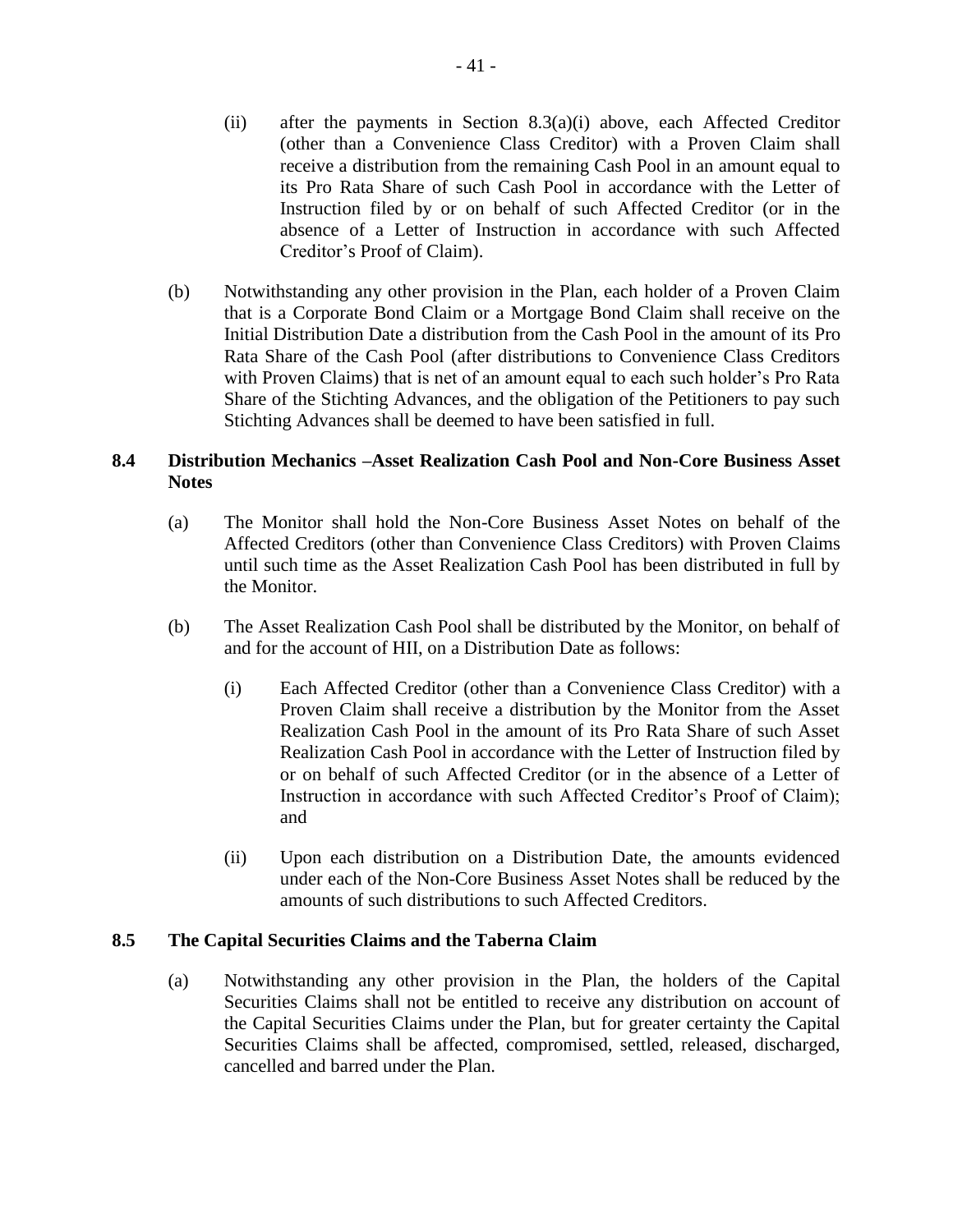(b) Notwithstanding any other provision in the Plan, HII and the Monitor shall comply with the Taberna Order in making any distributions on account of the Taberna Claim under the Plan.

#### **8.6 Administrative Reserve Costs**

On the Plan Implementation Date, the Administrative Reserve Account will be funded in accordance with Section 4.2(a) of the Plan and the Sanction and Vesting Order and the Monitor shall pay the Administrative Reserve Costs from and after the Plan Implementation Date in accordance with the Plan.

### **8.7 Currency**

Unless specifically provided for in the Plan or the Sanction and Vesting Order, for the purposes of voting or distribution under the Plan, a Claim shall be denominated in Canadian dollars and all payments and distributions to the Affected Creditors on account of their Proven Claims shall be made in Canadian dollars. Any Claim in a currency other than Canadian dollars must be converted to Canadian dollars, and such amount shall be regarded as having been converted at the noon spot rate of exchange quoted by the Bank of Canada for exchanging such currency to Canadian dollars as at the Filing Date, which rate is Cdn\$1.3626: EUR1.0000, and Cdn\$0.9971: US\$1.

## **8.8 Interest**

Interest shall not accrue or be paid on Affected Claims after the Filing Date, and no holder of an Affected Claim shall be entitled to interest accruing on or after the Filing Date and any Claims in respect of interest accruing on or after the Filing Date shall be deemed to be forever extinguished and released.

# **8.9 Treatment of Undeliverable Distributions**

If any Affected Creditor's distribution by way of cheque or wire transfer is returned as undeliverable or is not cashed, no further distributions to such Affected Creditor shall be made unless and until the Monitor is notified by such Affected Creditor of such Affected Creditor's current address or wire particulars, at which time all such distributions shall be made to such Affected Creditor without interest. All claims for undeliverable or un-cashed distributions in respect of Proven Claims must be made on or before the deadline specified in the Monitor's Notice of Final Distribution, after which date the Proven Claims of any Affected Creditor or successor of such Affected Creditor with respect to such unclaimed or un-cashed distributions shall be forever discharged and forever barred, without any compensation therefor, notwithstanding any Applicable Laws to the contrary, at which time the Cash amount held by the Monitor in relation to such Proven Claim shall be returned to the Cash Pool or the Asset Realization Cash Pool as the case may be. Nothing contained in the Plan shall require the Monitor to attempt to locate any holder of a Proven Claim.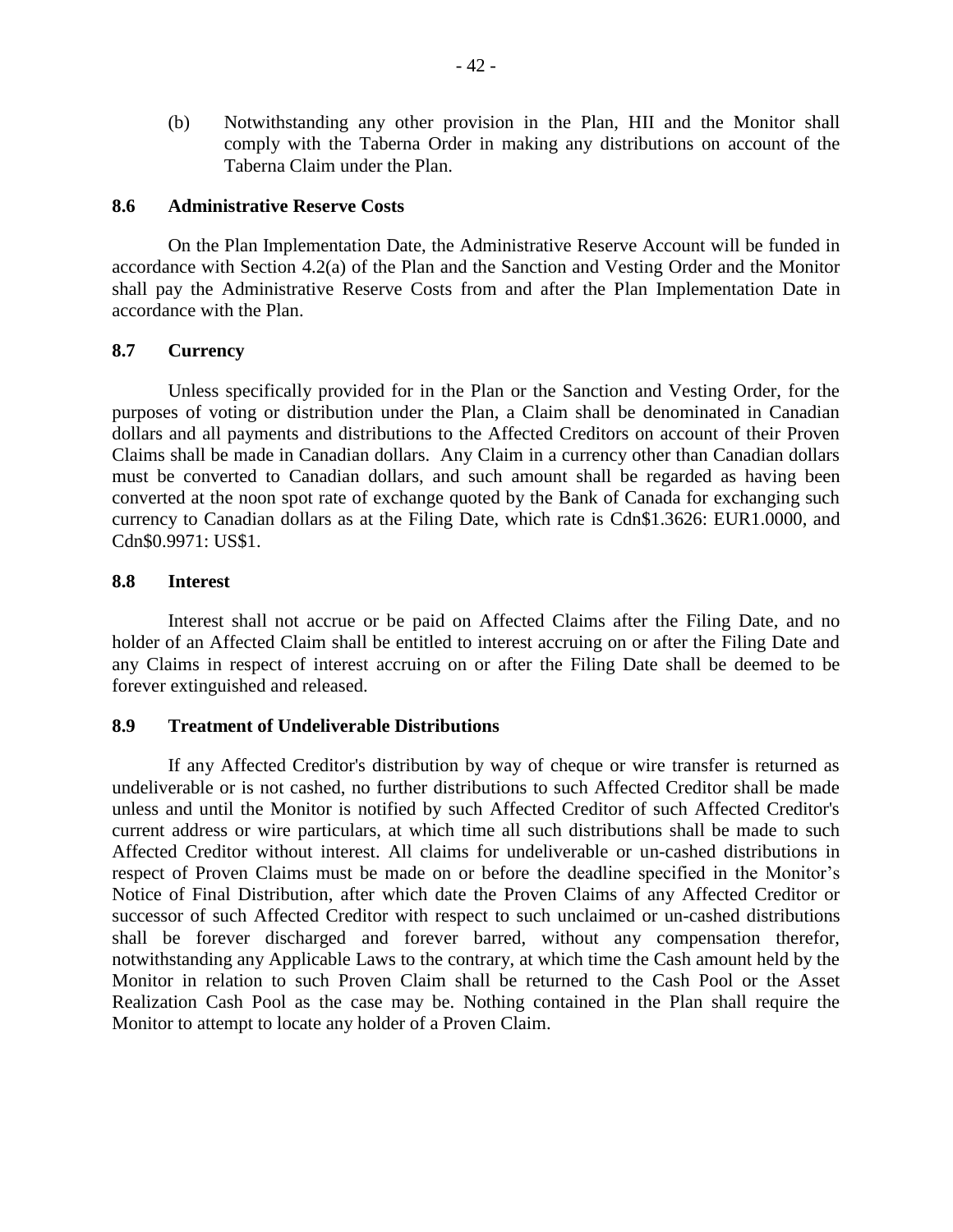## **8.10 Assignment of Claims for Voting and Distribution Purposes – Prior to the Creditors' Meeting**

Subject to any restrictions contained in Applicable Laws, an Affected Creditor (other than a Convenience Class Creditor) may transfer or assign the whole of its Claim prior to the Creditors' Meeting provided that HII shall not be obliged to deal with any such transferee or assignee as an Affected Creditor in respect thereof, including allowing such transferee or assignee to vote at the Creditors' Meeting, unless and until actual notice of the transfer or assignment, together with satisfactory evidence of such transfer or assignment, has been received by HII and the Monitor prior to 5:00 p.m. on the day that is at least three (3) Business Days prior to the Record Date. Thereafter, such transferee or assignee shall, for all purposes in accordance with the Claims Process Order and the Meeting Order constitute an Affected Creditor and shall be bound by any and all notices previously given to the transferor or assignor in respect of such Claim. For greater certainty, partial transfers or assignments of Claims shall not be recognized by HII or the Monitor.

# **8.11 Assignment of Claims for Distribution Purposes After the Creditors' Meeting – Non-Corporate Creditors**

Subject to any restrictions contained in Applicable Laws, an Affected Creditor (other than a Corporate Creditor or a Convenience Class Creditor) may transfer or assign the whole of its Claim after the Creditors' Meeting provided that the Monitor shall not be obliged to make distributions to any such transferee or assignee or otherwise deal with such transferee or assignee as an Affected Creditor in respect thereof unless and until actual notice of the transfer or assignment, together with satisfactory evidence of such transfer or assignment and a duly completed and executed Letter of Instruction has been received by HII and the Monitor; thereafter, such transferee or assignee shall, for all purposes in accordance with Claims Process Order, the Meeting Order and the Plan constitute an Affected Creditor and shall be bound by notices given and steps taken in respect of such Claim. For greater certainty, partial transfers or assignments of Claims shall not be recognized by HII or the Monitor.

# **8.12 Assignment of Claims for Distribution Purposes After the Creditors' Meeting – Corporate Creditors**

Subject to any restrictions contained in Applicable Laws, notwithstanding anything to the contrary herein, those Corporate Creditors who have a beneficial ownership of a Claim shall not be restricted from transferring or assigning the whole of their respective Claims at any time, provided that neither HII nor the Monitor shall be obliged to make distributions, if any, in respect of a Corporate Creditor's Proven Claim to any such transferee or assignee or otherwise deal with such transferee or assignee as an Affected Creditor with a Proven Claim in respect thereof, unless and until actual notice of the transfer or assignment, together with satisfactory evidence of such transfer or assignment, has been received by HII and the Monitor together with a Letter of Instruction; thereafter, such transferee or assignee shall, for all purposes in accordance with Claims Process Order, the Meeting Order and the Plan constitute an Affected Creditor and shall be bound by notices given and steps taken in respect of such Claim. For greater certainty, partial transfers or assignments of Claims shall not be recognized by HII or the Monitor.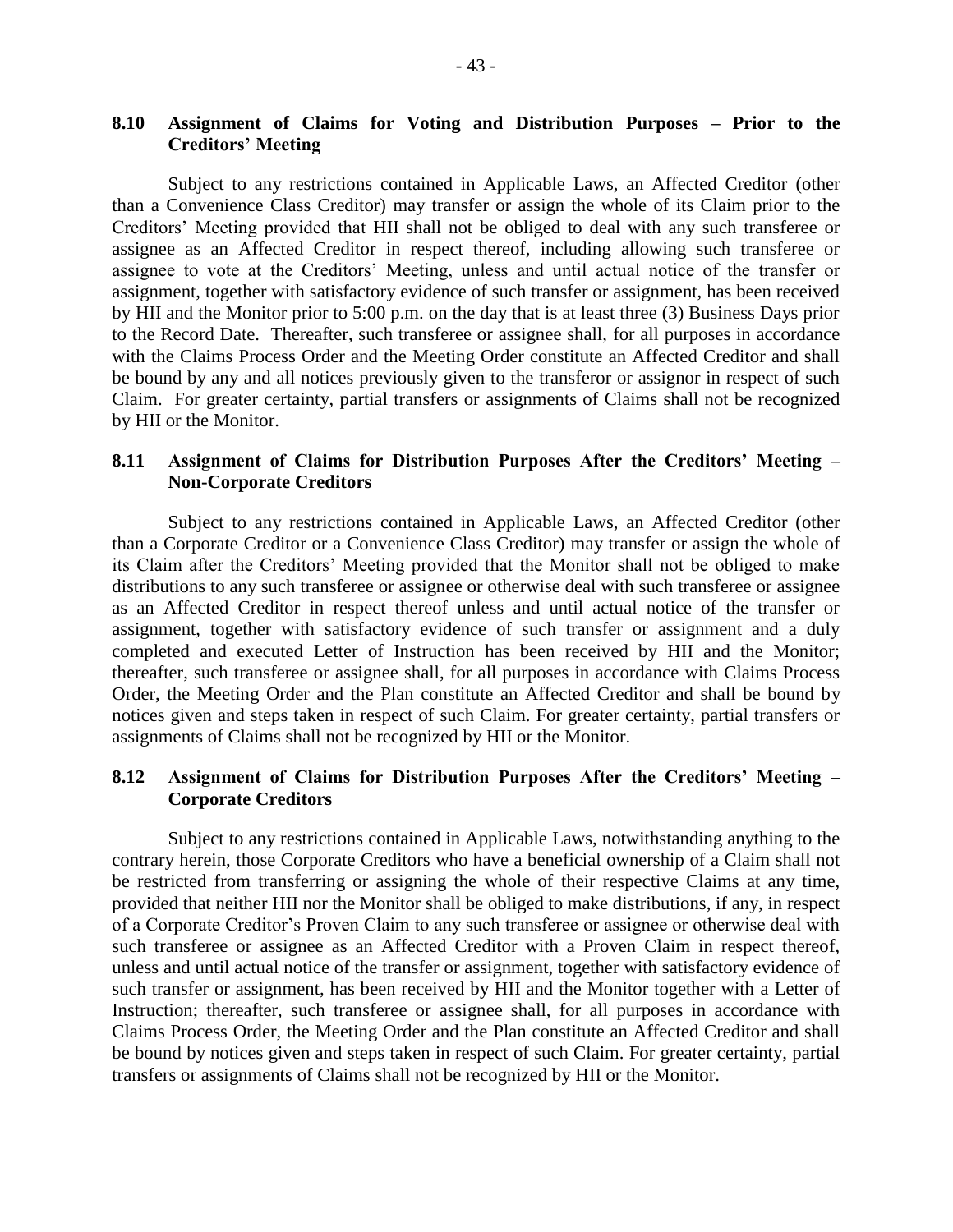### **8.13 Tax Matters**

- (a) Any terms and conditions of any Affected Claims which purport to deal with the ordering of or grant priority of payment of principal, interest, penalties or other amounts shall be deemed to be void and ineffective (for greater certainty without any impact on any inter-lender arrangements).
- (b) All distributions made by the Monitor pursuant to this Plan shall be first in consideration for the outstanding principal amount of such Affected Claims and secondly in consideration for accrued and unpaid interest and penalties, if any, which form part of such Claims. Notwithstanding any provisions of the Plan, each Affected Creditor that is to receive a distribution pursuant to the Plan shall have sole and exclusive responsibility for the satisfaction and payment of any Tax Obligations imposed by any Taxing Authority on account of such distribution.
- (c) The Monitor shall be entitled to deduct and withhold from any distribution, payment or consideration otherwise payable to any Affected Creditor or to any Person on behalf of any Affected Creditor such amounts (a "**Withholding Obligation**") as the Monitor is required to deduct and withhold with respect to such payment under the ITA, or any provision of federal, provincial, territorial, state, local or foreign tax law, in each case, as amended or succeeded.
- (d) To the extent that amounts are so withheld or deducted and paid over to the applicable Taxing Authority, such withheld or deducted amounts shall be treated for all purposes of the Plan as having been paid to such Person as the remainder of the payment in respect of which such withholding and deduction were made. For greater certainty, no distribution, payment or other consideration shall be made to or on behalf of a holder of a Proven Claim pursuant to the Plan unless and until such holder has made arrangements satisfactory to the Monitor for the payment and satisfaction of any Withholding Obligations imposed on the Monitor by any Taxing Authority.

# **ARTICLE 9 PROCEDURE FOR DISTRIBUTIONS REGARDING DISPUTED CLAIMS AND FINAL DISTRIBUTIONS**

# **9.1 No Distribution Pending Allowance**

Notwithstanding any other provision of the Plan, no issuance of Newco Common Shares shall be made by Newco to Affected Creditors with Disputed Claims, and no payments, distributions or transfers of Cash or Newco Common Shares shall be made by the Monitor or its designate with respect to all or any portion of a Disputed Claim unless and to the extent such Disputed Claim has become a Proven Claim, in whole or in part (and for greater certainty a Convenience Class Creditor shall not be entitled to receive Newco Common Shares).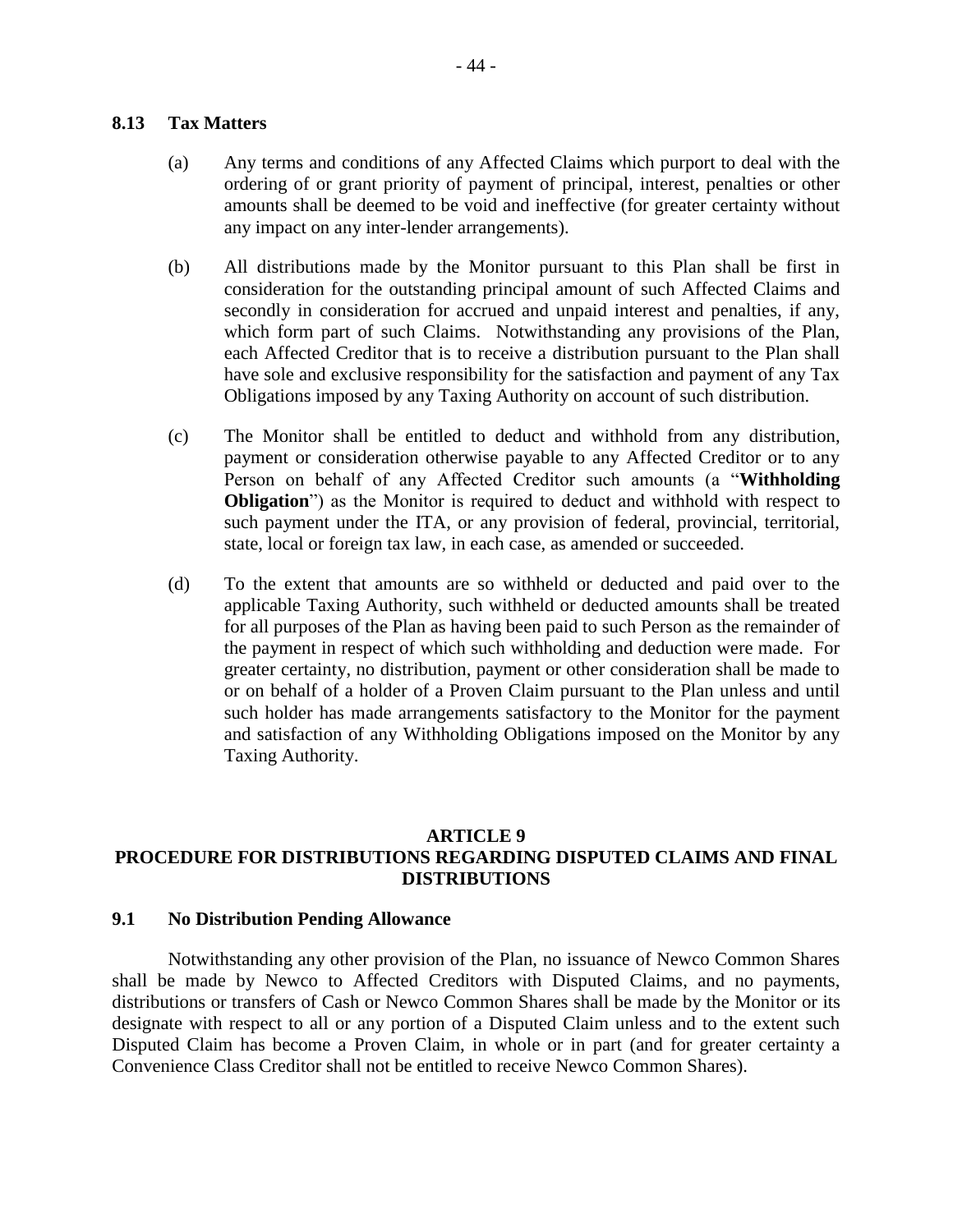# **9.2 Distributions After Disputed Claims Resolved – Interim Distribution Dates**

- (a) From and after the Plan Implementation Date, on the last Business Day of every month (or more or less frequently as the Monitor may determine in its sole and unfettered discretion), the Monitor or its designate shall transfer that number of Newco Common Shares corresponding to the finally determined amount of each Disputed Claim (other than a Convenience Class Claim) that has become a Proven Claim in whole or in part, on or before the third Business Day prior to a Distribution Date (other than the Final Distribution Date), from the Disputed Claims (Newco Share) Reserve, to such each Affected Creditor (other than a Convenience Class Creditor) whose Disputed Claim has been finally resolved and has become a Proven Claim (i) whereby such Affected Creditor shall be deemed to make a share premium contribution on the Newco Common Shares it receives equal to the amount of its pro rata share of the Newco Assumed Portion of Disputed Claims that has been finally resolved and has become a Proven Claim, which then is satisfied in full by setting off such obligation against such pro rata share of the Newco Assumed Portion of Disputed Claims that has been finally resolved and has become a Proven Claim, and (ii) such that after giving effect to that distribution and any prior distributions, each such Affected Creditor shall have received its Pro Rata Share of Newco Common Shares as at such Distribution Date,
- (b) From and after the Plan Implementation Date, on the last Business Day of every month (or more or less frequently as the Monitor may determine in its sole and unfettered discretion), the Monitor on behalf of HII shall distribute to each Affected Creditor with a Disputed Claim that has become a Proven Claim in whole or in part, on or before the third Business Day prior to a Distribution Date (other than the Final Distribution Date), in the case of all Affected Creditors, the appropriate amount of Cash from the Disputed Claims (Cash) Reserve, and in addition, in the case of all Affected Creditors (other than the Convenience Class Creditors), the appropriate amount of Cash from the Disputed Claims (Asset Realization) Reserve, in respect of such Proven Claim, such that after giving effect to that distribution and any prior distributions, each such Affected Creditor on such Distribution Date shall have received its Pro Rata Share of the Cash Pool and the Asset Realization Cash Pool, as applicable, as at such Distribution Date.

# **9.3 Distributions After Disputed Claims Resolved – Final Distribution Date**

On the Final Distribution Date:

- (a) Any remaining Newco Common Shares held by the Monitor in the Disputed Claims (Newco Share) Reserve that are not to be distributed to Affected Creditors shall be transferred to Newco by the Monitor for cancellation for no consideration;
- (b) The Monitor shall pay any final Administrative Reserve Costs;
- (c) The Monitor shall contribute and aggregate the following amounts to the Cash Pool: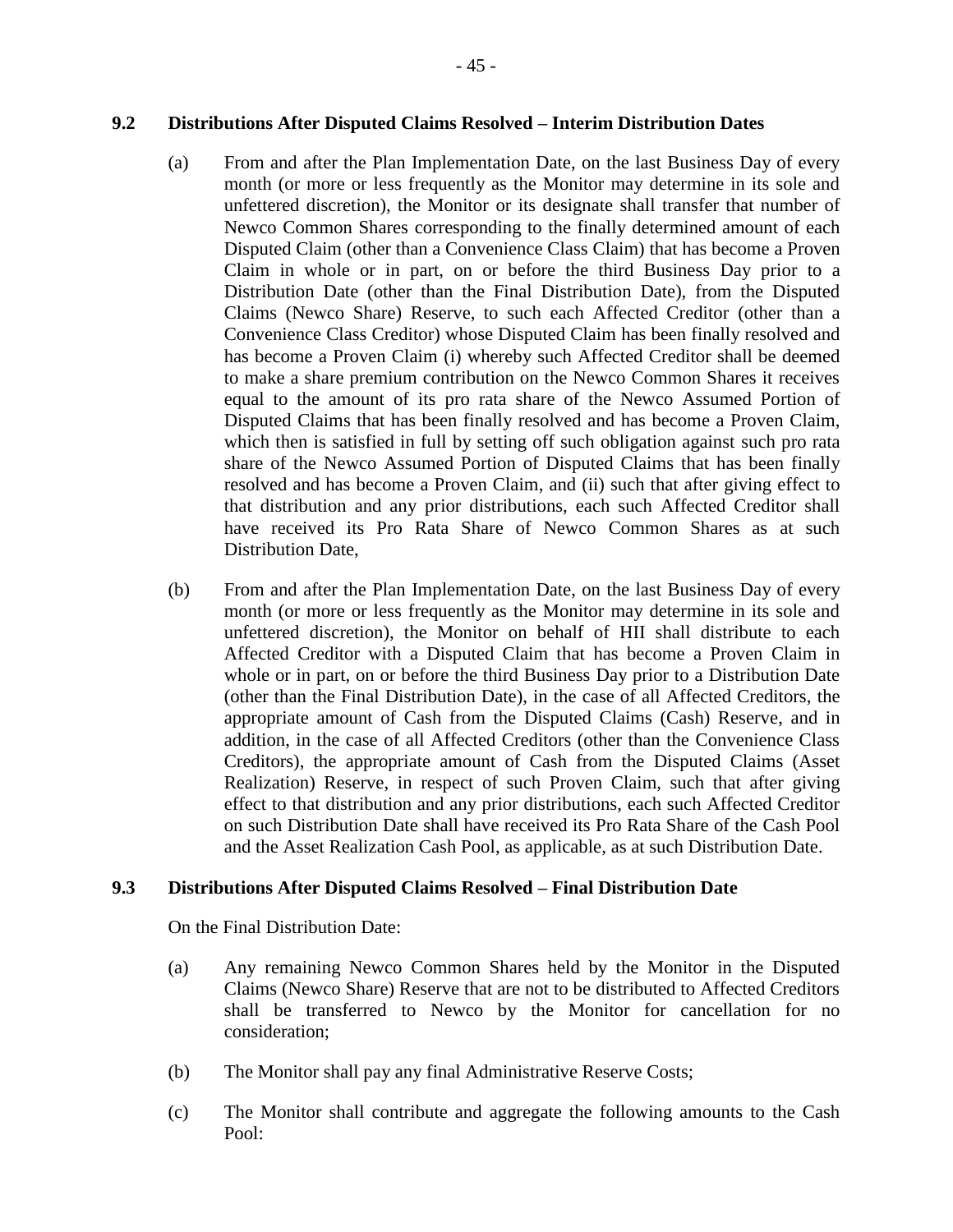- (ii) any balance remaining in the Asset Realization Cash Pool;
- (d) Thereafter, any Cash in the Cash Pool shall be paid to the Affected Creditors (other than the Convenience Class Creditors) with Proven Claims on a pro rata basis such that after giving effect to that distribution and any prior distributions, each such Affected Creditor on such Final Distribution Date shall have received its Pro Rata Share of the Cash Pool; and
- (e) Any Disputed Claims to the extent that they are finally determined in accordance with the Claims Process Order or the Court to be invalid such that they have not become Proven Claims on or before the Final Distribution Date shall be forever compromised, released, discharged, cancelled and barred, without any compensation therefor.

# **ARTICLE 10 HII GROUP ENTITIES' REORGANIZATION**

## **10.1 Corporate Authorizations**

The adoption, execution, delivery, implementation and consummation of all matters contemplated under the Plan involving corporate action of any of the Homburg Group Members will occur and be effective as of the Plan Implementation Date, and will be authorized and approved under the Plan and by the Court, where appropriate, as part of the Sanction and Vesting Order, in all respects and for all purposes without any requirement of further action by shareholders, directors or officers of such Homburg Group Member. All necessary approvals to take actions shall be deemed to have been obtained from the directors or the shareholders of the Homburg Group Member, as applicable, including the deemed passing by any class of shareholders of any resolution or special resolution and no shareholders' agreement or agreement between a shareholder and another Person limiting in any way the right to vote shares held by such shareholder or shareholders with respect to any of the steps contemplated by the Plan shall be effective and shall be deemed to have no force and effect.

#### **10.2 Pre-Plan Implementation Date Transactions**

HII and Shareco shall implement or cause to be implemented the Pre-Plan Implementation Date Transactions prior to the Plan Implementation Date.

#### **10.3 Plan Implementation Date Transactions**

Subject to Section 10.4 and any Plan Transactions Notice, the following steps, transactions, compromises, releases and discharges to be effected in the implementation of the Plan shall occur, and be deemed to have occurred sequentially in the following order without any further act or formality, on the Plan Implementation Date beginning at the Effective Time:

(a) Homburg Baltic Transactions: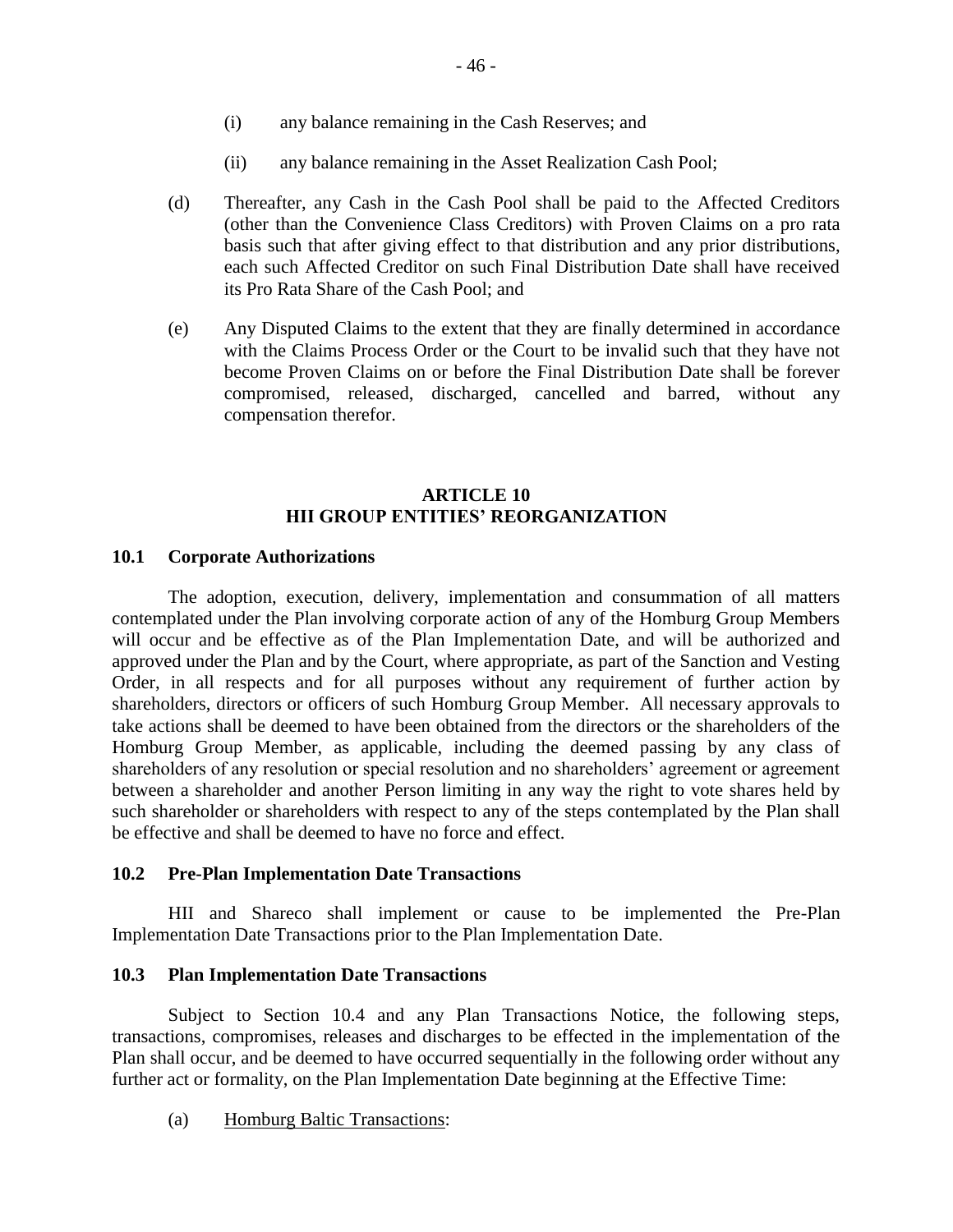- (i) HII incorporates HII Baltic Subco under the NSCA and HII subscribes for ten (10) common shares of HII Baltic Subco for Cdn\$10;
- (ii) HII assigns the Homburg Baltic Intercompany Loan to HII Baltic Subco in consideration for additional common shares of HII Baltic Subco; and
- (iii) HII Baltic Subco is wound up into HII pursuant to Section 137 of the NSCA, and the Homburg Baltic Intercompany Loan shall be deemed to be extinguished; and
- (b) Intercompany Amalgamations Shareco and Amalgamating Cancos:
	- (i) Each of Shareco, Homburg Invest USA, Homburg US and Swiss Bondco shall be exported from the NSCA and imported to Alberta under the ABCA; and
	- (ii) Shareco and each Amalgamating Canco shall collectively undertake a short form vertical amalgamation pursuant to Section 184 of the ABCA with HII and shall continue as HII and the Shareco Creditor Claims and the Amalgamating Canco Creditor Claims shall be assumed by HII, and only the Amalgamating Canco Creditor Claims shall be Unaffected Claims; and

### (c) Dissolution of Core Homcos and Transfer of Core Homco Assets to HII:

- (i) Each Core Homco shall be deemed to be dissolved in accordance with its applicable Limited Partnership Agreement and the NSLPA and its respective Notice to Cancel the Certificate of Limited Partnership shall be filed and recorded in the office of the Registrar of Joint Stock Companies;
- (ii) Each Core Homco GP shall be deemed to be dissolved and its Certificate of Dissolution filed and recorded in accordance with the NSCA;
- (iii) Upon such deemed dissolution, each Core Homco's Core Homco Assets shall be deemed to be transferred to and vested in HII free and clear of all Encumbrances except the Core Homco Creditor Claims, and its respective Core Homco Liabilities shall be deemed to be assumed by HII and the Core Homco Creditor Claims shall be Unaffected Claims; and
- (iv) HII shall issue the Newco Bond 5 Guarantee to Stichting Homburg Bonds; and
- (d) Newco becomes Co-Obligor:
	- (i) Newco enters into the Assumption Agreement and thereunder becomes co-obligor with HII for the Newco Assumed Portion of Proven Claims and the Newco Assumed Portion of Disputed Claims, and waives any rights of or entitlement to contribution, indemnity or subrogation against HII in respect of the original obligations of HII so assumed by Newco, but for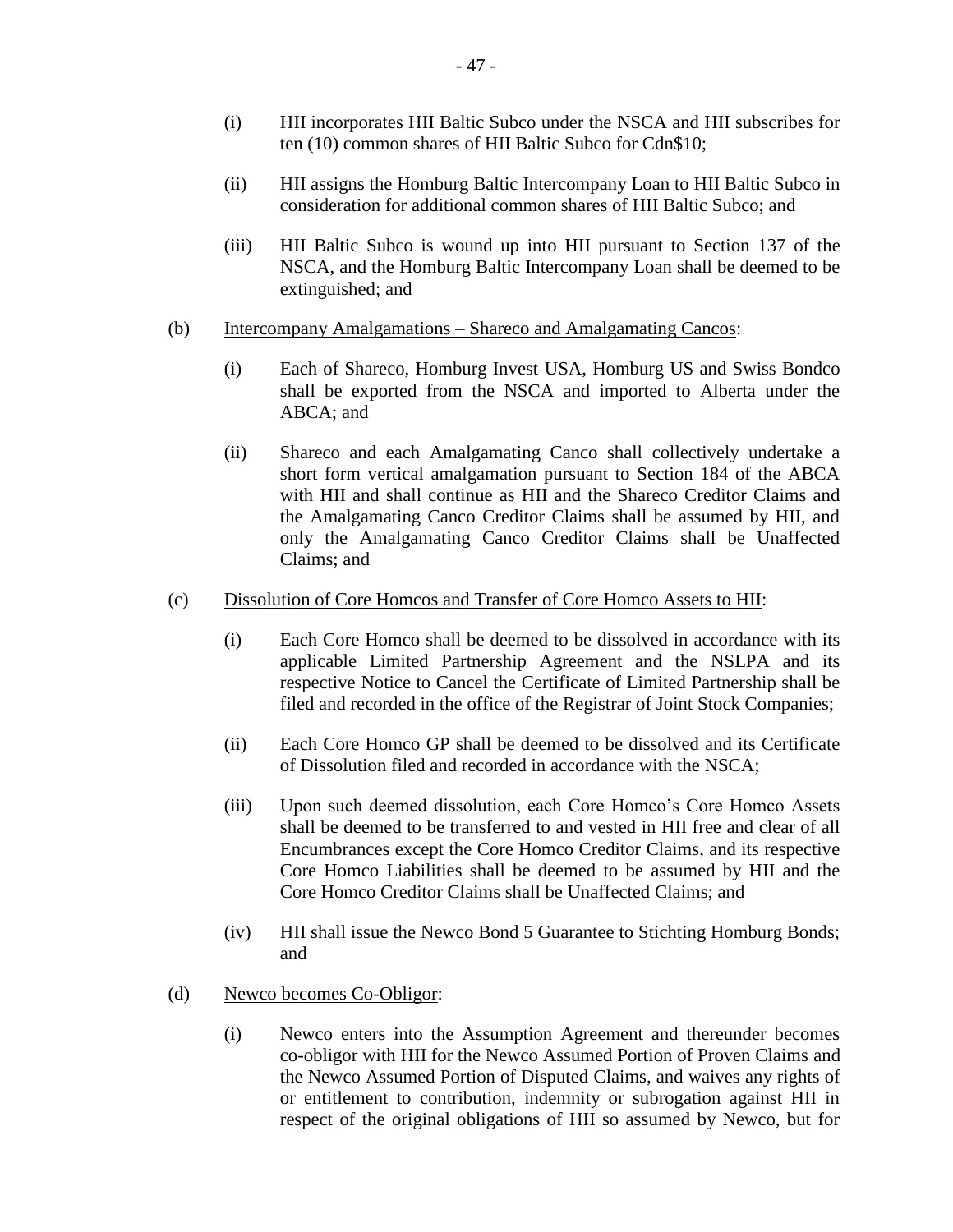greater certainty such waiver shall not affect the principal amount of the HII Co-Obligation Note;

- (ii) In consideration for Newco entering into the Assumption Agreement, HII shall issue the HII Co-obligation Note in favour of Newco which shall be deemed to be secured by the Newco Co-obligation Charge; and
- (iii) The aggregate amount of the Newco Assumed Portion of Proven Claims plus the Newco Assumed Portion of Disputed Claims and the amount outstanding under the HII Co-obligation Note shall each be deemed to be equal to the Final Adjusted Newco Note Amount; and

### (e) Dissolution of Homco 190 LP, Homco 191 LP and Homco 199 LP:

- (i) The following steps shall be taken prior to the dissolution of Homco 190 LP, Homco 191 LP and Homco 199 LP:
	- (A) Homco 199 LP shall be deemed to pay to Homco 191 LP the amount of the Homco 199 Cash Amount in a first partial repayment of the Homco 191 Loan and the Homco 191 Loan Promissory Note shall be deemed to be reduced accordingly;
	- (B) Homco 191 LP shall be deemed to make a return of capital to its sole limited partner, HII, in an amount equal to the Homco 199 Cash Amount;
	- (C) HII shall be deemed to pay to Homco 199 LP an amount equal to the Homco 199 Cash Amount in a first partial repayment of the Homco 199 Loan and the Homco 199 Loan shall be deemed to be reduced accordingly;
	- (D) Homco 199 LP shall be deemed to pay to Homco 191 LP an amount equal to the remaining balance of the Homco 191 Loan, in a second and final repayment of the Homco 191 Loan and the Homco 191 Loan Promissory Note shall be deemed to be satisfied in its entirety and such note shall be deemed to be cancelled;
	- (E) Homco 199 LP shall be deemed to pay to Homco 190 LP an amount equal to the Homco 199 Cash Amount less the amount of the final payment in D above, in a first partial repayment of the Homco 190 Loan and the Homco 190 Loan Promissory Note shall be deemed to be reduced accordingly;
	- (F) Homco 190 LP shall be deemed to make a return of capital to its sole limited partner, Homco 191 LP, in the amount equal to the partial repayment paid in E above;
	- (G) Homco 191 LP shall be deemed to make a return of capital to its sole limited partner, HII, in an amount equal to the Homco 199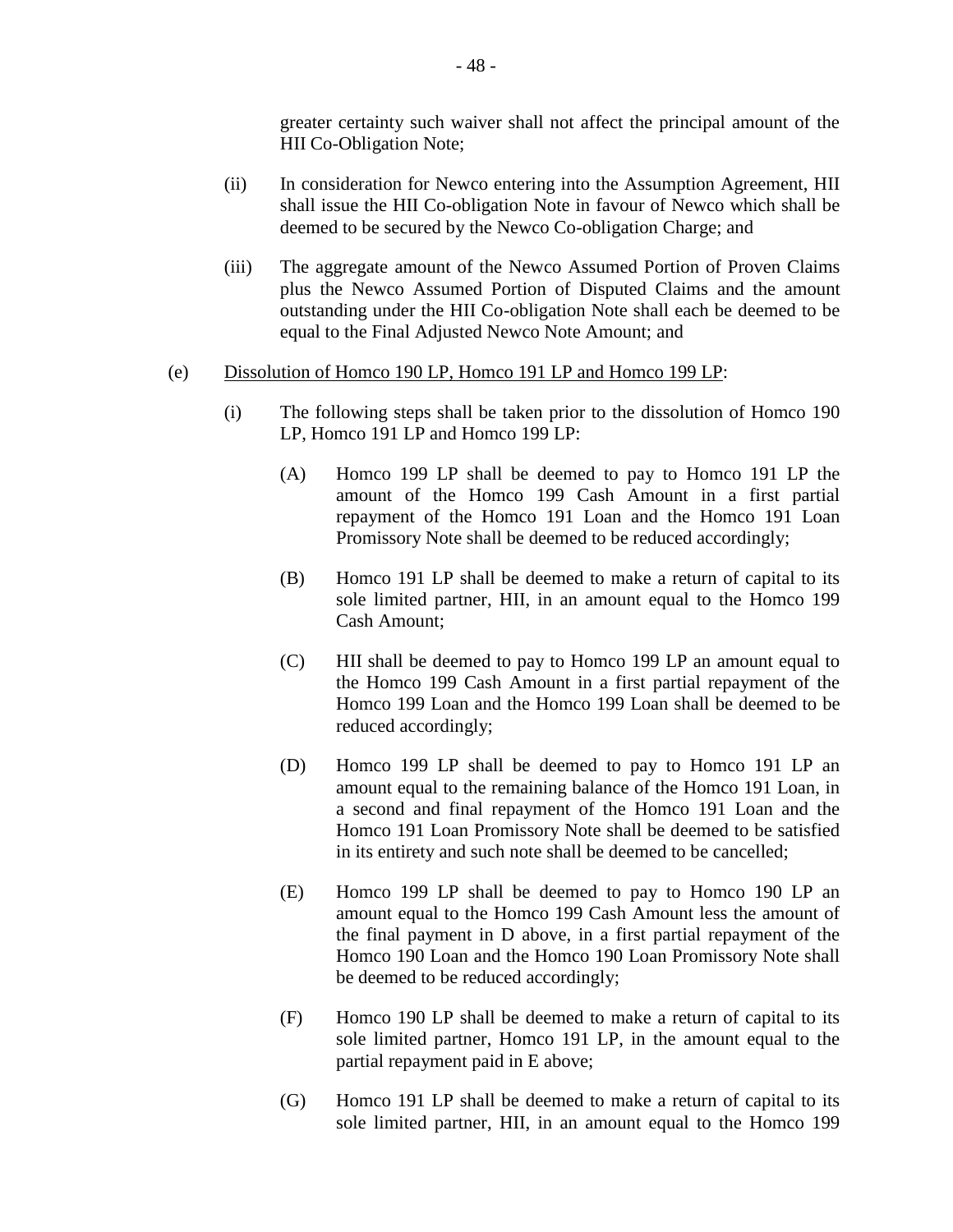Cash Amount (being the aggregate of the amounts paid in D and E above);

- (H) HII shall be deemed to pay to Homco 199 LP the amount equal to the Homco 199 Cash Amount (and being the aggregate of the amounts paid in D and F above), in a second partial repayment of the Homco 199 Loan and the Homco 199 Loan shall be deemed to be reduced accordingly;
- (I) Homco 199 LP shall be deemed to pay to Homco 190 LP an amount equal to the remaining balance of the Homco 190 Loan, in a second and final repayment of the Homco 190 Loan, and the Homco 190 Loan Promissory Note shall be deemed to be deemed to be satisfied in its entirety and such note shall be deemed to be cancelled;
- (J) Homco 190 LP shall be deemed to make a return of capital to its sole limited partner, Homco 191 LP, in an amount equal to the amount paid in I above;
- (K) Homco 191 LP shall be deemed to make a return of capital to its sole limited partner, HII, in an amount equal to the amount paid in I above;
- (L) HII shall be deemed to pay to Homco 199 LP an amount equal to the amount paid in I above, in a third partial repayment of the Homco 199 Loan and the Homco 199 Loan shall be deemed to be reduced accordingly;
- (M) Homco 199 LP shall be deemed to make a return of capital to its sole limited partner, HII, in an amount equal to the Homco 199 Cash Amount; and
- (N) HII shall be deemed to pay Homco 199 LP an amount equal to the Homco 199 Cash Amount (as paid in M above), as a fourth and final payment made in full satisfaction of the Homco 199 Loan, and the Homco 199 Loan shall be deemed to be satisfied in its entirety; and
- (ii) The steps in A through N above shall be deemed to be executed or repeated (with as many conforming changes as may be necessary) as many times as is necessary based upon the amount of the Homco 199 Cash Amount, in order to repay the Homco 191 Loan, the Homco 190 Loan and the Homco 199 Loan in their entireties;
- (iii) Each of Homco 190 LP, Homco 191 LP and Homco 199 LP shall be deemed to be dissolved in accordance with its respective Limited Partnership Agreement and the NSLPA and its respective Notice to Cancel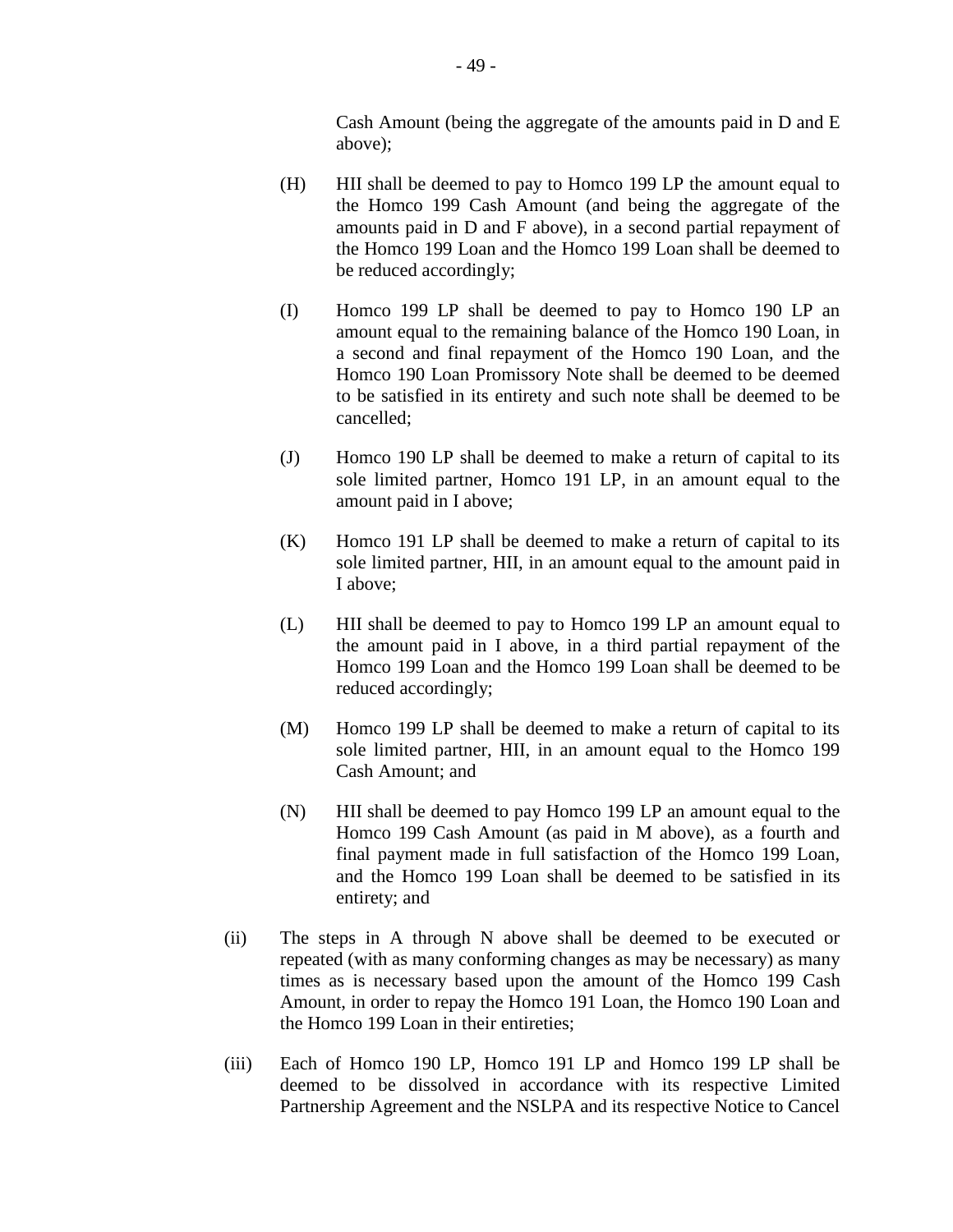the Certificate of Limited Partnership shall be filed and recorded in the office of the Registrar of Joint Stock Companies;

- (iv) Each Homco GP of Homco 190 LP, Homco 191 LP and Homco 199 LP shall be deemed to be dissolved and its Certificate of Dissolution filed and recorded in accordance with the NSCA; and
- (v) Upon the deemed dissolution of each of Homco 190 LP, Homco 191 LP and Homco 199 LP, their respective assets including all Cash shall be deemed to be transferred to and vested in HII free and clear of Encumbrances and their respective liabilities which shall be deemed to be assumed by HII, and such liabilities shall be compromised under the Plan; and
- (f) Treatment of Non-Corporate Creditors:

In the following Subparagraph 10.3(f), where reference is made to the Monitor holding Newco Common Shares, it is holding same on behalf of Affected Creditors (other than Convenience Class Creditors) with Disputed Claims that are finally determined to be Proven Claims:

- (i) The Non-Corporate Creditors with Proven Claims shall be deemed to subscribe for each such Non-Corporate Creditor's Pro Rata Share of Newco Common Shares, the entire subscription price for which shall be deemed to be an amount equal to the Newco Assumed Portion of Non-Corporate Creditor Proven Claims;
- (ii) The Monitor or its designate in respect of the Non-Corporate Creditors with Disputed Claims (based on the face value of such Disputed Claims or such lesser amount as shall be determined by the Monitor), shall be deemed to subscribe for each such Non-Corporate Creditor's Pro Rata Share of Newco Common Shares, the subscription price for which shall be equal to the nominal amount such Newco Common Shares;
- (iii) The Non-Corporate Creditors with Proven Claims will be and will be deemed to be obligated to pay the subscription price for the Newco Common Shares in Subparagraph 10.3(f)(i) above;
- (iv) The Monitor or its designate shall hold the Newco Common Shares subscribed for in Subparagraph 10.3(f)(ii) above in the Disputed Claims (Newco Shares) Reserve;
- (v) Newco shall issue the Newco Common Shares subscribed for in Subparagraph 10.3(f)(i) above by the Non-Corporate Creditors with Proven Claims to such Non-Corporate Creditors and their obligation to pay the subscription price in Subparagraph 10.3(f)(iii) above shall be deemed to be satisfied in full by setting off both such obligations against the Newco Assumed Portion of Non-Corporate Creditor Proven Claims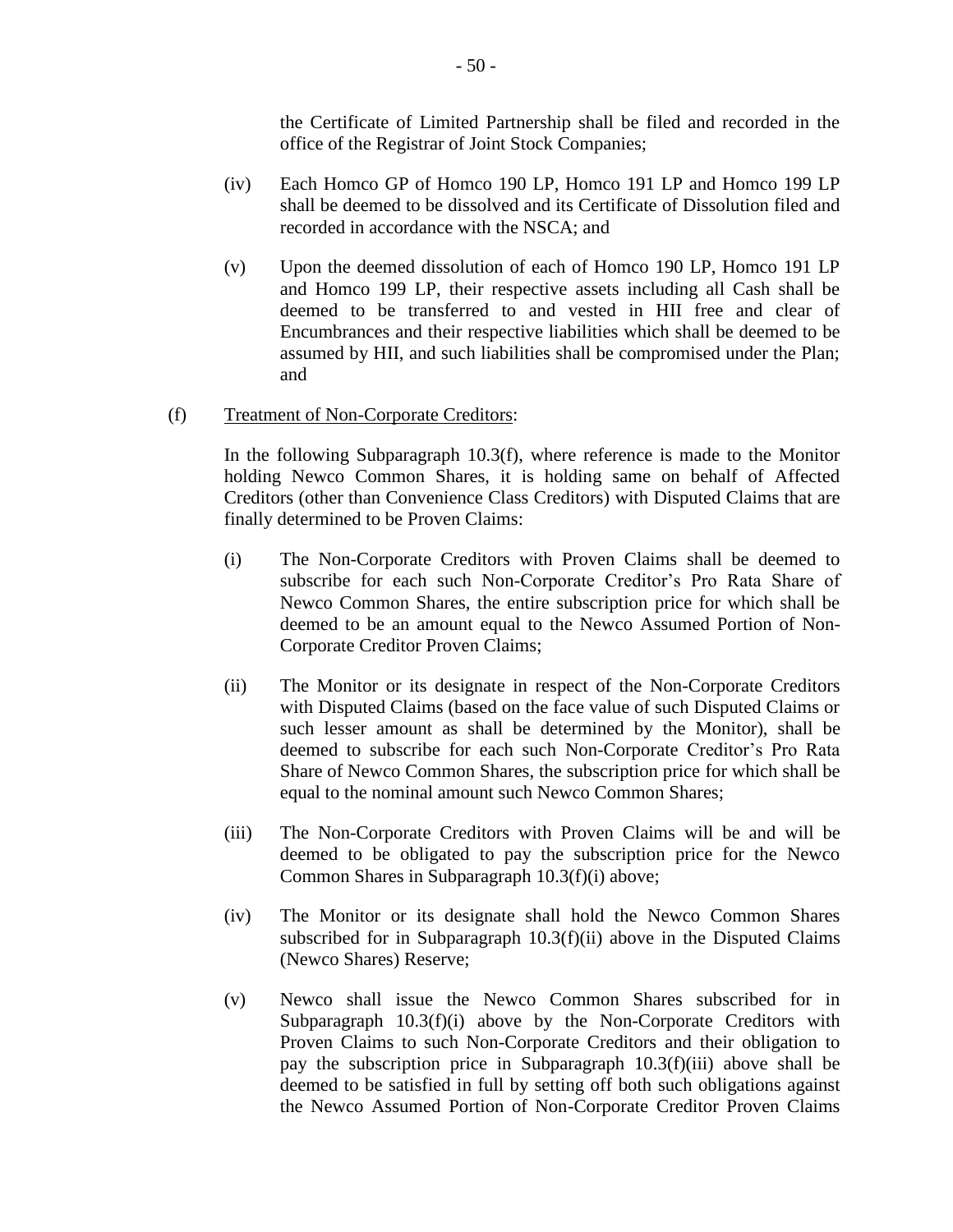and such Newco Assumed Portion of Non-Corporate Creditor Proven Claims shall be deemed to be paid in full in accordance with the Plan;

- (vi) Newco shall issue the Newco Common Shares subscribed for in Subparagraph  $10.3(f)(ii)$  above by the Monitor or its designate to the Monitor and the subscription price shall be paid up out of the share premium reserve of Newco; and
- (vii) The Newco Un-assumed Portion of Non-Corporate Creditor Proven Claims shall be deemed to be settled in accordance with the Plan, in consideration for which such Non-Corporate Creditors shall be entitled to receive in respect of such Newco Un-assumed Portion of Non-Corporate Creditor Proven Claims, (i) their Pro Rata Share of the Cash Pool and (ii) their Pro Rata Share of the Asset Realization Cash Pool, on repayment of the Note A (Non-Corporate Creditor) principal amount; and
- (g) Acquisition of Control of HII:
	- (i) HII shall file Articles of Reorganization under the ABCA and such Articles of Reorganization shall be deemed to give effect to the following steps or transactions:
		- (A) HII's articles of amalgamation shall be amended under the ABCA to create a new class of authorized HII New Common Shares;
		- (B) HII's articles of amalgamation shall be amended under the ABCA to cancel the authorized HII Class A Shares, the authorized HII Class B Shares, the authorized HII Class A Preferred Shares and the authorized HII Class B Preferred Shares;
		- (C) The short form vertical amalgamation of Shareco and each Amalgamating Canco with HII as more particularly set out above, with the name of the amalgamated entity to be a corporate number assigned under the ABCA; and
	- (ii) Newco shall subscribe for and HII shall issue 100 HII New Common Shares to Newco, for the subscription purchase price of Cdn\$100. Such shares shall deemed to be validly issued and outstanding as fully paid and non-assessable on the Plan Implementation Date;
	- (iii) The outstanding HII Class A Shares and outstanding HII Class B Shares and all other outstanding equity securities of HII other than the HII New Common Shares are deemed to be surrendered for cancellation and shall be deemed to be cancelled without compensation, such deemed cancellation being deemed to have occurred immediately prior to the effectiveness of the amendment in Section 10.3(g)(i)(B);
	- (iv) An amount of Cdn\$100 shall be deemed to be added to the stated capital account for the HII New Common Shares; and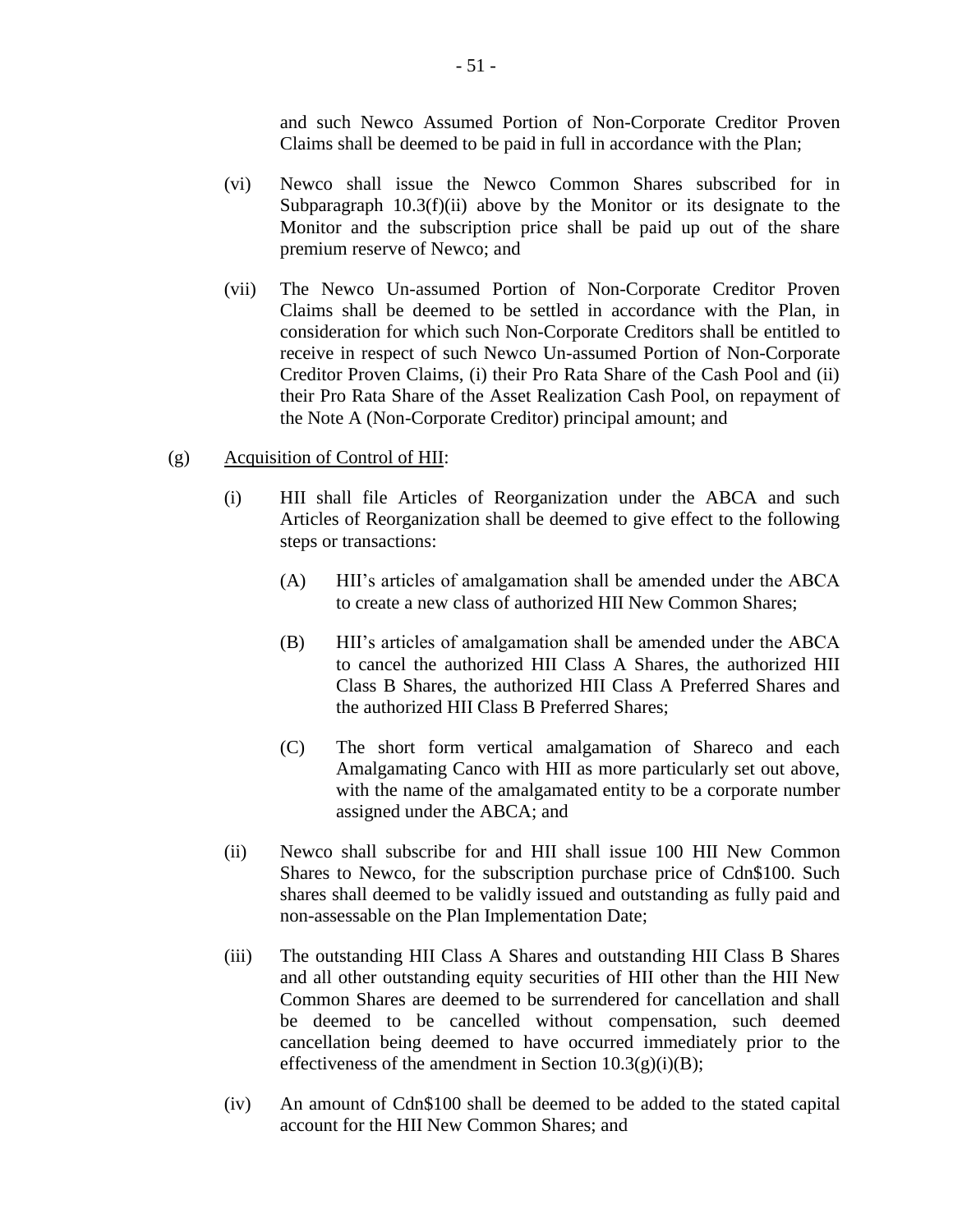- (v) The stated capital account for HII's Existing Authorized Capital shall be deemed to be reduced to zero for no consideration; and
- (h) Treatment of Corporate Creditors:

In the following Subparagraph 10.3(h), where reference is made to the Monitor holding Newco Common Shares, it is holding same on behalf of Affected Creditors (other than Convenience Class Creditors) with Disputed Claims that are finally determined to be Proven Claims:

- (i) The Corporate Creditors with Proven Claims shall be deemed to subscribe for each such Corporate Creditor's Pro Rata Share of Newco Common Shares, the entire subscription price for which shall be deemed to be an amount equal to the Newco Assumed Portion of Corporate Creditor Proven Claims;
- (ii) The Monitor or its designate in respect of the Corporate Creditors with Disputed Claims (based on the face value of such Disputed Claims or such lesser amount as shall be determined by the Monitor), shall subscribe for each such Corporate Creditor's Pro Rata Share of Newco Common Shares, the subscription price for which shall be equal to the nominal amount of such Newco Common Shares;
- (iii) The Corporate Creditors with Proven Claims will be deemed to be obligated to pay to Newco the subscription price for the Newco Common Shares in Subparagraph 10.3(h)(i) above;
- (iv) The Monitor or its designate shall hold the Newco Common Shares subscribed for in Subparagraph 10.3(h)(ii) above in the Disputed Claims (Newco Shares) Reserve;
- (v) Newco shall issue the Newco Common Shares subscribed for by the Corporate Creditors with Proven Claims in Subparagraph 10.3(h)(i) above to such Corporate Creditors with Proven Claims, and the obligation of such Corporate Creditors to pay the subscription price in Subparagraph 10.3(h)(iii) shall be deemed to be satisfied in full by setting off both such obligations against the Newco Assumed Portion of Corporate Creditor Proven Claims, and such Newco Assumed Portion of Corporate Creditor Proven Claims shall be deemed to be paid in full in accordance with the Plan;
- (vi) Newco shall issue the Newco Common Shares subscribed for in Subparagraph  $10.3(h)(ii)$  above by the Monitor to the Monitor or its designate and the subscription price shall be paid up out of the share premium reserve of Newco; and
- (vii) The Newco Un-assumed Portion of Corporate Creditor Proven Claims shall be deemed to be settled in accordance with the Plan, in consideration for which such Corporate Creditors shall be entitled to receive in respect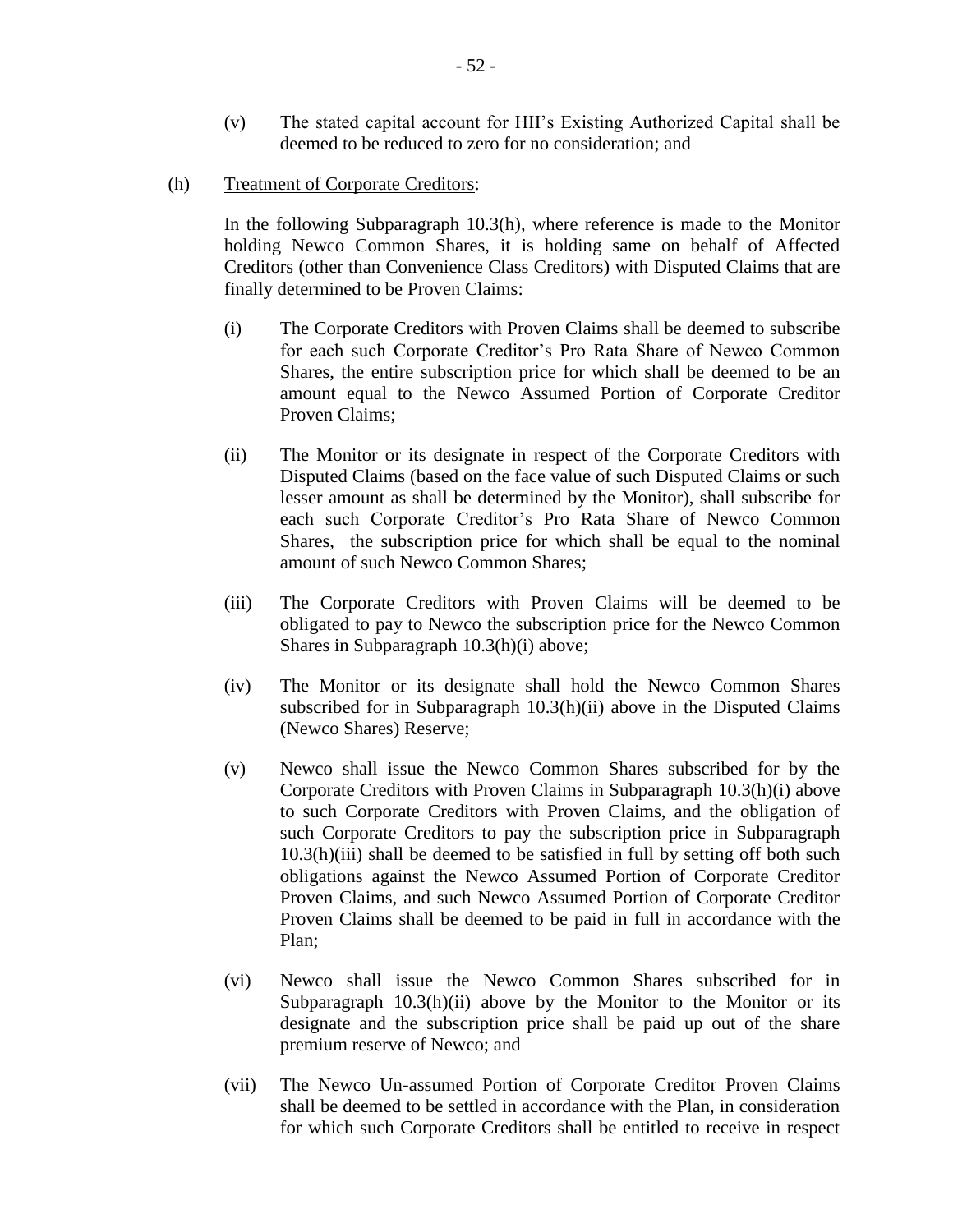of such Newco Un-assumed Portion of Corporate Creditor Proven Claims, (i) their Pro Rata Share of the Cash Pool and (ii) their Pro Rata Share of the Asset Realization Cash Pool, on repayment of the Note B (Corporate Creditor) principal amount; and

(i) Repayment of Newco Incorporation Loan:

Upon the issuance of Newco Common Shares to Affected Creditors with Proven Claims in accordance with the Plan, Newco shall repurchase the preference shares held by the Incorporation Foundation for the sum of EUR225,000 and the Incorporation Foundation shall direct Newco to pay such amount to HII to repay the Newco Incorporation Loan on the Incorporation Foundation's behalf, following which payment the Newco Incorporation Loan Note shall be cancelled; and

(j) Homburg Baltic Luxemburg Continuance:

Homburg Baltic shall be exported from the NSCA and imported to Luxembourg under Luxembourg's Commercial Companies Act, 1915; and

- (k) Transfer of Core Business Assets to Newco:
	- (i) Pursuant to and in accordance with the Sanction and Vesting Order, HII shall be deemed to transfer all of its right, title and interest in and to the Core Business Assets to Newco, and such Core Business Assets shall be deemed to be transferred to and shall vest in Newco, free and clear of all Encumbrances other than the Core Business Creditor Claims, and where any Real Property Interest is being vested directly in Newco, Newco shall assume and is deemed to assume the Core Homco Liabilities (and for greater certainty HII shall be deemed to have no liability in respect of such Core Homco Liabilities);
	- (ii) As consideration for such transfer by HII to Newco in Subparagraph  $(10.3)(k)(i)$  above, Newco shall issue the Newco Note to HII and assume HII's obligations under the Newco Bond 5 Guarantee and HII shall be released from such obligations and the security relating to the Bond 5 Secured Claim shall be deemed to be released and extinguished (and for greater certainty, the Bond 5 Unsecured Claim shall remain as an obligation of HII to be compromised as an Affected Claim under the Plan); and
	- (iii) The amounts owing under the HII Co-obligation Note and the Newco Note shall be deemed to be set off and the obligations thereunder shall be deemed to be satisfied in full and the HII Co-obligation Note and the Newco Note shall be deemed to be cancelled and the Newco Coobligation Charge shall be deemed to be discharged; and
- (l) Receipt of Newco Common Shares and Cash by Monitor: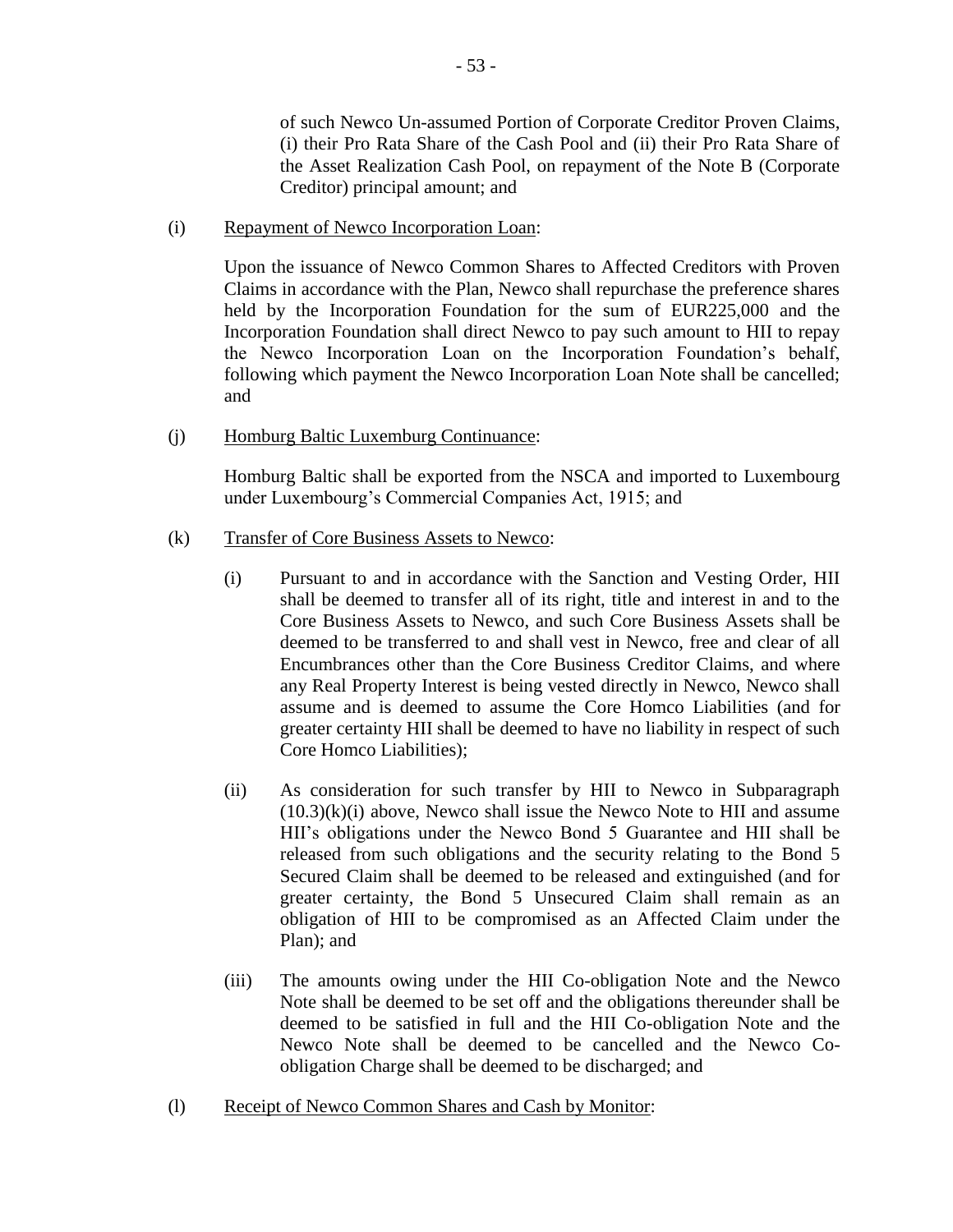- (i) Newco shall issue to the Monitor or its designate to be held on behalf of the Affected Creditors (other than Convenience Class Creditors) with Disputed Claims that are finally determined to be Proven Claims, that number of Newco Common Shares needed to establish the Disputed Claims (Newco Shares) Reserve;
- (ii) HII and Shareco shall deliver to the Monitor the aggregate of all their Cash, together with the Cash Reserves;
- (iii) The Monitor shall receive from HII and Shareco:
	- (A) the Administrative Reserve and shall deposit same into the Administrative Reserve Account;
	- (B) the Disputed Claims (Cash) Reserve and shall deposit same into the Disputed Claims Reserve Account;
	- (C) the Litigation Reserve and shall deposit same into the Litigation Reserve Account; and
- (iv) The Monitor shall receive the Cash Pool from HII and Shareco and shall deposit same into the Cash Pool Account; and
- (m) Non-Core Business Asset Notes and Liquidation/Realization of Non-Core Business Assets:
	- (i) HII shall issue Note A (Non-Corporate Creditor) to the Monitor to hold on behalf of each of the Non-Corporate Creditors evidencing each Non-Corporate Creditor's Pro Rata Share of the Asset Realization Cash Pool and which shall be repaid in full with the Asset Realization Cash Pool;
	- (ii) HII shall issue Note B (Corporate Creditor) to the Monitor to hold on behalf of each of the Corporate Creditors evidencing each Corporate Creditor's Pro Rata Share of the Asset Realization Cash Pool;
	- (iii) Pursuant to the Sanction and Vesting Order, the Notes Charge shall be deemed to secure HII's obligations to the Non-Corporate Creditors under Note A (Non-Corporate Creditor) and to the Corporate Creditors under the Note B (Corporate Creditor); and
	- (iv) HII shall be deemed to enter into sole shareholder declarations assuming the management of the business and affairs of the Non-Core Business Entities that are corporations and the corporate general partners of the Non-Core Business Entities that are Homcos; and
- (n) Directors and Officers: The Directors of the HII Group Entities, the Core Business Entities and the Non-Core Business Entities shall and shall be deemed to resign without any replacement and without requirement of further action on the part of such Directors; and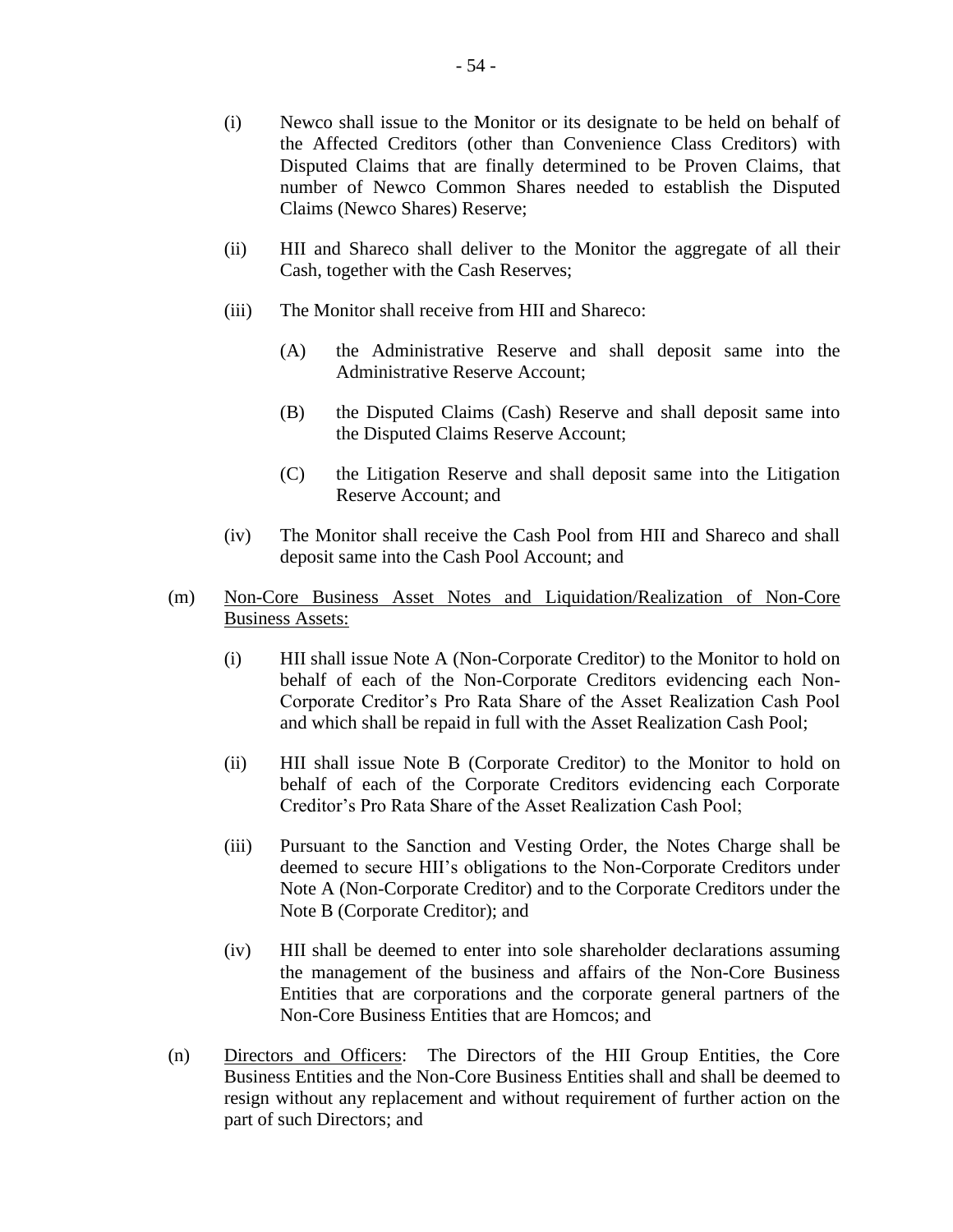- (o) Payments by Monitor: The Monitor shall pay:
	- (i) the following Administrative Reserve Costs from the Administrative Reserve on or after the Plan Implementation Date pursuant to the Sanction and Vesting Order and the CCAA:
		- (A) all fees and disbursements owing as at the Plan Implementation Date to counsel to the HII Group Entities, the Monitor, and counsel to the Monitor;
		- (B) all amounts on account of Employee Priority Claims;
		- (C) all amounts on account of Government Priority Claims;
		- (D) all amounts on account of Cash Management Lender Claims;
		- (E) all amounts on account of the Post-Filing Trade Payables;
		- (F) the Bond 5 Secured Claim Cash Payment;
		- (G) the HSBC Secured Claim; and
		- (H) Newco's costs incurred in respect of the issuance of the Newco Common Shares, including all financial advisory fees and expenses, legal fees and expenses, and fees and expenses paid to rating agencies; and
	- (ii) from the KERP Fund, all amounts owing to Persons on account of their KERP Claims; and
- (p) Distributions:

The Monitor shall on behalf of HII and Shareco hold, maintain and administer:

- (i) the Cash Pool, the Asset Realization Cash Pool and the Cash Reserves, and shall hold same in escrow for the benefit of the Affected Creditors with Proven Claims, for distribution in accordance with the Plan;
- (ii) the Non-Core Business Asset Notes; and
- (iii) the Disputed Claims (Newco Share) Reserve in accordance with the Plan, which shall be held by the Monitor or its designate for the benefit of the Affected Creditors (other than Convenience Class Creditors) with Disputed Claims to the extent that their Disputed Claims become Proven Claims, for distribution in accordance with the Plan; and
- (q) Plan Charges: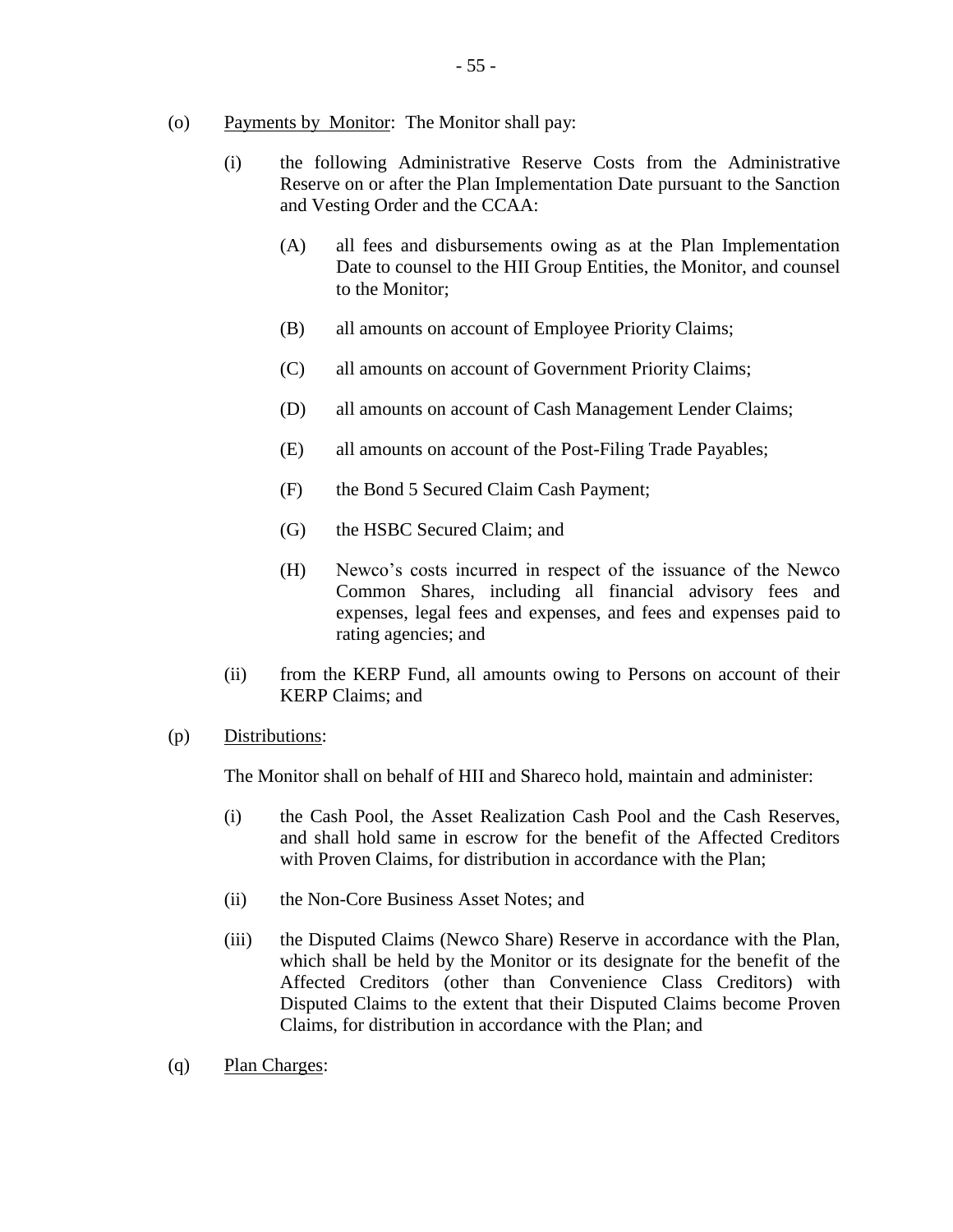The Sanction and Vesting Order shall provide for the following Plan Charges to be created on and to survive the Plan Implementation Date in the following order of priority:

- (i) The Directors' Charge shall be terminated, discharged and released as against the Charged Property and the Cash Pool Account;
- (ii) The Administration Charge shall continue and shall attach against the Cash Pool, the Asset Realization Cash Pool, the Cash Reserves, and the Non-Core Business Assets, and to no other assets of the Homburg Group Members;
- (iii) The Liquidation Charge shall attach against the Asset Realization Cash Pool, the Asset Realization Cost Reserve and the Disputed Claims (Asset Realization) Reserve, which Liquidation Charge shall rank behind the Administration Charge; and
- (iv) The Notes Charge shall attach against the Non-Core Business Assets and shall rank behind the Administration Charge and the Liquidation Charge; and
- (r) Compromise and Release: The compromises with the Affected Creditors and the Release of the Released Parties referred to in Article 11 shall become effective in accordance with the Plan.

### **10.4 Plan Transactions**

HII and Shareco shall take actions as may be necessary or appropriate to effect the Plan Transactions as set forth in the Plan and as modified by any Plan Transactions Notice, including the transactions necessary or appropriate to simplify HII's and Shareco's structure and to effect a restructuring of the Business. Such actions may include, without limitation: (i) the execution and delivery of appropriate articles, agreements or other documents of incorporation, merger, amalgamation, consolidation, arrangement, continuation, restructuring, exchange, conversion, liquidation, winding-up, dissolution, transfer, reorganization, repayments, cancellations, discharges, or other transactions containing terms that are consistent with the terms of the Plan; (ii) the execution and delivery of appropriate instruments of transfer, assignment, assumption, including, where applicable, with respect to the assumption of liabilities upon the transfer or assignment of assets or liquidation or winding-up of any Homburg Group Member, Guarantee, or delegation of any property, right, privilege, liability, duty, or obligation on terms consistent with the terms of the Plan, in each case without the need to obtain any consent by any Person; (iii) the filing of appropriate articles, agreements, or other documents of incorporation, merger, amalgamation, consolidation, arrangement, continuation, restructuring, exchange, conversion, liquidation, winding-up, dissolution, transfer, reorganization, repayments, cancellations, discharges, or other transactions with the appropriate Governmental Authorities under Applicable Law; (iv) determining the manner and the sequence in which the Affected Claims are settled, compromised, or otherwise dealt with; and (v) all other actions that HII or Shareco may determine are necessary or appropriate to give effect to the Plan Transactions, including the making of filings or recordings in connection with the relevant Plan Transactions. HII and Shareco shall be permitted to implement certain of the Plan Transactions after the Plan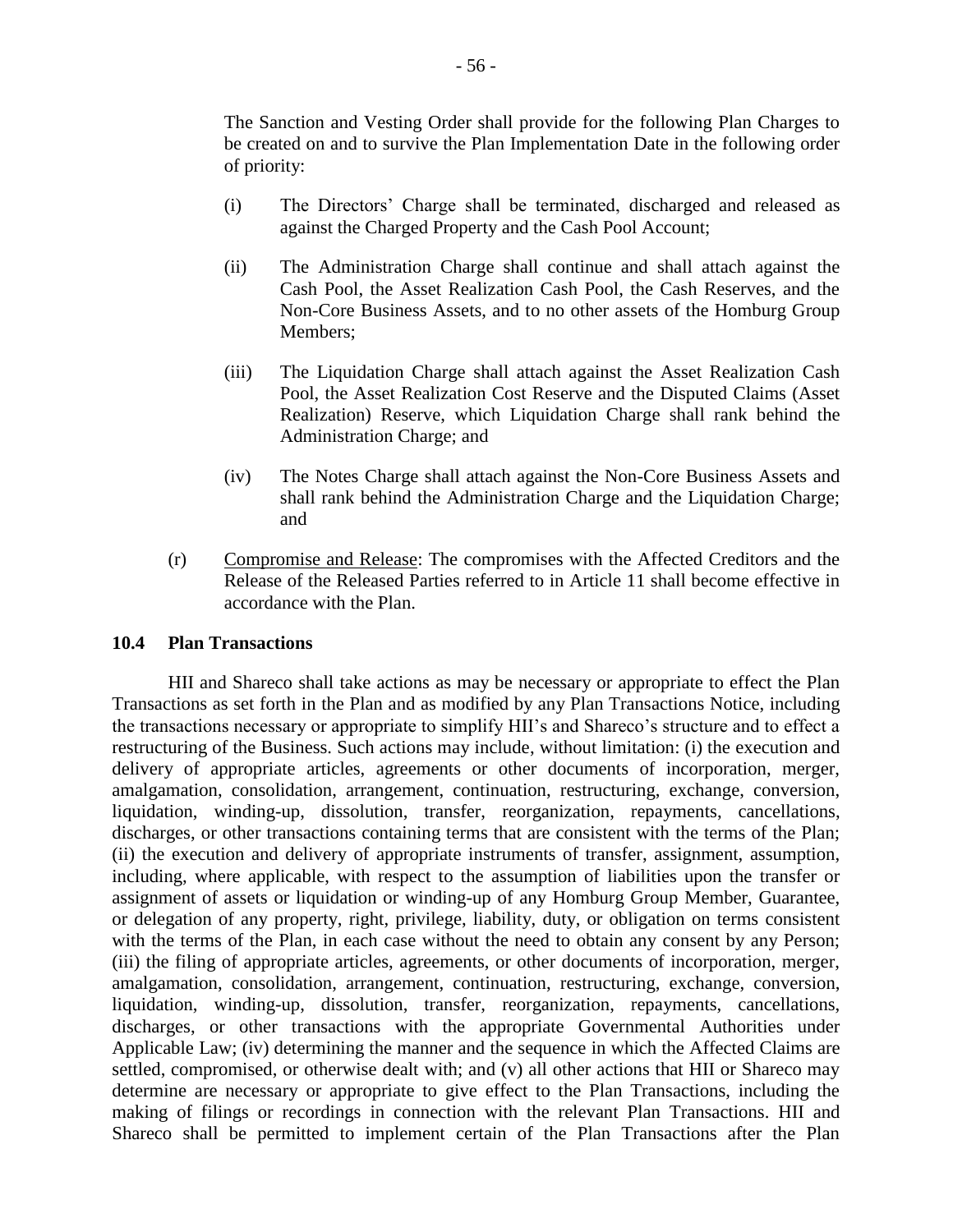Implementation Date as contemplated in the Plan and as modified by any Plan Transactions Notice. The form of each Plan Transaction shall, where applicable, be determined by HII and Shareco and their successors party to any Plan Transaction, and shall be approved by the Monitor; provided, however, that HII and Shareco reserve the right to undertake transactions in lieu of or in addition to such Plan Transactions as HII and Shareco may deem necessary or appropriate under the circumstances and as approved by the Monitor. Notwithstanding the foregoing or any other provision of the Plan, the implementation of any of the Plan Transactions or other transactions undertaken in accordance with this Section shall not affect the distributions under the Plan and any such Plan Transactions or other transactions that are material shall be filed with the Court for approval.

## **ARTICLE 11 RELEASES**

#### **11.1 Plan Releases**

(a) On the Plan Implementation Date, HII, Shareco, Homco 190 LP, Homco 191 LP and Homco 199 LP, and their respective employees, legal counsel and agents and the Named Directors (being herein referred to individually as an "**HII Released**  Party") shall be released and discharged from any and all demands, claims, actions, causes of action, counterclaims, suits, debts, sums of money, accounts, covenants, damages, judgments, orders, including for injunctive relief or specific performance and compliance orders, expenses, executions, Encumbrances and other recoveries on account of any liability, obligation, demand or cause of action of whatever nature which any Creditor, Affected Creditor or other Person may be entitled to assert, including any and all Claims in respect of the payment and receipt of proceeds and statutory liabilities of the Named Directors and employees of the HII Released Parties and any alleged fiduciary or other duty (whether such employees are acting as a Director, member or employee), whether known or unknown, matured or unmatured, foreseen or unforeseen, existing or hereafter arising, based in whole or in part on any omission, transaction, duty, responsibility, indebtedness, liability, obligation, dealing or other occurrence existing or taking place on or prior to the later of the Plan Implementation Date and the date on which actions are taken to implement the Plan that are in any way relating to, arising out of or in connection with the Claims, the Business whenever or however conducted, the Plan, the CCAA Proceedings, or any Claim that has been barred or extinguished by the Claims Process Order and all Claims arising out of such actions or omissions shall be forever waived and released (other than the right to enforce the HII Entities' obligations under the Plan or any related document), all to the full extent permitted by Applicable Law, provided that nothing herein shall release or discharge (A) any HII Released Party if such HII Released Party is judged by the expressed terms of a judgment rendered on a final determination on the merits to have committed criminal, fraudulent or other wilful misconduct or (B) the Named Directors with respect to matters set out in Section 5.1(2) of the CCAA.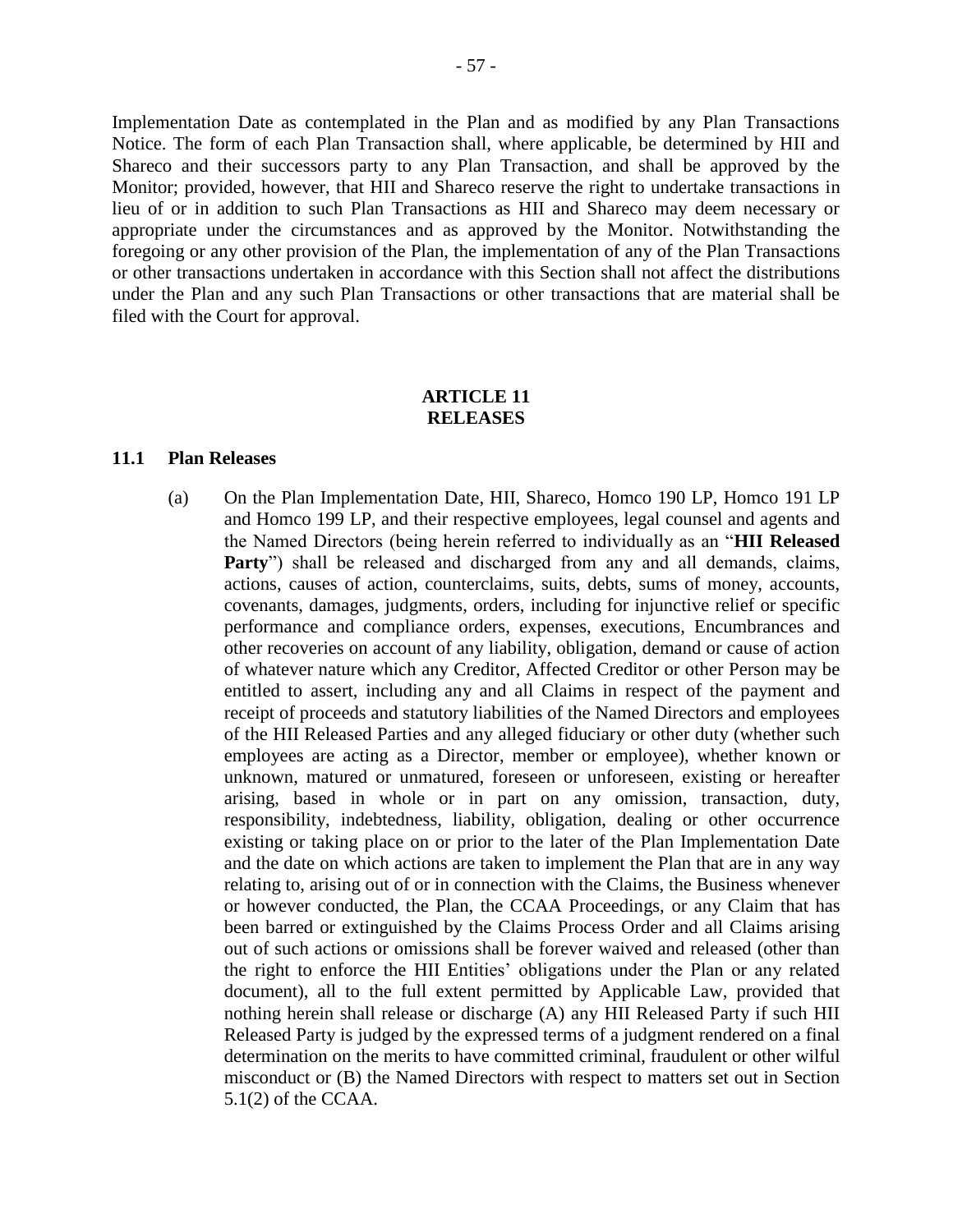- (b) On the Plan Implementation Date, Stichting Homburg Bonds, Stichting Homburg Capital Securities, Stichting CanTrust and 1028167 Alberta Ltd. (collectively, the "**Foundation Entities**"), the Monitor, and Deloitte, and their respective directors, officers, employees, advisors, legal counsel and agents (being herein referred to individually as a "**Non-HII Released Party**", and together with the HII Released Parties, the "**Released Parties**") shall be released and discharged from any and all demands, claims, actions, causes of action, counterclaims, suits, debts, sums of money, accounts, covenants, damages, judgments, orders, including for injunctive relief or specific performance and compliance orders, expenses, executions, Encumbrances and other recoveries on account of any liability, obligation, demand or cause of action of whatever nature which any Creditor, Affected Creditor or other Person may be entitled to assert, whether known or unknown, matured or unmatured, foreseen or unforeseen, existing or hereafter arising, based in whole or in part on any omission, transaction, duty, responsibility, indebtedness, liability, obligation, dealing or other occurrence existing or taking place on or prior to the later of the Plan Implementation Date and the date on which actions are taken to implement the Plan that are in any way relating to, arising out of or in connection with the Claims, the Business whenever or however conducted, the Plan, the CCAA Proceedings, or any Claim that has been barred or extinguished by the Claims Process Order and all Claims arising out of such actions or omissions shall be forever waived and released (other than the right to enforce the HII Entities' obligations under the Plan or any related document), all to the full extent permitted by Applicable Law, provided that nothing herein shall release or discharge (A) any Non-HII Released Party if such Non-HII Released Party is judged by the expressed terms of a judgment rendered on a final determination on the merits to have committed criminal, fraudulent or other wilful misconduct or (B) any of the Foundation Entities or their respective directors or officers (other than the Named Directors), employees, advisors, legal counsel and agents retained or employed prior to the Filing Date for any Claims in existence or relating to any period prior to the Filing Date.
- (c) The Sanction and Vesting Order will enjoin the prosecution, whether directly, derivatively or otherwise, of any Claim, obligation, suit judgment, damage, demand, debt, right, cause of action, liability or interest released, discharged, compromised or terminated pursuant to the Plan.

# **ARTICLE 12 COURT SANCTION, CONDITIONS PRECEDENT AND IMPLEMENTATION**

# **12.1 Application for Sanction and Vesting Order**

If the Required Majority of the Affected Creditors approves the Plan, HII and Shareco shall apply for the Sanction and Vesting Order on or before the date set in the Meeting Order for the hearing of the Sanction and Vesting Order or such later date as the Court may set. The Sanction and Vesting Order shall not become effective until the Plan Implementation Date.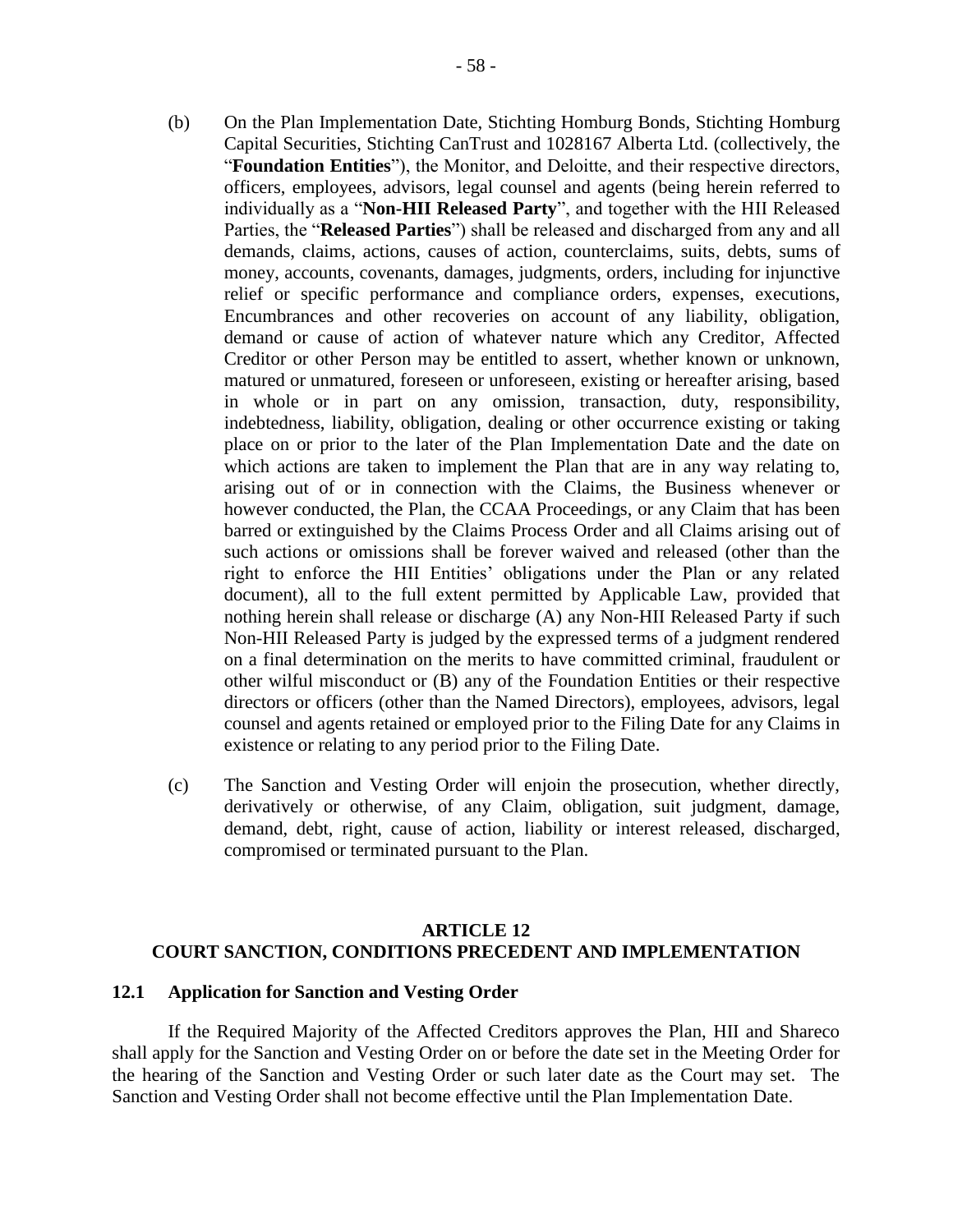## **12.2 Sanction and Vesting Order**

The Sanction and Vesting Order will have effect from and after the Effective Time on the Plan Implementation Date, and shall, among other things:

- (a) declare that (i) the Plan has been approved by the Required Majority of Affected Creditors with Proven Claims in conformity with the CCAA; (ii) the HII Group Entities have complied with the provisions of the CCAA and the Orders of the Court made in these proceedings in all respects; (iii) the Court is satisfied that the HII Group Entities have not done or purported to do anything that is not authorized by the CCAA; and (iv) the Plan and the Plan Transactions contemplated thereby are fair and reasonable;
- (b) declare that the Pre-Plan Implementation Date Transactions as conditions precedent to the Plan are approved and are deemed to have occurred and be effected in the sequential order as contemplated by Schedule "B" of the Plan;
- (c) authorize the Monitor and HII to agree to the amount of the Administrative Reserve prior to the Plan Implementation Date;
- (d) confirm the amount of the Disputed Claims (Cash) Reserve and the Litigation Reserve;
- (e) declare that as of the Effective Time, the Plan and all associated steps, compromises, transactions, arrangements, releases and reorganizations effected thereby are approved, binding and effective upon the HII Group Entities, all Affected Creditors, the Released Parties and all other Persons and Parties affected by the Plan as of the Effective Time;
- (f) grant to the Monitor the additional powers, duties and protections contemplated by and required under the Plan;
- (g) authorize the Monitor to perform its duties and functions and fulfil its obligations under the Plan to facilitate the implementation thereof;
- (h) authorize the Monitor, upon the direction of the Liquidation Advisory Committee, to investigate and assess any Litigation Claim and investigate any Creditor Cause of Action;
- (i) authorize the Monitor to prosecute and/or settle any Litigation Claim, on prior consultation with and the approval of the Liquidation Advisory Committee;
- (j) authorize and direct:
	- (i) HII and Shareco to create the Administrative Reserve, the Disputed Claims (Cash) Reserve, and the Litigation Reserve approved in the amounts specified in the Sanction and Vesting Order as agreed to among HII, Shareco and the Monitor, and to deliver same to the Monitor;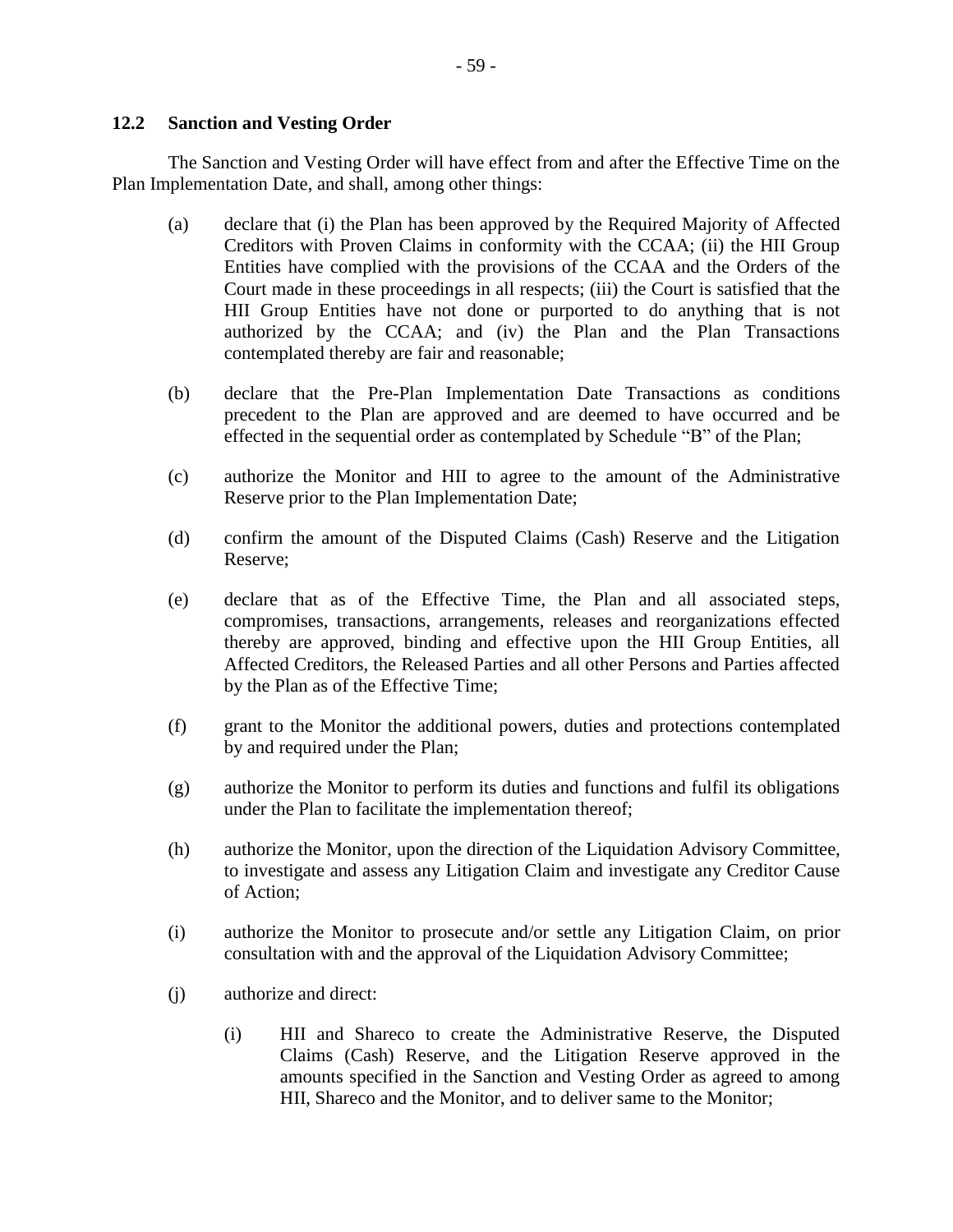- (ii) the Monitor to receive such Cash Reserves and to deposit same in the respective accounts more particularly described in the Plan; and
- (iii) the Monitor from and after the Plan Implementation Date to create the Disputed Claims (Asset Realization) Reserve from the Non-Core Business Asset Net Proceeds;
- (k) declare that the Plan Transactions to be taken and the compromises and releases to be effected on the Plan Implementation Date are deemed to occur and to be effected in the sequential order contemplated by Section 10.3 of the Plan on the Plan Implementation Date, beginning at the Effective Time;
- (l) declare that all right, title and interest in and to the Core Business Assets have vested absolutely in Newco, free and clear of all Encumbrances, other than Core Business Creditor Claims, in accordance with the Sanction and Vesting Order;
- (m) compromise, discharge and release the Released Parties from any and all Affected Claims of any nature in accordance with the Plan, and declare that the ability of any Person to proceed against the Released Parties in respect of or relating to any Affected Claims shall be forever discharged and restrained, and all proceedings with respect to, in connection with or relating to such Affected Claims be permanently stayed, subject only to the right of Affected Creditors to receive distributions pursuant to the Plan in respect of their Affected Claims;
- (n) declare that any Affected Claim for which a Proof of Claim has not been filed by the Claims Bar Date in accordance with the Claims Process Order shall be forever barred and extinguished;
- (o) declare that the Stay of Proceedings and protections under the Initial Order be extended to, and including, the Final Distribution Date and, in addition to the parties currently protected thereunder, shall extend to the benefit of the Released Parties;
- (p) deem the remaining Directors of the HII Group Entities, including of the Petitioners, the Homco GPs, Homburg Baltic, Homburg US and Homburg Holdings (US) Inc., to have resigned without replacement on the Effective Time on the Plan Implementation Date;
- (q) declare that all distributions and payments by or at the direction of the Monitor, in each case on behalf of HII and Shareco, to the Affected Creditors with Proven Claims under the Plan are for the account of HII and Shareco and the fulfillment of their respective obligations under the Plan;
- (r) declare that the Monitor or its designate shall have no authority to transfer Newco Common Shares to any Person other than in accordance with the Plan and that it shall have no personal liability relating to holding the Newco Common Shares in the Disputed Claims (Newco Shares) Reserve, including without limitation for any loss arising out of fluctuations in the market value of the Newco Common Shares while held in the Disputed Claims (Newco Shares) Reserve, other than its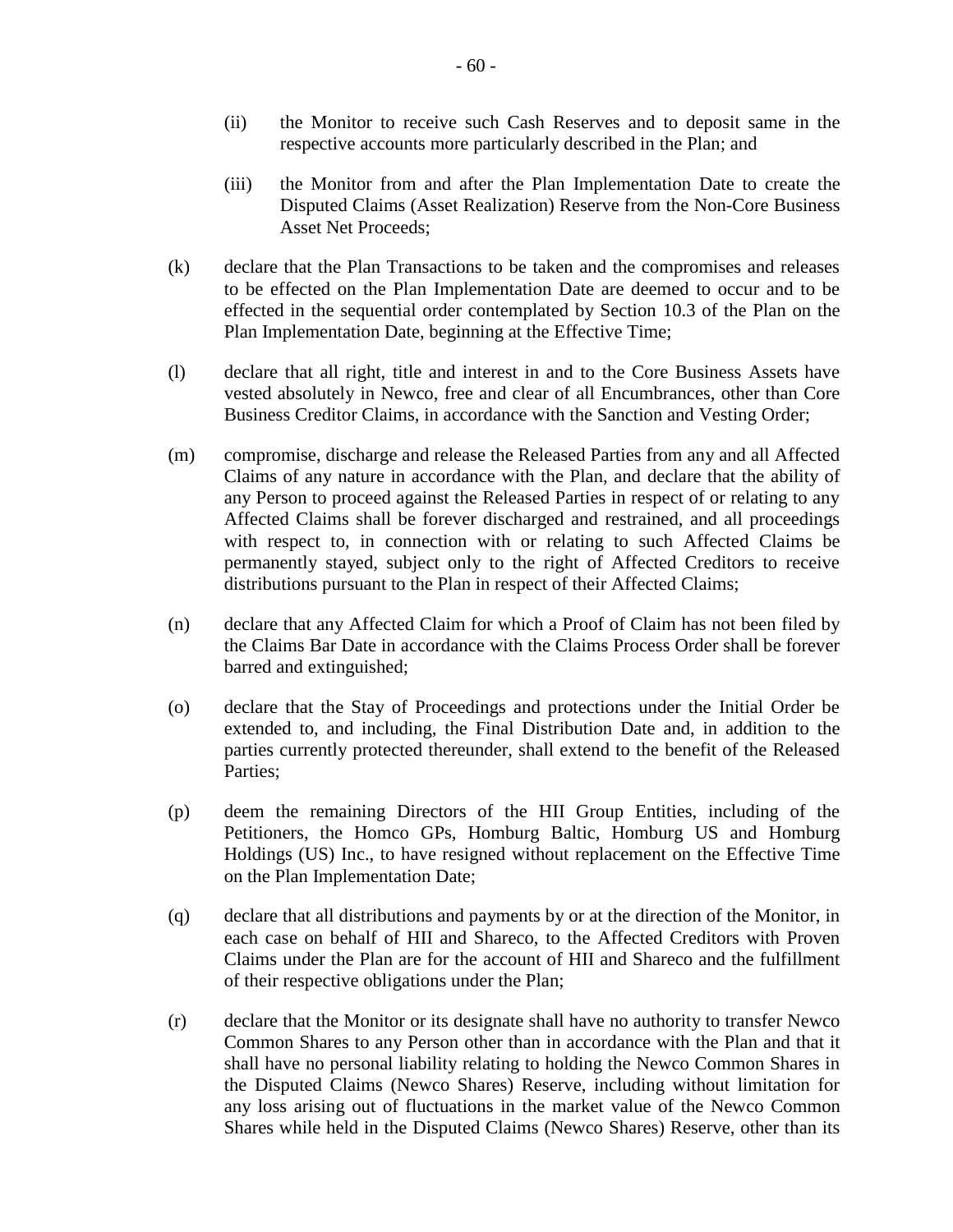obligation to transfer shares from the Disputed Claims (Newco Shares) Reserve pursuant to and in accordance with the Plan;

- (s) declare that any distributions under the Plan and the Sanction and Vesting Order shall not constitute a "distribution" and the Monitor shall not constitute a "legal representative" or "representative" of the HII Group Entities for the purposes of Section 159 of the ITA, Section 270 of the Excise Tax Act, Section 14 of the Tax Administration Act (Quebec), and any other similar, federal, provincial or territorial tax legislation (the "**Tax Statutes**") given that the Monitor is not a "legal representative" nor an "assignee" of HII and is only a disbursing agent under the Plan, and the Monitor in making such payments is not "distributing" nor shall it be considered to "distribute", nor to have "distributed", such funds for the purposes of the Tax Statutes and the Monitor shall not incur any liability under the Tax Statutes in respect of its making any payments, ordered or permitted under the Sanction and Vesting Order and is thereby forever released, remised and discharged from any Claims against it under the Tax Statutes or otherwise at law, arising in respect of payments made under the Plan and the Sanction and Vesting Order and any Claims of such nature are thereby forever barred;
- (t) declare that in no circumstances will the Monitor have any liability for any of the HII Group Entities' tax liability regardless of how or when such liability may have arisen;
- (u) approve the constitution of the Liquidation Advisory Committee and authorize the Monitor to consult with and seek the approval of the Liquidation Advisory Committee as more particularly provided in the Plan;
- (v) approve the form of Monitor's Plan Implementation Date Certificate, and declare that upon the satisfaction or waiver of the Conditions Precedent to implementation of the Plan set out in Section 12.3, the Monitor shall file the Monitor's Plan Implementation Date Certificate;
- (w) provide for the creation of the Plan Charges which shall survive the Plan Implementation Date in the order of priority set out in the Plan:
- (x) approve the form of Monitor's Plan Completion Certificate, and declare that the Monitor, in its capacity as Monitor, upon completion of its duties to effect distributions in accordance with the Plan, shall file with the Court the Monitor's Plan Completion Certificate stating that all of its duties under the Plan and the Orders have been completed and thereupon, Deloitte shall be deemed to be discharged from its duties as Monitor of the HII Group Entities in the CCAA Proceedings and released of all claims relating to its activities as Monitor, the Liquidation Advisory Committee shall be discharged and the Plan Charges shall be released;
- (y) approve the Monitor's form of Notice of Final Distribution;
- (z) authorize the Monitor (at its sole election) to seek an order of any court of competent jurisdiction to recognize the Plan and the Sanction and Vesting Order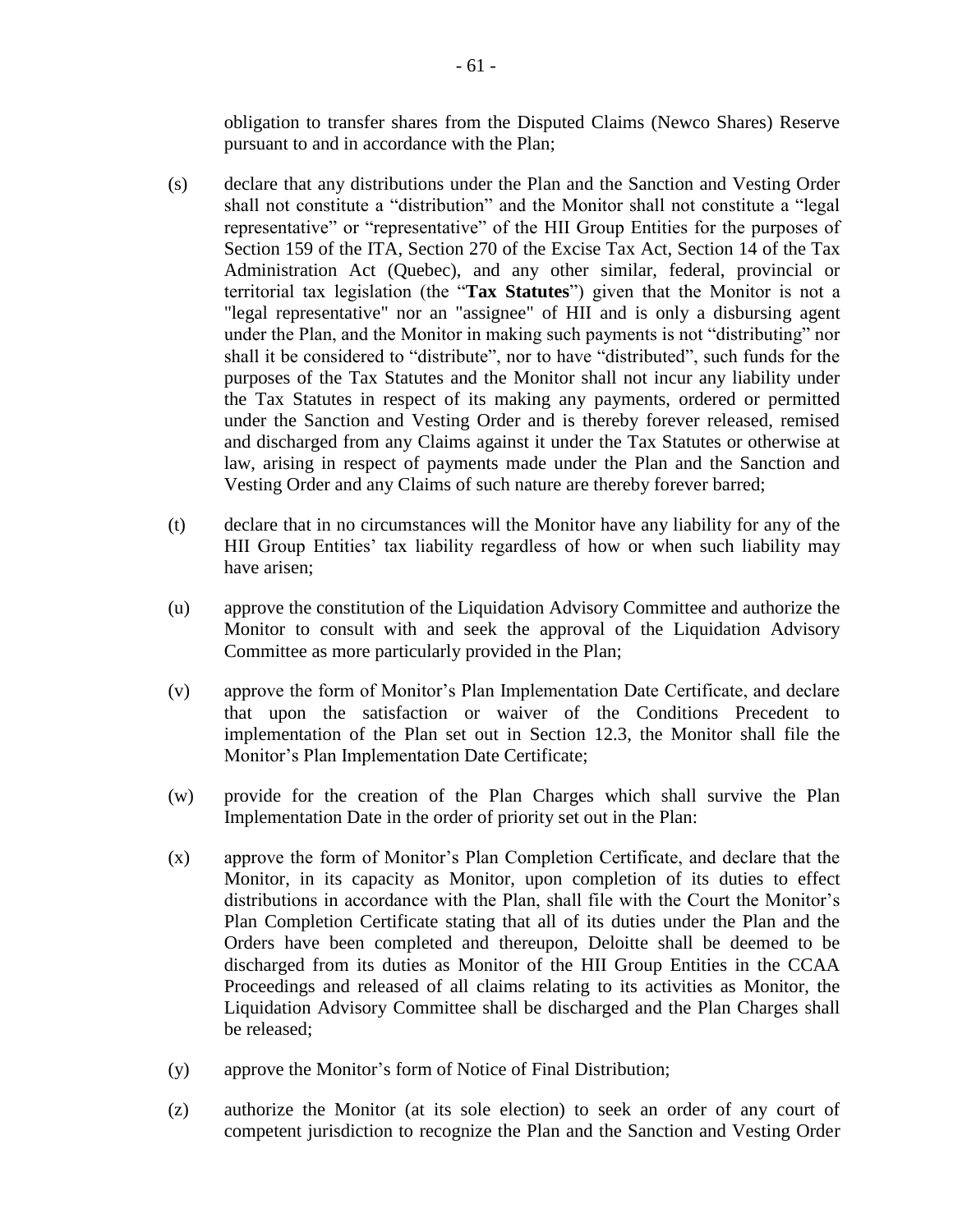and to confirm the Plan and the Sanction and Vesting Order as binding and effective in any appropriate foreign jurisdiction; and

(aa) declare that HII and the Monitor may apply to the Court from time to time for advice and direction in respect of any matters arising from or under the Plan, including without limitation regarding the distribution mechanics and the Plan Transactions.

## **12.3 Conditions Precedent to Implementation of a Plan**

The implementation of the Plan shall be conditional upon the fulfilment or waiver, where applicable, of the following conditions precedent on or before the Effective Time or the date specified therefor (collectively the **"Conditions Precedent"**):

- (a) The Pre-Plan Implementation Date Transactions shall have been effected in their entirety;
- (b) The requisite number of all Affected Creditors as determined by the Monitor shall have fulfilled all applications and registrations and shall have received all such registrations and authorizations as shall be required to allow such Affected Creditors to receive and trade any Newco Common Shares to which such Affected Creditors may be entitled in and through the Trading Platform;
- (c) HII and Shareco shall have satisfied their respective Post-Filing Trade Payables in the ordinary course or made provision in respect thereof in the Administrative Reserve to the satisfaction of the Monitor;
- (d) All material consents, declarations, rulings or approvals of or by any Governmental Authority as may be considered necessary by HII, Shareco and the Monitor in respect of the Plan Transactions shall have been obtained, including without limitation:
	- (i) The issuance of a licence by the AFM to Newco;
	- (ii) The approval of the Newco Prospectus by the applicable regulator or the Trading Platform (as applicable) in connection with the public listing of the Newco Common Shares;
	- (iii) HII shall have obtained advance rulings from the applicable Taxing Authorities approving the Pre-Plan Implementation Date Transactions and the Plan Transactions in response to the ruling requests submitted on HII's behalf, that are acceptable to HII, Shareco, and the Monitor; and
	- (iv) The Trading Platform shall have confirmed in writing the admission to trading of the Newco Common Shares on the Trading Platform;
- (e) HII shall have obtained the necessary consents of the Core Business Creditors relating to the transfer of the Core Business Assets to Newco;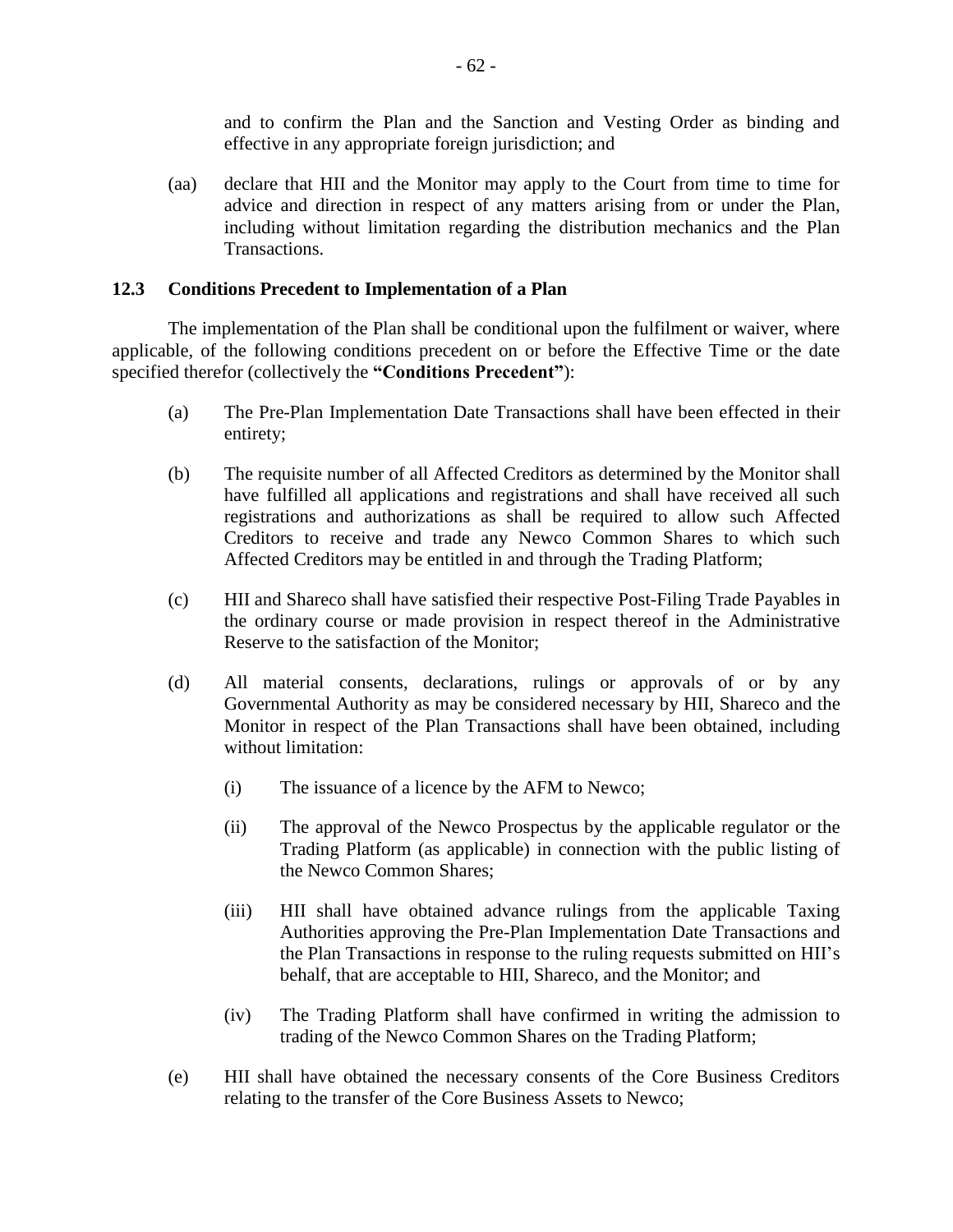- (f) The Plan shall have been approved by the Required Majority of the Affected Creditors in the Unsecured Creditors' Class at the Creditors' Meeting;
- (g) The Sanction and Vesting Order shall have been granted by the Court in form satisfactory to HII and Shareco and the Monitor, and for greater certainty, shall be in full force and effect and not reversed, stayed, varied, modified, or amended.

## **12.4 Monitor's Certificate**

Upon delivery of written notice from HII of the fulfilment or waiver of the conditions precedent to implementation of the Plan as set out in Section 12.3 of the Plan, the Monitor shall deliver the Monitor's Plan Implementation Date Certificate to HII. Following the Plan Implementation Date, the Monitor shall file such certificate with the Court and shall post a copy of same on the Website.

#### **ARTICLE 13 GENERAL**

### **13.1 Binding Effect**

On the Plan Implementation Date:

- (a) the Plan will become effective at the Effective Time and the Plan Transactions will be implemented;
- (b) the treatment of Affected Claims under the Plan shall be final and binding for all purposes and enure to the benefit of the HII Group Entities, all Affected Creditors, the Released Parties, the Named Directors and all other Persons and Parties named or referred to in, or subject to, the Plan and their respective heirs, executors, administrators and other legal representatives, successors and assigns;
- (c) all Affected Claims shall be and shall be deemed to be forever discharged and released, excepting only the obligations to make distributions in respect of such Affected Claims in the manner and to the extent provided for in the Plan;
- (d) each Person named or referred to in, or subject to the Plan, will be deemed to have consented and agreed to all of the provisions of the Plan, in its entirety; and
- (e) each Person named or referred to in, or subject to the Plan, shall be deemed to have executed and delivered to HII all consents, releases, directions, assignments and waivers, statutory or otherwise, required to implement and carry out the Plan in its entirety.

# **13.2 Waiver of Defaults**

From and after the Plan Implementation Date, all Persons shall be deemed to have waived any and all defaults of the HII Group Entities then existing or previously committed by the HII Group Entities, or caused by the HII Group Entities, directly or indirectly, or noncompliance with any covenant, warranty, representation, undertaking, positive or negative pledge, term, provision, condition or obligation, expressed or implied, in any contract,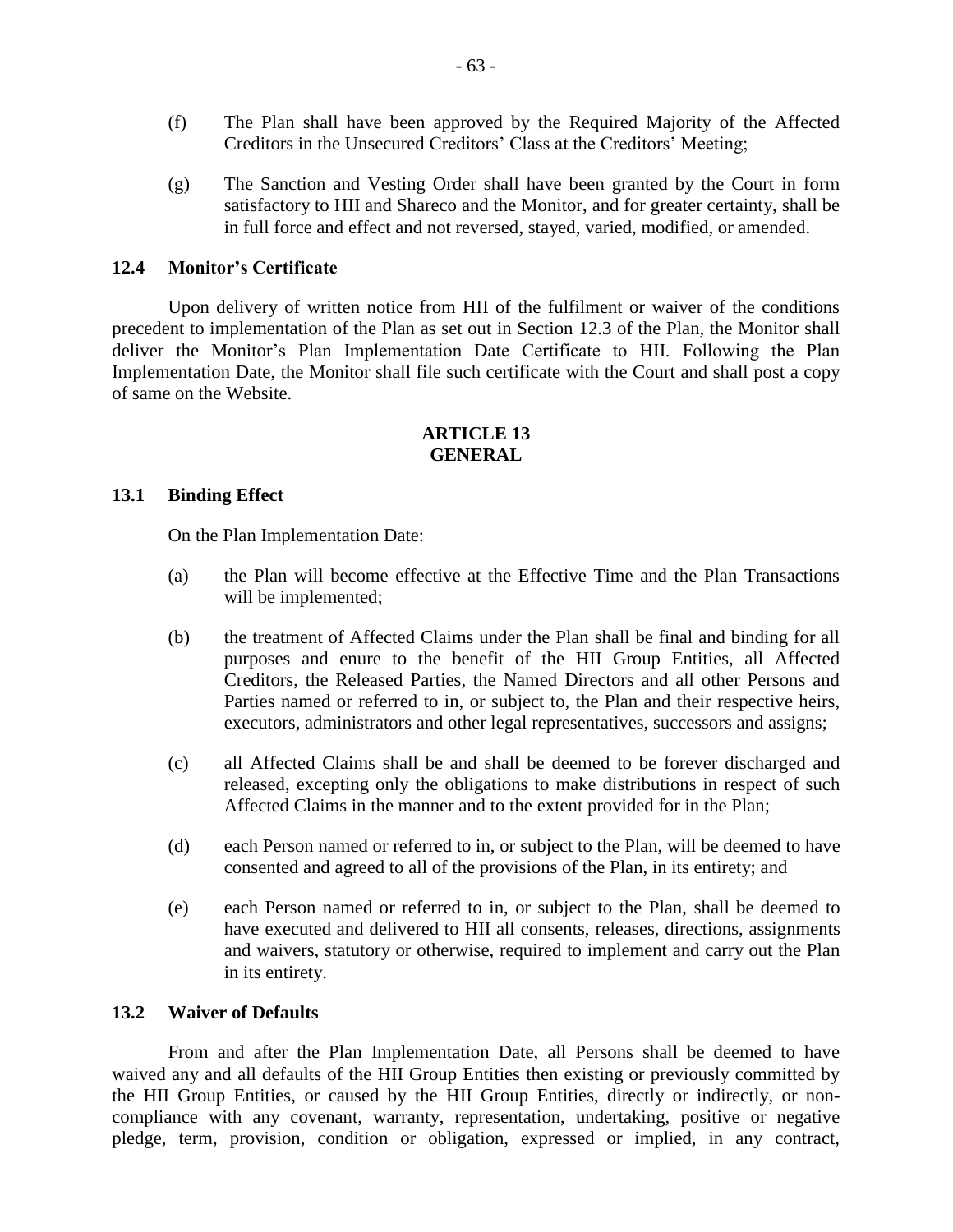instrument, credit document, lease, guarantee, agreement for sale, deed, licence, permit or other agreement, written or oral, and any and all amendments or supplements thereto, existing between such Person and any of the HII Group Entities arising directly or indirectly from the filing by the HII Group Entities under the CCAA and the implementation of the Plan (including the Reorganization Transaction) and any and all notices of default and demands for payment or any step or proceeding taken or commenced in connection therewith under any such agreement shall be deemed to have been rescinded and of no further force or effect, provided that nothing shall be deemed to excuse the HII Group Entities from performing its obligations under the Plan or be a waiver of defaults by the HII Group Entities under the Plan and the related documents. This Section does not affect the rights of any Person to pursue any recoveries for a Claim that may be obtained from a guarantor (other than an HII Group Entity) and any security granted by such guarantor.

# **13.3 Claims Bar Date**

Nothing in the Plan extends or shall be interpreted as extending or amending the Claims Bar Date, or gives or shall be interpreted as giving any rights to any Person in respect of Claims that have been barred or extinguished pursuant to the Claims Process Order.

### **13.4 Deeming Provisions**

In the Plan, the deeming provisions are not rebuttable and are conclusive and irrevocable.

### **13.5 Non-Consummation**

HII and Shareco reserve the right to revoke or withdraw the Plan at any time prior to the Plan Sanction Date with the consent of the Monitor. If HII and Shareco revoke or withdraw the Plan, or if the Sanction and Vesting Order is not issued or if the Plan Implementation Date does not occur, (a) the Plan shall be null and void in all respects, (b) any settlement or compromise embodied in the Plan (including the fixing or limiting to an amount certain any Claim), or any document or agreement executed pursuant to the Plan shall be deemed null and void, and (c) nothing contained in the Plan, and no acts taken in preparation for consummation of the Plan, shall (i) constitute or be deemed to constitute a waiver or release of any Claims by or against HII, Shareco or any other Person; (ii) prejudice in any manner the rights of HII or Shareco or any other Person in any further proceedings involving HII or Shareco; or (iii) constitute an admission of any sort by HII or Shareco or any other Person.

# **13.6 Modification of the Plan**

- (a) HII and Shareco reserve the right, at any time and from time to time, with the consent of the Monitor, both prior to and during the Creditors' Meeting or after the Creditors' Meeting, to amend, restate, modify and/or supplement the Plan; provided (i) if made prior to or at the Creditors' Meeting, such amendment shall be communicated to the Affected Creditors in the manner required by the Meeting Order, and (ii) if made following the Creditors' Meeting, such amendment shall be approved by the Court following notice to the Affected Creditors.
- (b) Notwithstanding Section 13.6(a), any amendment, restatement, modification or supplement may be made by HII and Shareco with the consent of the Monitor or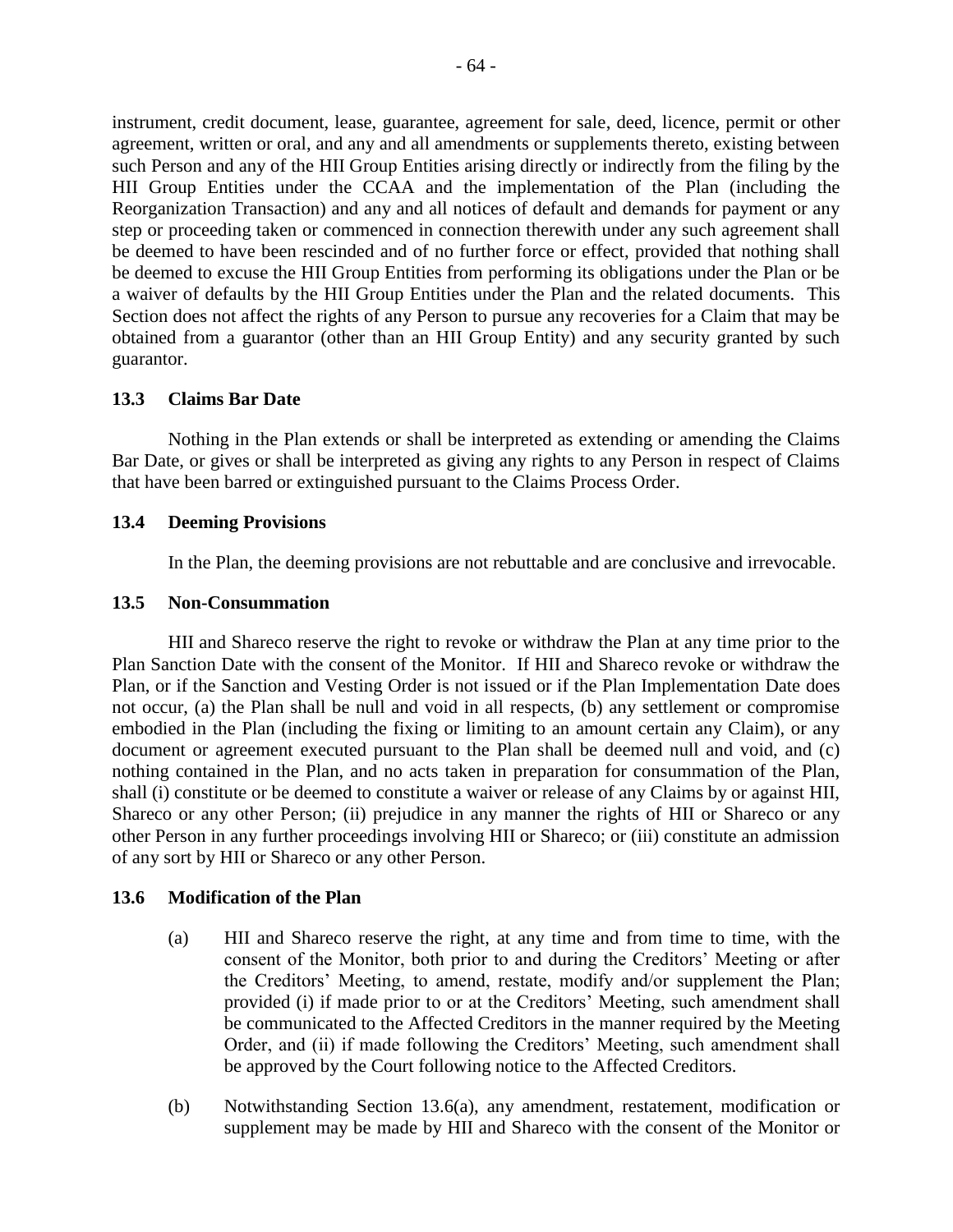pursuant to an Order, at any time and from time to time, provided that it concerns a matter which, in the opinion of HII and Shareco, acting reasonably, is of an administrative nature required to better give effect to the implementation of the Plan and the Sanction and Vesting Order or to cure any errors, omissions or ambiguities and is not materially adverse to the financial or economic interests of the Affected Creditors.

(c) Any amended, restated, modified or supplementary Plan or Plans filed with the Court and, if required by this Section, approved by the Court, shall, for all purposes, be and be deemed to be a part of, and incorporated, in the Plan.

### **13.7 Paramountcy**

Except with respect to the Unaffected Claims, from and after the Effective Time on the Plan Implementation Date, any conflict between:

- (a) the Plan; and
- (b) the covenants, warranties, representations, terms, conditions, provisions or obligations, expressed or implied, of any contract, mortgage, security agreement, indenture, trust indenture, loan agreement, commitment letter, agreement for sale, bylaws of the HII Group Entities, lease or other agreement, written or oral and any and all amendments or supplements thereto existing between any Person and the HII Group Entities as at the Plan Implementation Date;

will be deemed to be governed by the terms, conditions and provisions of the Plan and the Sanction and Vesting Order, which shall take precedence and priority.

#### **13.8 Severability of Plan Provisions**

If, prior to the Plan Sanction Date, any term or provision of the Plan is held by the Court to be invalid, void or unenforceable, the Court, at the request of HII and Shareco and with the consent of the Monitor, shall have the power to either (a) sever such term or provision from the balance of the Plan and provide HII and Shareco with the option to proceed with the implementation of the balance of the Plan as of and with effect from the Plan Implementation Date, or (b) alter and interpret such term or provision to make it valid or enforceable to the maximum extent practicable, consistent with the original purpose of the term or provision held to be invalid, void or unenforceable, and such term or provision shall then be applicable as altered or interpreted. Notwithstanding any such holding, alteration or interpretation, and provided that HII and Shareco proceed with the implementation of the Plan, the remainder of the terms and provisions of the Plan shall remain in full force and effect and shall in no way be affected, impaired or invalidated by such holding, alteration or interpretation.

#### **13.9 Responsibilities of the Monitor**

The Monitor is acting in its capacity as Monitor in the CCAA Proceedings with respect to the HII Group Entities and will not be responsible or liable for any obligations of the Homburg Group Members.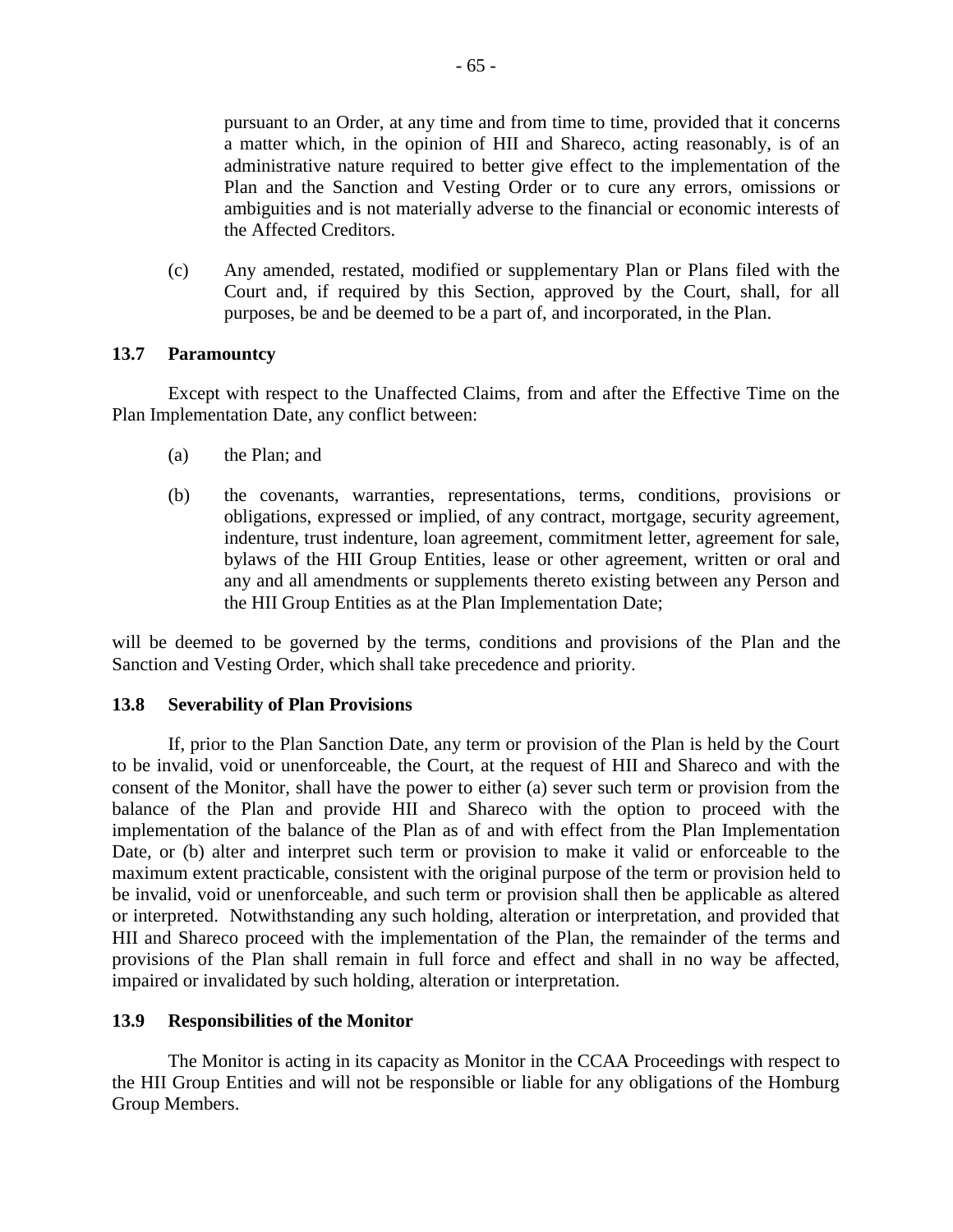#### **13.10 Different Capacities**

Persons who are affected by the Plan may be affected in more than one capacity. Unless expressly provided herein to the contrary, a Person will be entitled to participate hereunder in each such capacity. Any action taken by a Person in one capacity will not affect such Person in any other capacity, unless expressly agreed by the Person in writing or unless its Claims overlap or are otherwise duplicative.

#### **13.11 Notices**

Any notice of other communication to be delivered hereunder must be in writing and reference the Plan and may, subject as hereinafter provided, be made or given by personal delivery, ordinary mail or by facsimile or email addressed to the respective Parties as follows:

If to HII and Shareco:

| Homburg Invest Inc. and Homburg Shareco Inc.<br>32 Akerley Boulevard |                                                                                                             |  |
|----------------------------------------------------------------------|-------------------------------------------------------------------------------------------------------------|--|
| Dartmouth, Nova Scotia                                               |                                                                                                             |  |
| <b>B3B 1N1</b>                                                       |                                                                                                             |  |
| Attention:                                                           | Mr. Jan Schöningh, President and Chief Executive Officer<br>and Mr. James F. Miles, Chief Financial Officer |  |
| Fax:                                                                 | $(514)$ 841-9618                                                                                            |  |
| Email:                                                               | jschoningh@hinvest.ca / jmiles@hinvest.ca                                                                   |  |
| with a copy to:                                                      |                                                                                                             |  |
| Osler, Hoskin & Harcourt LLP                                         |                                                                                                             |  |
| 1000 De la Gauchetiere Street West                                   |                                                                                                             |  |
| Suite 2100                                                           |                                                                                                             |  |
| Montreal, Quebec                                                     |                                                                                                             |  |
| H3B 4W5                                                              |                                                                                                             |  |
| Attention:                                                           | Mr. Vitale Santoro and Ms Sandra Abitan                                                                     |  |
| Fax:                                                                 | $(514)$ 904-8101                                                                                            |  |

Email: vsantoro@osler.com / sabitan@osler.com

If to a Creditor:

to the address or facsimile number or email address for such Creditor specified in the Proof of Claim or Letter of Instruction filed by such Creditor;

If to the Monitor:

Samson Belair/Deloitte & Touche Inc. 1 Place Ville Marie Suite 3000 Montreal, Quebec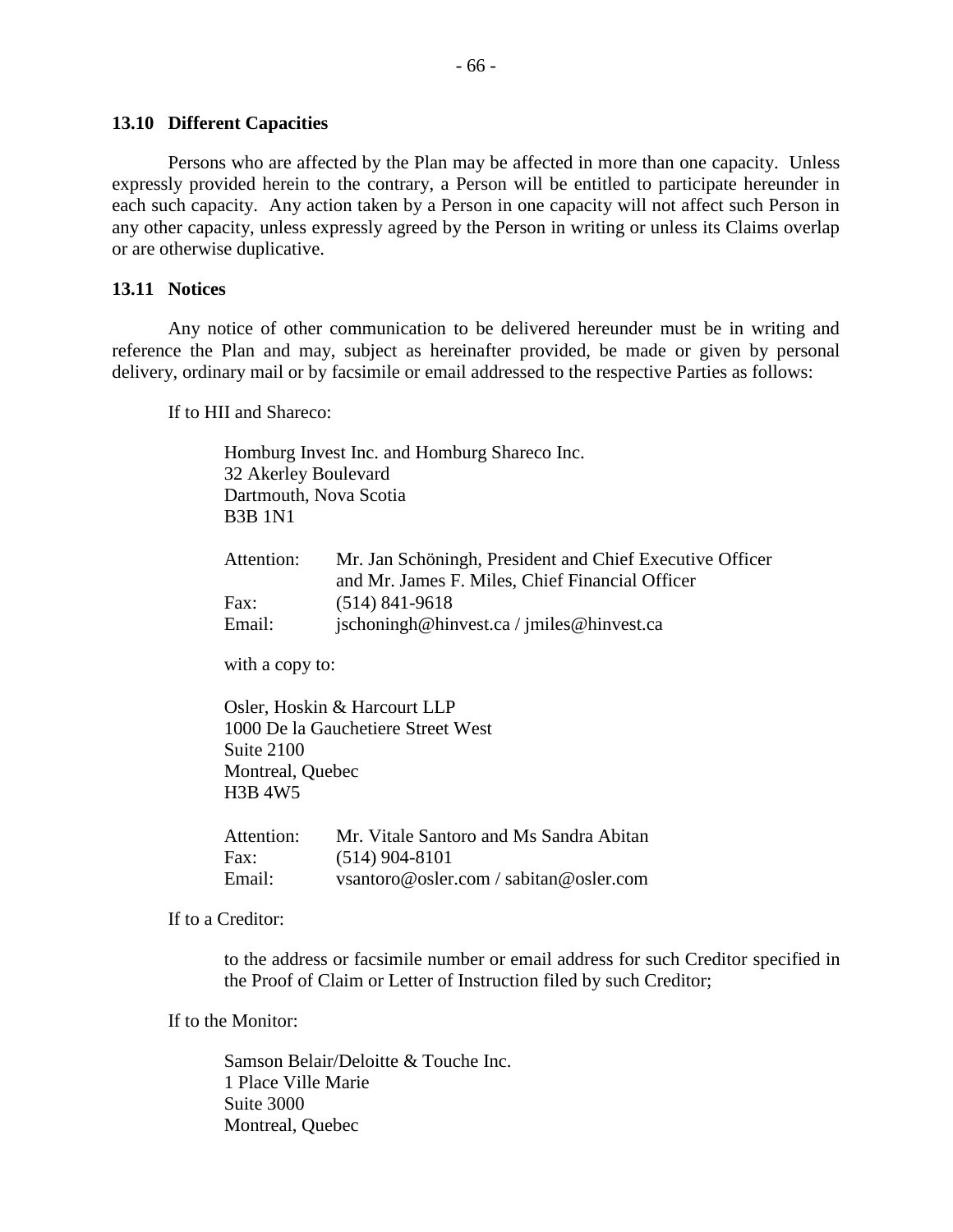H3B 4T9

| Attention:                                                         | Mr. Pierre Laporte and Mr. Jean-Francois Nadon |  |
|--------------------------------------------------------------------|------------------------------------------------|--|
| Fax:                                                               | $(514)$ 390-4103                               |  |
| Email:                                                             | pilaporte@deloitte.ca/jnadon@deloitte.ca       |  |
| with a copy to:                                                    |                                                |  |
| <b>McCarthy Tetrault LLP</b><br>1000 De la Gauchetiere Street West |                                                |  |
|                                                                    |                                                |  |
| Montreal, Quebec                                                   |                                                |  |
| H <sub>3</sub> B OA <sub>2</sub>                                   |                                                |  |
| Attention:                                                         | Mr. Mason Poplaw and Mr. Clemens Mayr          |  |
| Fax:                                                               | $(514)$ 875-6246                               |  |
| Email:                                                             | mpoplaw@mccarthy.ca / cmayr@mccarthy.ca        |  |

or to such other address as any party may from time to time notify the others in accordance with this Section. Any such communication so given or made shall be deemed to have been given or made and to have been received on the day of delivery if delivered, or on the day of faxing or sending by other means of recorded electronic communication, provided that such day in either event is a Business Day and the communication is so delivered, faxed or sent before 5:00 p.m. on such day. Otherwise, such communication shall be deemed to have been given and made and to have been received on the next following Business Day.

#### **13.12 Further Assurances**

Each of the Persons named or referred to in, or subject to, the Plan will execute and deliver all such documents and instruments and do all such acts and things as may be necessary or desirable to carry out the full intent and meaning of the Plan and to give effect to the transactions contemplated herein.

**DATED** as of the 5<sup>th</sup> day of February, 2013.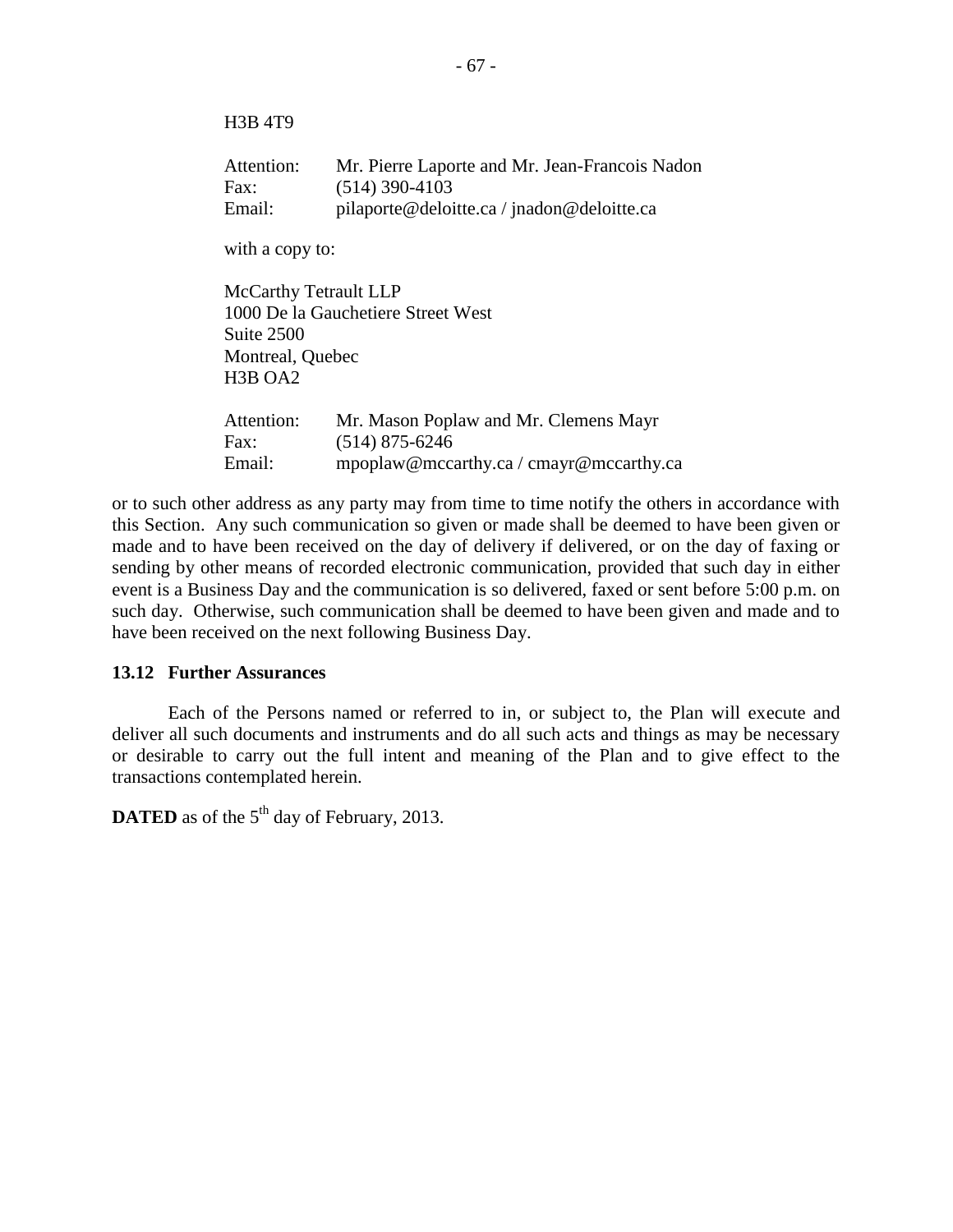### **SCHEDULE "B"**

## **PRE-PLAN IMPLEMENTATION DATE TRANSACTIONS**

The following Pre-Plan Implementation Date Transactions shall be effected, sequentially in the following order without any further act, or formality being taken and as shall be approved by the Sanction and Vesting Order prior to the Plan Implementation Date:

- (a) Incorporation of Newco:
	- (i) HII shall lend to the Incorporation Foundation the Newco Incorporation Loan, the loan proceeds of which shall be used by the Incorporation Foundation to subscribe for the initial share capital of Newco;
	- (ii) The Incorporation Foundation shall incorporate Newco under the laws of the Netherlands by subscribing for preference shares for the subscription price of EUR225,000; and
	- (iii) Newco shall have such characteristics (including capital structure protective measures and governance) as shall be appropriate in view of its size, the Trading Platform on which its shares are traded and its activities and as shall protect Newco and its stakeholders against undue interference, all in accordance with Applicable Law; and
- (b) Collapsing of BV Preferred Share Structure:
	- (i) Each BV Preferred Shareholder shall transfer its preferred shares of a Core BV to its respective co-shareholder Homco other than the BV Preferred Shareholders of Coët BV and Valbonne 2 BV;
	- (ii) Hofer Corporation NV shall transfer its preferred shares of Valbonne 2 BV to Stichting Coeval;
	- (iii) Homco 69 LP and Stichting Coeval shall resolve to amend the articles of association of Valbonne 2 BV to adjust Stichting Coeval's preferred share entitlement;
	- (iv) Torvel BV shall transfer its preferred shares of Coët BV to Stichting Coeval; and
	- (v) Homco 70 LP and Stichting Coeval shall resolve to amend the articles of association of Coët BV to adjust Stichting Coeval's preferred share entitlement; and
- (c) Voluntary Bankruptcies: In their discretion, HII and the Monitor may determine whether any Homburg Group Member is an Insolvent Person, and shall cause it to file an assignment into bankruptcy under the BIA or similar step under foreign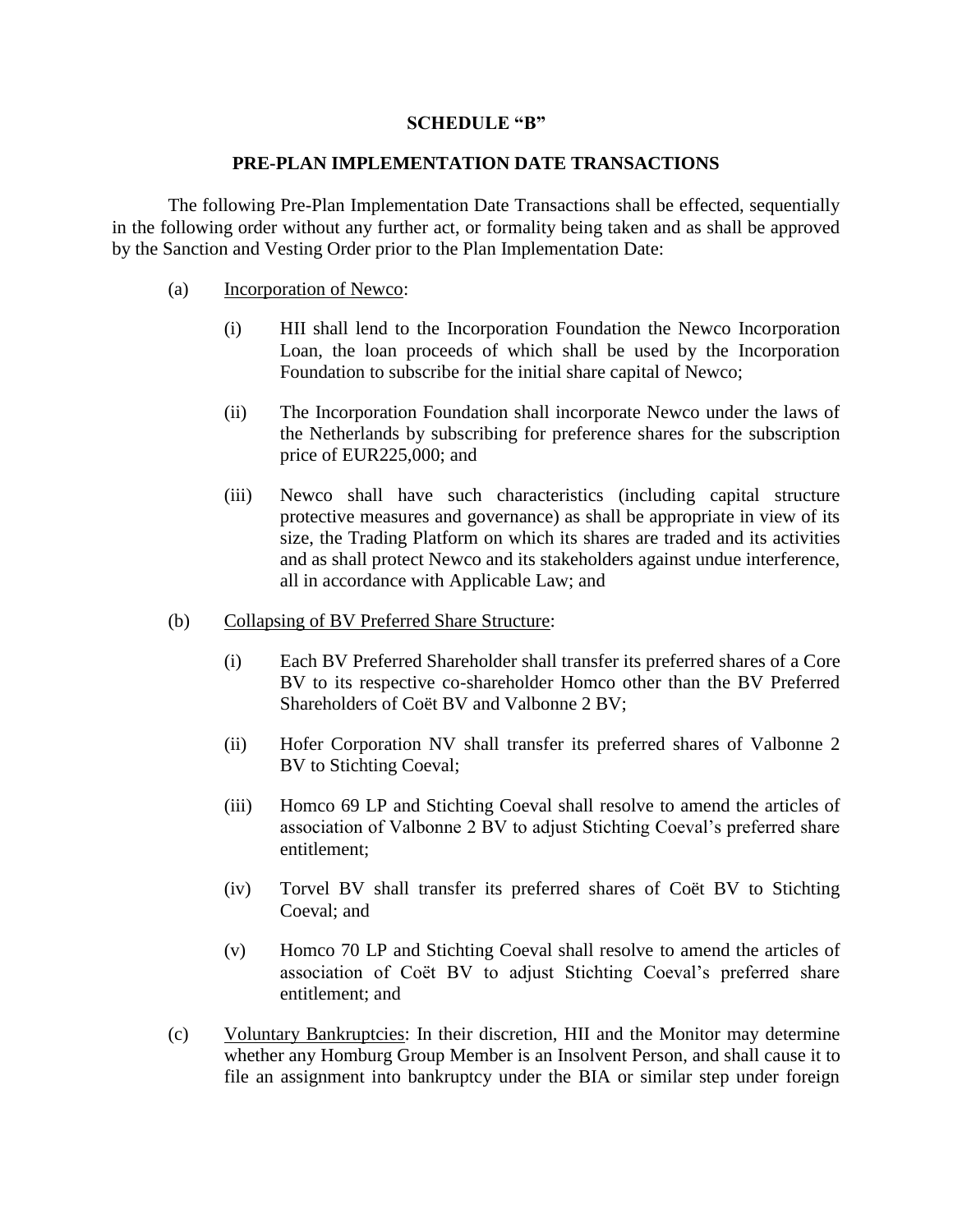### **PRE PLAN IMPLEMENTATION DATE TRANSACTIONS**

(continued)

**Page**

bankruptcy legislation, naming Deloitte or any other Person as Trustee in Bankruptcy as applicable; and

- (d) Core BV's Upstream Loans: In their discretion, HII and the Monitor may determine to repay or satisfy a Core BV's intercompany loans or advances owing from its sole common shareholder Core Homco, including without limitation by way of return of capital, payment, set-off and forgiveness of debt; and
- (e) Information Circular: HII shall prepare the Information Circular and shall cause the Information Circular to be sent or otherwise made available to the Affected Creditors in accordance with the Meeting Order and any other Persons as may be required by the Court or under Applicable Law; and
- (f) Resignation of Directors: The existing directors of HII and Shareco shall resign effective immediately prior to the commencement of the Plan Transactions.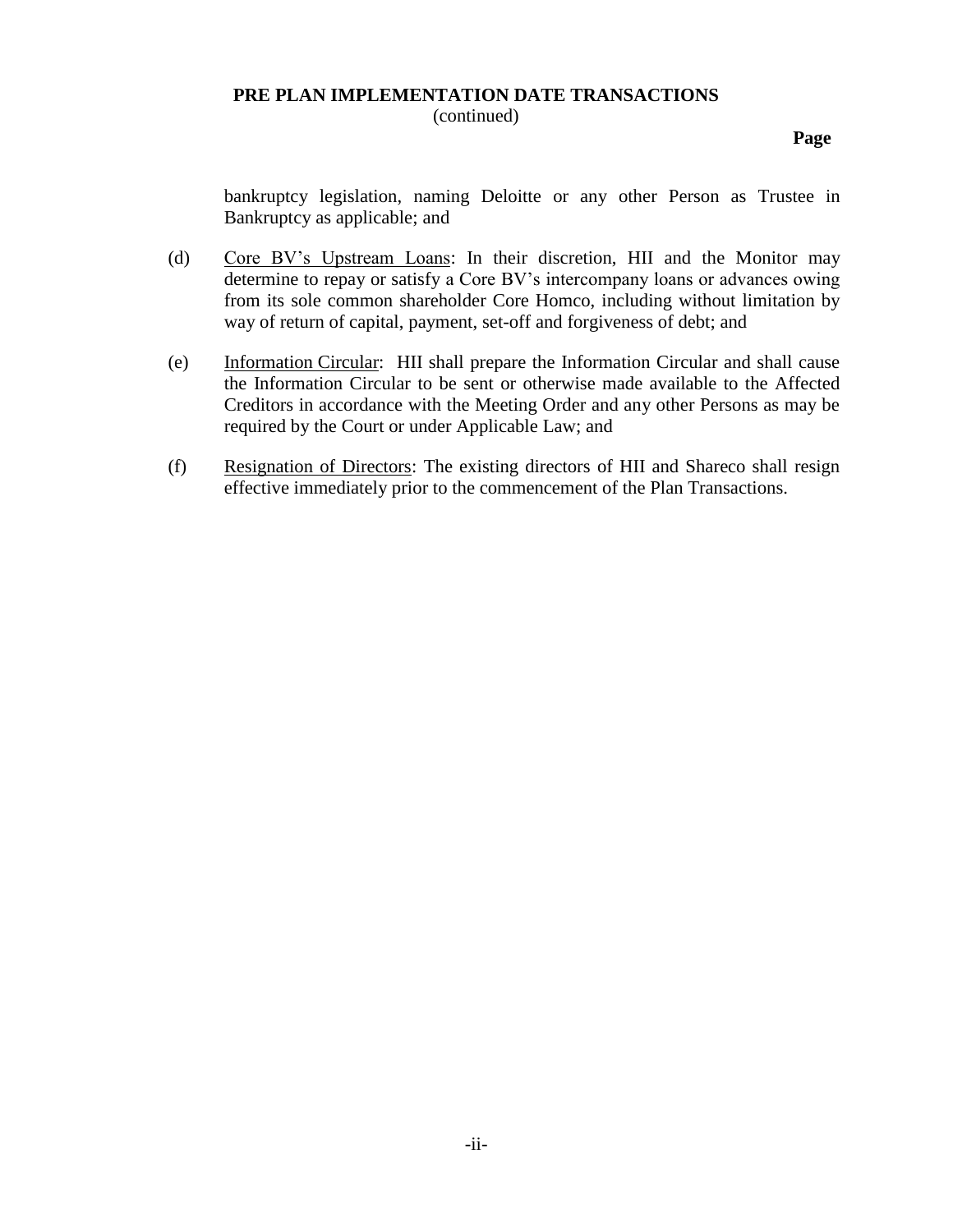# **SCHEDULE "D"**

# **HOMCOS**

HII is the sole limited partner of the following Homcos:

| <b>Defined Term</b> | <b>Meaning</b>                              |
|---------------------|---------------------------------------------|
| "Homco 52 LP"       | Homco Realty Fund (52) Limited Partnership  |
| "Homco 61 LP"       | Homco Realty Fund (61) Limited Partnership  |
| "Homco 69 LP"       | Homco Realty Fund (69) Limited Partnership  |
| "Homco 70 LP"       | Homco Realty Fund (70) Limited Partnership  |
| "Homco 71 LP"       | Homco Realty Fund (71) Limited Partnership  |
| "Homco 72 LP"       | Homco Realty Fund (72) Limited Partnership  |
| "Homco 73 LP"       | Homco Realty Fund (73) Limited Partnership  |
| "Homco 74 LP"       | Homco Realty Fund (74) Limited Partnership  |
| "Homco 76 LP"       | Homco Realty Fund (76) Limited Partnership  |
| "Homco 83 LP"       | Homco Realty Fund (83) Limited Partnership  |
| "Homco 84 LP"       | Homco Realty Fund (84) Limited Partnership  |
| "Homco 85 LP"       | Homco Realty Fund (85) Limited Partnership  |
| "Homco 86 LP"       | Homco Realty Fund (86) Limited Partnership  |
| "Homco 87 LP"       | Homco Realty Fund (87) Limited Partnership  |
| "Homco 89 LP"       | Homco Realty Fund (89) Limited Partnership  |
| "Homco 92 LP"       | Homco Realty Fund (92) Limited Partnership  |
| "Homco 94 LP"       | Homco Realty Fund (94) Limited Partnership  |
| "Homco 96 LP"       | Homco Realty Fund (96) Limited Partnership  |
| "Homco 98 LP"       | Homco Realty Fund (98) Limited Partnership  |
| "Homco 102 LP"      | Homco Realty Fund (102) Limited Partnership |
| "Homco 105 LP"      | Homco Realty Fund (105) Limited Partnership |